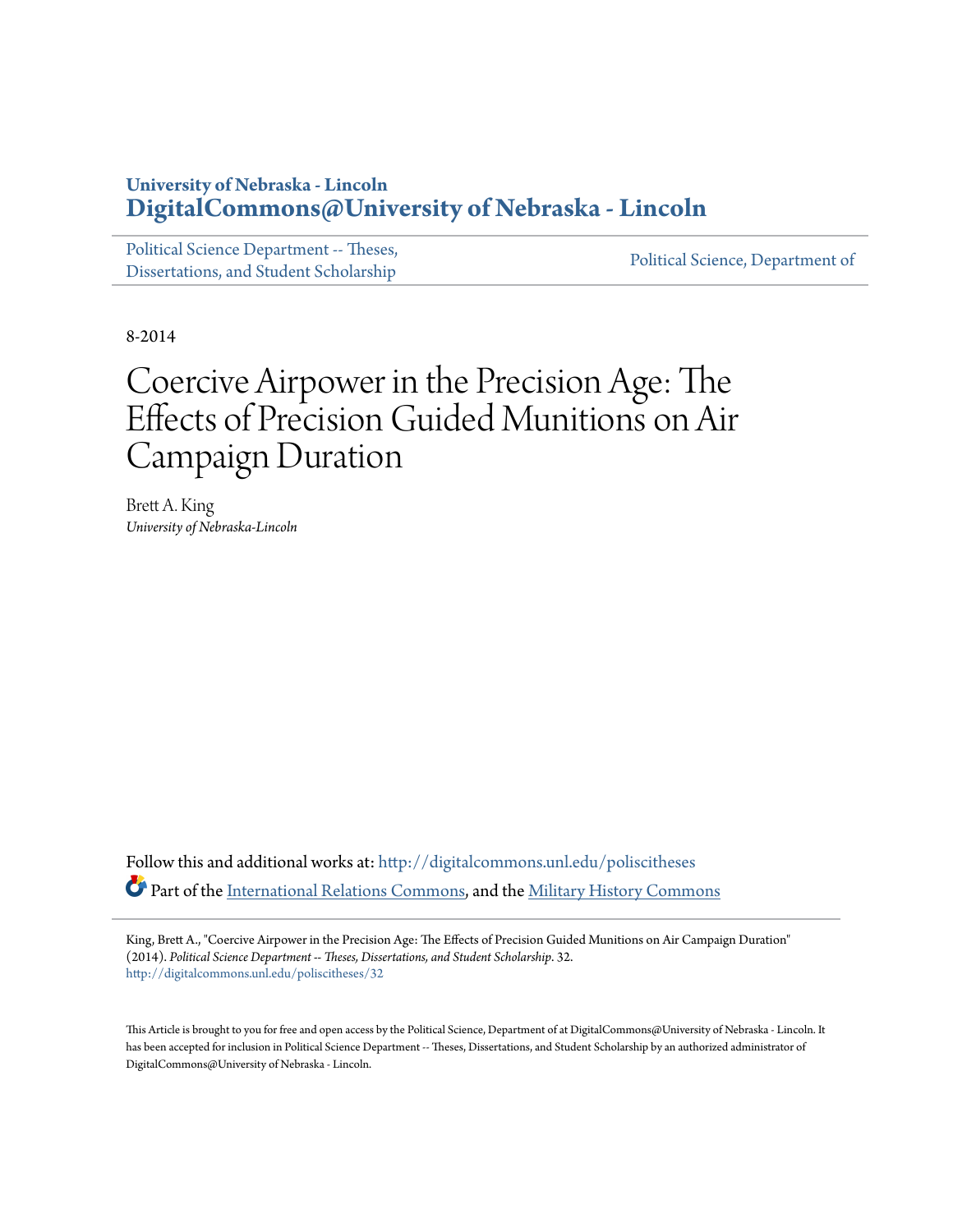## COERCIVE AIRPOWER IN THE PRECISION AGE: THE EFFECTS OF PRECISION GUIDED MUNITIONS ON AIR CAMPAIGN DURATION

by

Brett A. King

### A DISSERTATION

Presented to the Faculty of

The Graduate College at the University of Nebraska

In Partial Fulfillment of Requirements

For the Degree of Doctor of Philosophy

Major: Political Science

Under the Supervision of Professor Ross A. Miller

Lincoln, Nebraska

August, 2014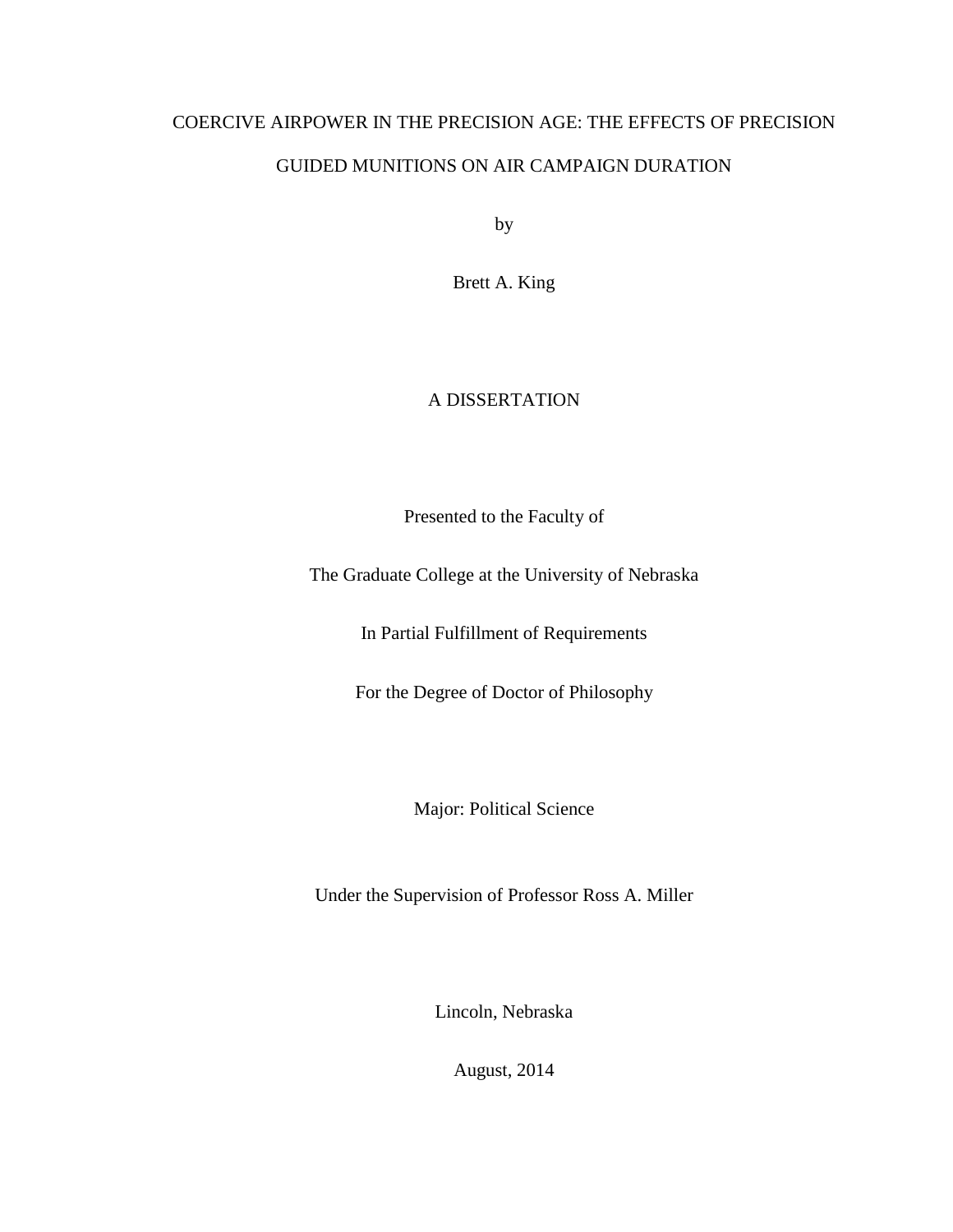## COERCIVE AIRPOWER IN THE PRECISION AGE: THE EFFECTS OF PRECISION GUIDED MUNITIONS ON AIR CAMPAIGN DURATION

Brett Alan King, Ph.D.

University of Nebraska, 2014

Advisor: Ross A. Miller

Prior scholarship on the duration of coercive air campaigns has often focused on regime type, the adversary's vulnerability (of both military forces and civilian population), and the involvement of additional forces (ground/naval). Strong findings emerged that emphasized the significance of democratic attackers and the target state's vulnerability to their political and military strategies. These findings, however, do not address the role of the technological capabilities of the attacking states' air forces. A more detailed explanation of military capabilities may help to fill in this hole in the research, particularly how military capabilities affect the coercing state's ability to coerce an adversary. This paper evaluates the role of precision guided munitions in the duration of air campaigns. I find that the introduction of precision munitions increases the likelihood that a successful air campaign will terminate sooner than those that lack such technological capability.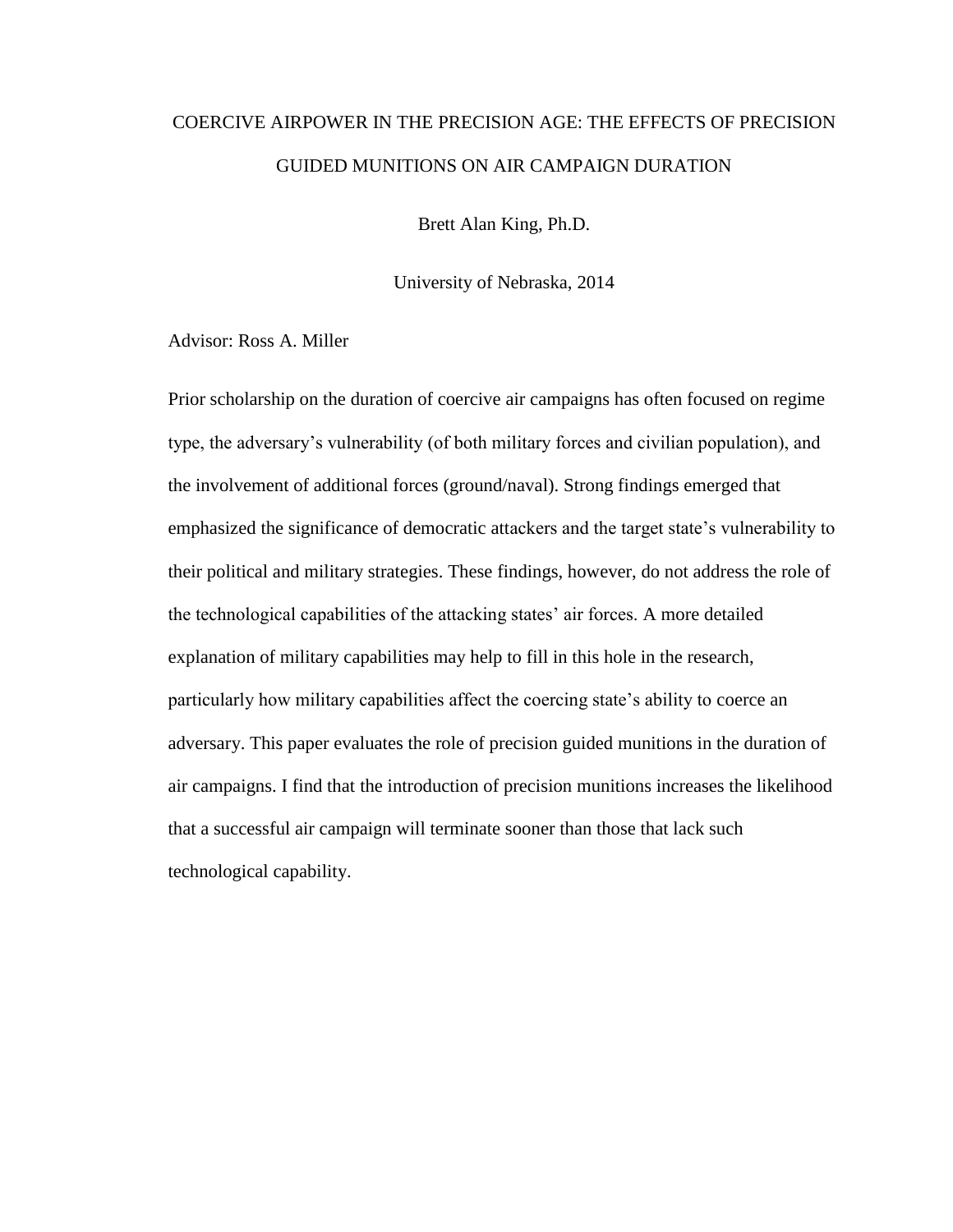## **Dedication**

To Heather, Cameron and Ryan, whose patience and resolve made this possible.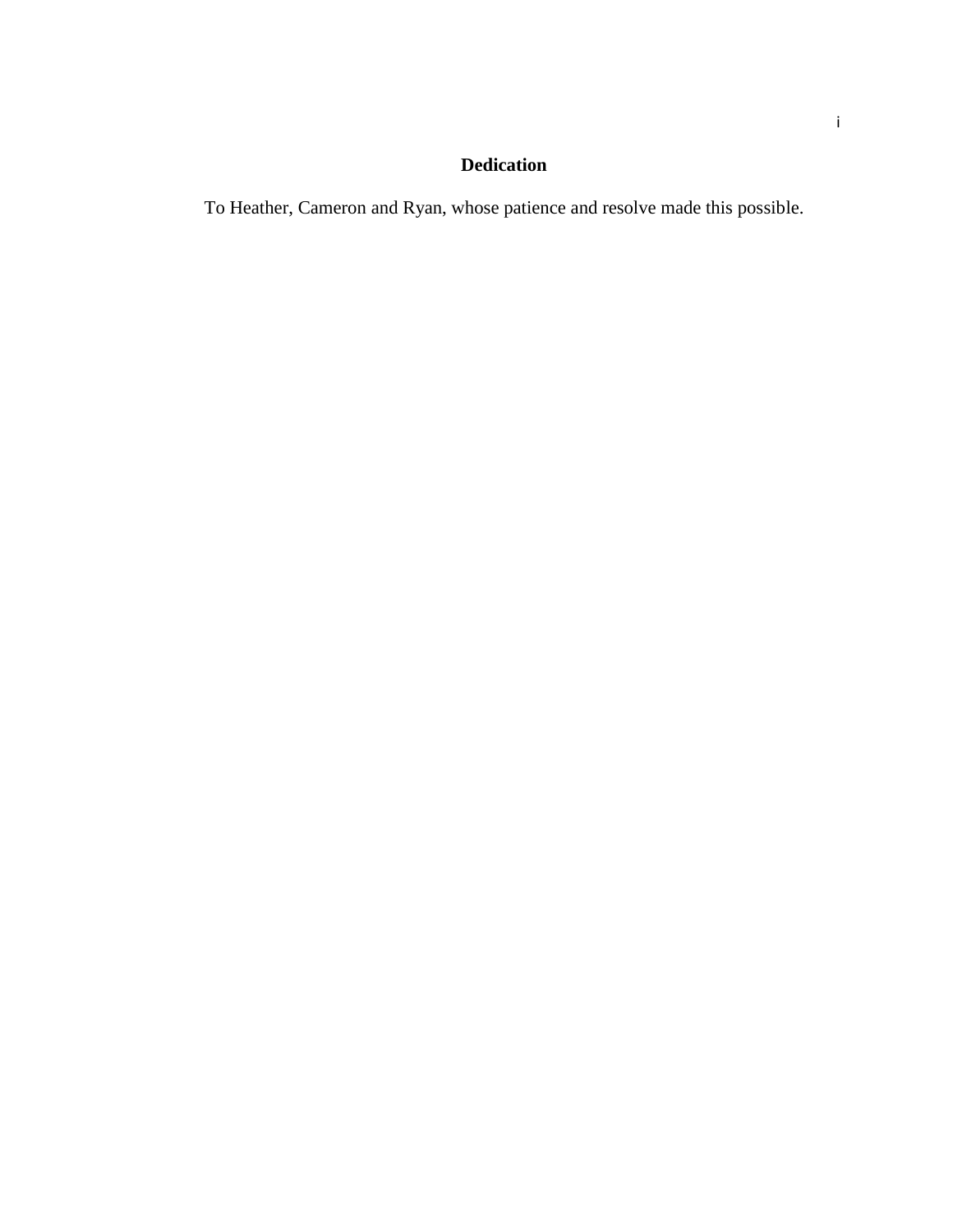### **Acknowledgments**

First and foremost, I would like to acknowledge my committee, whose expert guidance made this dissertation possible in such a short time period; to Aaron and Jayme, and the political musings over drinks that helped refine my research and thinking; to all those friends that kept me focused and balanced through the ordeal of graduate school.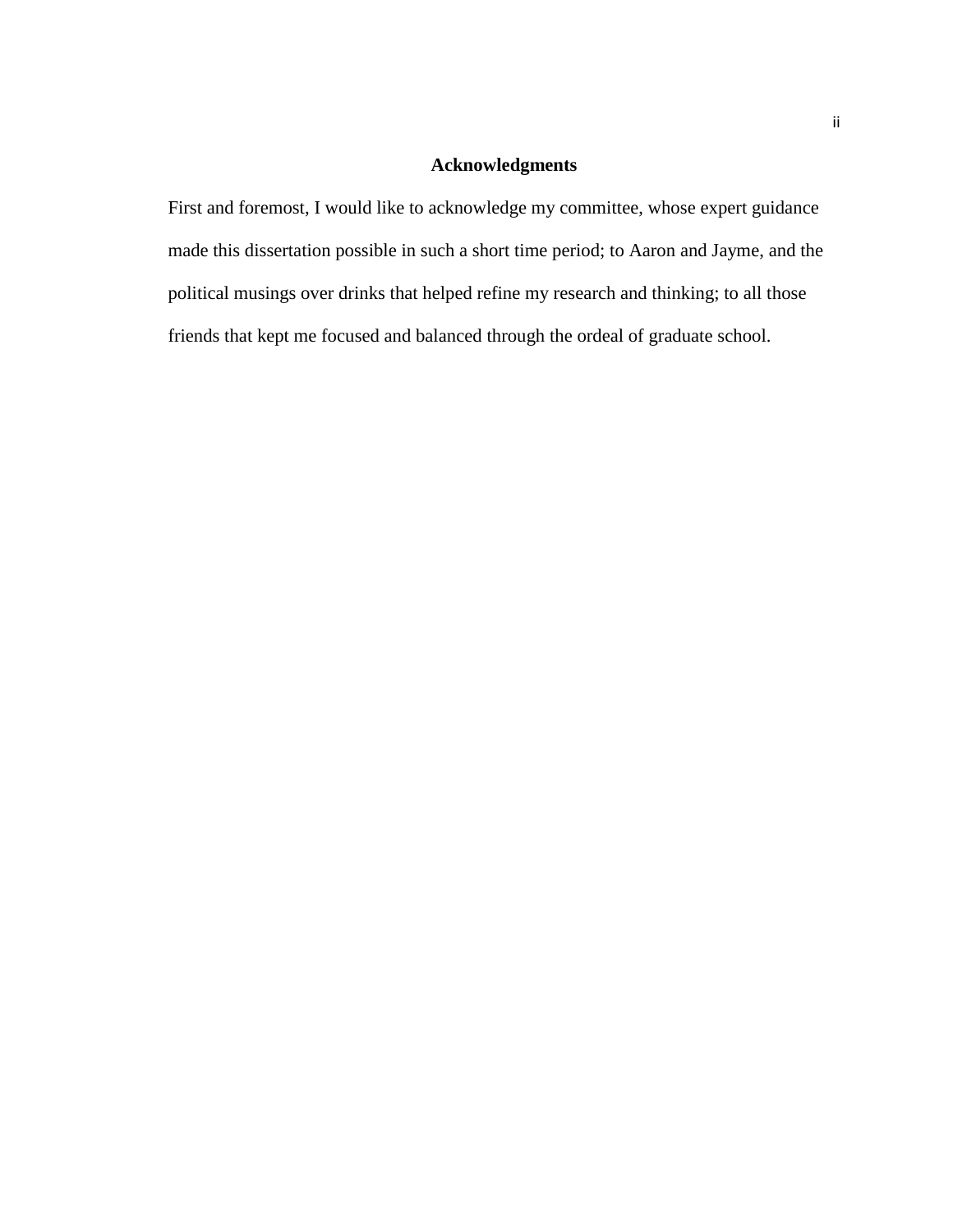### TABLE OF CONTENTS

| Introduction                                          | $\mathbf{1}$ |
|-------------------------------------------------------|--------------|
| A Brief History of Precision Guided Munitions (PGM's) | 4            |
| The Political Implications of PGM's                   | 9            |
| Organization of the Study                             | 12           |
| Chapter 1: Literature and Theory                      | 15           |
| 1.1: PGM's Effects on Opportunity                     | 17           |
| 1.2: PGM's Effects on Willingness                     | 19           |
| 1.3: PGM's as a Measurement of Power                  | 28           |
| 1.4: Precision and Duration                           | 31           |
| Chapter 2: Research Design                            | 37           |
| 2.1: Universe of Cases                                | 37           |
| 2.2: Data and Operationalization                      | 41           |
| 2.3: Circular Error Probable (CEP) Explained          | 43           |
| 2.4: Operationalization of the CEP                    | 46           |
| 2.5: Model Specification                              | 49           |
| 2.6: Case Studies                                     | 52           |
| 2.7: Conclusion                                       | 55           |
| Chapter 3: Results and Discussion                     | 56           |
| 3.1: Descriptive Statistics                           | 56           |
| 3.2: Cox Survival Analysis: All Cases (1917-2003)     | 59           |
| 3.3: Air Campaigns: Post-1970                         | 64           |
| 3.4: Addressing Selection Effects                     | 66           |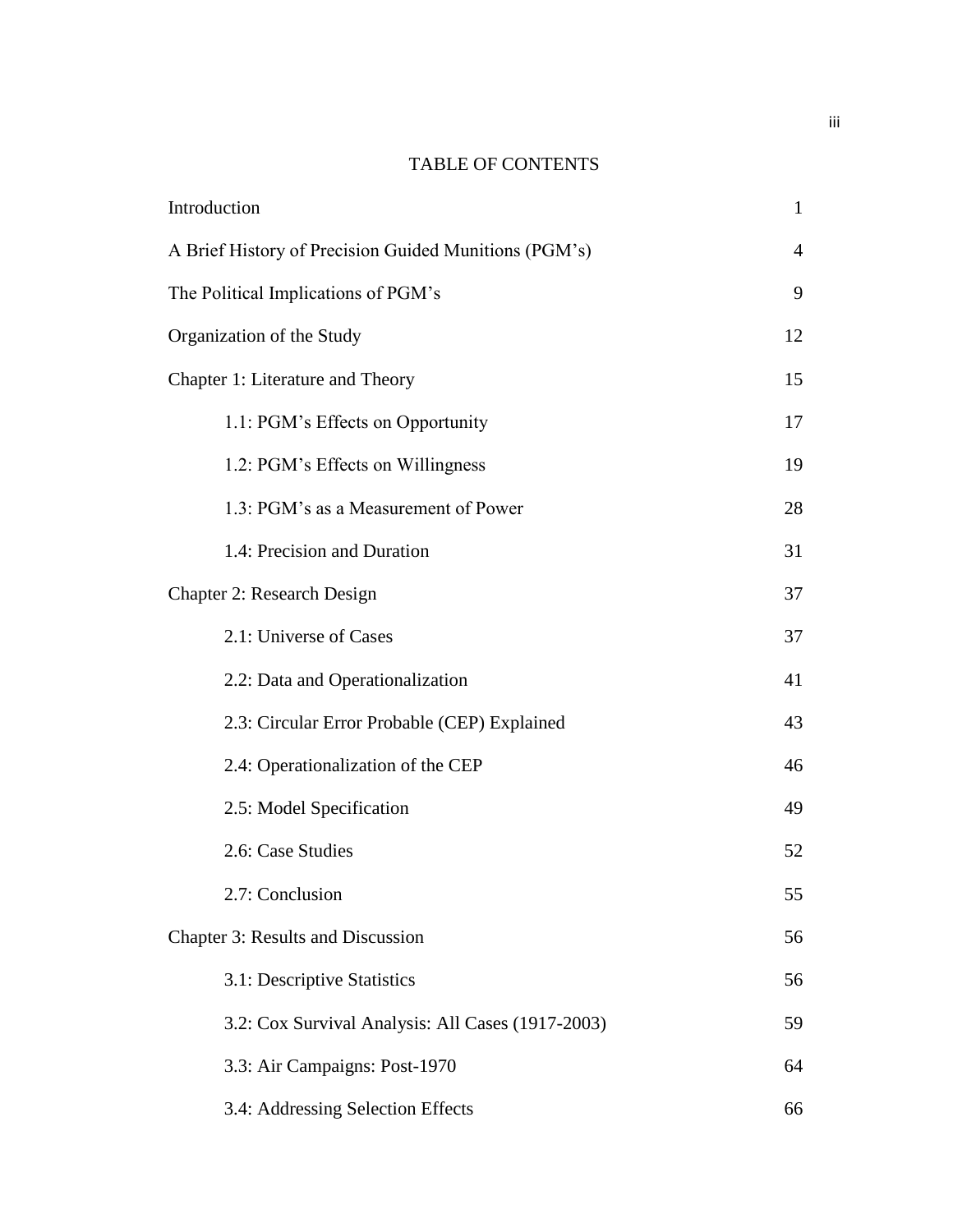| 3.5: Selection Model: All Cases (1917-2003)                     | 70  |
|-----------------------------------------------------------------|-----|
| 3.6: Selection Model: Post-1970 Cases                           | 73  |
| 3.7: Conclusion                                                 | 75  |
| Chapter 4: Operations Rolling Thunder and Linebacker I/II       | 77  |
| 4.1: Introduction                                               | 77  |
| 4.2: Case Study Selection                                       | 84  |
| 4.3: Technological Capabilities and Limitations                 | 85  |
| 4.4: Strategic and Political Objectives                         | 88  |
| 4.5: Operation Rolling Thunder (1965-1968)                      | 92  |
| 4.6: Why Coercion Failed in Rolling Thunder                     | 97  |
| 4.7: Operation Linebacker (1972)                                | 100 |
| 4.8: Conclusion                                                 | 106 |
| Chapter 5: Operation Allied Force: The Air Campaign over Kosovo | 111 |
| 5.1: Introduction                                               | 111 |
| 5.2: Kosovo PGM Usage in Context                                | 114 |
| 5.3: Milosevic, History, and Holding onto Power                 | 116 |
| 5.4: The Air Campaign: Operation Allied Force                   | 120 |
| 5.5: Milosevic Capitulates                                      | 131 |
| 5.6: Limited Bombing Protects Milosevic                         | 132 |
| 5.7: Widened Bombing Threatens Milosevic                        | 134 |
| 5.8: Conclusion                                                 | 137 |
| Chapter 6: Conclusion                                           | 139 |
| 6.1: Empirical Findings                                         | 142 |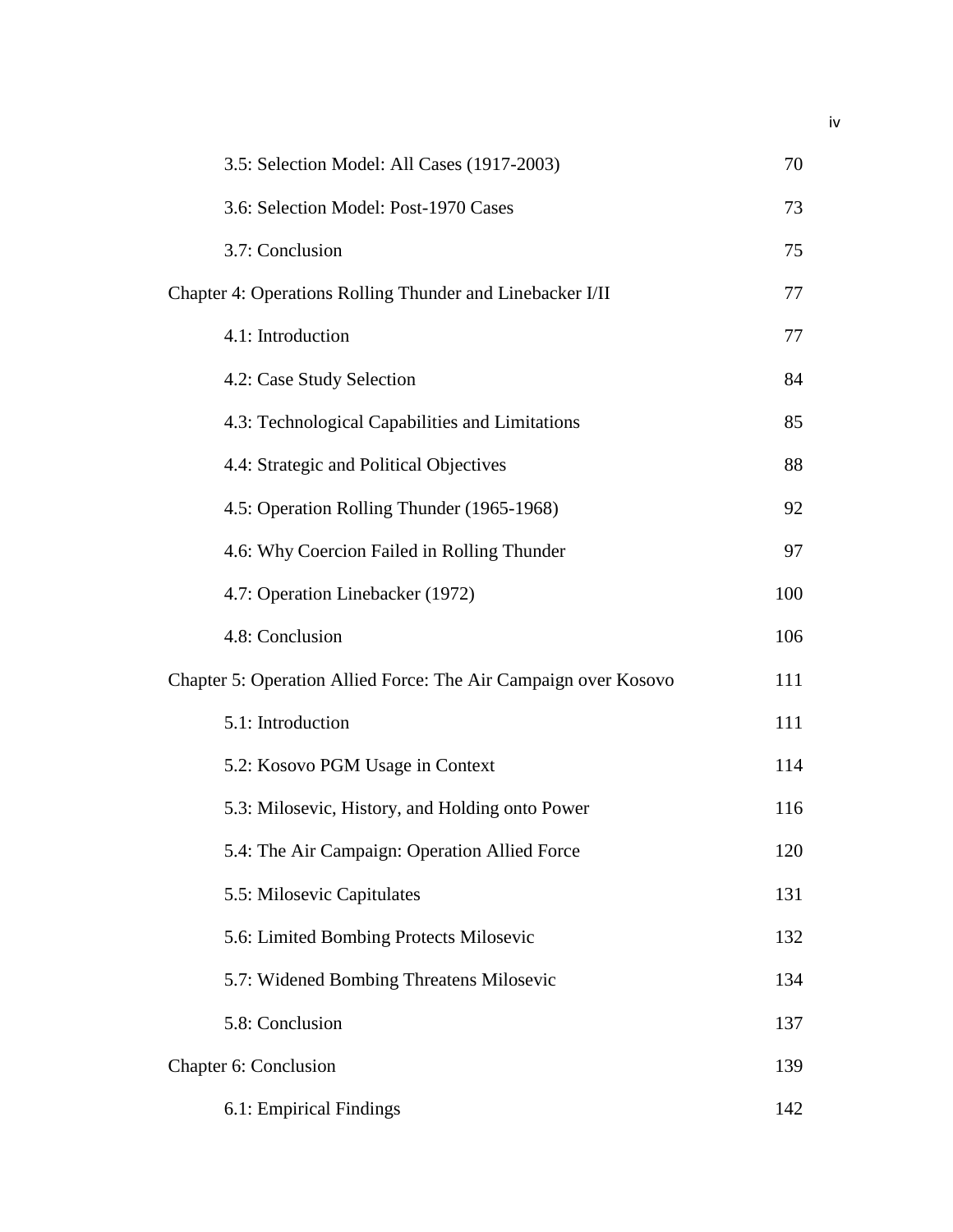| 6.2: Case Studies               | 144 |
|---------------------------------|-----|
| 6.3: Future Research Directions | 148 |
| References                      | 151 |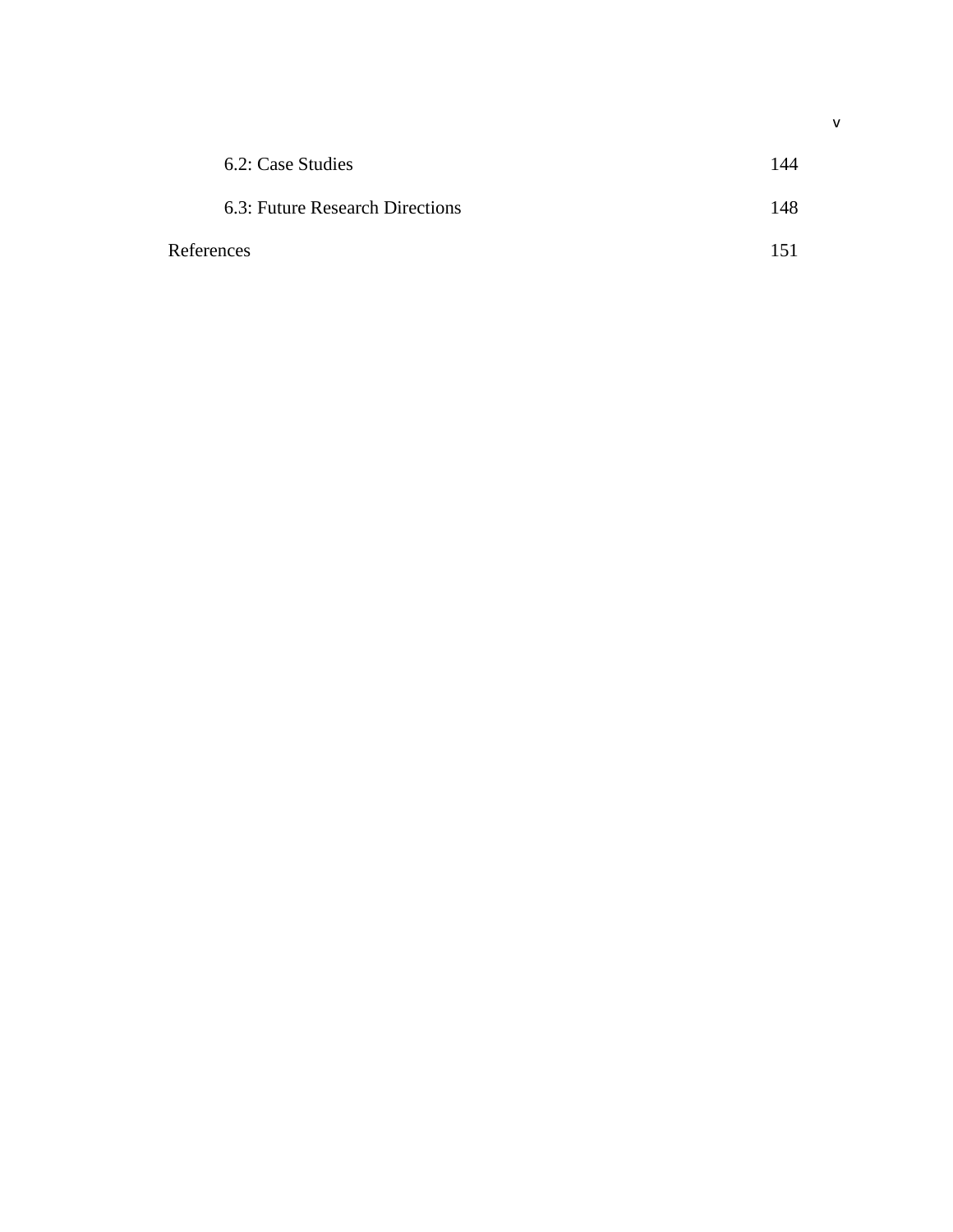## List of Tables and Graphs

| Table 1: CEP to Accuracy Comparison                                                             | 49 |
|-------------------------------------------------------------------------------------------------|----|
| Table 3.1: Summary Statistics for All Air Campaigns (1917-2003)                                 | 57 |
| Table 3.2: Survival Function for All Air Campaigns (1917-2003)                                  | 58 |
| Graph 3.1: Survival Estimates per Month of Air Campaign Duration                                | 59 |
| Table 3.3 (Model 1): Cox Regression: Duration of Bombing<br>Campaigns with Accuracy (1917-2003) | 61 |
| Table 3.4 (Model 2): Competing Risks Model: Bombing<br>Campaigns with Accuracy (1917-2003)      | 62 |
| Table 3.5 (Model 3): Competing Risks Model: Bombing<br>Campaigns with Accuracy (1970-2003)      | 65 |
| Table 3.6: Duration Selection: All Cases (1917-2003)                                            | 72 |
| Table 3.7: Duration Selection: Post-1970 Cases                                                  | 74 |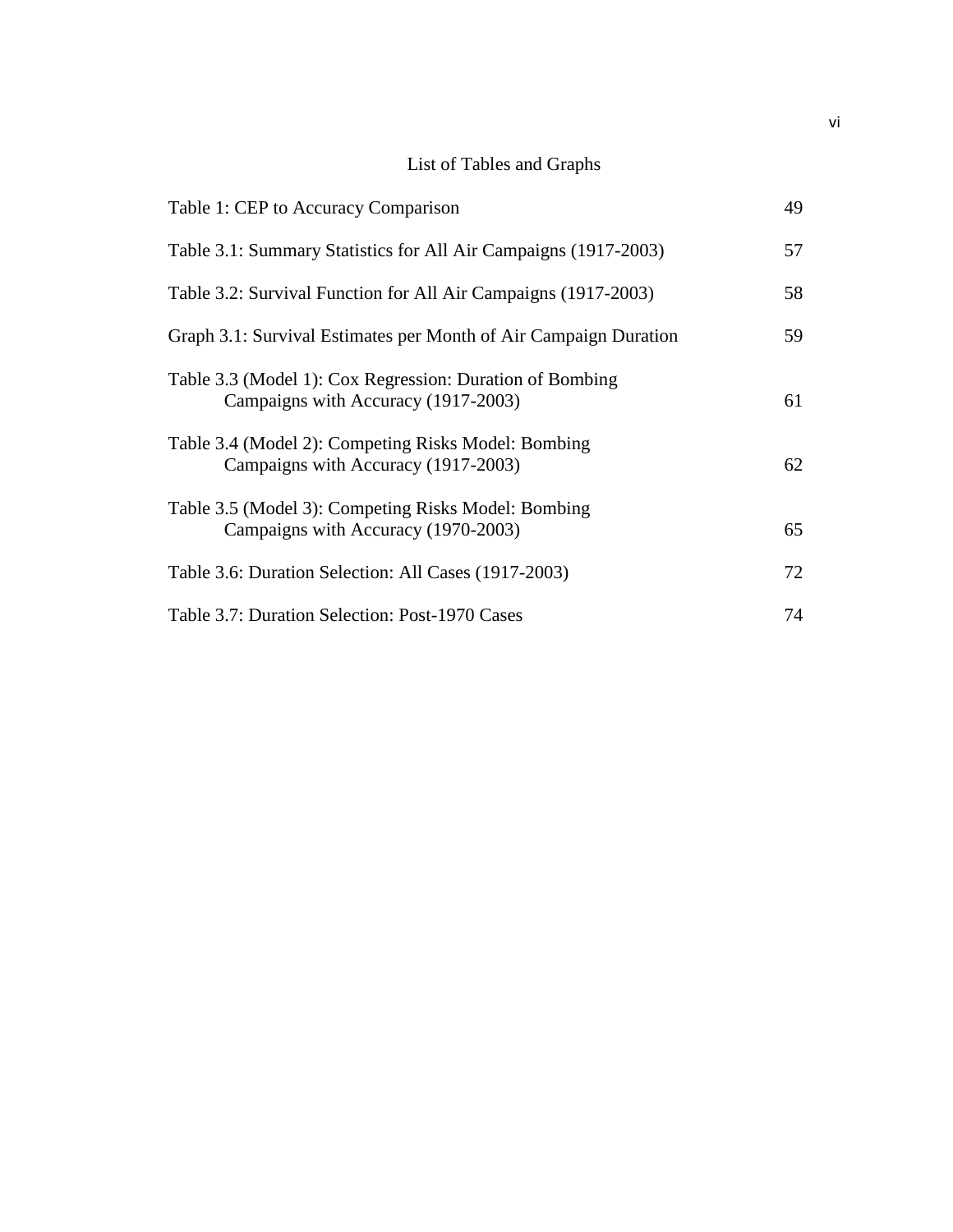#### **Introduction**

Precision Guided Munitions (PGMs) have revolutionized warfare. This new technology enables the pinpoint accuracy of delivering a bomb with a near 100% assurance of the intended target's destruction. These weapons are capable of being directed to their respective targets in real-time following their release, similar to how a vehicle can navigate to a specific address. Initially, lasers were used by third parties to illuminate the desired target, and the munition would detect that laser and use its own control fins to adjust its flight path as it fell (much like the wings on an airplane). This internal guidance capability allowed the munition to literally fly itself to the target. With the advent of Global Positioning Satellite (GPS) technology this guidance system was moved on-board the actual munition, eliminating the need for third-party laser designators. The munitions are simply programmed with the target's latitude and longitude coordinates, and an onboard GPS receiver computes the bomb's relative position to the target and steers itself to impact. This technology provides military forces an unprecedented capability of virtually-assured-destruction of any desired target. The history of airpower doctrine has spilled much ink over the determination of what specific targets should be struck to best conclude a military victory, but the shortcomings of low precision has often negated the best doctrinal targeting studies. What good is it to properly identify the most valuable targets if the weapons were incapable at worst (or inefficient at best) of actually destroying them? PGMs have finally bridged the gap between doctrine and capability, thus opening up a potential arsenal of additional policy options available to states. These weapons opened new doors in coercive diplomacy on the world stage.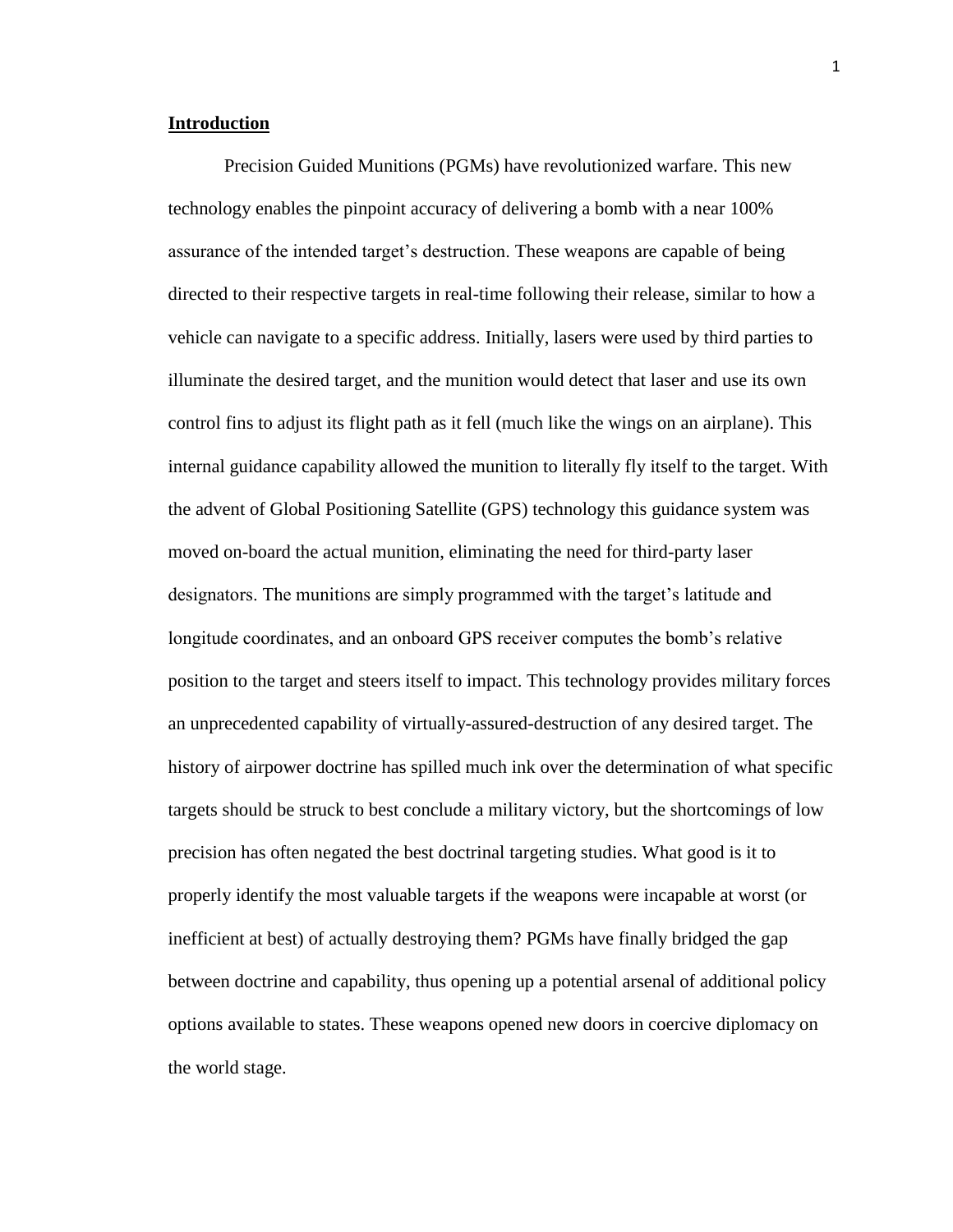This study is first of its kind in which a measurement of "precision" is introduced to systematically test the effects of this technology on aerial campaign duration. The implications of the findings are important regardless of their statistical significance. If PGMs reduce the duration of aerial campaigns, then this capability can add significantly to the decision-maker's arsenal of foreign intervention options, particularly in regimes reliant upon popular support for quick military victories. Lesser collateral damage can increase the support of the international community for air campaigns, coalitions may be more easily obtained, international law can be more readily complied with as standoff precisions weapons reduce undesirable hardships on innocents and they can mitigate the costs of restrictive rules of engagement. In general, the use of force can become a more attractive policy option as the risks historically associated with military force are mitigated, if not outright eliminated. In contrast, if PGMs do not affect the durations of air campaigns, then decision makers can be forewarned about the seductiveness of sterile and surgical interventions. Adversaries may be finding new tactics and strategies to mitigate the destructiveness of yet another western technology, thus refuting any notions that precision air campaigns are a low-cost panacea to resolving international disputes.

I find in this study that PGMs do in fact reduce the duration of air campaigns. A summary glance at the air campaigns since the introduction of PGMs shows a steady decline in campaign duration. The goal of an empirical assessment, however, is to determine to what affect this new technology has compared with other explanatory variables. While I build upon the existing data set and research of Pape (2007), Horrowitz and Reiter (2001), and Allen (2007), this study opens up a new way of thinking about aerial campaigns, and more comprehensively, coercive diplomacy writ large. In order to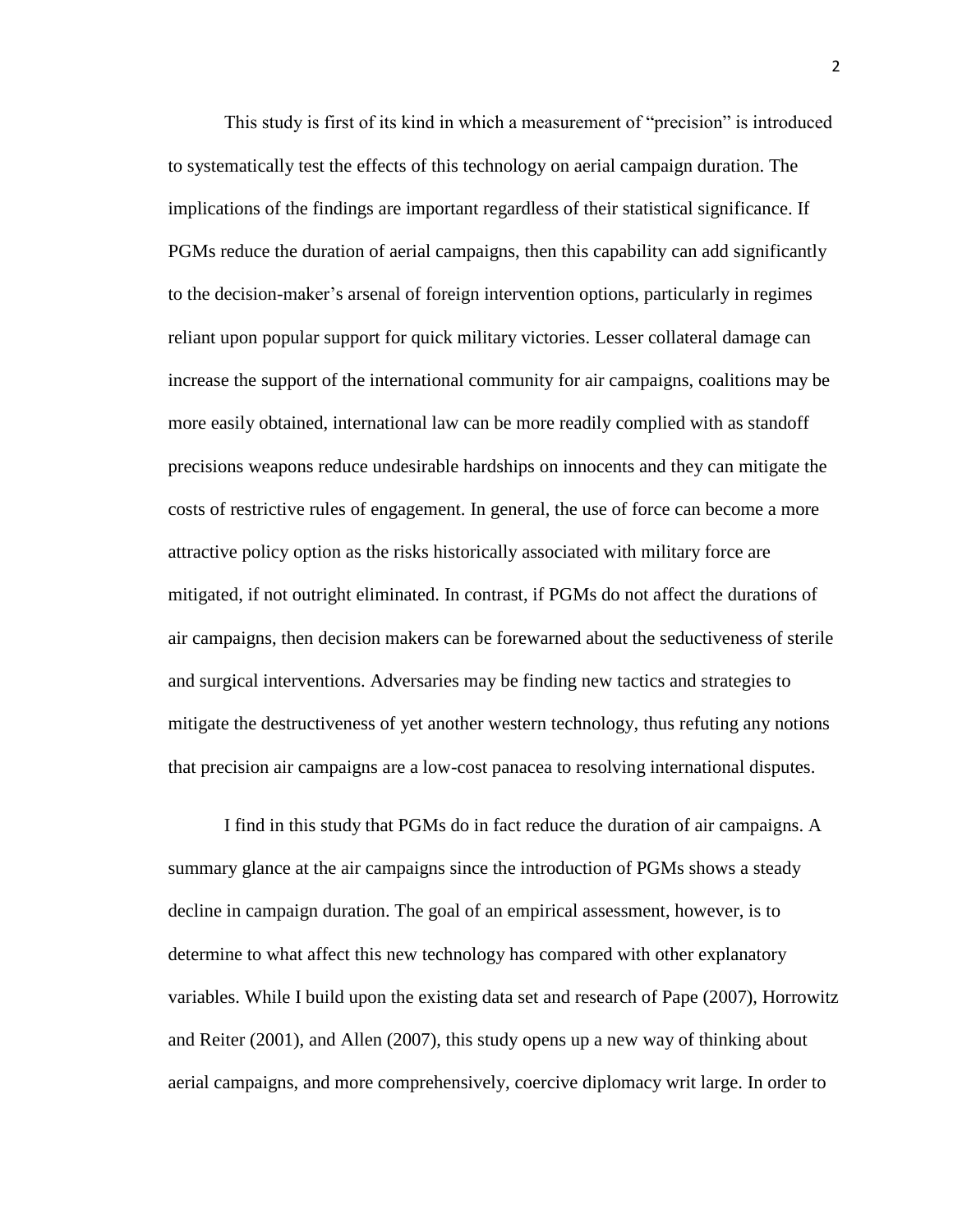test this hypothesis I operationalized and added the measurement of precision for each air campaign (55 total) in the Pape, Horrowitz and Reiter, and Allen data-set. This measure is based upon the Circular Error Probable (CEP) statistic used by the defense industry to capture the precision of weapons. Remaining consistent with the Allen methodology, I ran a Cox-regression duration analysis to test the effects of precision on conflict duration. Additionally, a selection effect had to be addressed in which I ran a Heckman selection model to determine what factors contributed to a target state selecting into an air campaign. The results reveal that there is a statistically significant effect that higher PGM levels of air campaigns do indeed result in shorter campaign durations; however, these results are cautionary in the absence of better data availability to measure the precision of non-western states' aerial arsenals and thus their effects on air campaigns. For example, the Egyptians employed PGMs in the 1973 Yom Kippur War and the Russians in the Chechnya conflict in the 1990's; however, the exact numbers of munitions employed and their realized accuracy are hard to discern.

Before one can understand the implications of this new technology on coercive diplomacy, a brief history of PGM development is necessary to better contextualize the central role airpower played in the minds of military and political leaders and to highlight the challenges posed by limited technology. Past over-reliance on air power's efficacy when dealing with foreign policy crises led to miscalculations in warfare since the 1940's, and it is necessary to understand how air power as a coercive tool evolved to fully appreciate its impact today on foreign policy.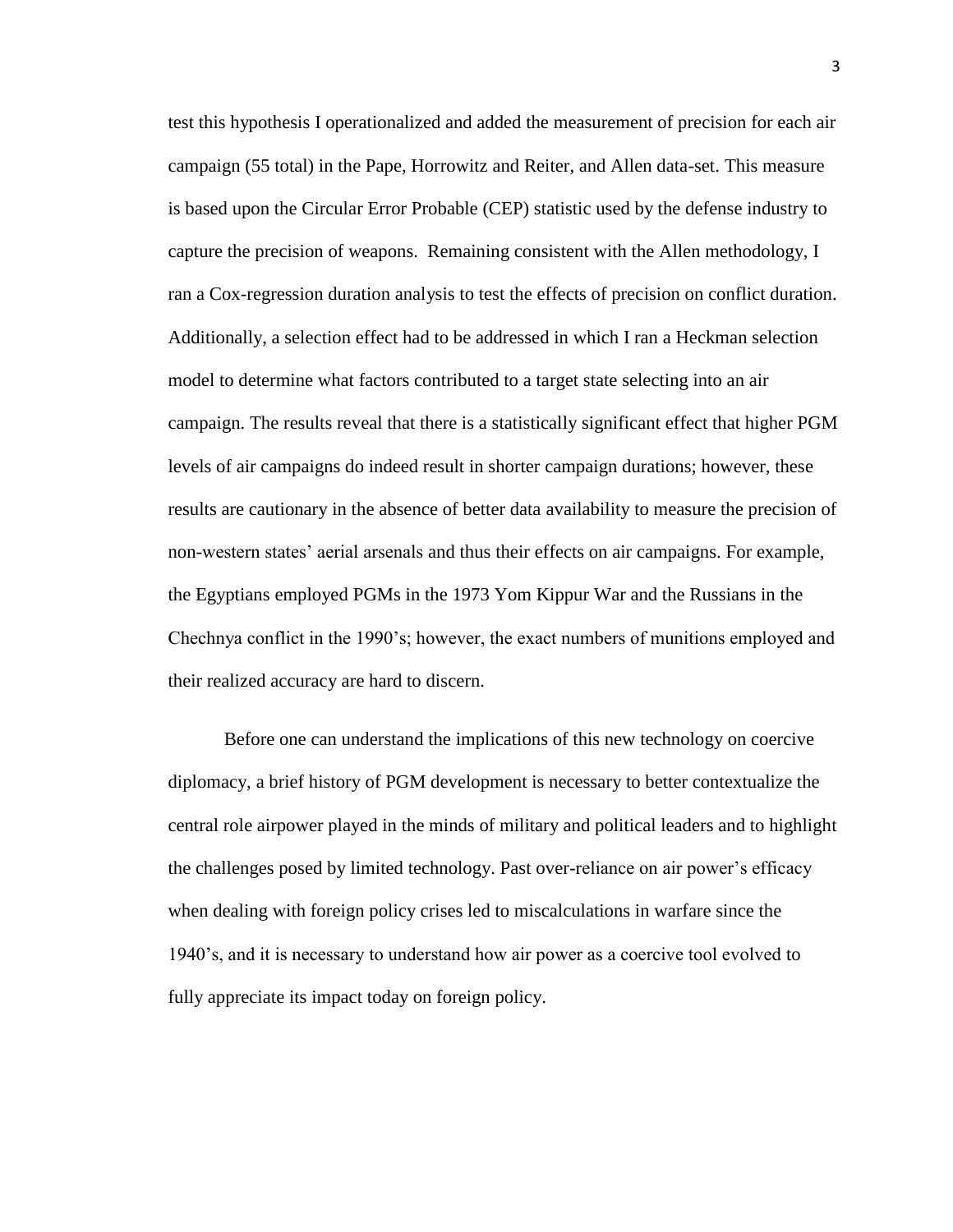#### **A Brief History of Precision Guided Munitions (PGMs)**

On August 12, 1944 a converted bomber aircraft was packed with 20,000 pounds of high explosives in preparation for a highly classified test (codenamed Aphrodite) of a new weapons technology (Gillespie, 2006). This new technology would allow the aircraft to be remotely piloted to a target and precisely detonated with extreme accuracy. It was hoped that this technology would help solve the unimpressive accuracy record of the Combined Bomber Offensive (CBO) being waged over Europe since 1943. World War II saw the introduction of the application of strategic airpower, and its advocates claimed in the early days of the war that airpower alone could achieve the defeat of an enemy or at least mitigate the costs of a ground war (Mitchell, 1925; Douhet, 1921). While the genesis of strategic thinking on airpower began following the introduction of aircraft during World War I, the first systematic attempt to apply these new concepts occurred during World War II. Between the wars the Air Corp Tactical School (ACTS) was established and served as the intellectual center of strategic airpower doctrine development. When General Henry "Hap" Arnold, Commander of U.S. Army Air Forces, called for an air-plan to defeat Germany he turned to former ACTS instructors to write it (Meilinger, 2000). The resulting AWPD-1 (Air War Planning Document) dictated the manner in which both Germany and Japan would be defeated by strategic airpower. This strategy called for the bombing of the enemy's "industrial web," an interdependent network of industrial targets, by high-altitude, large formation, daylight precision bombing raids (Meilinger, 2000). No single target would lead to the downfall of enemy resistance, but the planners believed that destroying several key infrastructure nodes would slowly constrict Germany and Japan's ability to fight. Thus, one saw attacks on the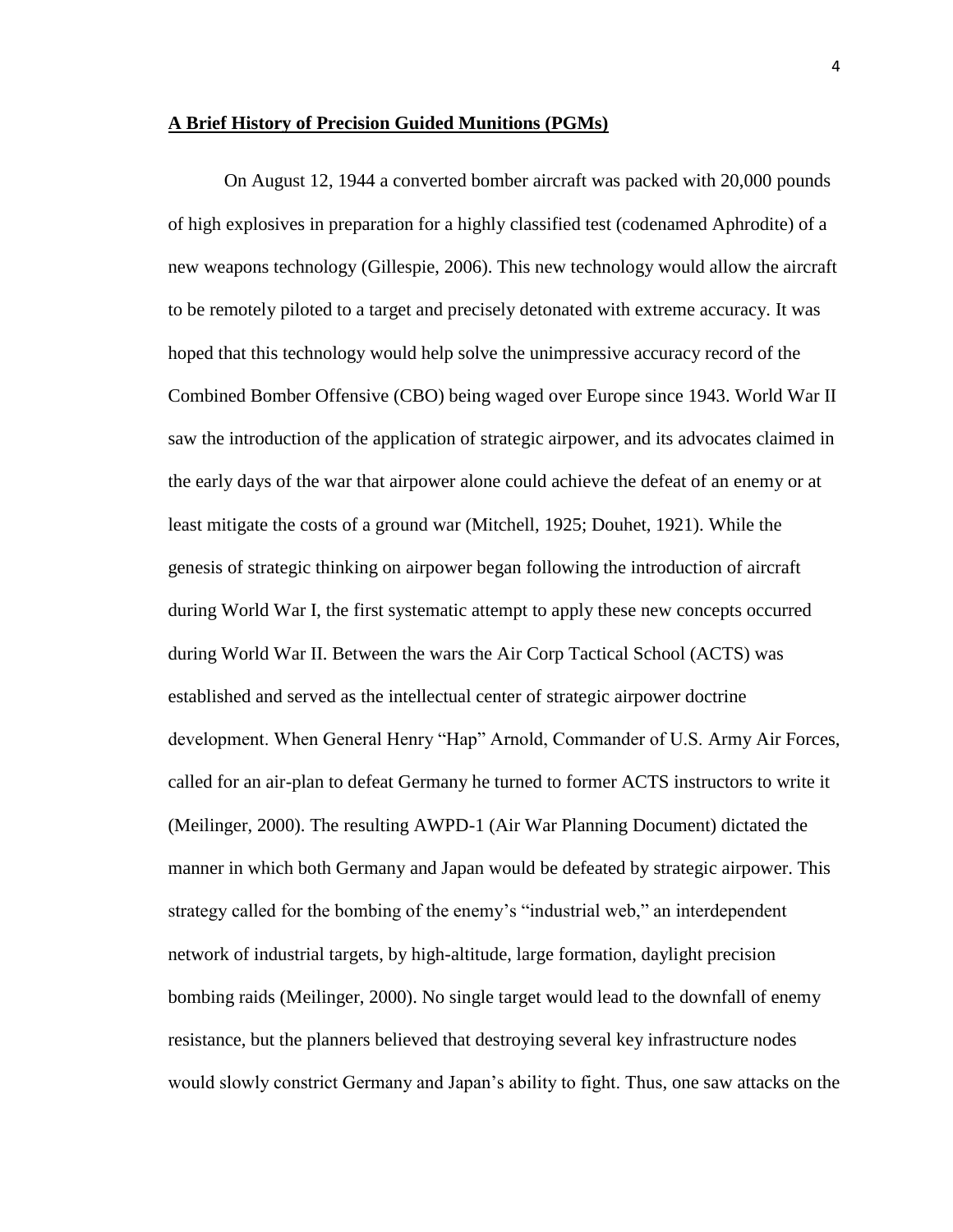Romanian oil fields at Ploesti, ball bearing plants critical for aircraft production, submarine ports, railroad infrastructure, and chemical plants essential for munitions production.

However sound the doctrine of AWPD-1, there was a fundamental shortcoming in realizing its potential: precision. A key tenet of ACTS thinking was that airpower would actually prove precise. The lessons of World War II shattered this assumption but did not invalidate the concept. Unexpected air defenses and fighter-aircraft attacks forced the bombers to remain at high-altitude for their bombing runs, thus significantly reducing the desired accuracy. Despite the best intentions of the air planners, the disappointing results of high-altitude daylight bombing led to the virtual indiscriminate area bombing of German cities. In Japan, the limitations of accuracy led to an overt campaign of nighttime, low-level firebombing of Japanese cities and industry. In addition to low precision, the allied air forces were losing aircraft and airmen at an alarming rate. From 1939-1945 the U.S. and Great Britain lost a combined total of 21,915 bomber aircraft, with approximately 55,000 airmen killed in action (Overy, 1980). The human costs of strategic aerial bombardment could not be sustained in a future war reliant upon airpower, and a solution had to be found.

The Aphrodite project in 1944 sought to remedy the extreme costs of strategic bombing by eliminating the aircrew requirement and greatly improving the precision by using a radio-controlled "flying-bomb." Technological limitations at the time, however, required that a pilot must be on-board initially to perform the takeoff, and once the aircraft was stabilized at altitude the pilot would turn control over to a radio operator and parachute out of what now could be considered a remotely piloted drone (Gillespie,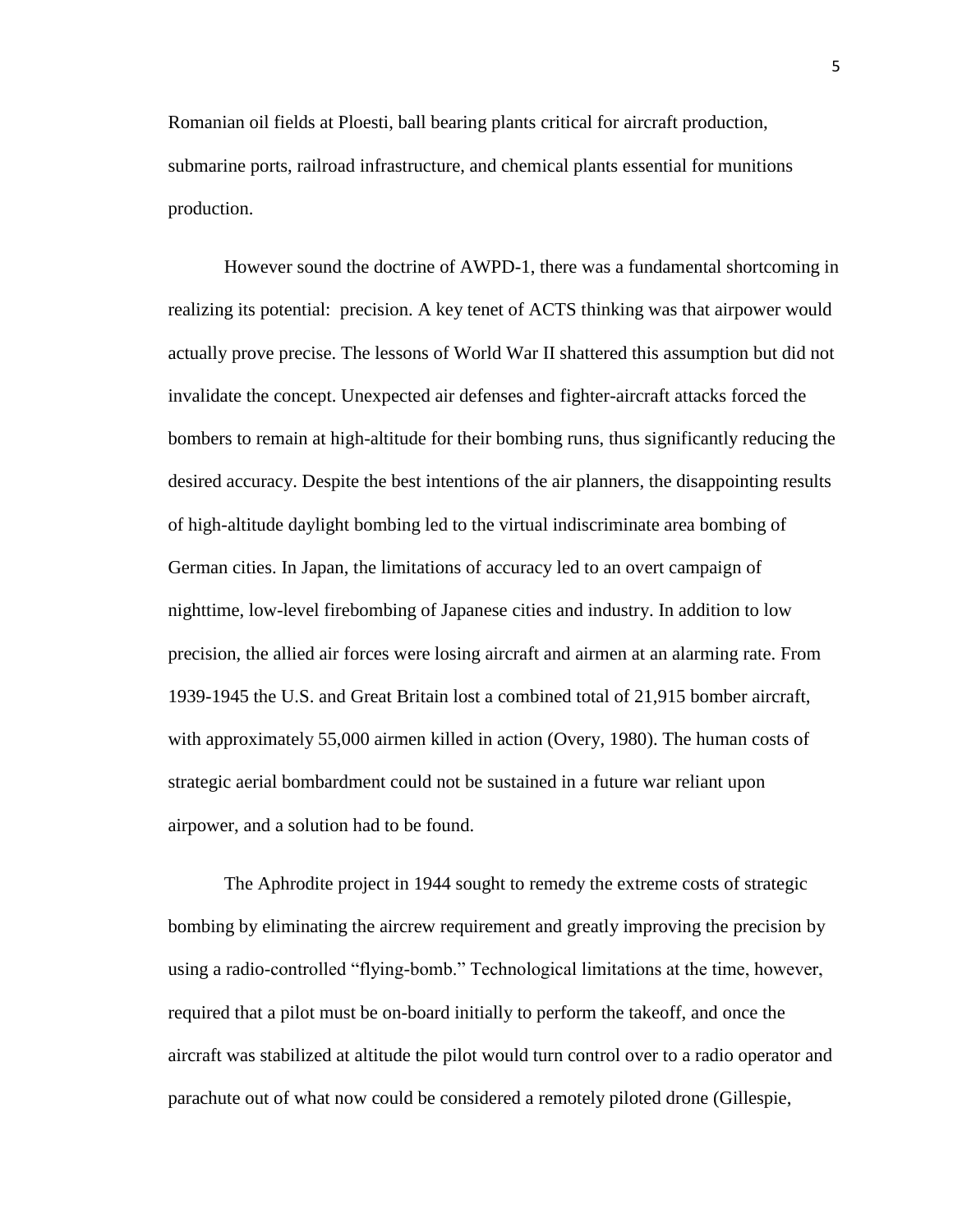2006). On that August day in 1944, Lieutenant Joseph P. Kennedy (son of Ambassador Kennedy and brother of the future President of the United States) took the controls of a modified B-24 bomber and launched on the third test of the Aphrodite Project. Twentysix minutes into the flight, a faulty arming wire detonated the 20,000 pounds of explosives prematurely, enveloping the aircraft in a "large circular ball of flame and white smoke" (Searls, 1969 in Gillespie 2006), killing Joe Kennedy and his co-pilot instantly.

The Aphrodite project was abandoned before the war ended, but the technology of a precision-guided bomb was beginning the long march to realizing its theoretical strategic concepts. In the meantime, however, the technological shortcomings of precision targeting led to methods that bordered on terror tactics. In the final days of World War II, Germany unleashed a terror weapon upon the populations of United Kingdom in the form of small unmanned rocket bombs (V-1 Buzz bombs) and a new ballistic missile (the V-2 Rocket) that would indiscriminately rain terror upon unsuspecting populations (Gillespie, 2006). The hope of this new weapon was to demoralize Great Britain to the point where they would surrender. The development of nuclear weapons following World War II ushered in a new era of strategic bombing, thus perpetuating the "terror as a deterrent" aspects of the earlier German attacks on Great Britain. Following the war, Eisenhower's "mutually assured destruction" (MAD) policy pushed the development of PGM technology to the tactical level, thus relegating precision to interdiction and ground support roles (Gillespie, 2006). After all, precision is not necessary when dropping a multiple megaton nuclear warhead on an adversary.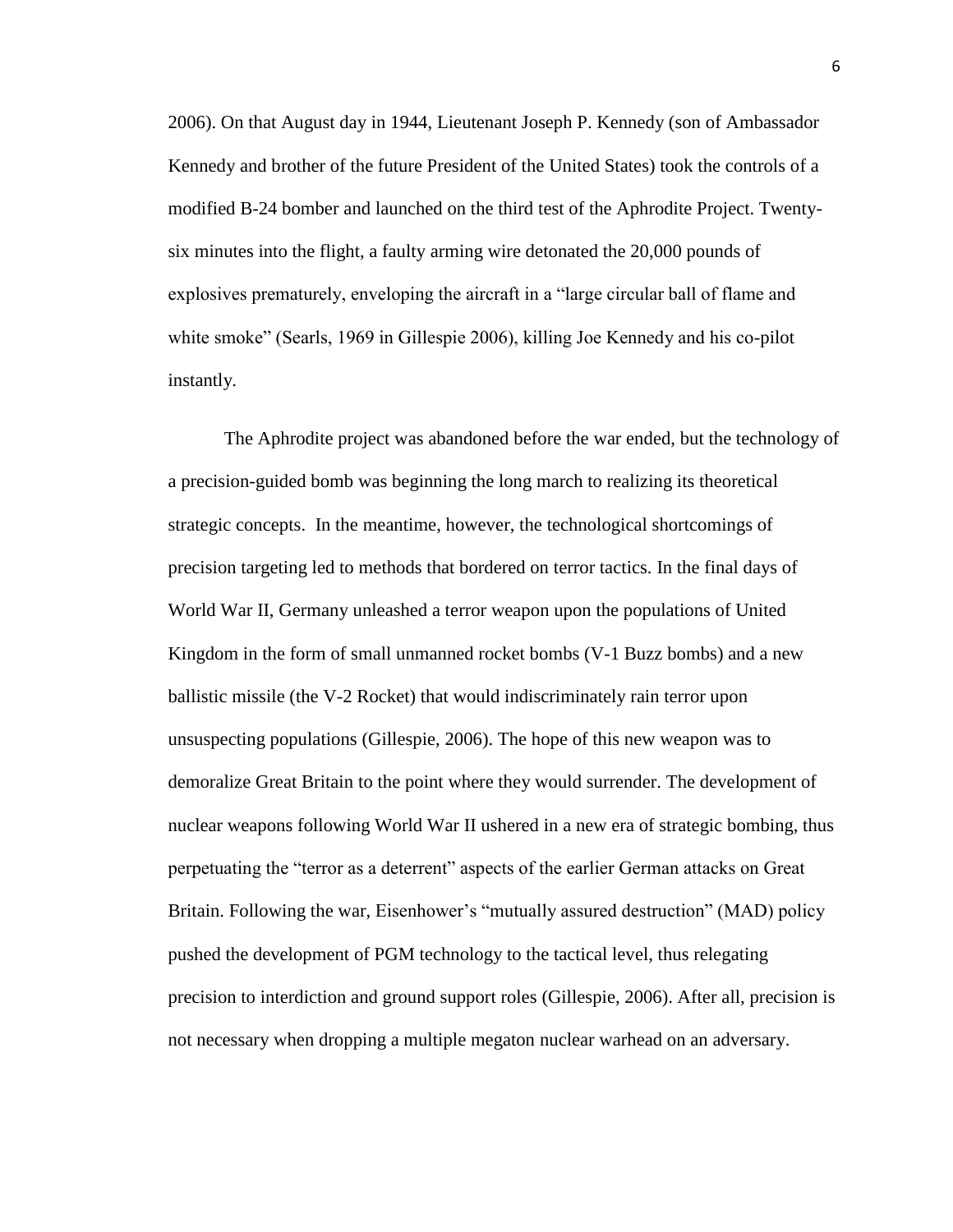A significant policy shift occurred in 1960 when President Kennedy adopted "Flexible Response" as the strategic posture of the United States and its allies (Gillespie, 2006). While nuclear deterrence was essential to maintaining non-belligerence with the Soviet Union, the U.S. needed the flexibility to intervene conventionally to protect national interests abroad. Thus, U.S. military forces needed to be flexible enough to either wage an all-out nuclear war or a smaller, limited war using conventional explosives and tactics. This shift acted to jump-start PGM development efforts in the 1960's, and subsequently accelerate them to frontline employment in the context of experiences during the Vietnam War (Gillespie, 2006).

A watershed moment for PGMs occurred during the Vietnam War when on 13 May, 1972 twelve aircraft armed with Laser Guided Bombs (LGBs) sent the Than Hoa railroad/highway bridge to the bottom of the Song Ma River (Corum, et al, 1978). What made this event so spectacular was that these twelve aircraft were able to accomplish in one mission what had frustrated air planners for the previous seven years. Thousands of sorties had been flown (with great losses) against this critical target since 1965, but the poor accuracy of the "dumb" bombs used only managed to bend, twist and char the structure (Gillespie, 2006). The air forces never succeeded in destroying the bridge as North Vietnamese workers were able to rapidly repair the superficial damage. For the first time, U.S. air forces had achieved the pinpoint precision necessary to specifically strike the abutments and supports of a bridge from high altitude, thus ensuring its collapse and total destruction. These experiences altered the way air planners viewed the importance of PGMs, and the lessons learned from this new weapon would be cemented in air doctrine at the outbreak of the Gulf War in 1991.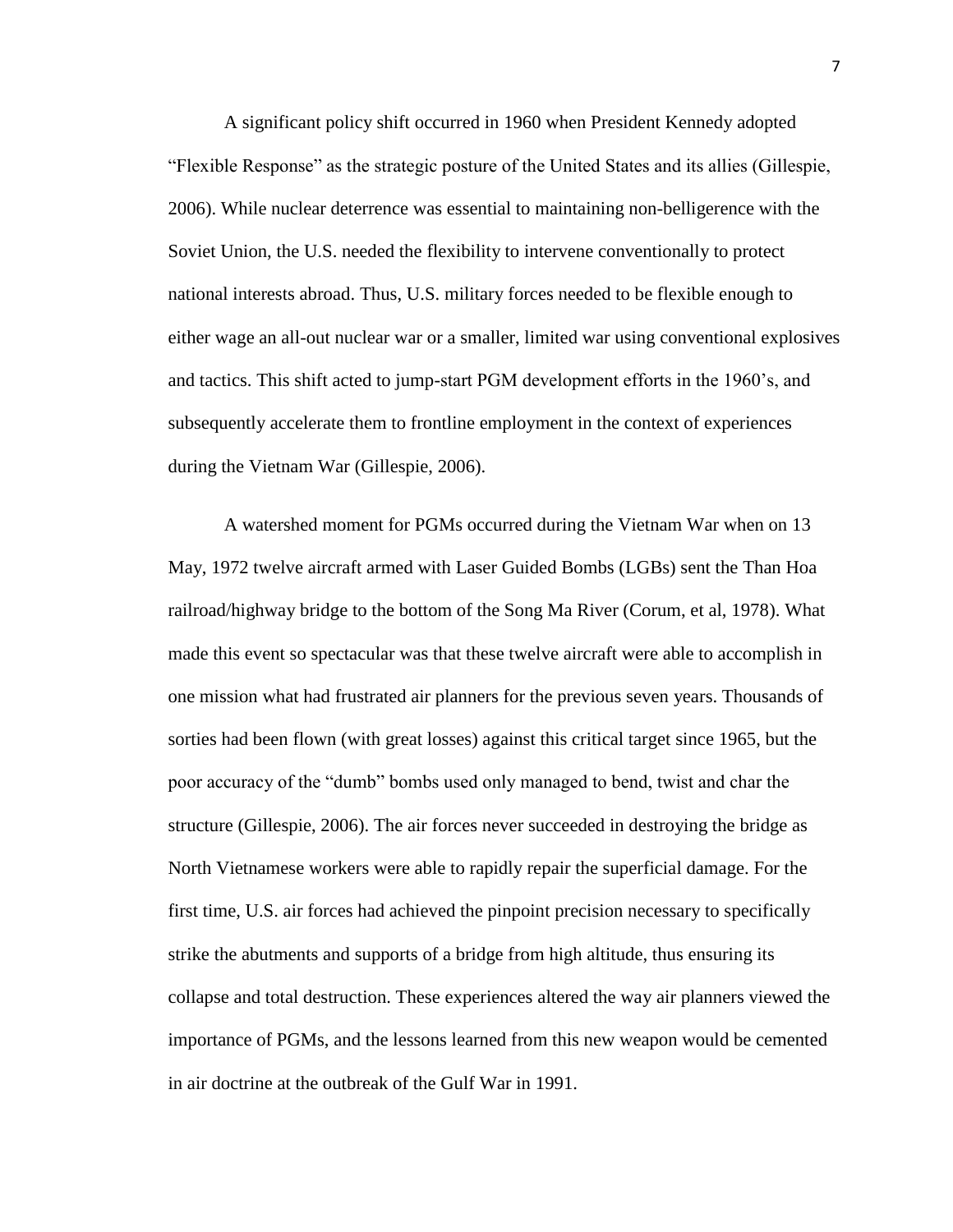Those that remember the Gulf War of 1991 likely remember the stunning camera footage of cruise missiles streaking down Bagdad streets and turning corners to strike targets, or the pinpoint accuracy of bombs being dropped, not just on tanks and troop positions, but down ventilation shafts of specific structures. It was a hyper-war air campaign that lasted 37 days, and one that would not have been possible without the development of PGM technology mated with the lessons learned from the Vietnam War. Despite the dramatic effects of the live broadcasting of a war, it is not as well known that only 8% of all aerial munitions dropped were PGMs (Gillespie, 2006). Additionally, the LGBs used during the Gulf War were merely upgraded versions of the same weapons employed in the 1972 air campaign in Vietnam (Gillepsie, 2006). The technology was not all that new, but what the Gulf War accomplished was to highlight a military capability in a way that forever altered the perceptions of the public and policy makers regarding the greater effectiveness and lower risks of waging an air campaign. It seemed in 1991 that the technology had finally caught up with the doctrine.

A mere four years later, NATO would find itself involved in the Balkans where in 1995 and 1999 air campaigns were waged against Serbian nationalists who were ethnically targeting portions of their population. By 1999, Operation ALLIED FORCE over Kosovo saw the usage of PGMs increase to 35% of all aerial munitions employed (Gillespie, 2006); in addition, laser-guided munitions were being supplemented with bombs that relied upon global positioning satellite (GPS) data and tracking. It then became possible for one aircraft to drop multiple bombs simultaneously, each preprogrammed with specific GPS coordinates, and assuring the destruction of a series of targets that otherwise would require multiple aircraft sorties. The unique aspect of the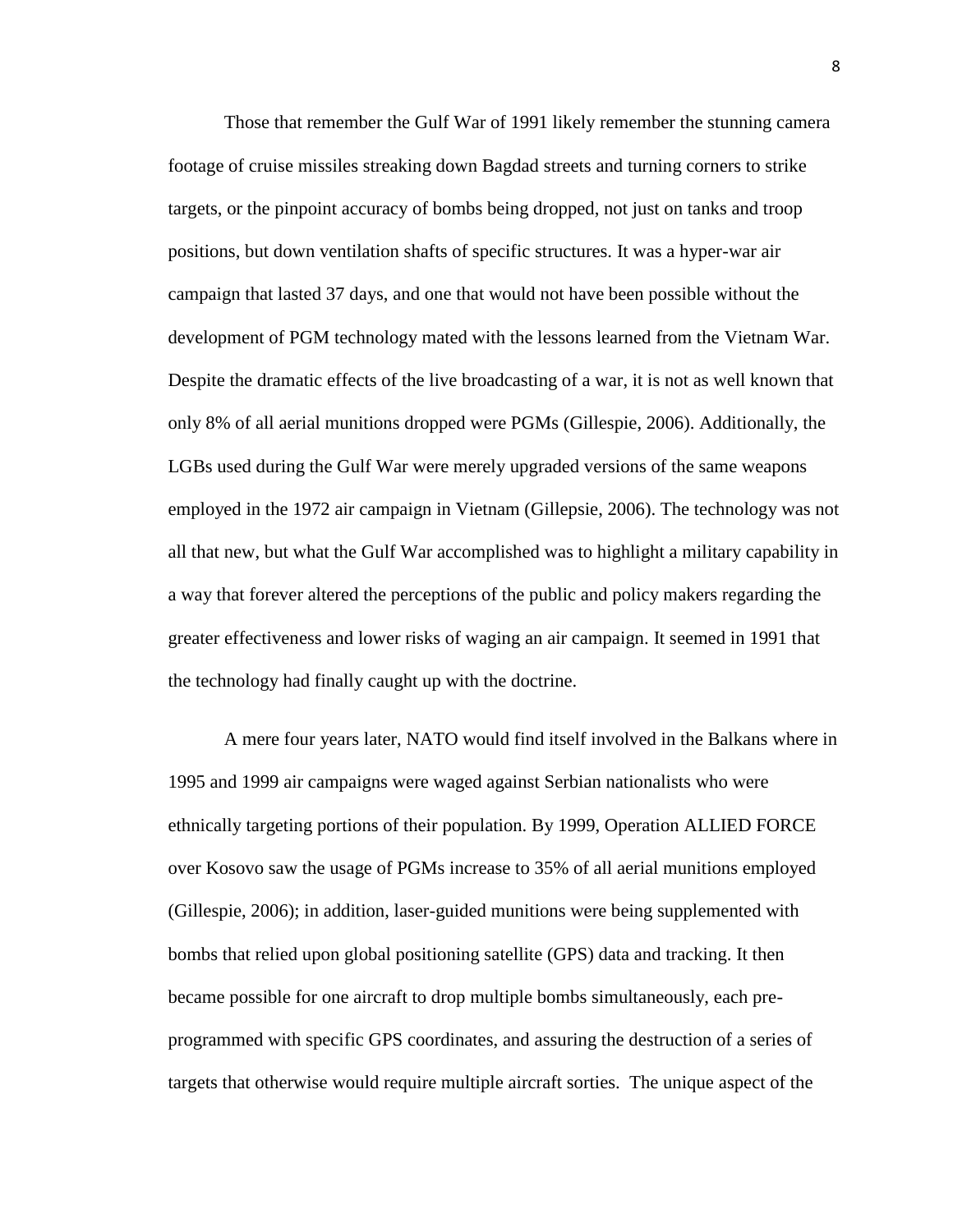Kosovo air war was that the campaign forced Serbian President Slobodan Milosevic to capitulate without deploying any NATO ground forces. These two campaigns fundamentally altered the calculations of national leaders and the general public in decisions of whether or not to engage militarily around the world.

Precision became the given, and focus shifted back to the identification of the critical targets needed to ensure victory. Arising out of this new capability, one saw a renewed emphasis on identifying the proper targets that would bring about a quick victory; social scientists began to evaluate different strategies (punishment, denial, risk, escalation, military/political vulnerabilities, etc.). International organizations and domestic constituencies began to focus on the collateral damage that often accompanied aerial warfare. Western air forces shifted to extended deterrence using global strike capabilities that minimized the need for forward basing and diplomatic maneuvering that secured those bases. These changes in strategic power dominance could not have occurred without the development of highly precise aerial weapons. This new capability revolutionized not just military operations but strategic policy thinking regarding new opportunities to advance national interests.

#### **The Political Implications of PGMs**

Scholars mostly examine PGM technology within military tactical and strategic studies; however the effects of this technology have implications in political science as well. While military studies evaluate the effectiveness of advances in technology, specifically regarding the ability to attack targets successfully at the lowest possible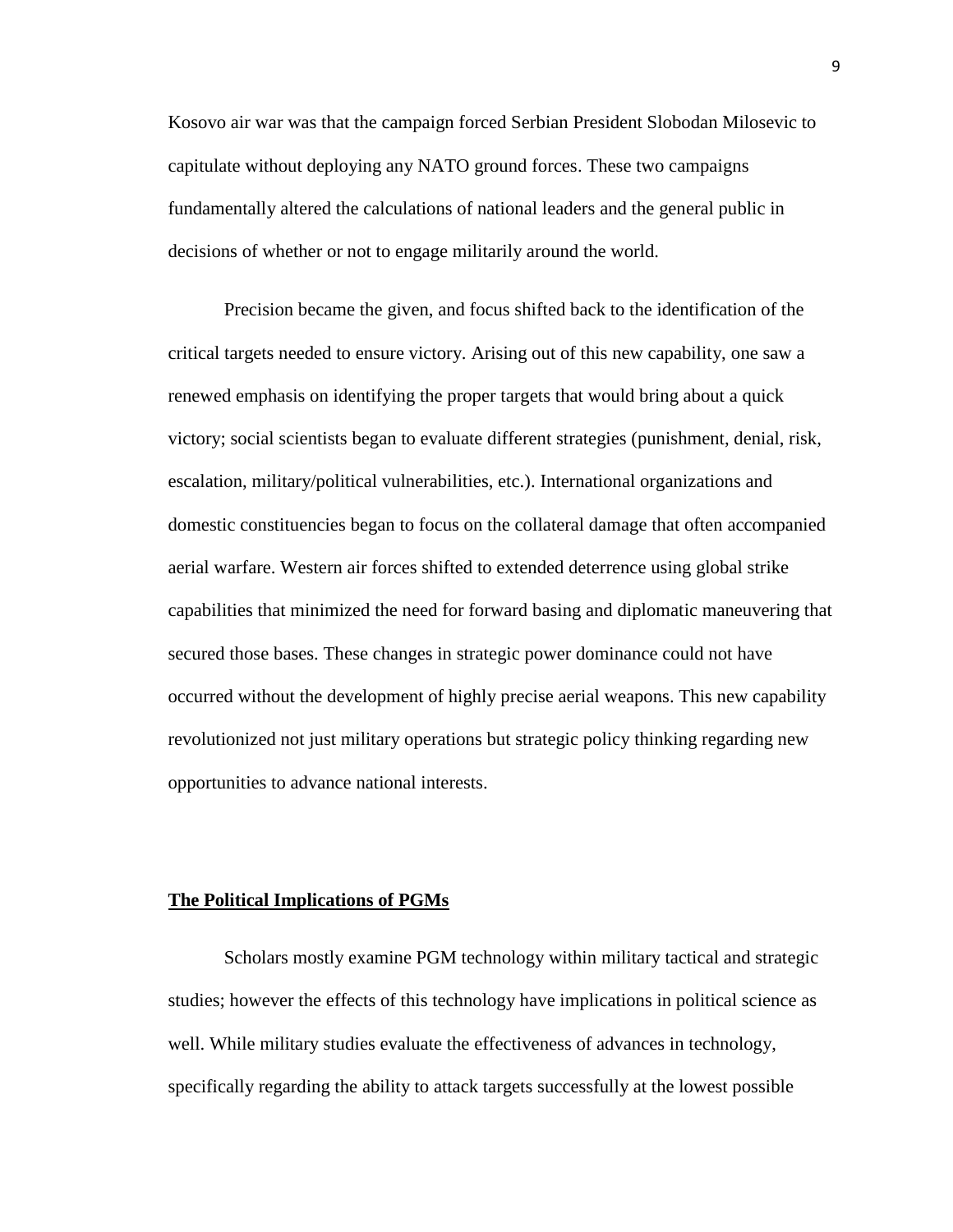costs, these technological capabilities also factor into the specific political objectives and strategies developed to attain foreign policy outcomes. In democracies particularly, foreign policy objectives are determined by political actors seeking to attain a desired political outcome while assuaging the risk concerns of constituencies they are beholden to. If the soldier's definition of 'victory' is the destruction of the adversary's will and capabilities to fight (via any means necessary), the political leader's definition must include the factors that garner the greatest support of the public and the international community at large. If the military leader is beholden to a civilian-controlled military, then the politicians concerns become the military's concerns.

Carl von Clausewitz famously stated that "War is a continuation of politics by other means" (1832, in Paret, 1976). Costs must be weighed in the political calculations of civilian decision makers when deciding whether and how to intervene globally with armed forces. In short, it is no longer sufficient to merely determine the best means to destroy an adversary's military capabilities, but it is increasingly important to weigh 'how' the military campaign is conducted in light of emerging ethical and moral standards held by domestic constituencies and the international community. These standards matter to allies and *their* constituencies, international legal bodies, human rights organizations and even the constituencies of the target state. The Vietnam War highlighted these political limitations as military and political leaders constantly struggled with each other over the best means to wage the war while an ever increasingly hostile domestic and international community was inundated with the images of the horrors of war. The increasingly integrated international system requires coalitions of allies in order to wage military campaigns, and these coalitions are more vulnerable to the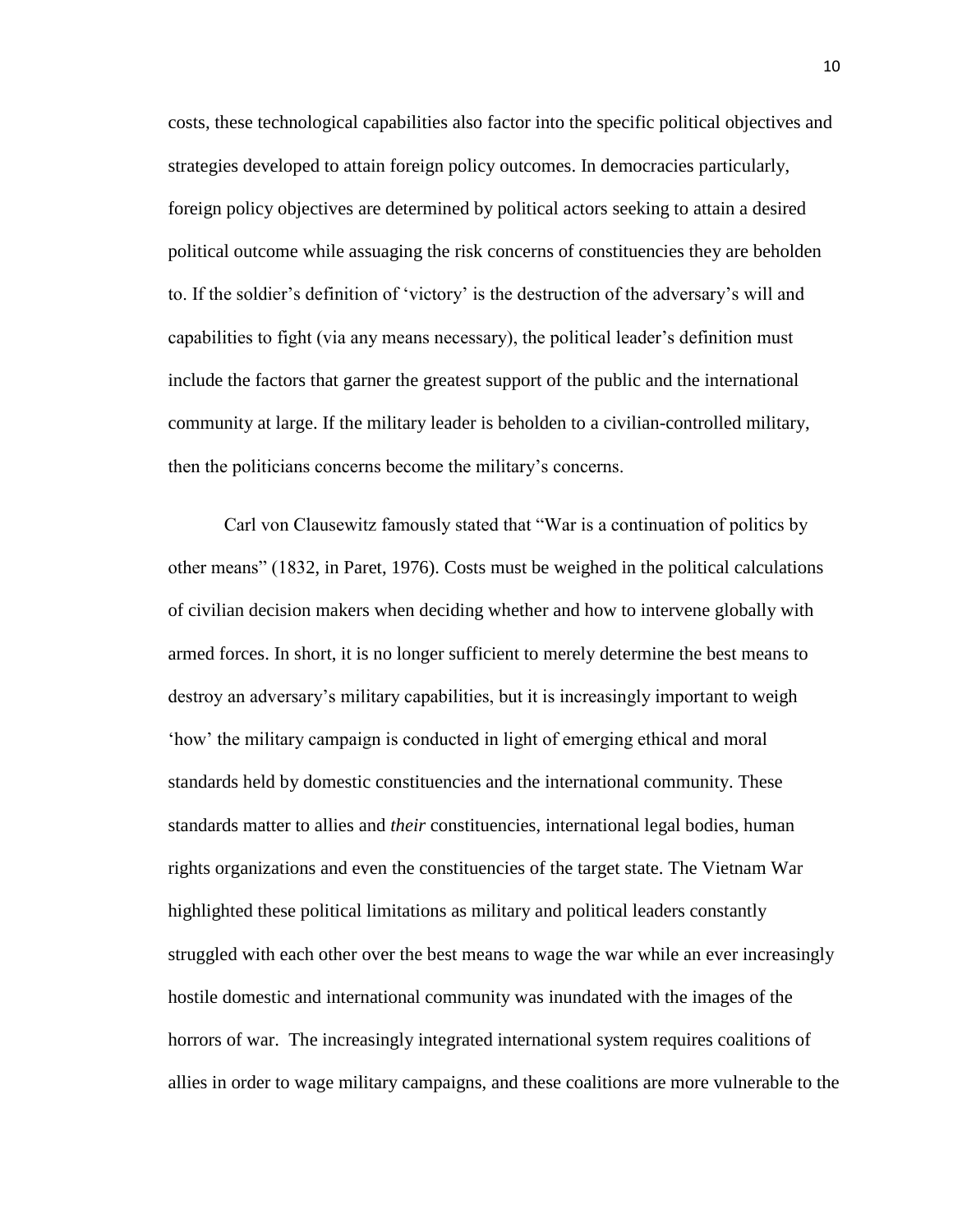negative optics of armed conflict. The aggressor state must weigh the unintended consequences that may result from sound military strategy

In addition to the empirical analysis, it is necessary to evaluate a few case studies that could potentially highlight specific circumstances that affect the durations of precise air campaigns. Every war is different, each with a different set of actors, capabilities, goals, and strategies. It would be unwise to generalize too much regarding the empirical findings. While precision provides the ability to destroy a given target, it does not dictate what targets should be attacked, the political climate in which a war is fought, or the foreign policy goals of the attacking state. In Vietnam, for example, PGMs were not prevalent in the 1965-1968 air campaign; it was not until 1972 that their employment seemed to turn the tide of negotiations with North Vietnam. There is one distinct difference in these two campaigns in that the first was an irregular guerilla war and the second a conventional war. A Vietnam case study on these two air campaigns can shed light on the importance and effectiveness of PGMs in a specific context.

A second case study will be conducted on the Kosovo air campaign in 1999. This campaign is different from the previous two in that PGM usage tripled since the Gulf War, no ground troops were ever employed, and technology had increased to include GPS guidance systems in the weapons themselves; but despite the heavy bombing of Serbia and ultimate NATO success, many scholars and military strategists do not believe that the air war was all that decisive. After the attacks began, Milosevic stepped up the ethnic massacres and there is little consensus that the aerial bombing actually coerced the Serb leader to surrender. Political factors, both domestically and internationally may have been more decisive. Despite these assessments, the campaign was one of the shortest (78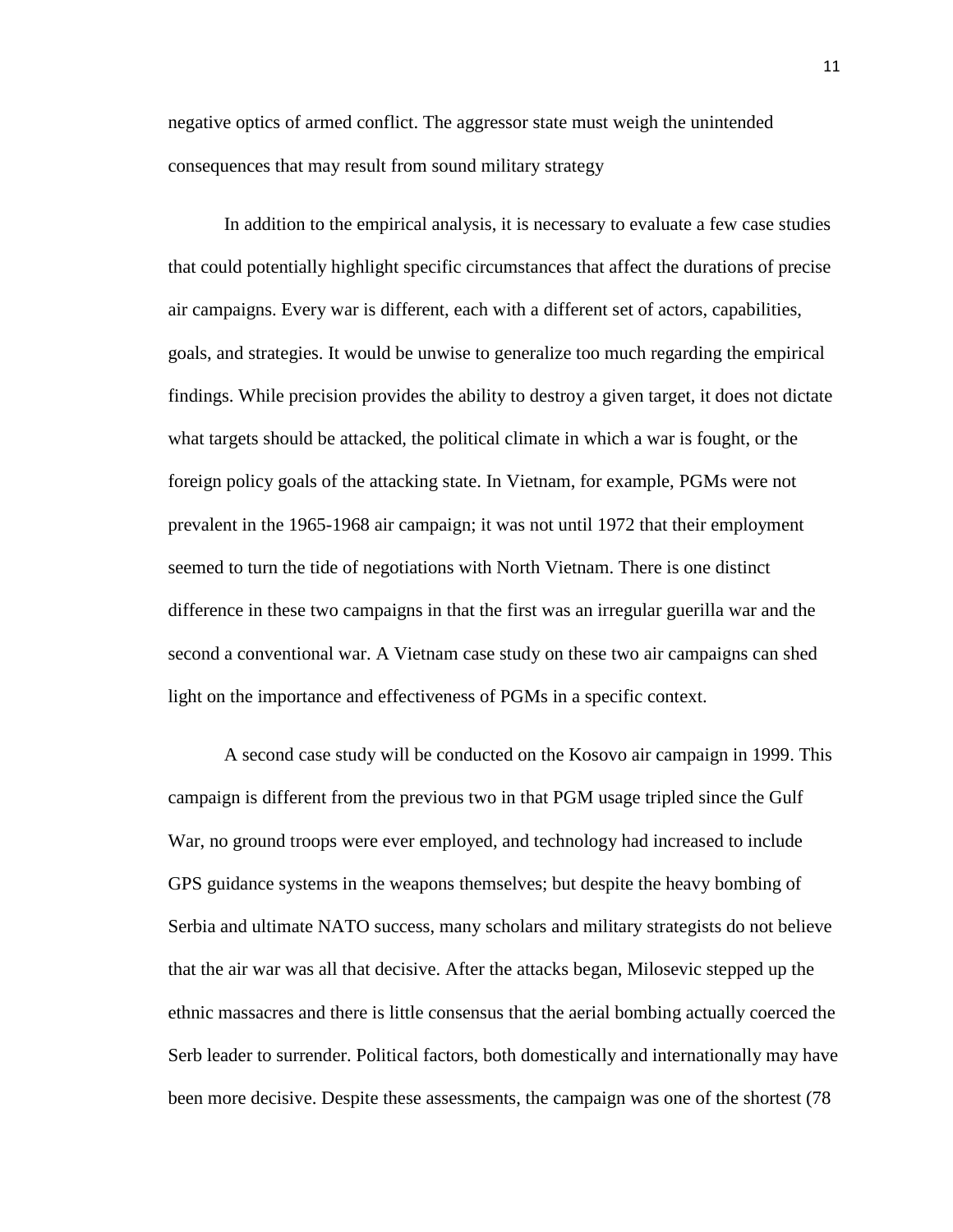days) in history (but interestingly the longest since the advent of PGMs), and coupled with the fact that no ground troops were used, makes this case especially interesting to study the effects of PGMs.

#### **Organization of the Study**

Chapter 1 evaluates the existing literature on coercive air campaigns and integrates the literature with a theory of precision on campaign duration. PGM employment reduces the costs typical of military conflict (e.g., friendly casualties, collateral damage), thus allowing the aerial campaigns to be waged more aggressively. I theorize that the intensity enabled by these weapons facilitates the rapid achievement of military/political objectives, thus resulting in shorter air campaign duration.

The literature on PGM technology varies with academic disciplines. Military scholars have been primarily concerned with the advances in technology and their effects on successfully identifying critical "centers of gravity" for attack. PGM's are merely tools used to achieve a desired military objective. PGM advances have revolutionized the way in which early air power theories have been realized, and the military literature focusses primarily on PGM employment, both tactically and strategically. Political science scholars have been concerned with the outcomes of campaigns, but their focus has been the political factors that facilitate outcomes in war. The literature regarding the employment of precision aerial bombing campaigns can be broken down into three general themes: 1) Increased opportunities and willingness to use force, 2) a more nuanced approach to measurements of power, and 3) the direct effects of precision on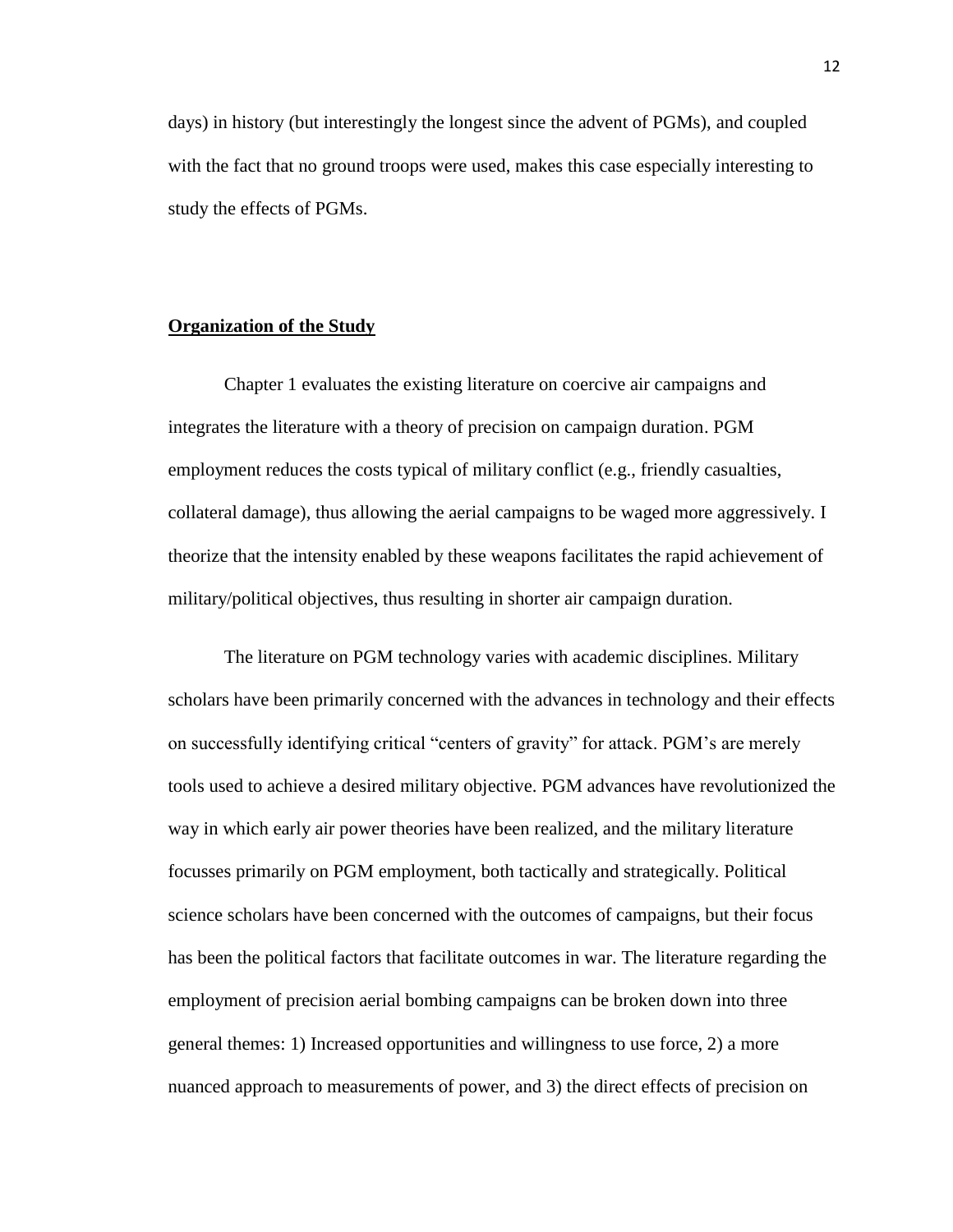conflict duration. The literature review will synthesize the military historian and the political scientist to position PGMs as not just an effective weapon, but a politically coercive instrument as well.

The theory is articulated within the context of these three themes in the extant literature behind the study. The greater effectiveness of PGMs, and the reduction of costs typically associated with warfare, alters the strategic calculations of foreign policy decision makers when faced with an international conflict. In short, PGM capabilities increase the opportunities decision makers have to use to force in any given dispute. Subsequently, the increased opportunities logically lead to an increased willingness to use force as the costs of doing so decrease. Leaders beholden to constituencies may find themselves less constrained by the costs of ground troops, non-combatant collateral damage, and casualties typical of warfare. Secondly, if PGMs increase opportunities and willingness to use force, they can be viewed as a more nuanced measure of state power. A state that possesses such weapons can be more powerful and influential on the world stage without the costs of maintaining large field armies and navies that have been traditionally necessary to project power and protect national interests. The percentage of GDP spent on defense or the sizes of armies, navies and air forces may be an obsolete measure of state power. Finally, if PGMs increase a state's power relative to its potential enemies, then the realization of such power should be evident in the shortened duration of conflicts in which it is wielded.

Chapter 2 will address the research design of this study, and explain the methods and controls used in the analysis. Maintaining consistency with the most relevant literature, I employ a Cox-duration analysis to measure the effects of precision on air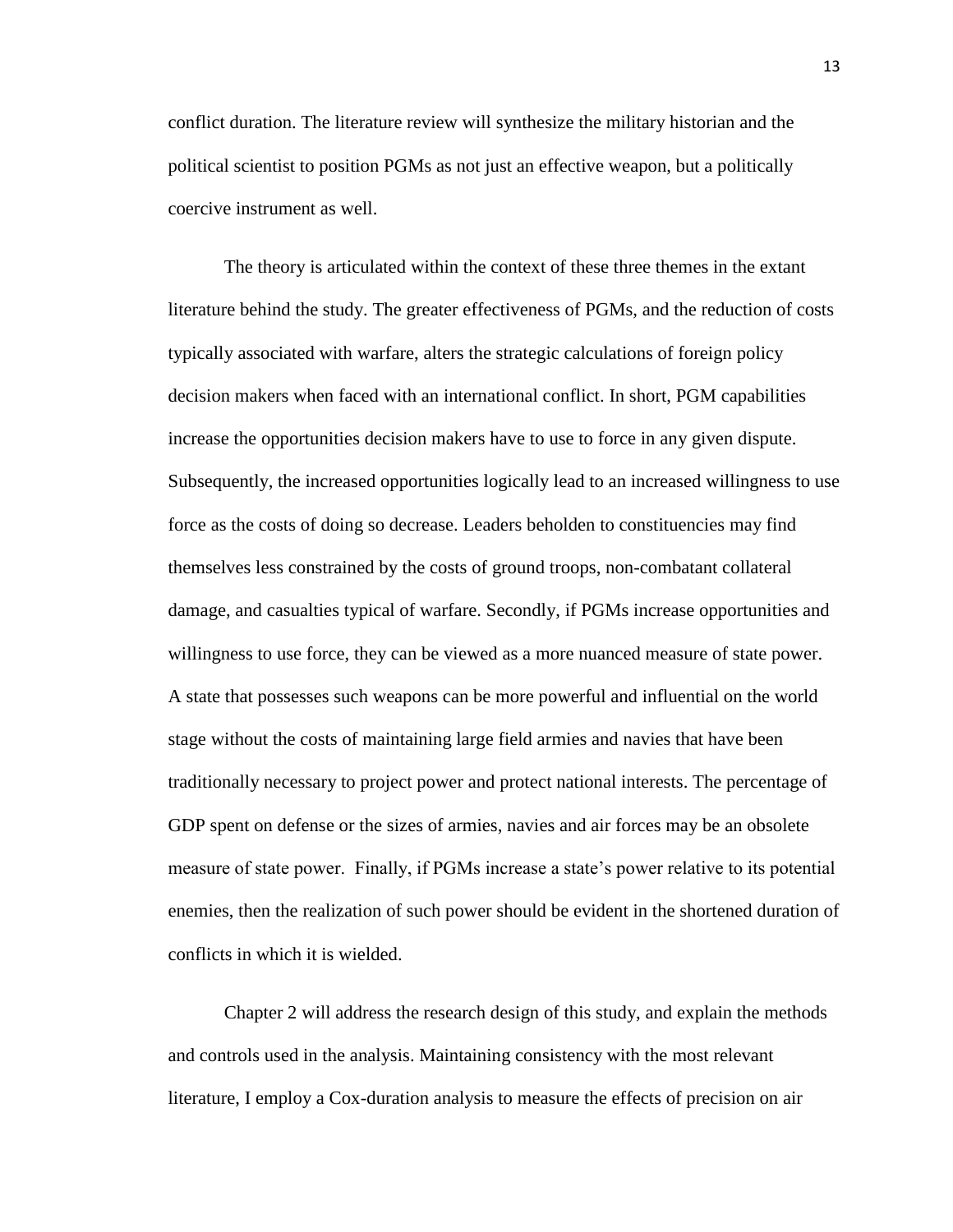campaign duration. In addition to the empirical analysis, I use a multi-methods approach by evaluating two case studies: The Vietnam War (1965-1972) and the Kosovo air campaign (1999). Both of these campaigns have distinctly unique characteristics that make them instrumental in evaluating the generalizability of the empirical findings. Chapter 3 will present the empirical findings, and chapters 4-5 will then subsequently provide the case studies mentioned above.

The conclusion will sum up the empirical findings, highlight the relevant characteristics of the case studies, draw broader implications for foreign policy decision making, and chart a path for future research development. Coercive diplomacy will remain an essential element of protecting and advancing any state's national security interests, and while advances in technology widen the array of forceful intervention options it is important to note the effectiveness as well as limitations of armed conflict regardless of the tools available for waging it.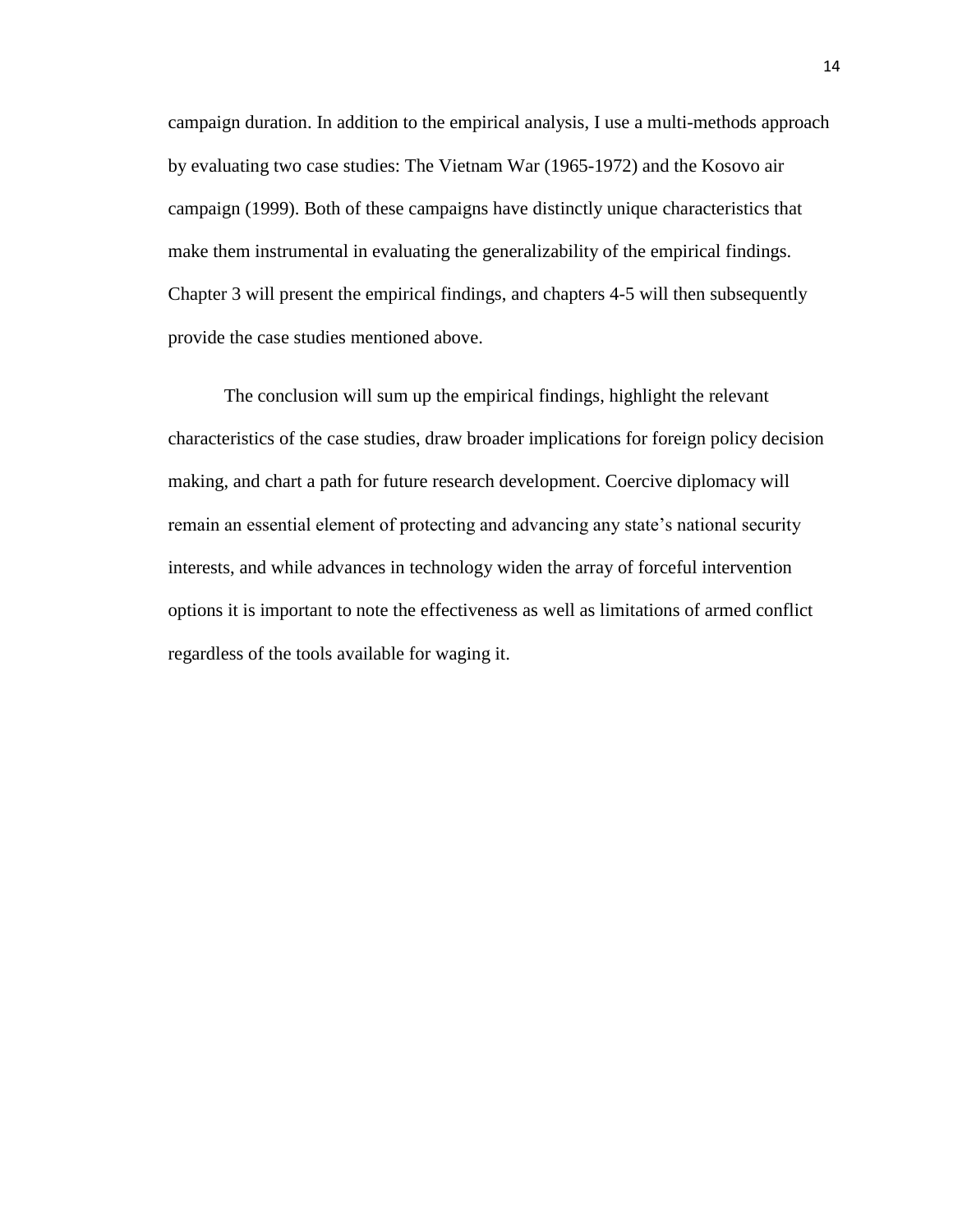#### **Chapter 1**

#### **Literature and Theory**

The purpose of this study is to determine the relationship between PGMs and conflict duration; however, there is scant literature on the subject. One body of literature addresses the decision making processes of state leaders, particularly weighing the costs and benefits of initiating military action. Another body of literature addresses air power as a coercive instrument; specifically, studies on the factors that enable air strikes to be successful, the role escalation plays in coercion, and the overall balance of power between rival states has produced a wide array of results. There is a more general treatment of technology as a factor in measuring a state's power; the sizes of militaries, GDP expenditures, and overall quality of armed forces play a role in a state's ability to issue a credible threat and succeed in waging war. Finally, there has been one study that measures the factors that affect air campaign duration, but it lacks a specific measure of air power precision. Each of these bodies of literature will be addressed in turn, but within the context of coercive air power and the level of precision that each state possesses.

PGMs can directly relate to a state's decision to employ military force by affecting both the state's "opportunity" and "willingness" to engage in conflict (Most and Starr 1989; Fordham 2004). Opportunity is simply a favorable time or set of circumstances for doing something. Thus, it is logical to assume that any state faced with a diplomatic disagreement with another state would take advantage of circumstances favorable to a resolution of that disagreement. Opportunities in international diplomacy can come in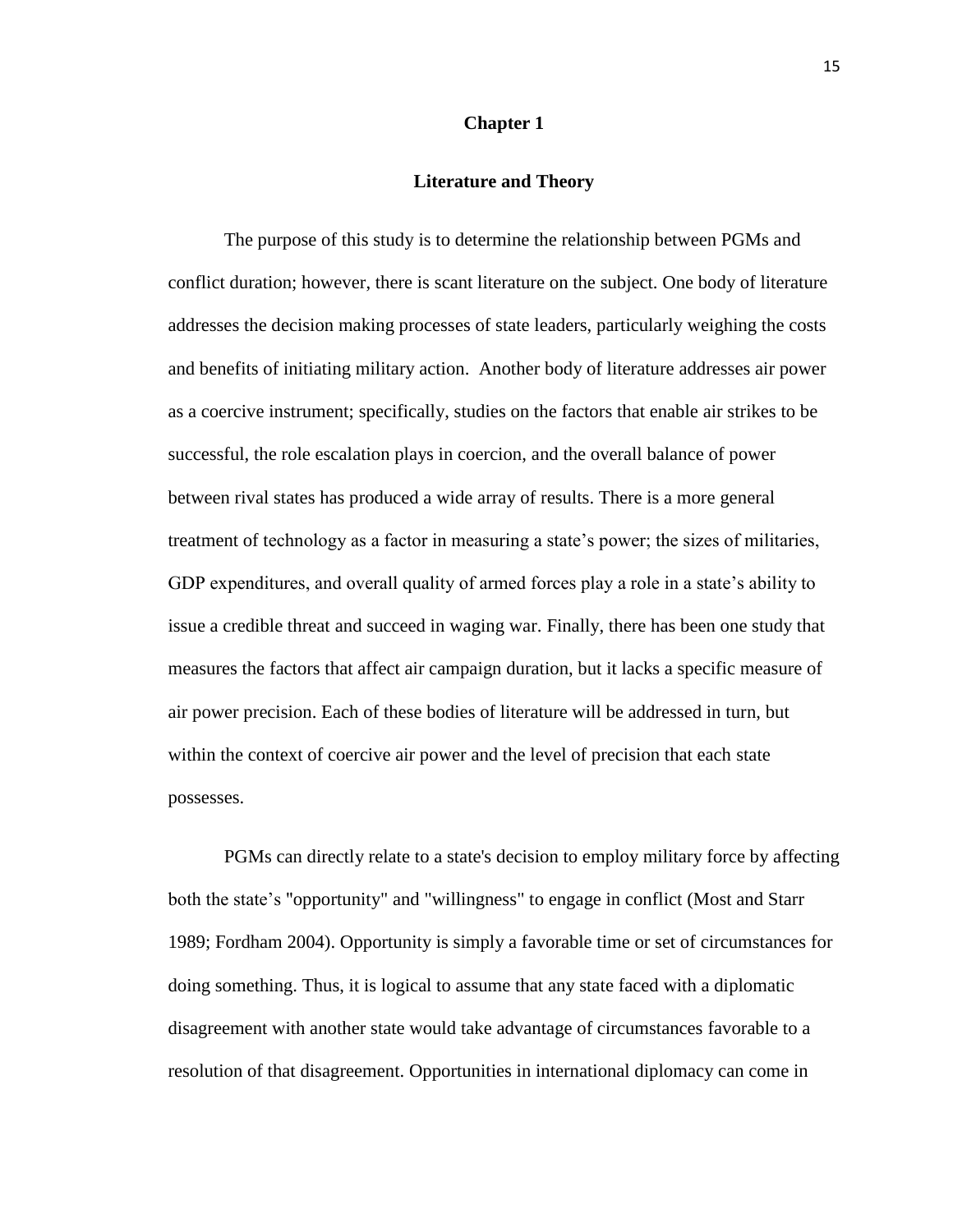many forms; decision makers can take advantage of a challenger state's change in leadership, economic hardship, international pressure, diplomatic capital where reciprocation is expected for earlier concessions, or the credible threat of superior military capability. Once a coercing state sees an opportunity to act against a challenger, there has to be a willingness to do so. Willingness is simply being ready, eager, or prepared to do something. From a national decision maker's viewpoint, willingness is tied to the political, economic or material costs of acting. An example will illustrate the theory that PGMs can increase the opportunities and subsequently the willingness to employ military force against an adversary.

The U.S. may have had an opportunity to alter the strategic dynamics of the Middle East by aggressive action against the Syrian regime following a chemical weapons attack on its own people. The international community was aghast at the attacks committed by Syrian President Assad, and there may have been a fleeting opportunity to engage militarily against the regime to signal that chemical weapons usage will not go unpunished. U.S. leadership, however, is beholden to a constituency of voters, and this constituency was not eager to engage in aggressive actions against Syria. The costs of sending in ground troops to secure the weapons stockpiles would have come with a heavy price of casualties and the thorny issue of rebuilding Syria following Assad's removal. Furthermore, over a decade of conflict in Afghanistan and Iraq highlighted the difficulties of conducting such operations, yet the scope of chemical weapons usage demanded that the west act boldly to signal that such usage was not acceptable. Thus, one sees the U.S. President threaten a military strike, not with ground forces, but with cruise missiles and potential drone strikes. The opportunity (circumstances) was present in the heinous acts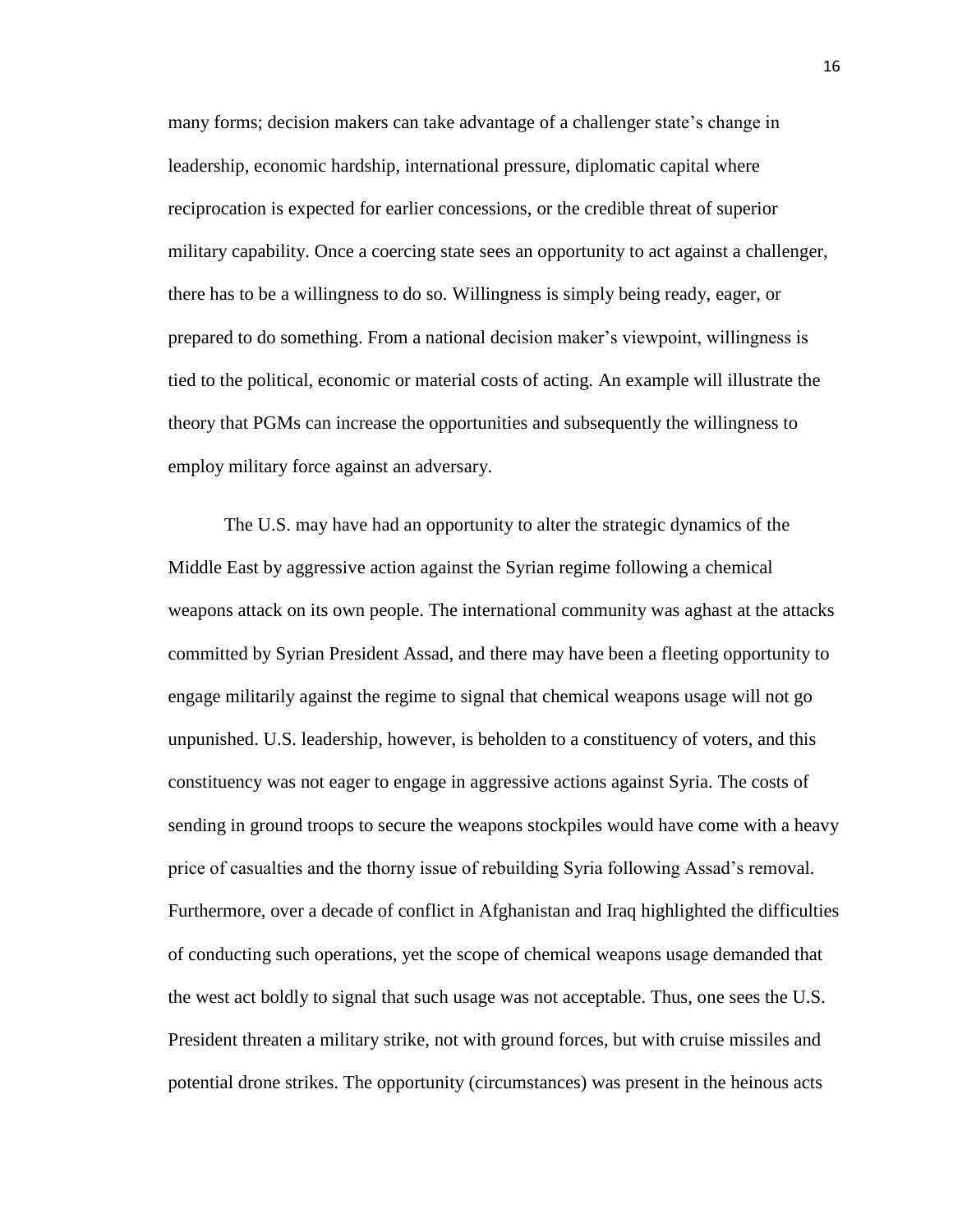committed by the Assad regime justifying an aggressive response. The willingness, however, was tempered by the costs anticipated of a ground war and/or state-building mission. The U.S. president decided initially on an exercise of airpower, but why? The answer lies in the capabilities provided by a very precise air arsenal. Targets within the regime could be attacked with precision, assuring their destruction. These attacks could be conducted in a manner that would minimize, if not eliminate, civilian and friendly casualties, thus mitigating the unnecessary bloodshed of innocents. In the end, U.S. military action was abandoned due to the concerns that attacks would not appreciably alter the regime's ability to launch future chemical attacks, but the lesson was clear: precision air capability provides a quick opportunity to exercise diplomatic action. Had this capability not existed, and decisions makers were forced to rely on traditional ground forces or inaccurate bombing campaigns, the decision to use force would have weighed heavier on leaderships' minds. The costs in material and human lives would logically require even more sobriety in the decisions to employ military force. PGMs factor into this calculus of realizing opportunities to act and increasing the willingness to engage militarily. It is necessary to separate each to show the effects PGMs have on this decision cycle.

#### **1.1 PGMs Effects on Opportunity**

The state wielding such weapons possesses a wider range of options to coerce a target state. More options increase the state's opportunities to act against the target state. First, the high precision of PGMs requires smaller numbers of aircraft to guarantee the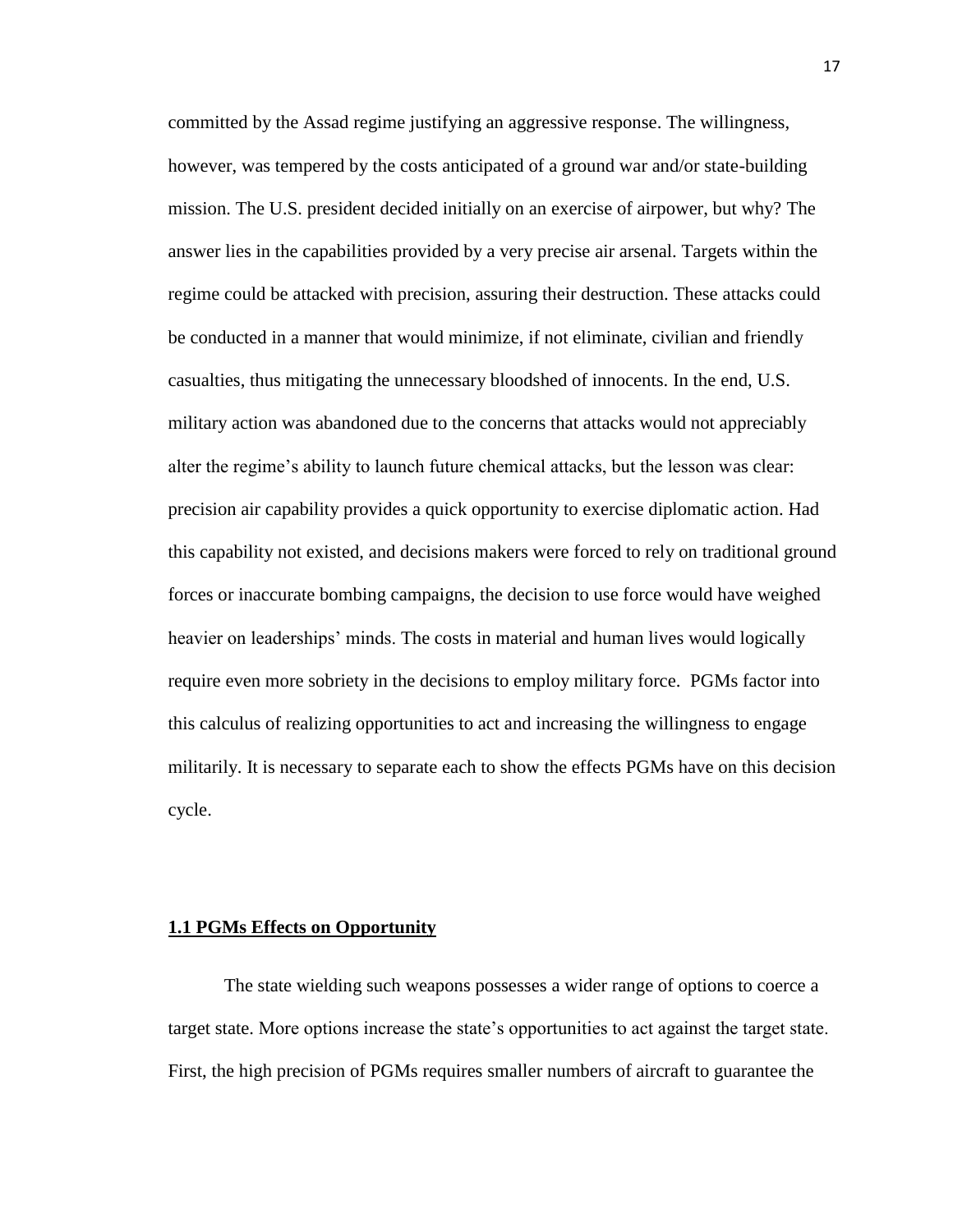destruction of desired targets. Since one bomb is virtually guaranteed to destroy the desired target, only one aircraft is necessary to ensure success. Conversely, the less precise the weapon, the greater the number of weapons are required to ensure the target's destruction. The first "dumb" bomb may miss, thus a second (a third, a fourth, etc.) is required to increase the probability of a hit. Much like a shotgun blast, a barrage of imprecise weapons is required to ensure at least one strikes the desired target. The more munitions that are required drive an increase in the number of aircraft necessary to deliver them to the targets. The greater numbers of aircraft drive a larger logistical footprint required to support them, thus raising the premium on diplomatic cooperation from third party states for basing rights and logistics support. Large squadrons of dozens of aircraft operating out of a third party state are highly visible to the host-nation population. Particularly in the Middle East, host-nation publics are not often supportive of U.S. military actions against its neighbors. The overt basing of large numbers of bomber aircraft raises domestic political concerns for the host regime. In the buildup prior to the Iraq invasion in 2003, Saudi Arabia (a traditional U.S. ally) disallowed the use of its bases for combat aircraft; only non-lethal support aircraft were allowed access to its territory. Despite this setback, PGMs provided the U.S. a larger set of opportunities by reducing the overt presence of massed aircraft and dispersing them across multiple countries in discrete numbers.

In addition to increased opportunities to disperse smaller numbers of aircraft, long range delivery options (intercontinental bombers and aerial refueling) reduce the need for basing combat aircraft in foreign territory, reducing the diplomatic maneuvering or concessions required to launch and sustain a campaign. As another example, on the eve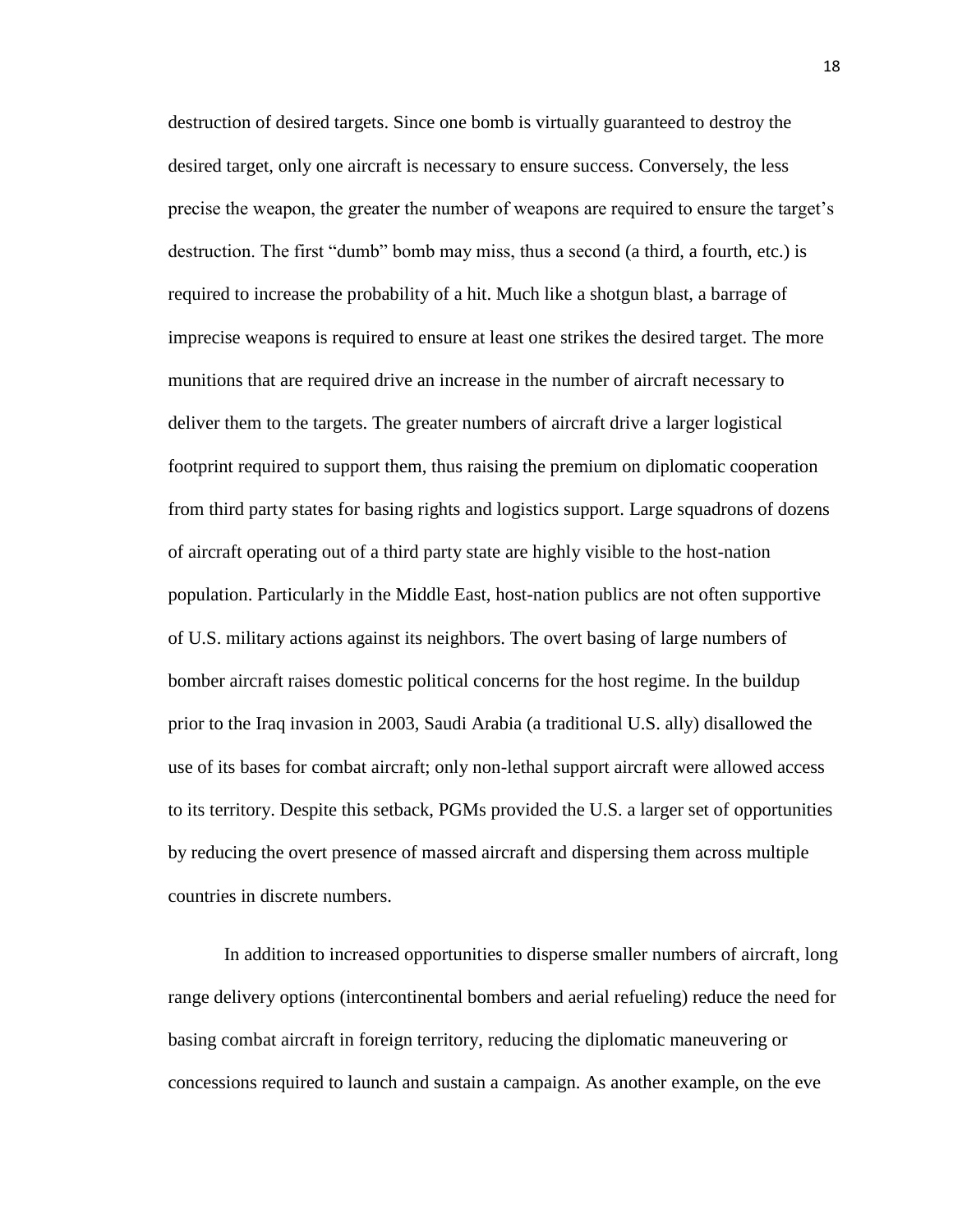of the 2003 Iraq invasion, Turkey refused to allow the allies to use their airspace and bases. Despite this potential "show-stopper" the allied forces were able to divert air assets around Turkish airspace using air refueling and further afield bases to launch the campaign on-time. The allies were able to achieve this kind of flexibility due to smaller numbers of aircraft required to wage the air campaign. In the early days of airpower, massive formations of bombers were too large and unwieldy to capitalize on this kind of flexibility. The advent of PGMs and the reduction in combat aircraft required therefore expand policy-makers' opportunities to apply force.

#### **1.2 PGMs Effects on Willingness**

These capabilities not only increase the opportunities of states to employ military force, but they may also increase *willingness* to use force. PGMs can lead to the increased propensity of a state to wage military campaigns via air power alone. Specifically, such weapons facilitate greater military effectiveness, decrease collateral damage, and increase the survivability of attacking forces (Cohen, 2004). From a decision maker's perspective, these results can logically lead to the increased willingness to use force, as the costs associated with employing military force decrease. Precision weapons, additionally, provide the increased opportunities as the traditional limitations and challenges of military campaigns are mitigated. These challenges have included the effectiveness of aircraft to destroy their targets, the ability for the aircraft to survive the journey to and from the targets, the survivability of the aircrews themselves, the financial costs of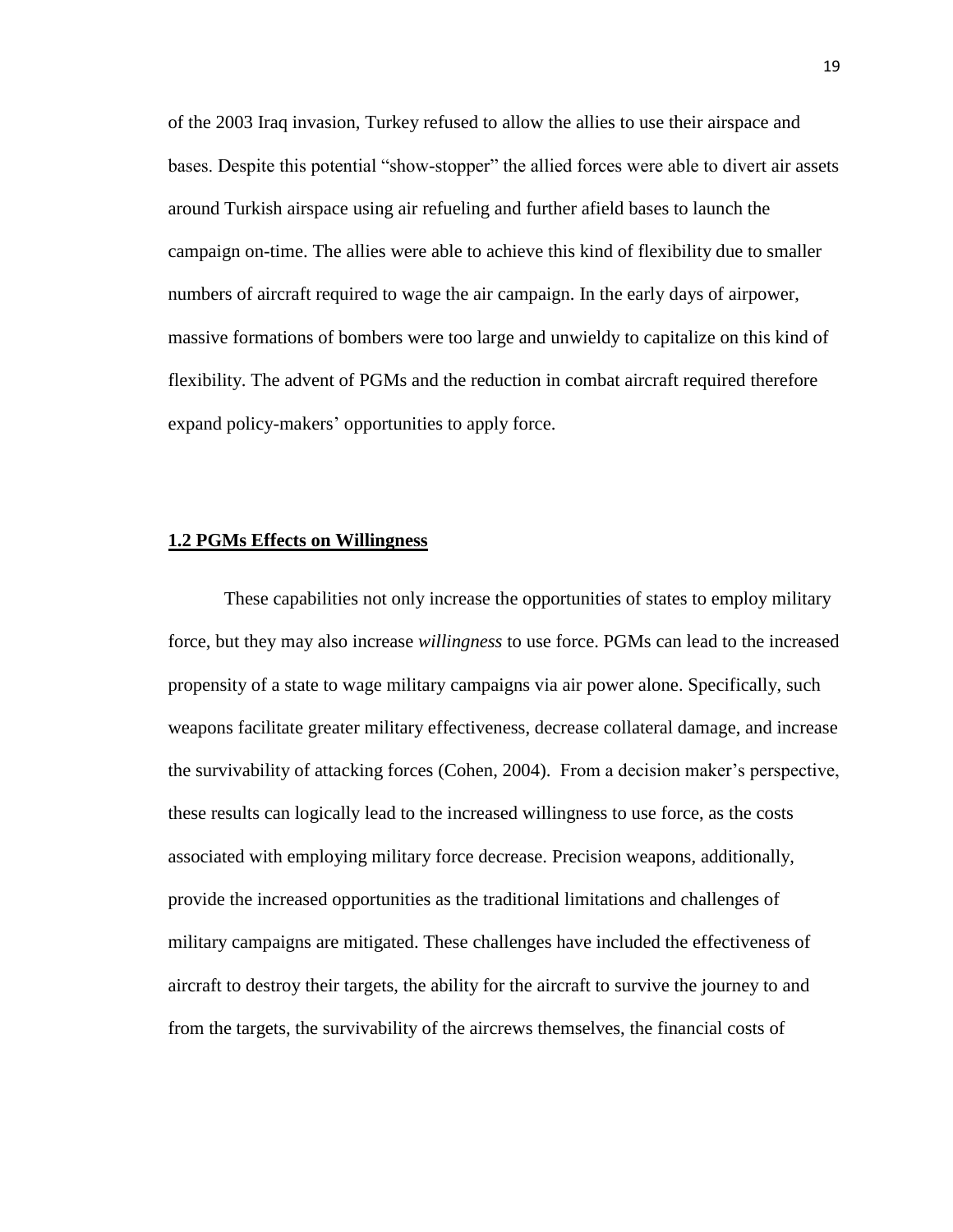protracted inefficient campaigns, and the negative public perceptions of civilian casualties in the target state.

First and foremost a state needs the opportunity to apply force before it can willingly use it as a policy option. States with the economic base to fund the research and development of advanced precision weapons will therefore have the capability to employ them in order to achieve the benefits noted above. This capability would logically translate into the willingness to use it, or as Madeline Albright once quipped to General Colin Powell, "Why do we have an Army if we're not willing to use it?" Much of the literature on the "opportunity" aspect focuses on arms races, technologically-advanced militaries, and the predatory nature of states with a military advantage. These concepts, however, do not operate independently of one another; capability (PGMs) leads to opportunity (flexible campaign options) which thus influences willingness (via reduced costs). "The conjecture that abundant military capabilities increase decision makers' propensity to use military force implies the stronger claim that capabilities influence not just opportunity but also willingness" (Fordham 2004, p.634). This line of reasoning links "opportunity" with "willingness" in the heuristic of expected utility; as the opportunities (military technology) increase, the willingness to use this advantage over an adversary also increases. "As the perceived probability of success in war increases, the utility for success can decrease and still satisfy the critical threshold of expectation at which one is willing to commit troops to combat" (Bueno de Mesquita 1989, p.147 in Fordham, 2004). In other words, with higher probabilities of success, even reductions in expected payoffs could still provide enough motivation to wage an air campaign due to the lower costs of executing the campaign.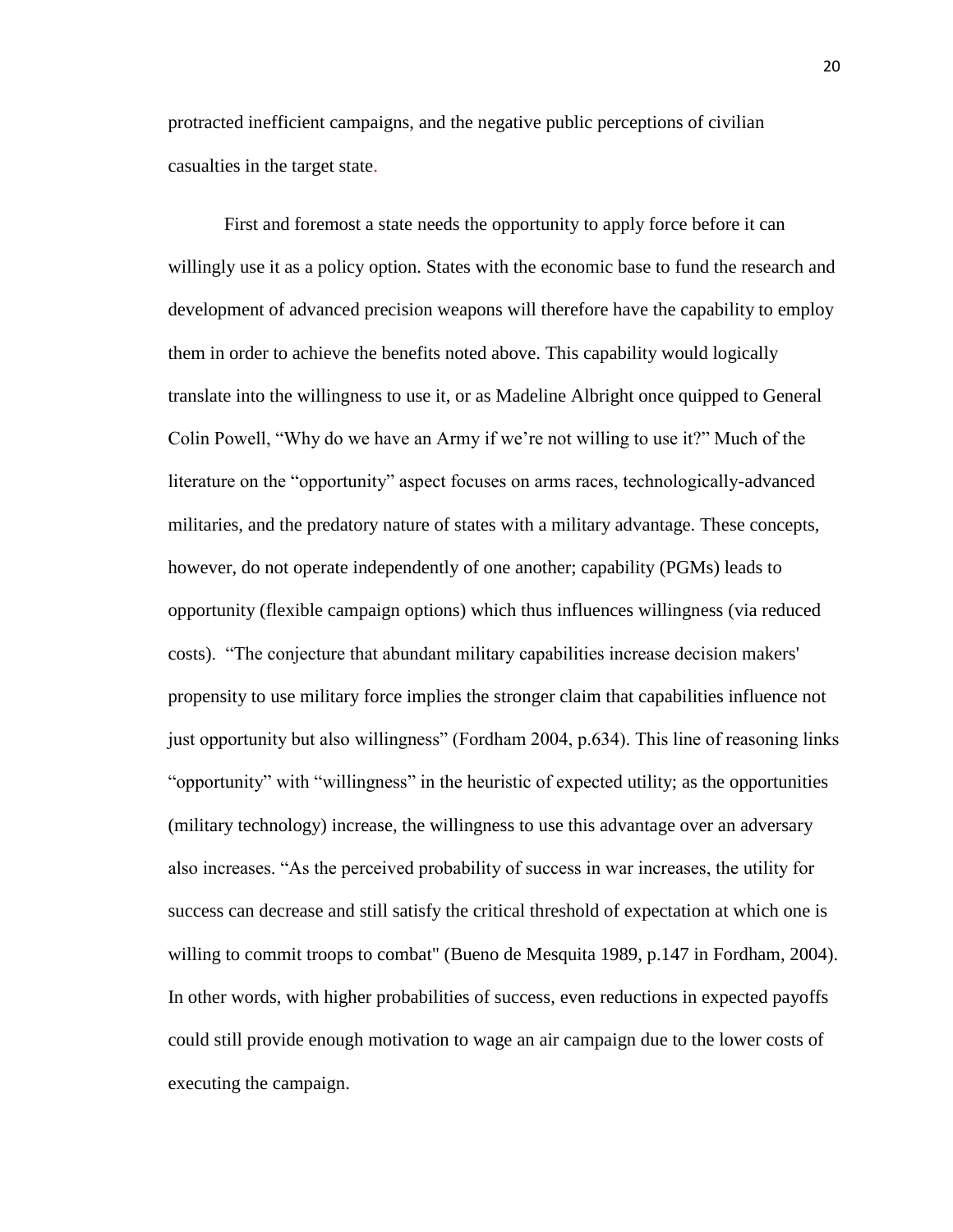Willingness can be influential in the decision making process especially if there is a perceived high chance of success, and PGMs can increase the decision-makers perceptions of success. If opportunity is driven by capability in expected utility models, then it is logical to posit that the probability of success increases the willingness to use force. After all, it should be easier to justify destruction and casualties to a state's constituents if the conflict is won rather than lost. For example, Lyndon Johnson's use of airpower against the North Vietnamese resulted from his belief that the U.S. military superiority would force the adversary to give up its goals (Craig, 1995). When the probability of success dropped in 1967, it became much more difficult for Johnson to convince the public that the war was worth the costs. When Nixon took office in 1972, advances in PGM technology had increased to the point that these new weapons were readily available for air operations. The chances for success increased with this new capability, which translated into a much more aggressive, effective, and shorter air campaign in 1972. While some scholars quite correctly argued that the 1972 success was due to the North Vietnamese shifting strategy (Clodfelter, 1989), or that the North fell in 1972 due to increased military vulnerabilities (Pape, 1996; Horrowitz and Reiter, 2001), there is an appreciable effect of PGMs on the ability to destroy those vulnerabilities as the costs of success dropped.

In addition to military capability, other researchers link the willingness to engage in military action with domestic processes. "Military capabilities may strengthen the hand of 'hard-liners' who are more willing to use military force" (Fordham 2004, p.635). Given that the use of PGMs reduces both the human and material costs of war it is easier to advocate the use of military force to potentially reluctant constituents. Additionally,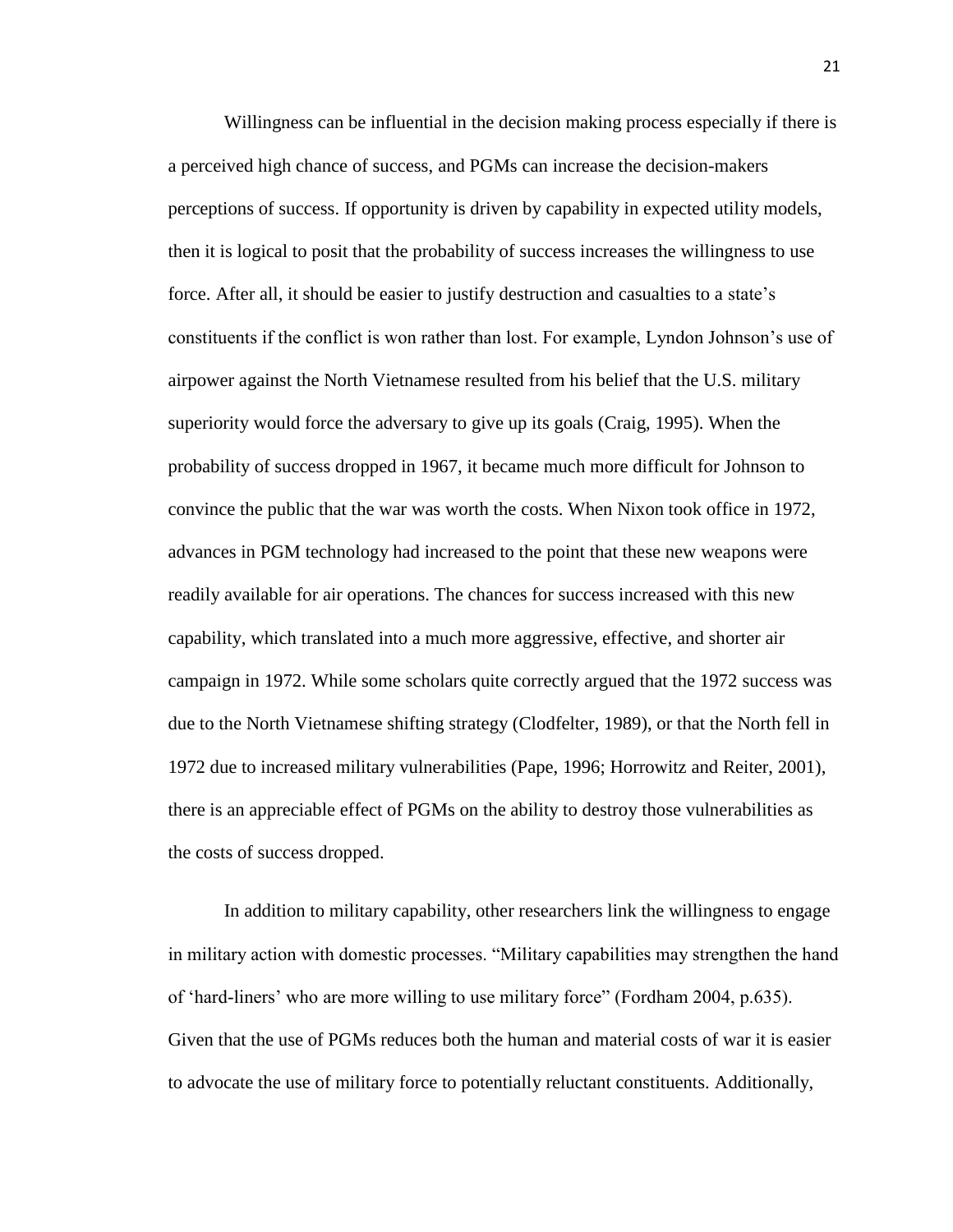wars can provide career advancement for policy-elites and/or military commanders if their successful prosecution of war leads to a solution to the foreign policy problem (Vasquez, 1993). Additionally, success could be used to justify increased defense budgets of the service branch that contributed most to the conflict. Betts (1977) makes the argument that civilians are more likely to initiate military conflict than military leaders, and Gelpi and Feaver (2002) supported these findings concerning the participation of veterans in the decision-making process. They found that civilian politicians are more likely to employ military force than politicians who are veterans (Gelpi and Feaver, 2002). They also predicted that as the number of veterans increased in the Congress, the less likely military force would be used; but if it was used, the campaign would be pursued much more aggressively (Gelpi and Feaver). In light of these findings, the use of PGMs could enable decision-makers to act in a manner consistent with the literature. Civilian leaders may be more likely to initiate military conflict due to their perceptions of the efficiency and effectiveness of precision technology. While veterans may have a better grasp of the human toll of combat (the fact that the bomb was surgically applied doesn't reduce the pain upon those whom which the surgery was performed), PGM technology allows the campaign to be waged aggressively to overwhelm the enemy in a short period of time thus reducing the cost of prolonged combat.

Domestic processes are driven by winning coalitions, whether in democracies or non-democracies. Coupling the military capabilities of a state with the domestic processes that perceive a quick and bloodless victory, a state may be more willing to employ coercive airpower. Political leaders (namely the U.S. executive) are capitalizing on the advancement of precision weaponry to the point that America's wars can be waged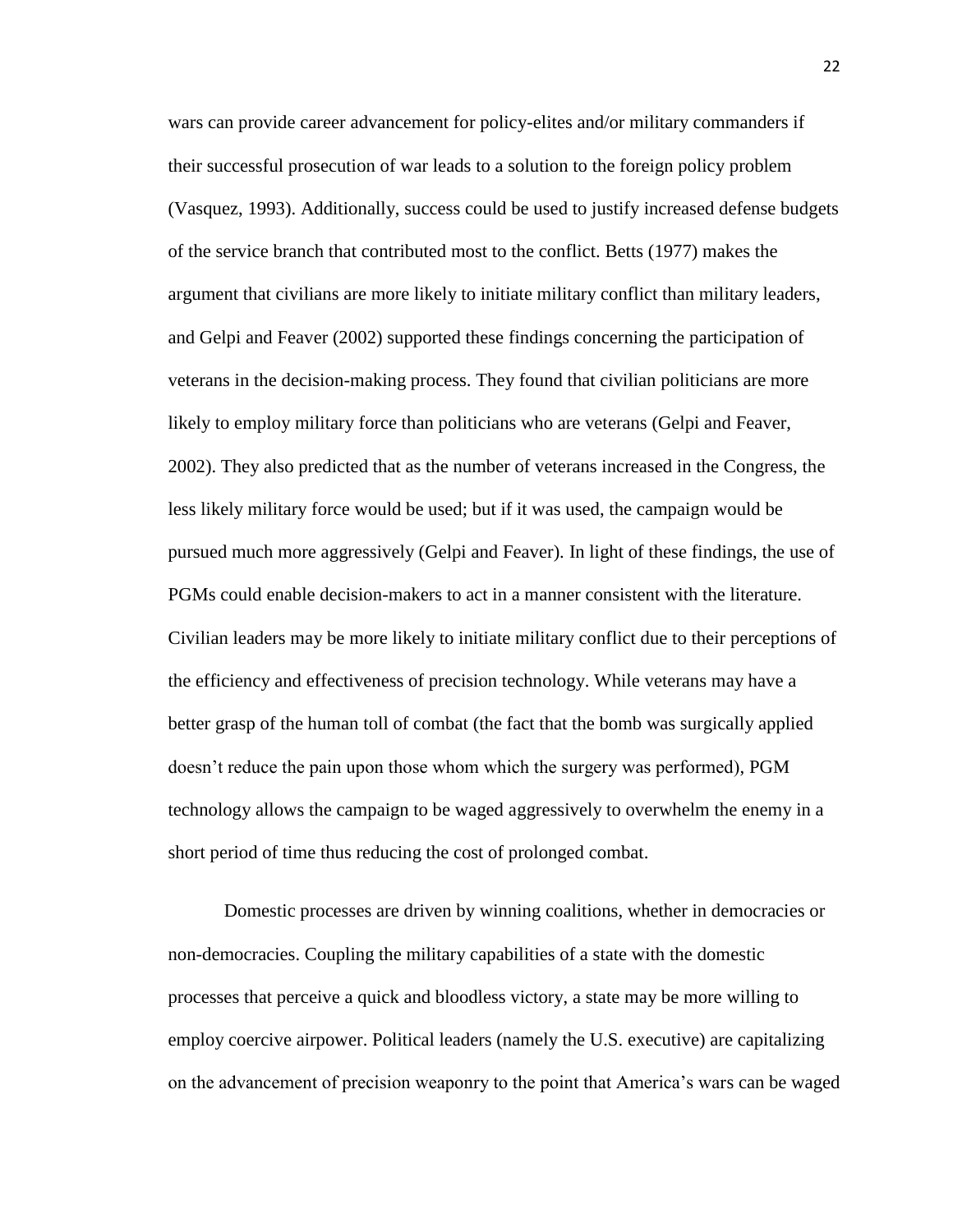with impunity (Ignatieff 2000). This creates what Ignatieff calls "virtual consent," where domestic political processes (the Congress) are being bypassed as the executive appeals directly to the people (Ignatieff 2000, p.177). If the executive goes too far in advocating military intervention, public opinion will check action, not the legislative institutions whose responsibility it is. Thus, military capability is forever wed to domestic politics in regards to the U.S. executive's decision whether or not to employ military forces; however, the technological advances in precision weaponry could disassociate the public from the real costs of war (destruction, casualties). PGMs seem to offer a low-cost option that allows democracies to wage war more often, if the risks are low enough. "Airpower is an unusually seductive form of military strength, in part because, like modern courtship, it appears to offer gratification without commitment" (Cohen 1994, p.109). Again, lower costs of war translate into an increased willingness to use it; the seductiveness of airpower (and its precision capability) could act to make war a remote phenomenon to constituencies. This remoteness could lead to an increase in the use of armed force. "Democracies will remain peace loving only so long as the risks of war remain real to their citizens. If war becomes virtual—and without risk—democratic electorates may be more willing to fight especially if the cause is justified in the language of human rights and even democracy itself" (Ignatieff, 2000 p.179-180).

The visibility of war to constituent publics has steadily increased since television brought the brutality of conflict into family living rooms. War correspondents in Vietnam, for example, were able to record the siege at Khesahn, the Tet Offensive, and the summary execution of a young Vietnamese boy by Saigon's chief of Police. The selfimmolations of Buddhist monks, the decapitations of prisoners, and the aftermath of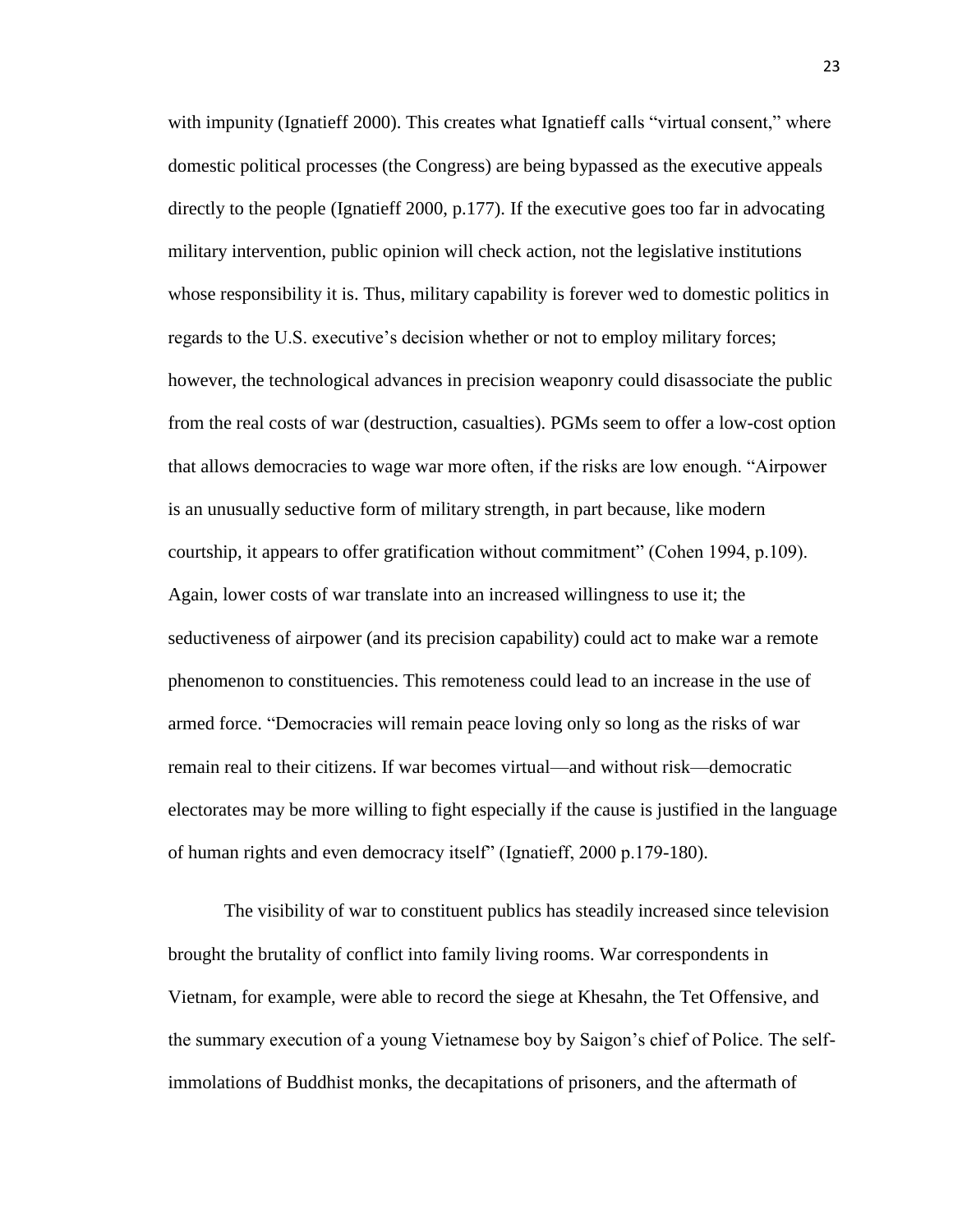collateral damage can work to undermine the credibility of a "moral" military policy. In his assessment of increasingly "precise" munitions, Michael Ignatieff describes the change in popular expectations: "Once accuracy of this sort is attainable, it becomes the basis of expectation in the future. Future war may have to be pinhole surgery for it to be waged at all, at least by the United States" (2000, p. 20). In summary, if the costs are low (domestic and military) and the capability high, one may see the employment of coercive airpower increase. At first glance, Ignatieff's observations may be bearing true, as the use of PGMs has increased since his writing in 2000. Aerial conflict has not just seen an increase in the percentage of PGMs used in the total tonnage of bombs dropped, but also an increase in the usage of pilotless drones in Libya and the greater Middle East. The greater capability of PGMs could very well increase the expectations of the coercer's constituents that aerial campaigns will be short, decisive, and relatively bloodless.

The role of domestic processes in decision making should not be underestimated, especially as wars become less conventional and more focused on limited objectives. Some scholars found that presidential war-decisions relied more on domestic factors than the international environment and that domestic political factors are *the most* important in decisions to use force *short of war* (Ostrom and Job 1986; James and O'Neal 1991)*.* The United States enjoys overwhelming military superiority to the rest of the world, and it is unlikely that major inter-state wars will break out within this new environment. More likely, the United States will find itself involved not just in limited counter-insurgencies, but it will be called on to engage in human rights violations in failed or failing states. Military dominance has pushed conventional warfare to the remote corners of potential decisions that the United States will likely never have to make them. Fearon (1994)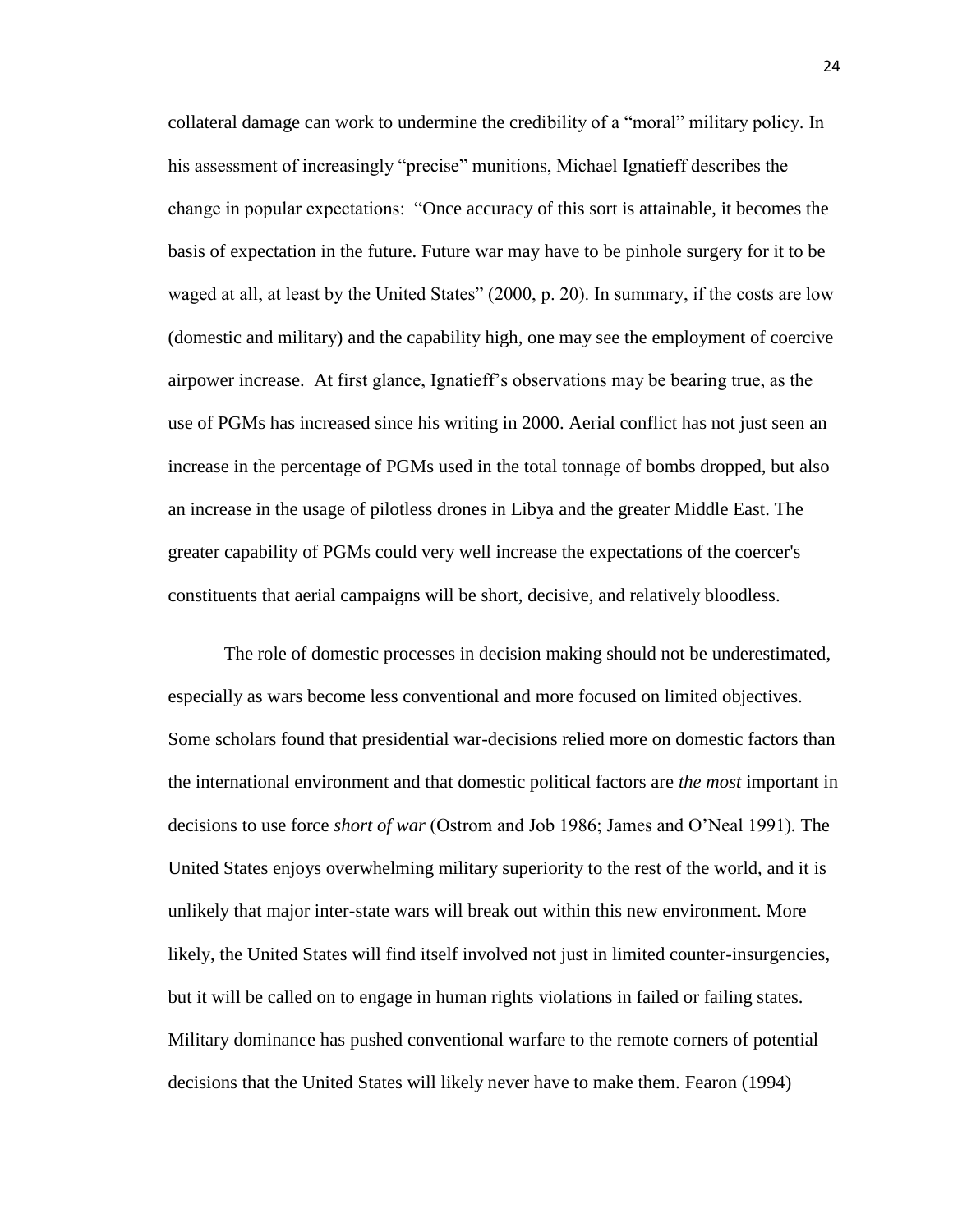argued that the stronger state is not predisposed to success in a crisis; because *only relatively resolved states will choose to confront it*. In other words, if American military might remains far superior to the nearest competitor, a straight-up conventional fight is far more remote. Consequently, American adversaries choose asymmetric and irregular warfare to negate the United States' conventional advantages. PGMs provide a combat capability in these limited war situations. While it may not be politically expedient to conduct a large-scale conventional war against a security threat (terrorists), PGM technology allows surgical strikes against discrete targets at relatively low costs. As discussed above, if the costs of such aerial attacks are perceived by the constituency as low enough, the likelihood that decision-makers can employ such power can increase. Therefore, the effects of PGMs on decision-making are not just limited to conventional warfare. This technology allows greater opportunities (created by constituent support for the aggression) to use force in almost any situation short of conventional warfare, and this aspect will be explored next.

The majority of the literature referenced thus far typically addresses the use of force in the context of conventional 'wars,' mostly amongst states. It fails to separate inter-state wars with more limited interventions with limited objectives. Fordham makes the observation, "The logic suggesting that military capabilities influence the willingness to use force applies with equal force to instances of coercive diplomacy where war is not likely" (Fordham 2004, p.635). To take a modern example, the war conducted in Iraq in 2003 represents the more traditional conflict of one state against another, with a grand final objective (regime change), and employing large military units in a combined offensive against similar (if inferior quality) military hardware. Contrast the Iraq war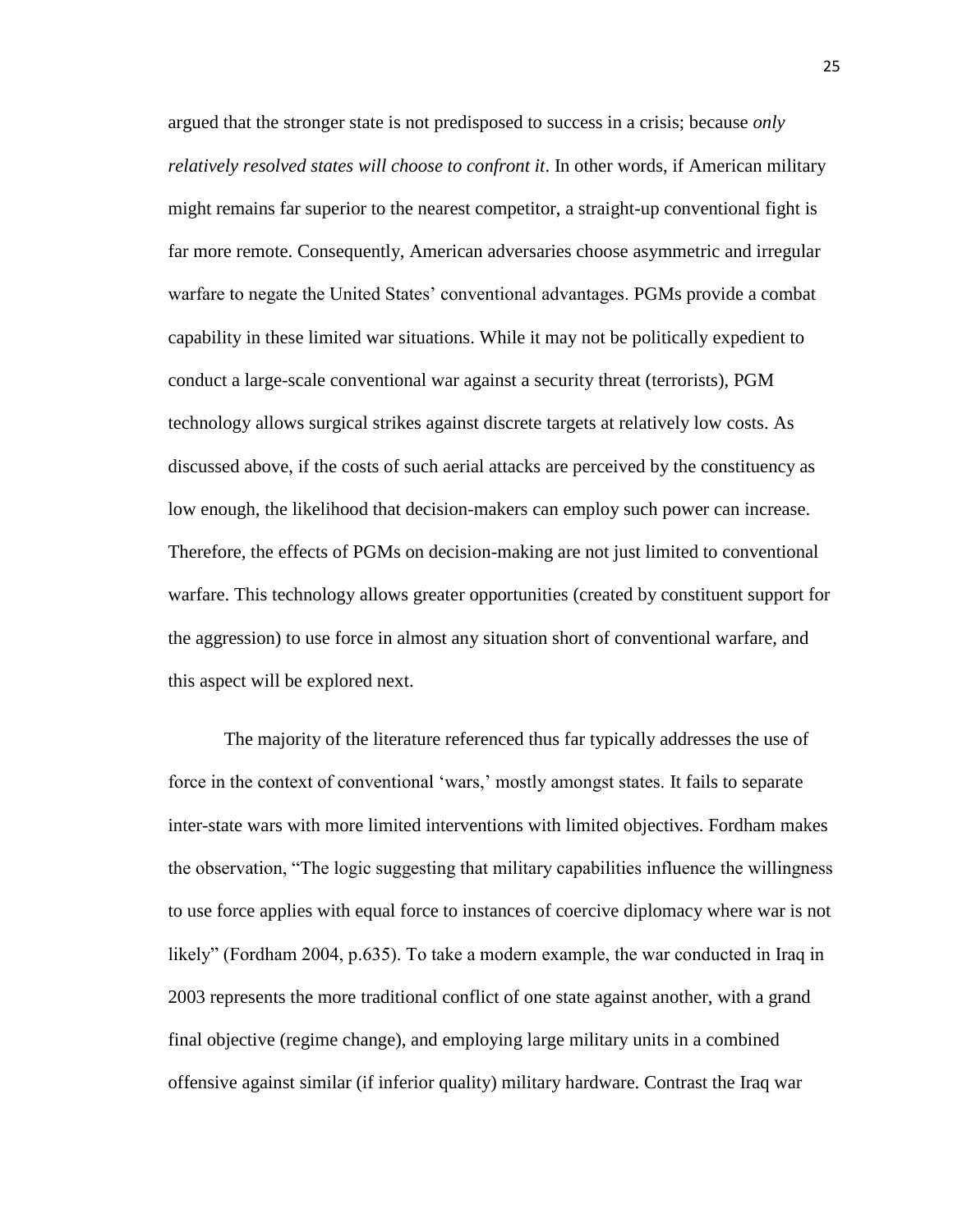with the very limited size and scope of the Libyan intervention in 2011. The latter intervention was carried out largely in the name of humanitarianism, and the means employed consisted of pilotless drones, reconnaissance, and aid to indigenous rebels. Full scale wars have a much broader impact and carry with them greater consequences that "…may trump the immediate availability of military capabilities (Fordham 2004, p.635)." To illustrate, the United States may have the military capability to intervene in Syria's civil war, but the greater ramifications of such an intervention (effect on the Middle East) may outweigh the decision to employ forces. Criticisms of using force in Syria focused on the possibility of getting embroiled in another Middle Eastern Civil War, and the high cost in lives and material that would follow. This lower willingness to engage in combat operations was partly mitigated by the decision to conduct limited strikes using highly precise cruise missiles. While even this option failed to gain constituency support, it seems to support Fordham's conclusion that "small-scale uses of force have lower expected costs" (Fordham 2004, p.635), which would translate into a greater willingness to use force. PGMs provide a capability where foreign policy objectives can be met short of full-scale war that was unavailable to decision makers before their development. Thus, the opportunities to employ force are increased simultaneously with the willingness to engage in a "reduced-costs" political environment.

Domestic conditions and military capabilities work hand-in-hand and cannot be easily separated. PGM technology works to mitigate the tensions between these two factors. PGM technology offers a new dimension to the concept of measuring state power. It is no longer sufficient to measure a state's power merely in the number of troops it possesses, the number of aircraft it maintains, or the number of ships it sails. The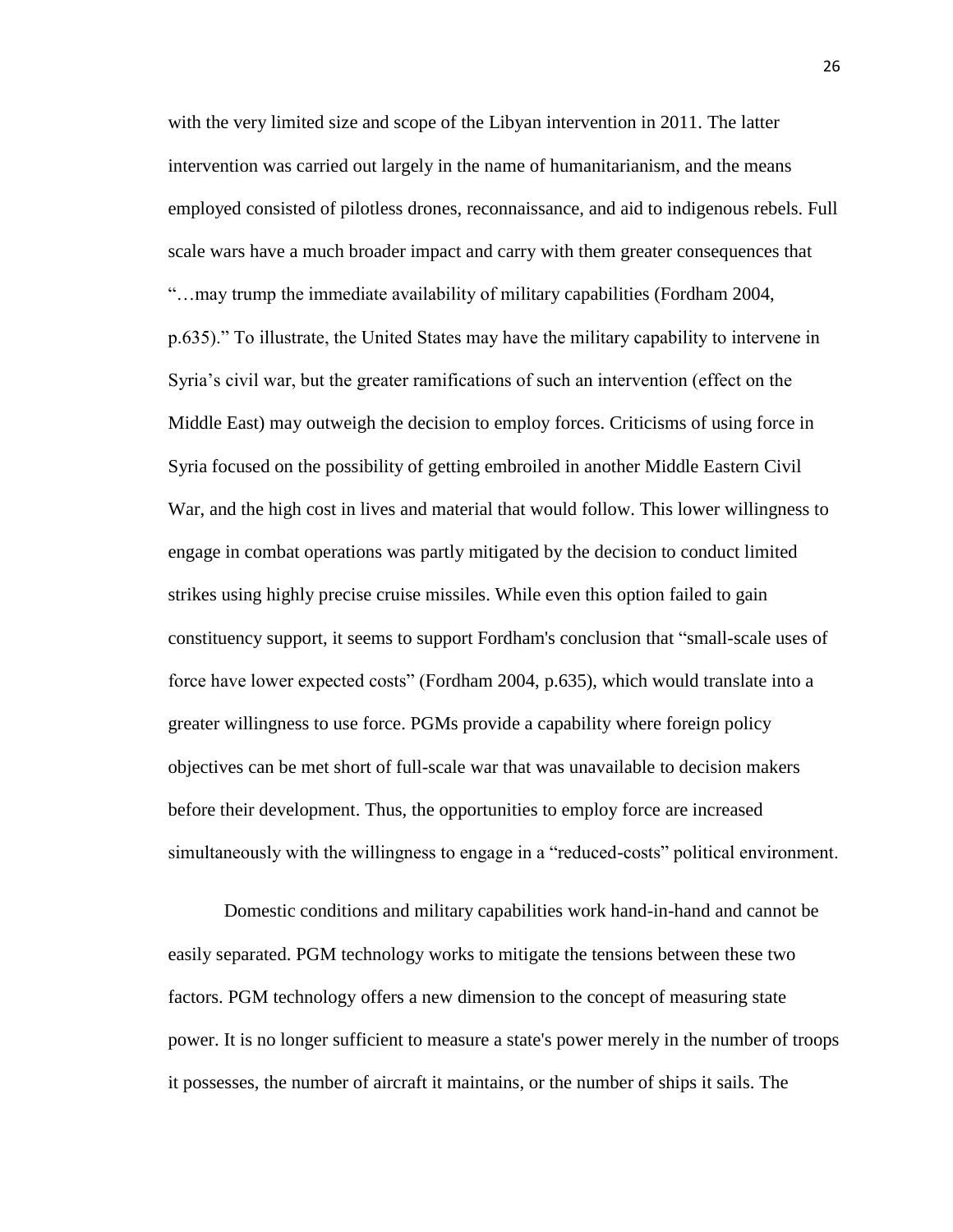lethality of war is no longer measured in materiel but in its effective employment. PGMs use Global Positioning Satellites (GPS) to give the military commander capabilities unheard of in historic warfare. In 1942, it took 100 bombs just to get one of them to fall within 100 feet of the intended target. The missions required hundreds of bombers to attack one target to achieve the desired success; losing up to 60% of the bomber force on some missions to enemy action. By contrast, one stealth bomber (or cruise missile) can use one bomb to hit within 10 feet of the desired target, with virtually no risk to the pilot; and if the risk to the pilot is too great for a given target, a pilotless drone can achieve the same result. Measuring modern US power relative to its power during World War II is more than merely counting the number of aircraft used or tonnage of bombs dropped. A measurement akin to "lethality per unit" seems more appropriate in a technologically advanced age. Capability is not measured in military budgets or numbers of aircraft, but in the unique ability to achieve the mission objective with almost zero chance of failure.

As per the theoretical discussion thus far, PGM technology can be seen as a way to increase the willingness of states to employ military force, resulting from the increased opportunities to achieve foreign policy objectives short of full-scale conventional warfare. If political support via constituencies is an important factor in the willingness to use force, and if the capabilities of the military are sufficient to enable a state to attack targets that were previously unreachable at acceptable costs, then this technology could be viewed as adding an additional "arrow" of power to the "quiver" of a state. PGMs offer a new way to assess the power of a state. This aspect will be addressed in the next section with PGMs as a measurement of power.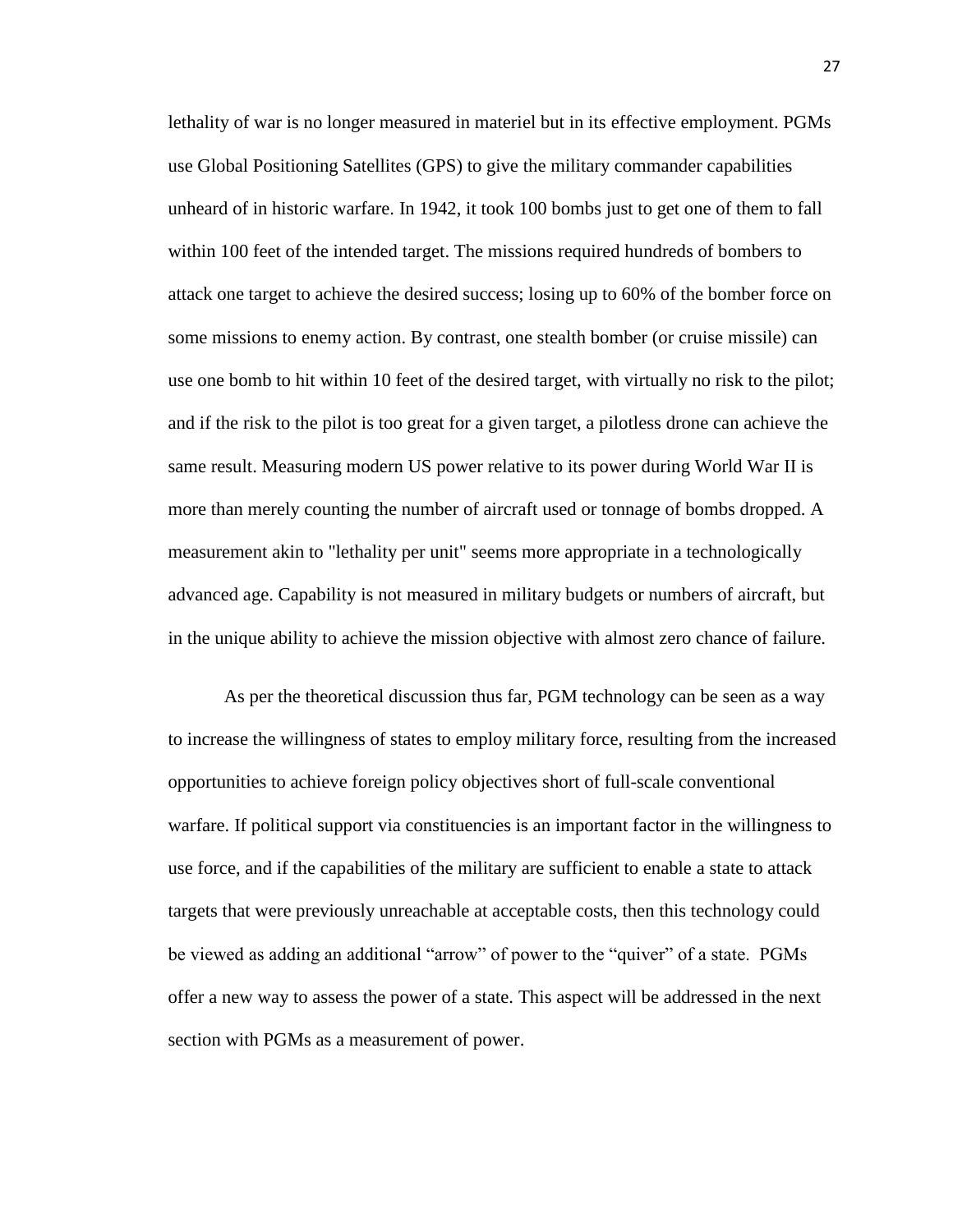#### **1.3 PGMs as a Measurement of Power**

The concept of power plays a significant role in international relations and figures prominently in estimates of the ability of a state to exercise control over other states. From a realist perspective, power is defined as the ability to move others by threat or inflicting harm (Wolfers, 1962). A state's interests are defined by their efforts to maximize power, and this power is key to understanding international policies (Morgenthau, 1948). In this sense, measuring power has become a function of counting the military resources available to any given state. Mearsheimer (2003) measures power by the aggregate assets and material resources available to a state; such as GNP, steel production, and energy consumption. This measure is adequate to gauge the latent capability for a state to mobilize for a large conventional military conflict; however, with the shift away from conventional war towards more irregular and asymmetric conflicts, this measure begins to fall short. It is unlikely that a state will mobilize its entire economy to fight a limited conflict to alter the behavior of a minor state. As a reaction to this changing environment, other scholars have attempted to view power less in terms of military capability and more in terms of indirect and influential power. Complex interdependence links states together economically and politically, and under such conditions, economic and political means can be used to coerce or influence other states without the need to resort to military force (Keohane and Nye, 2001). This "soft power" can lead to policy objectives through cooption rather than coercion (Nye, 2002). In the constructivist vein, power thus becomes less reliant on material capabilities and more a function of how actors "perceive" power (Wendt, 1999).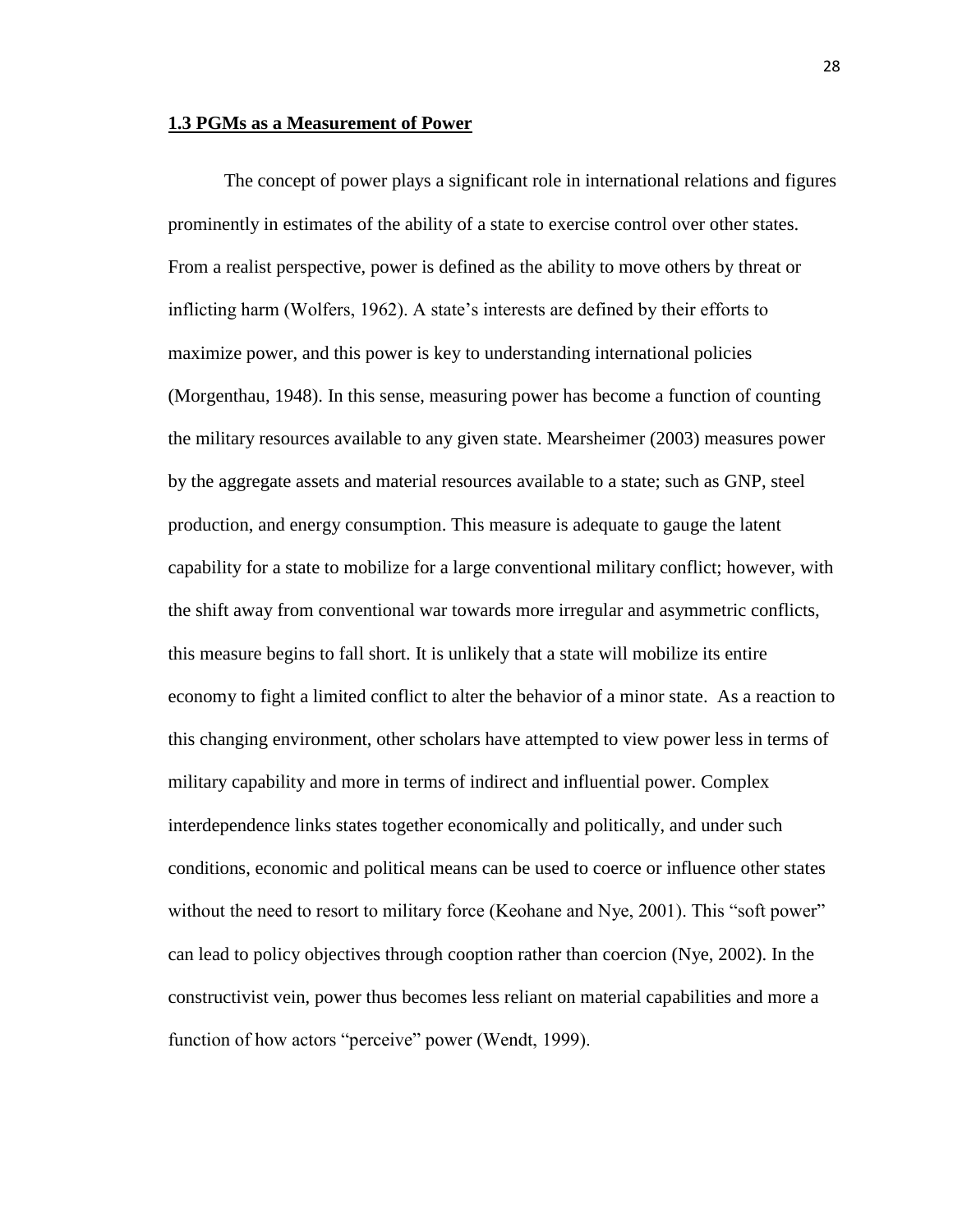The advent of PGMs has the ability to integrate all of these measures when power is viewed as the distribution of capabilities across states (Waltz, 1979). Military capabilities are more than merely measuring defense budgets and physical sizes of armies, navies, and air forces. Capabilities are more accurately measured by the state's ability to bring the requisite amount of coercion (or its threat a la Schelling, 1966), to bear on the target state. Additionally, if the target state lacks the same capability as the coercer, it loses the capacity to counter-escalate (Byman, Waxman, and Larson, 1999). This disparity in capabilities distribution is based on the quality of military material, not the quantity. PGMs provide a more nuanced approach of measuring this distribution of power across states by allowing all three modes of power to coexist. First, the material capabilities must be present (PGMs, the aircraft to deliver them, and the training of operators). Secondly, political power can be wielded as the threat of employing such weapons threatens the target regime in such a way to derive concessions (Serbian President Milosevic conceded to inspectors initially under the threat that airstrikes would weaken his political base (Hosmer, 2001)). Finally, the lethality of relatively few aircraft and the greater support of domestic constituencies reduce the perceived costs of an aerial campaign; thus increasing the credibility of the threat against the target state. Power as a "perception" becomes more salient.

PGMs appear to be a significant factor in realizing this aggregated power structure. They provide material capability, increase the willingness for states to employ it, and garner the support of states' political bases; thus augmenting the perceived power of the coercer. Capabilities are not just the volume of war-materiel but the effectiveness, lethality, availability, and the credibility of employing them. Such capabilities can shape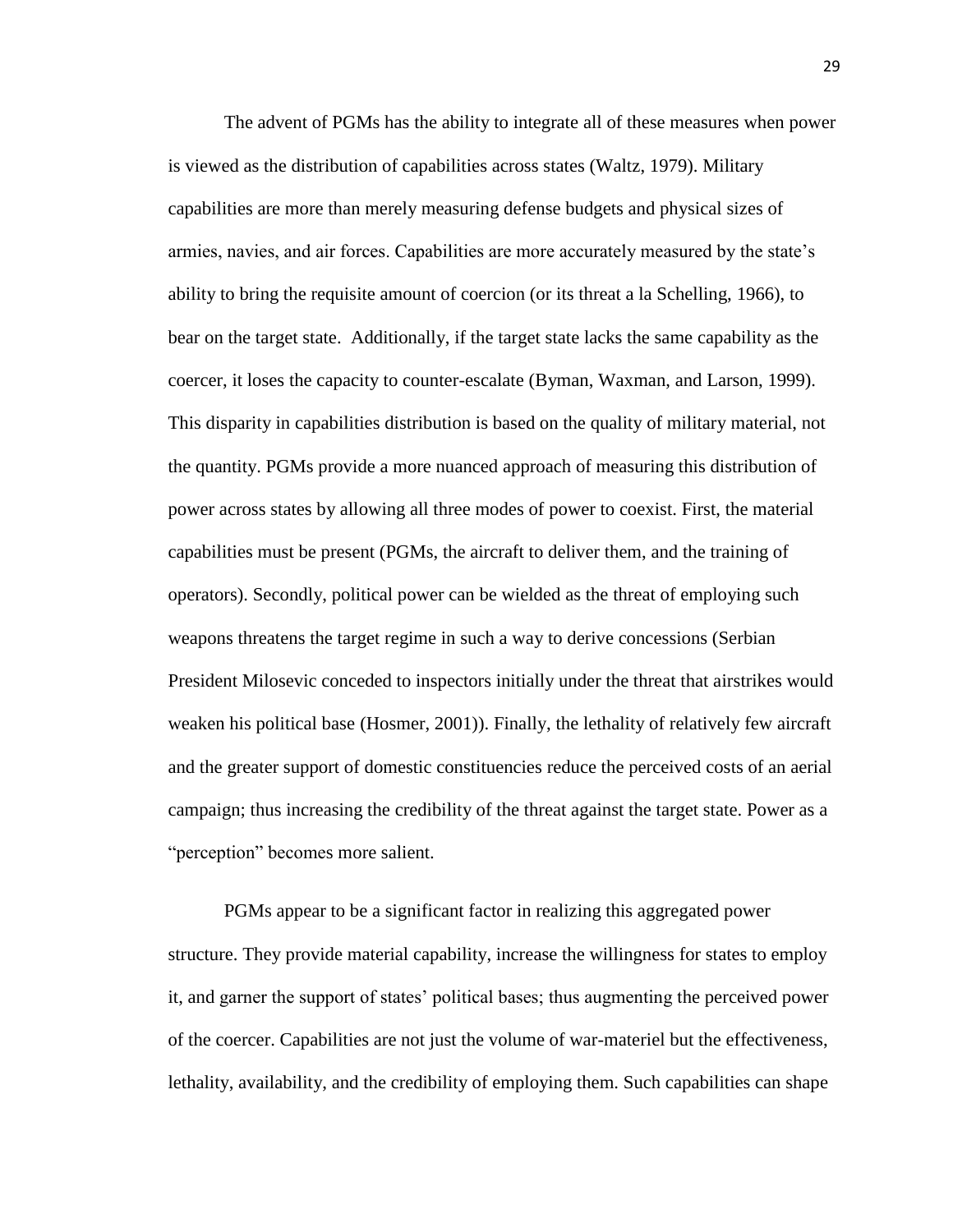the decision-making process. If capability leads to willingness, and willingness is wedded to domestic processes, then the decision to employ force must be effective in attaining a state's goals in order to be justified and supported. Effectiveness becomes the lynch pin around which the decision making process pivots. Quality, not quantity, is the key factor in determining whether or not to employ forces. Are these campaigns effective? Does the use of PGMs shorten the duration of the conflict, bring about peace faster, and succeed in coercing an adversary? If the answers to these questions are in the affirmative, then a case can be made that the power of the coercing state is embedded in its capabilities to achieve its policy objectives, not so much in the quantity of war-making assets at hand. Quality trumps quantity, and this efficiency/effectiveness is a necessary precondition for considering the propensity to use force. There must be a perceived chance of success at relatively low cost before decision makers commit to military action, and if this logic holds true then an appropriate way to measure the outcome is in conflict duration. As air campaigns become precise, then the conflict duration should decrease as objectives are attained quickly and at lower costs.

Before concluding this section on the elements of power PGM's bring to this study, it is necessary to clarify an assumption regarding regime type and technological capabilities. I make an assumption that democracies are more likely to possess the technological advances that enable the development and employment of PGM's. Ideally, an empirical test should be conducted to support this assumption, however, time and data availability preclude such a rigorous attempt. This study concurs with the predominant research on military capabilities and regime type. Reiter and Stam (1998a) find that democracies tend to win wars through better logistics, leadership and initiative.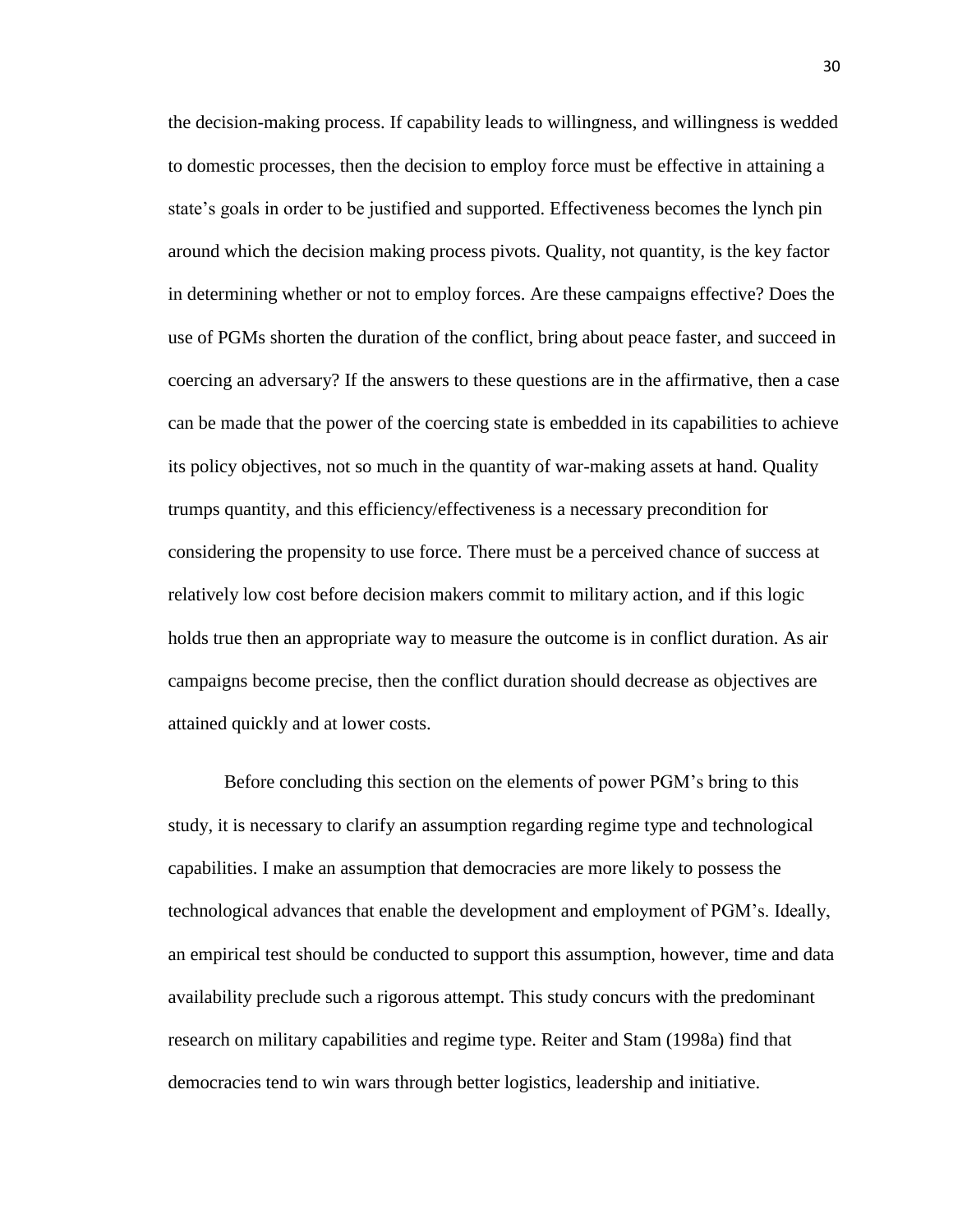Democracies are also more militarily effective due to superior human capital, harmonious civil-military relations, and western culture (Biddle and Long, 2004). Others find that information technology advantages facilitate military effectiveness (Nye, 1996). Specific to military capabilities, Paarlberg (2004) finds that the quality, not quantity, leads to military primacy. Higher quality weapons are typically more expensive to develop and operate, logically requiring more robust economies to support. PGM's are highly sophisticated, and poor nations typically do not produce them. These states may acquire them through purchase (Egypt is an example), but the costs of development locate these weapons in economically affluent states. Therefore, based on the consensus of extant research, I assume that the superior technology and elevated costs associated with PGM's will lead the researcher to conclude that democracies are most likely to develop and possess such weapons. More analysis is necessary to thoroughly support this claim, but for the purposes of this study, it is assumed.

#### **1.4 Precision and Duration**

In summary thus far, PGMs increase the opportunities a state has to employ military force as the new capability opens additional options of employing force short of full scale warfare. Secondly, the reduced costs of employing force increase the willingness of decision makers (who are beholden to constituencies) to seize these additional opportunities to achieve desired foreign policy outcomes. Finally, possessing such capabilities adds a new dimension to a state's perceived power, not necessarily measured in quantity of military material, but in the increased flexibility of the state to employ effective and efficient means of coercing a target state. The final element of PGM evaluation in the literature rests on the duration of air campaigns. Duration is simply the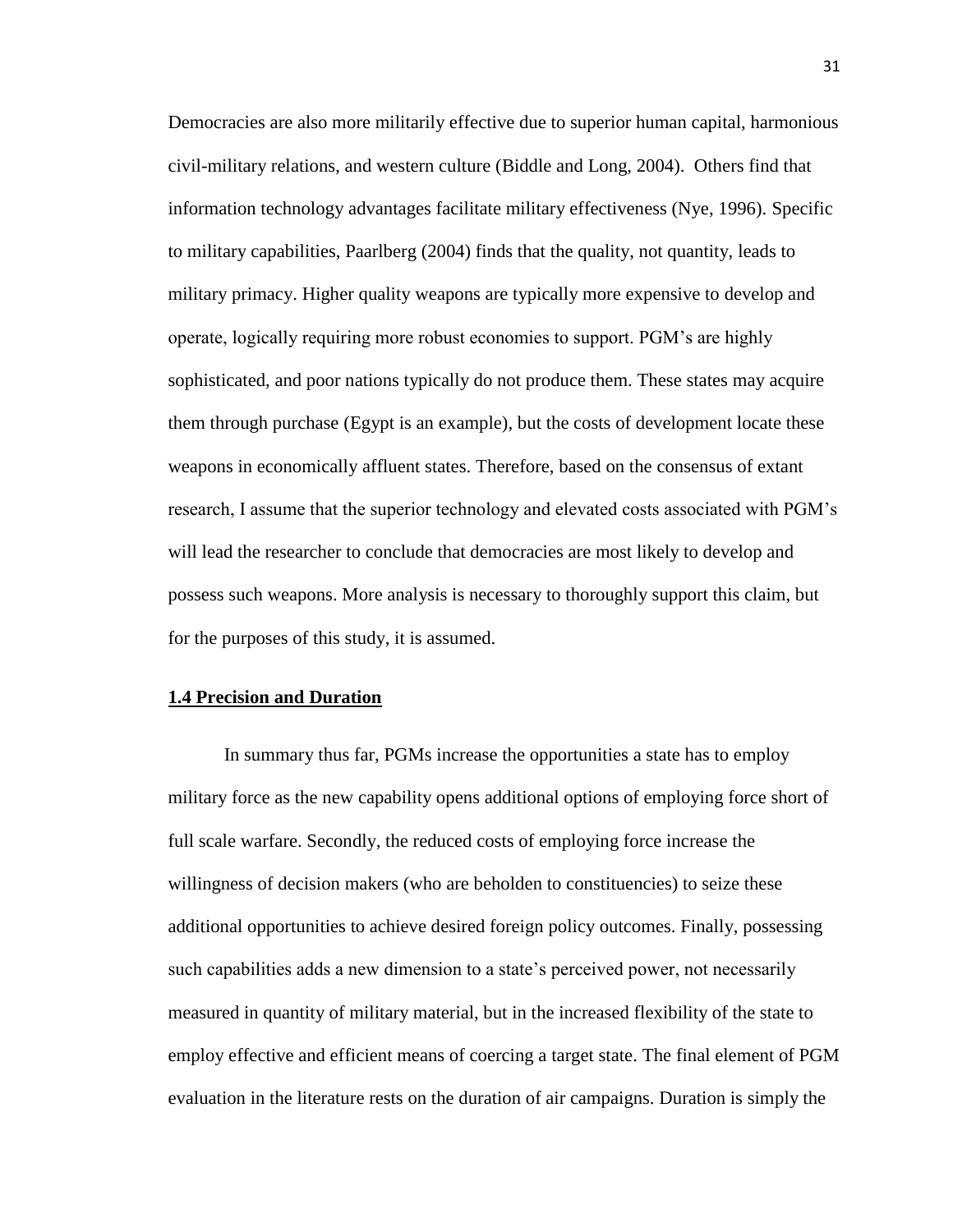time elapsed from the initiation of hostilities to the conclusion of the air campaign. It is important to note that the conclusion can follow regardless of whether the campaign was successful or not. States could terminate a losing campaign just as well as a successful one. Much of the literature focuses on how to employ airpower in such a manner to 'win' the conflict, but the other possibility exists as well and must be included in the effects of PGM's on conflict duration.

Precision technology alters the expectations that a target state can be successfully defeated or coerced. For example, an army could expend the lives of hundreds of soldiers to take an objective, or it can attain the same objective with a well-placed sniper outside of the range of the defenders. This technological capability reduces the costs of a mass assault, increases the willingness of the commander to order the objective to be taken, and gives the attacker an increased element of power to achieve the objective. As a result of this new environment, one must ask if this new capability is actually effective. I propose that a means to measure this effectiveness lies in the duration of the assault. If the objective is attained in a shorter time period than if the precision technology was not available, it is logical to assume that the technology may have contributed to the success of the campaign. Conversely, if the assault took longer to achieve the objective or was deemed a failure, then the use of precision technology may have little appreciable effect on the outcome. The existing literature on the effectiveness of air campaigns identifies many factors that contribute to success. These factors will be discussed in this section, but I propose a new factor (precision weapon technology) that can better explain the success of air campaigns.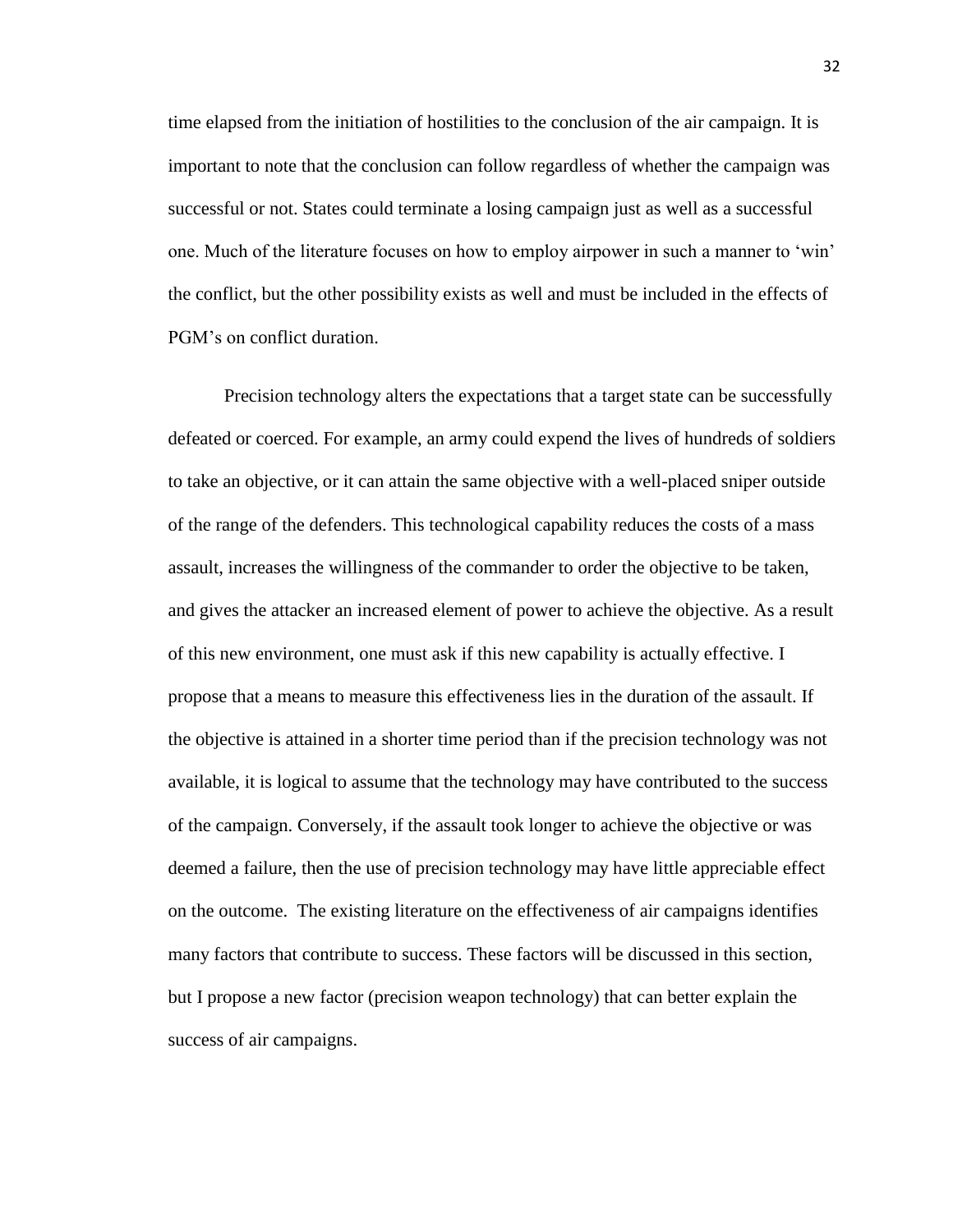Studies conducted on the effectiveness of coercive airpower have found that coercive airpower works when the attacking state correctly identifies and destroys the military vulnerabilities of the target state, and that the target state will resist longer if the coercer's demands are high enough (e.g. regime change) (Pape 1996; Horrowitz and Reiter 2001). Additionally, the destruction of the target state's ability to counter-escalate against the attacker increases the success of coercive campaigns (Byman, Waxman, and Larson, 1999; Pape, 1996). These vulnerabilities must be identified before they are attacked, and military historians have often labeled these critical targets "centers of gravity." These centers-of-gravity are typically defined as targets where he enemy is most vulnerable, and if destroyed, would prove to be decisive in the successful outcome of the campaign (Warden, 1989). The early airpower theorists argued for competing ideas over what targets were critical. Douhet (1932) argued that civilian populations were the centers-of-gravity; in that, if sufficiently bombarded, they would pressure their governments to sue for peace. Others argued that attacking the target state's industrial infrastructure would weaken their ability to wage war and lead to the collapse of resistance (Mitchell, 1921). Clodfelter (2005) found that the Vietnam campaign succeeded when the strategy of the North Vietnamese changed to one that was more vulnerable to U.S. airpower. U.S. Air Force Colonel John Warden (1989) went so far as to articulate the theory of the "five rings," where the center-of-gravity was the command and control of adversary forces, followed by system essentials, infrastructure, population and finally fielded military forces. This theory was translated into an effective air strategy that led to the successful expulsion of Iraqi forces from Kuwait in 1991. Others posit that effectiveness is measured in more general terms such as regime type of the involved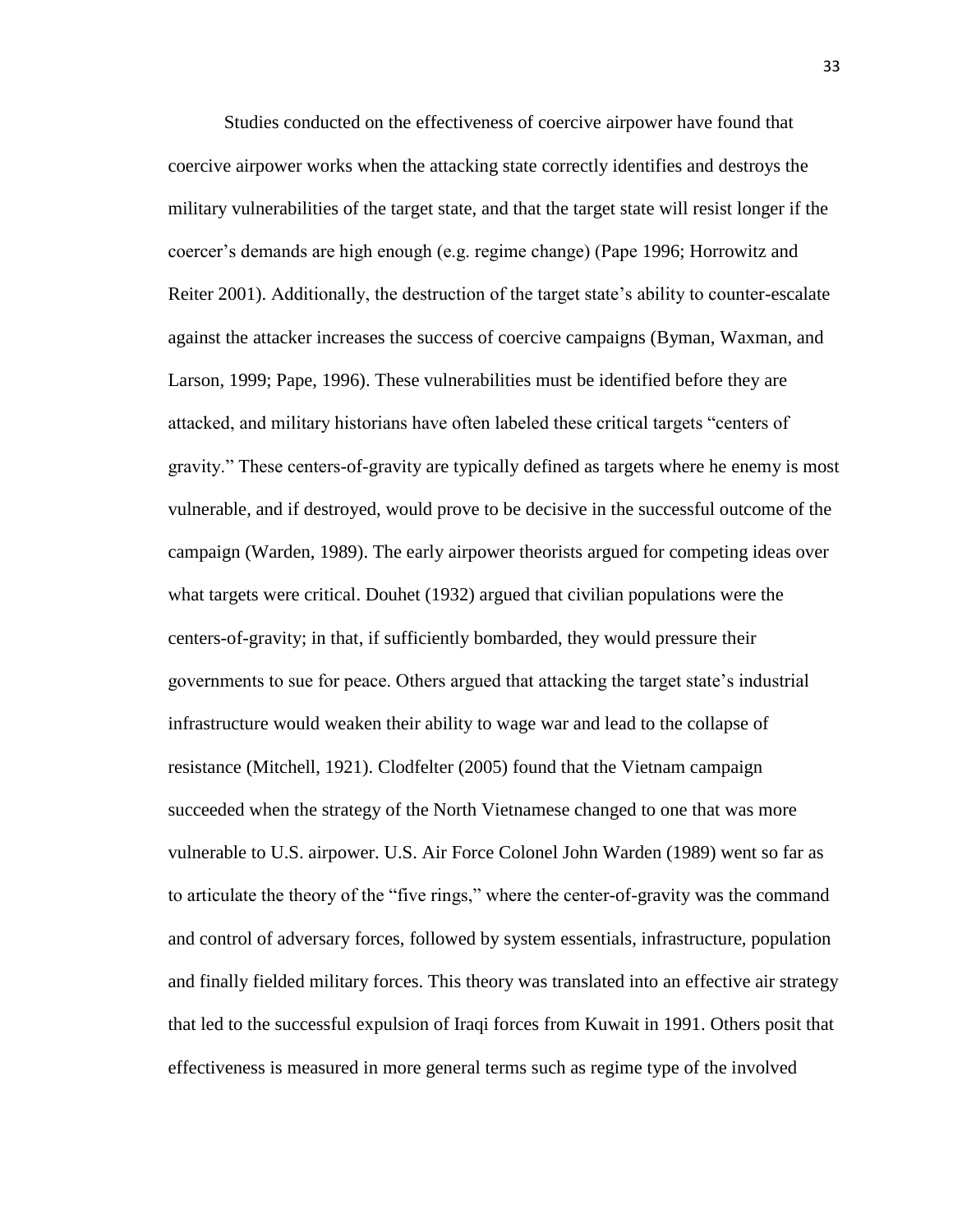states. The broadest literature simply concludes that democracies do not fight one another (Doyle, 1983; Russett, 1993), are 'casualty-averse' (Siverson, 1995), fight shorter wars (Bennett and Stam, 1996), and use unique strategies depending on the situations (Reiter and Meek, 1999; Clodefelter, 1995; Lambeth, 2001).

In line with this literature's findings, shorter campaign durations are a product of whether one of the parties to the conflict is a democracy (Allen, 2007). Allen found that the presence of a democracy increases the likelihood of a shorter and successful air campaign, but she does not address 'why' a democracy is more successful. I argue that a democracy is more likely to develop and devote the resources (PGM technology) necessary to win a campaign in the shortest amount of time, therefore, it is not the democracy itself that is significant but the increased capabilities a democracy can bring to bear on the conflict. Clodfelter correctly identified the shift in North Vietnamese strategy that facilitated a successful air campaign, but he minimizes the role of PGMs introduced in 1972. It is these holes in the explanatory power of prior research that this study addresses. All of these studies, however, measure military capability in terms of relative military size or percentages of GDP dedicated to defense. PGMs add a new capability for the attacking state to exploit successfully the target's vulnerabilities.

A specific measure of precision munitions is absent from these studies, and if the advances in military capabilities justify their use, systematic evaluation must be done on the level of efficiency these weapons are purported to possess and whether their use results in shorter and successful air campaigns. If so, then PGMs could be seen as a method of increasing a state's power without the requisite reliance on a massive military infrastructure. The hypothesis developed is as follows: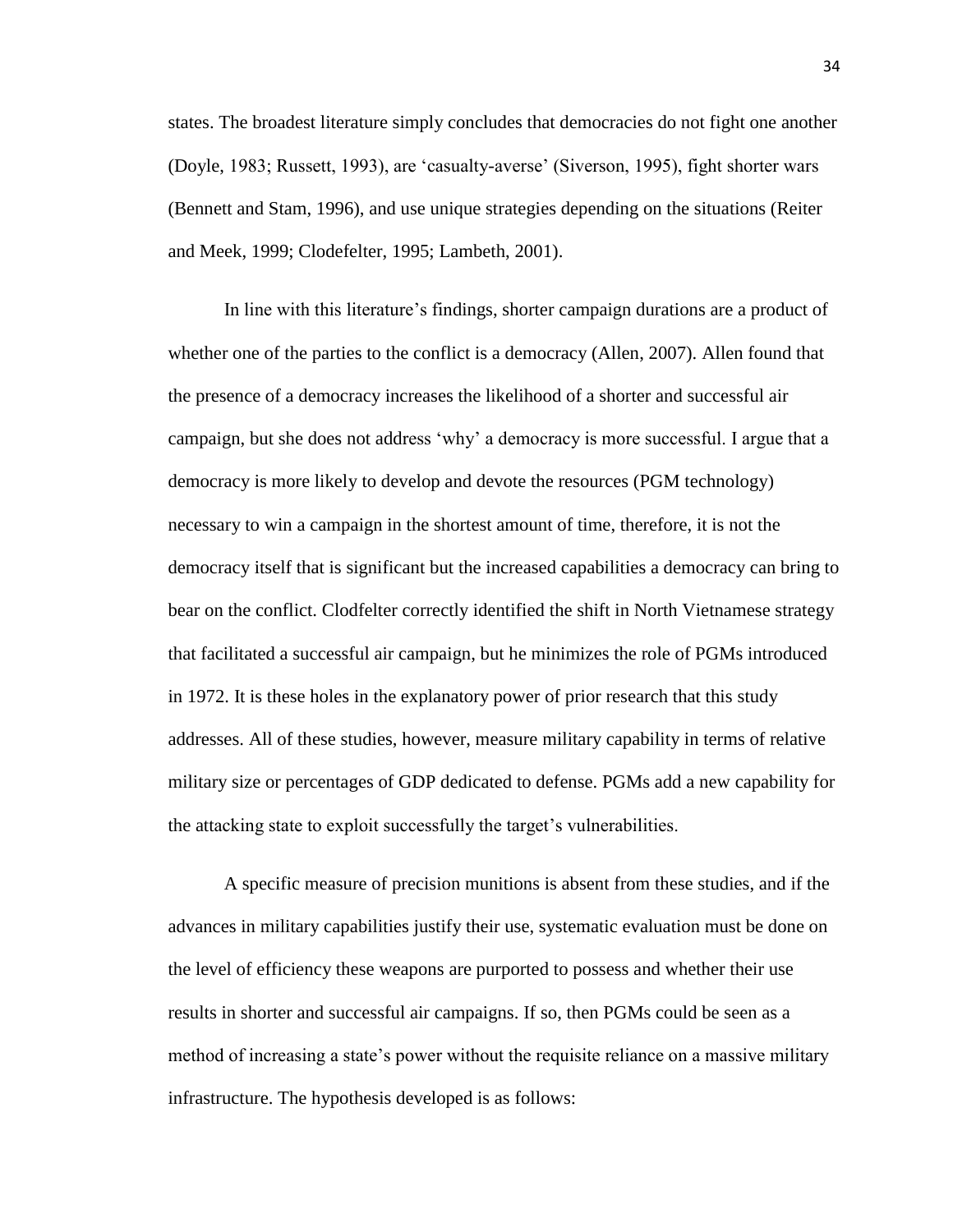H1: Increased employment of precision guided munitions will result in a shorter duration of successful aerial bombing campaigns.

In summary, PGM technology mitigates the costs typically associated with warfare, and existing findings can logically lead to the idea that these weapons increase the opportunities and willingness of a state to default to this capability as a "weapon of choice." As the literature above illustrates, casualty aversion, determining the correct military strategies and regime type all play a role in determining the successful outcome of any coercive military campaign. PGM's help translate these factors into the power to not only engage in coercive warfare, but to prevail. Additionally, the accuracy of these weapons virtually guarantees the destruction of the desired targets that any military strategy adopts, but the ultimate efficacy of coercive air power remains beholden to the identification of the proper centers-of-gravity. PGM's act as the tool to implement any military strategy, but it remains true that success would be most likely only via the soundest strategies. It is important to note that technology is not a panacea to military defeat, but it can enable success if used wisely.

Separating the effects of these weapons from the context within which they are used is a difficult task, but this study is a first attempt in the literature to do so. The research design seeks to first demonstrate empirically that PGM's do in fact influence the air campaign's duration, but the following case studies will evaluate the role of PGM's within the contexts of the military/diplomatic environments as well as the limitations placed on air forces via allies, popular opinion, and poor strategy formulation. The empirical results should stand on their own, but one should be cautious of drawing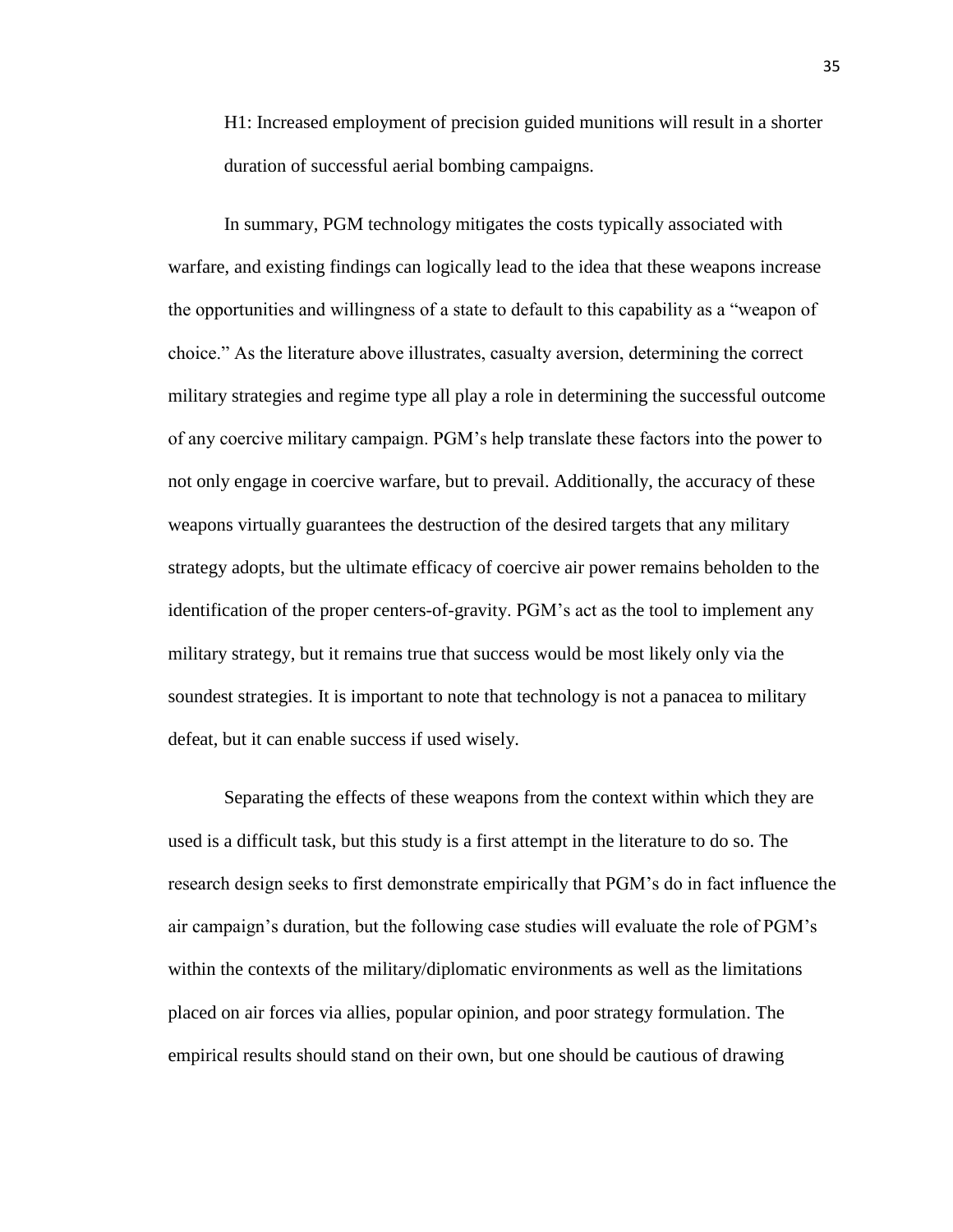sweeping generalizations regarding their efficacy to assure victory. This framework will be laid out next in the research design.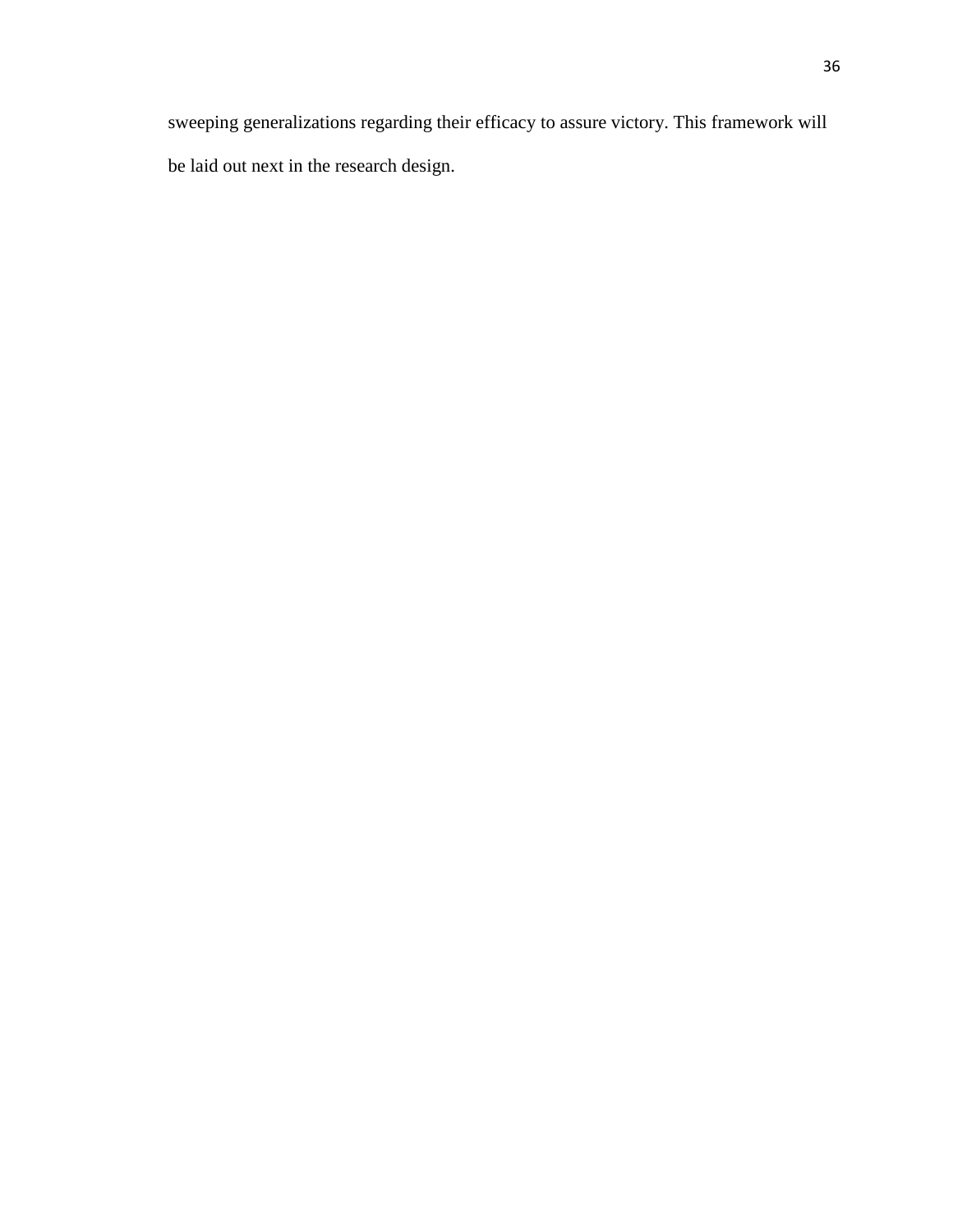# **Chapter 2**

# **Research Design**

#### **2.1 Universe of Cases**

Measuring the effectiveness of coercive air campaigns is a daunting task. Air power has been employed as a coercive instrument since the First World War and continues to this day in the Middle East. The difficulty with isolating the effects of PGMs lies with their relatively recent advancement. Comparing historic air campaigns with modern ones presents the researcher with fundamental differences in the capabilities of the aggressor states. This study uses 55 air campaigns in a growing database that covers 1917-2003 (Pape 1996; Horrowitz and Reiter 2001; Allen 2007). Aerial munitions from 1917 to 1970 were predominantly employed without precision guidance or aiming mechanisms. From World War I to the start of World War II, these weapons were aimed by natural sight; many times they were dropped by hand out of the side of an open cockpit aircraft. Aiming such munitions was a function of how well the aircrew judged the release point by their altitude, airspeed and wind conditions. By the end of World War II, sophisticated aiming mechanisms were mounted inside large bombers (e.g. the Norden Bombsight), and these devices could account for forward velocity and wind drift via rudimentary computers. During the two decades following the war, sophisticated onboard computers could speed up computations and receive real-time ballistic inputs from external sources, thus alleviating the labor intensive responsibilities of the aircrews to compute bombing solutions. Despite these advances, once the bombs were dropped, their trajectories were still dependent upon gravity, aerodynamic forces, and weather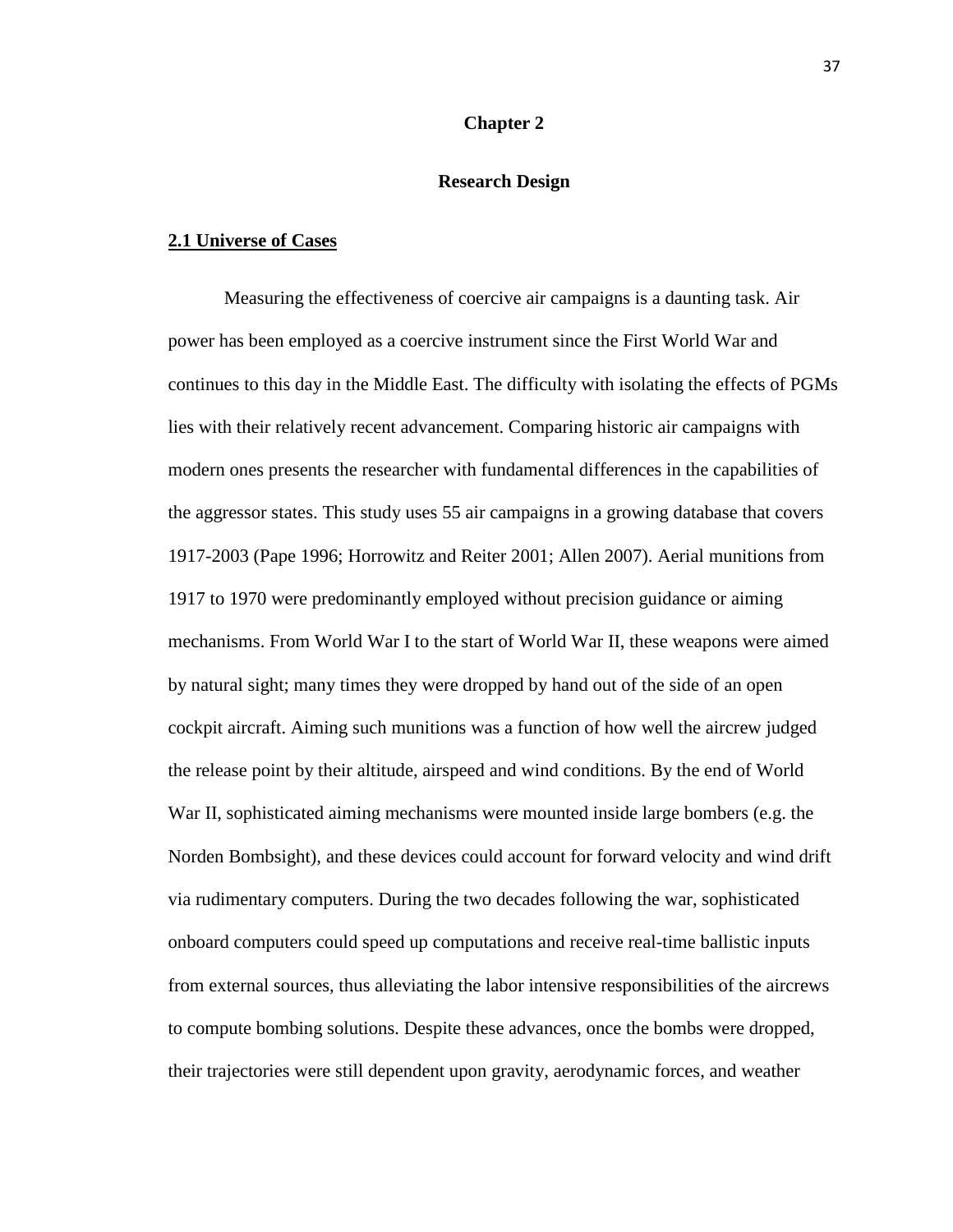conditions; they possessed no intrinsic guidance or control systems. The accuracy of the bombs remained relatively consistent and large formations of aircraft were required to ensure a minimal level of target destruction.

In the early 1970's, technology began to leap forward at an exponential rate. During the Vietnam Linebacker campaign, the introduction of Laser Guided Bombs (LGBs) fundamentally changed the nature of air warfare. These weapons had control fins that could correct errant flight paths and literally 'fly' the bomb into its intended target. Guiding the bomb itself was a laser beam that had to be concentrated on the target by a 'designator.' This designator was normally another aircraft equipped with the designator or ground personnel in close proximity to the target. This technology was predominantly used during Vietnam in the 1970's, during the 1986 Tripoli attack, and throughout the First Gulf War (1991).

The newest generation of PGMs debuted in 1995-1999 during the Balkans campaigns. These weapons were not only capable of correcting their flight paths, but they also had self-contained guidance computers that relied on GPS, thus eliminating the need for spotter aircraft or ground personnel. The bomb literally "knows" its current position and the position of the target, and it simply flies itself into the target much like an aircraft navigates from airport to airport. There is no longer a need for an external designator thus reducing the number of military personnel in the combat zone. It is a true "fire-andforget" weapon that once released, needs no further action from the pilot.

The most recent advances occurred within the last fifteen years, thus complicating the task of keeping the background conditions constant in any time-series analysis of the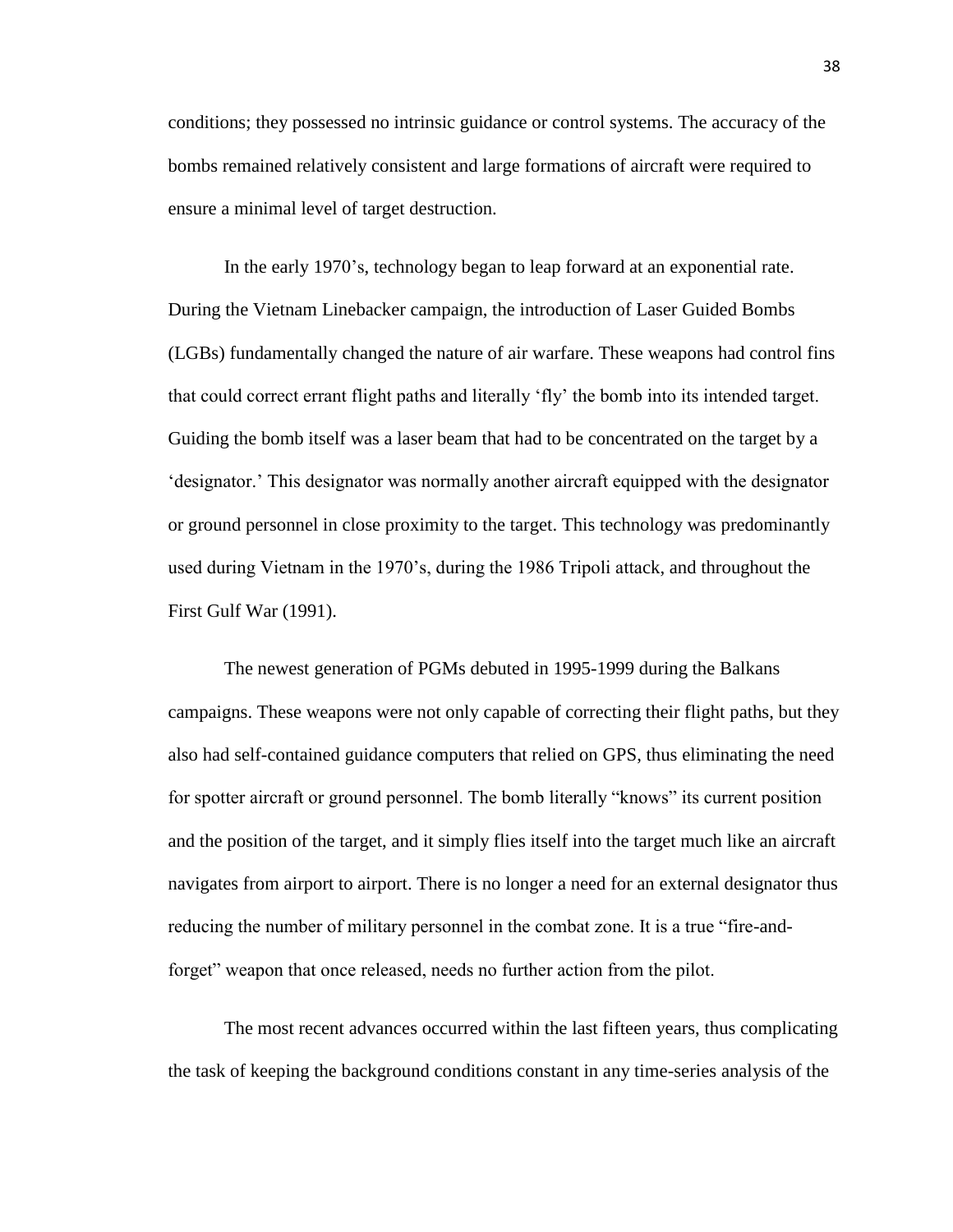effectiveness of aerial bombing. Prior to PGMs, durations of air campaigns were relatively long (Combined Bomber Offensive, 1942-1945, Operation Rolling Thunder, 1965-1968). Once PGMs were introduced, those states employing them began to see dramatic reductions in the campaign duration. Operation Linebacker lasted six months, the First Gulf War air campaign lasted 42 days (ground forces extended the entire operation to 100 days), Kosovo lasted 78 days (no ground forces), and the Iraq "Shock and Awe" campaign took just 28 days to topple the Iraqi regime (2003) (Lambeth, 2001). There are significant differences between all three of these later campaigns. All three of these campaigns had differing levels of PGMs used. The First Gulf war used airpower in preparing the battlefield for ground troops (6% PGMs), Kosovo employed no ground troops (35% PGMs), and Iraq (2003) (50%+ PGMs) used airpower congruently with a ground invasion (Lambeth, 2001, Gillespie, 2006).

All of these factors confound attempts to isolate the effects of coercive airpower utilizing PGMs; however, if PGMs do have an effect on the duration of air campaigns the results should reveal this as they become more prevalently employed. Once introduced in 1972, their use was minimal compared to traditional "dumb" bombs, so their effects would likely be masked by the abundance of older munitions. As the numbers of PGMs increased in air campaigns their effects should become more salient. Granted, existing literature finds that the greatest effect on duration comes from being able to correctly identify the critical targets that exploit the adversary's military vulnerabilities (Pape, 1996), but these targets take longer to destroy with traditional ballistic weapons. Once the proper targets are identified, PGMs should reduce the number of strikes required to ensure destruction, thus shortening the campaign. In addition, the overwhelming lethality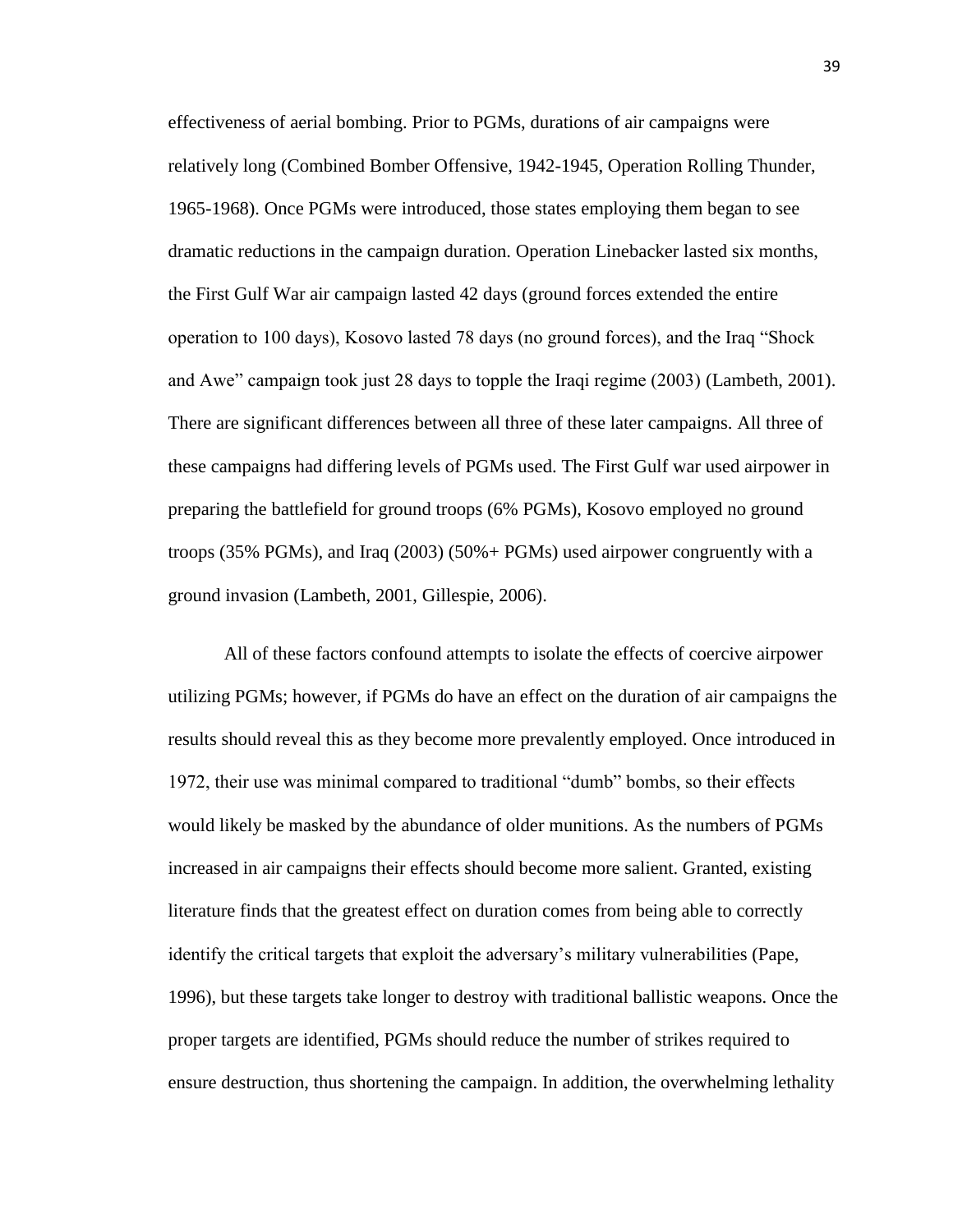and the precision with which it is destroyed may play a role in forcing the target state to capitulate sooner as its ability to resist rapidly diminishes.

Studies of military capabilities focus mainly on the physical size of a state's military, arms races, and the percent of GDP spent on the defense budget; yet little attention has been paid to the actual technological capability of a state's forces. This measurement is crucial to understanding a state's ability to employ coercive airpower to address potential adversaries, protect national interests, or prevail in inter-state conflict. A measure of the precision of aerial munitions is a measurement of state power. A state possessing the capability to accurately deliver explosive ordnance globally and on short notice has expanded opportunities to directly affect the decision-making of competitor states. Intercontinental bombers can launch from their home countries, fly halfway around the world, and strike their targets without requiring the approval for forward basing in other states. Tactical aircraft can operate from aircraft carriers in international waters mere miles from adversary states providing time critical destruction of desired targets. Unmanned aerial drones can orbit above a battlefield for hours on end awaiting targets of opportunity without the inherent risk of losing a pilot to enemy defenses. While these capabilities increase the opportunities of states to affect the decision-making of adversaries, the use of PGM's reduces the associated costs typically associated with warfare. The virtual guaranteed accuracy of a single bomb reduces the number of aircraft, and thus pilots, needed to destroy the necessary targets to affect change in the adversary state. The opportunities to act with lower costs increases the willingness of a state possessing these capabilities to employ military force to advance its foreign policy.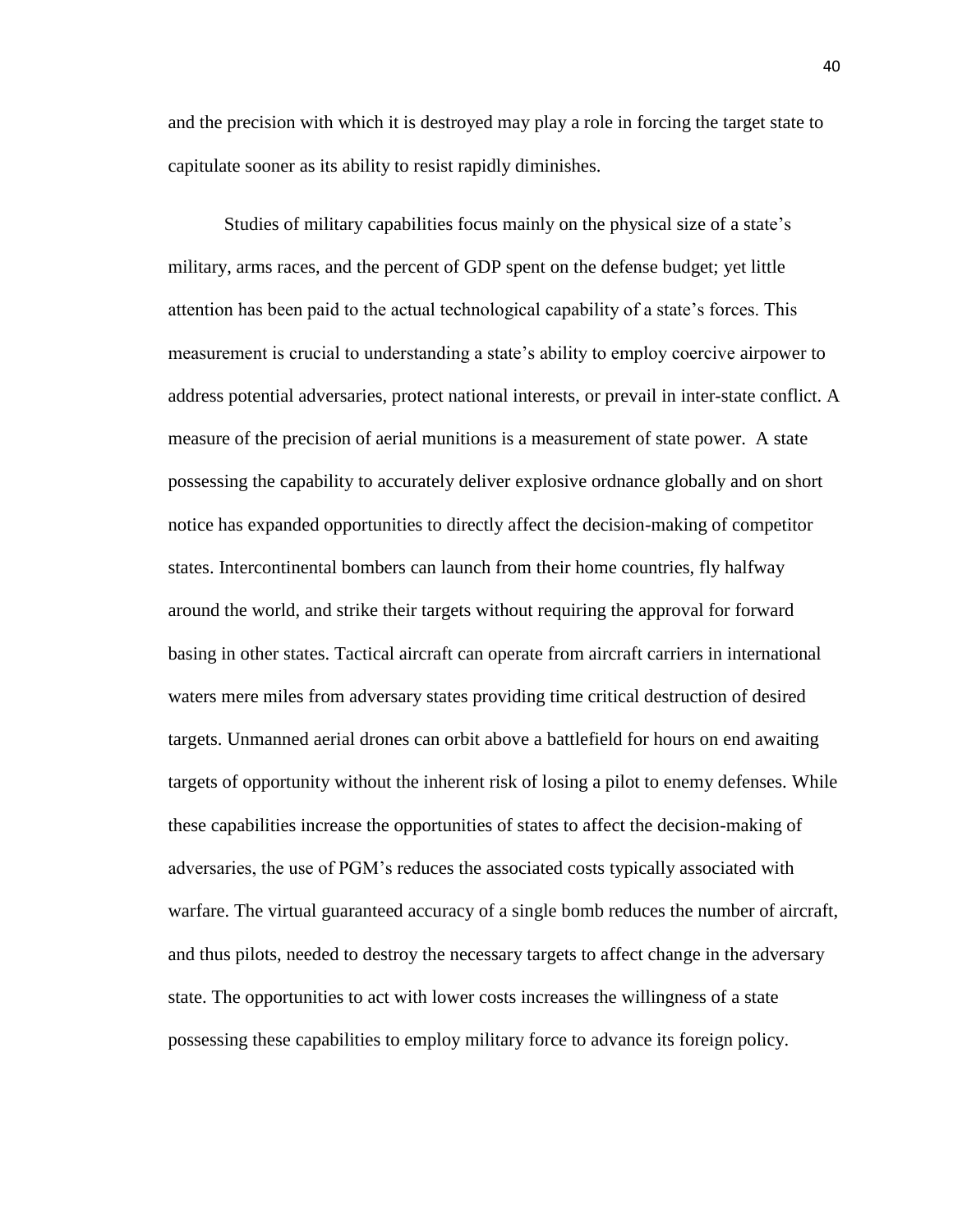A specific application of this measurement of power can be evaluated in the duration of aerial conflicts. Previous research has been conducted on aerial campaigns but without a precise measurement of the technological capabilities of modern air forces. This research will build on those findings by expanding the effects of precision on air campaign duration to the larger subject of state power. Allen (2007) conducted extensive research measuring the effects of coercive airpower, and out of 55 cases of applied coercive airpower she found that the presence of democracy on either side of the belligerents affected the duration of the bombing campaign. If a democracy was present on either side of the air campaign, the duration of the bombing campaign was shorter. However, she readily admits that a constraining factor in her analysis was the lack of precision in measuring the actual military capabilities of the belligerent's air forces (2007); thus the research lacks a tangible variable that could measure this aspect. She included a variable that measured whether a state was a great power or not, the logic being that more advanced states had more advanced militaries. This proxy measure can be refined, and the intent of this research is to expand upon Allen's analysis by providing a measure of the precision of air-dropped munitions and estimating a duration analysis based in this new information. This research will test for a relationship between aerial bombing duration and the degree of precision of the munitions dropped.

#### **2.2 Data and Operationalization**

The data set comes from the work of Horowitz and Reiter (2001), Allen (2007), and Pape (1996) where they document 55 cases of aerial bombing campaigns since 1917. The dependent variable (*months)* is simply the length of the bombing campaign in months (per the above-mentioned sources). The independent variables are as follows: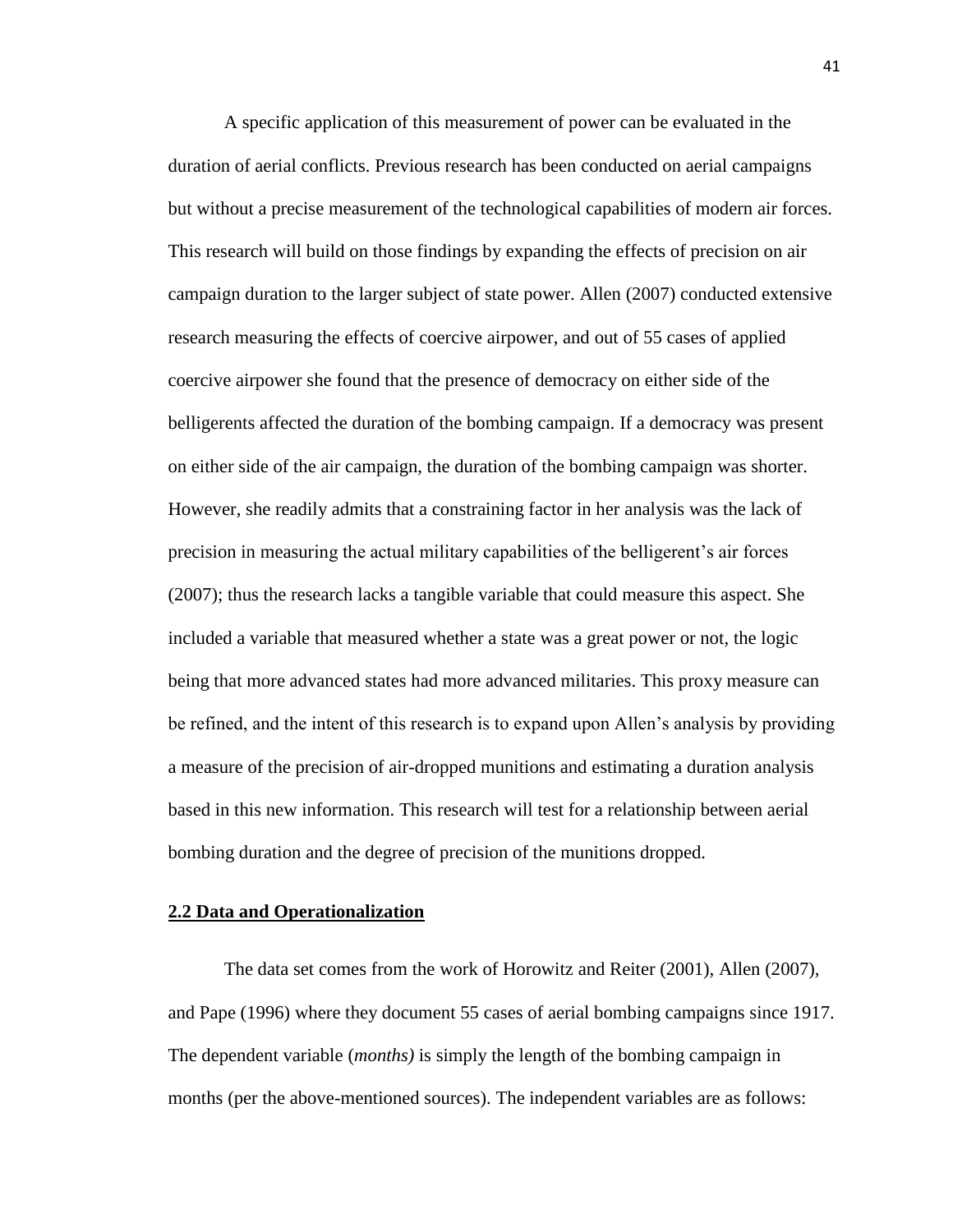*Attacker's Demand*: This dichotomous variable (0, 1) measures the strength of the attacking state's demands on the target state. When the demand is high (such as regime change) the costs of concession are high and receive a 1. It is less likely that target states will concede the greater the costs. All other cases receive a 0.

*Democratic adversary*: This dichotomous variable measures whether the target state is a democracy or not.

*Democratic attacker*: This dichotomous variable measures whether the attacking state is a democracy.

*Other forces*: The effectiveness of airpower is often affected by the presence of other armed forces. This variable measures whether naval or ground forces also accompanied the air campaign.

*Vulnerability to denial*: This variable captures the target state's military vulnerabilities to hold the disputed territory with military (Pape, 1996). This vulnerability translates into the target state's leader's expectations regarding his/her ability to hold out against aerial bombardment. The more vulnerable the target state's military forces are to attack should undermine its resolve to resist the attacker. Vulnerability is rated as nil, low, medium, high, or very high  $(1-5)$ .

*Vulnerability to punishment*: This variable captures the vulnerability of the target state's population to aerial bombardment. It is measured in the same manner as the vulnerabilities to denial variable. Many airpower theorists have argued that persistent bombing of the target state's populations will undermine its ability to maintain the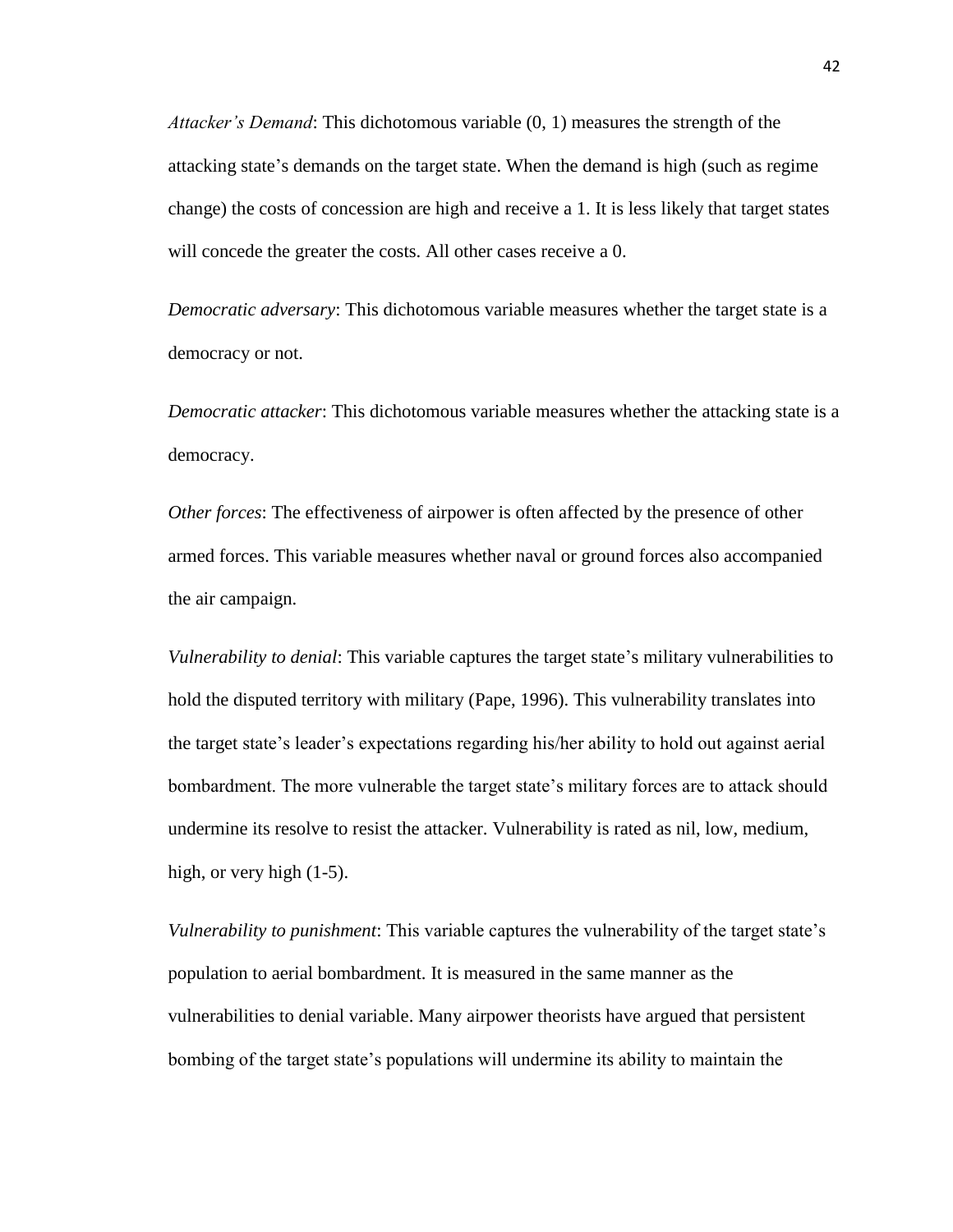support of its own people. If the people turn on the government, there is the possibility that the government will follow with capitulation to the attacker's demands (Pape, 1996).

*Major power attacker*: This dichotomous variable measures whether or not the attacking state is a major power (per a Polity score of 7 or higher on the combined democracyautocracy scale).

The final independent variable, and one that is absent from the Allen (2007) study, is the Circular Error of Probability (CEP). This variable measures the precision of aerialdropped weapons, thus constituting the measurement of precision. Lower CEPs represent more precise weapons; however, in order to eliminate confusion with the signs of the results, I inverted this variable such that higher values represent higher precision. This inverted variable is named *accuracy* and is the primary variable of interest in the study. A brief explanation of the CEP is required prior to discussing its operationalization.

# **2.3 Circular Error Probable (CEP) Explained**

Every modern aerial weapon is designated with a CEP value. This term is used to describe the proximity to a target that 50% of a given weapon will fall within range of, for example: If the CEP of a weapon is 5 meters, 50% of all rounds dropped will land within 5 meters of the target (Dugdale-Pointon, 2008). It is basically a standard distribution model applied to air-dropped munitions. To put this measurement in perspective, during World War II, aerial bombing (CEP of 3,000 feet) required that 9,000 bombs had to be dropped to get 90% to fall within the vicinity of intended target (Warden, 1989). As a result of this poor precision, thousands of bombers would have to be launched to assure merely marginal success in destroying the target. Sometimes, these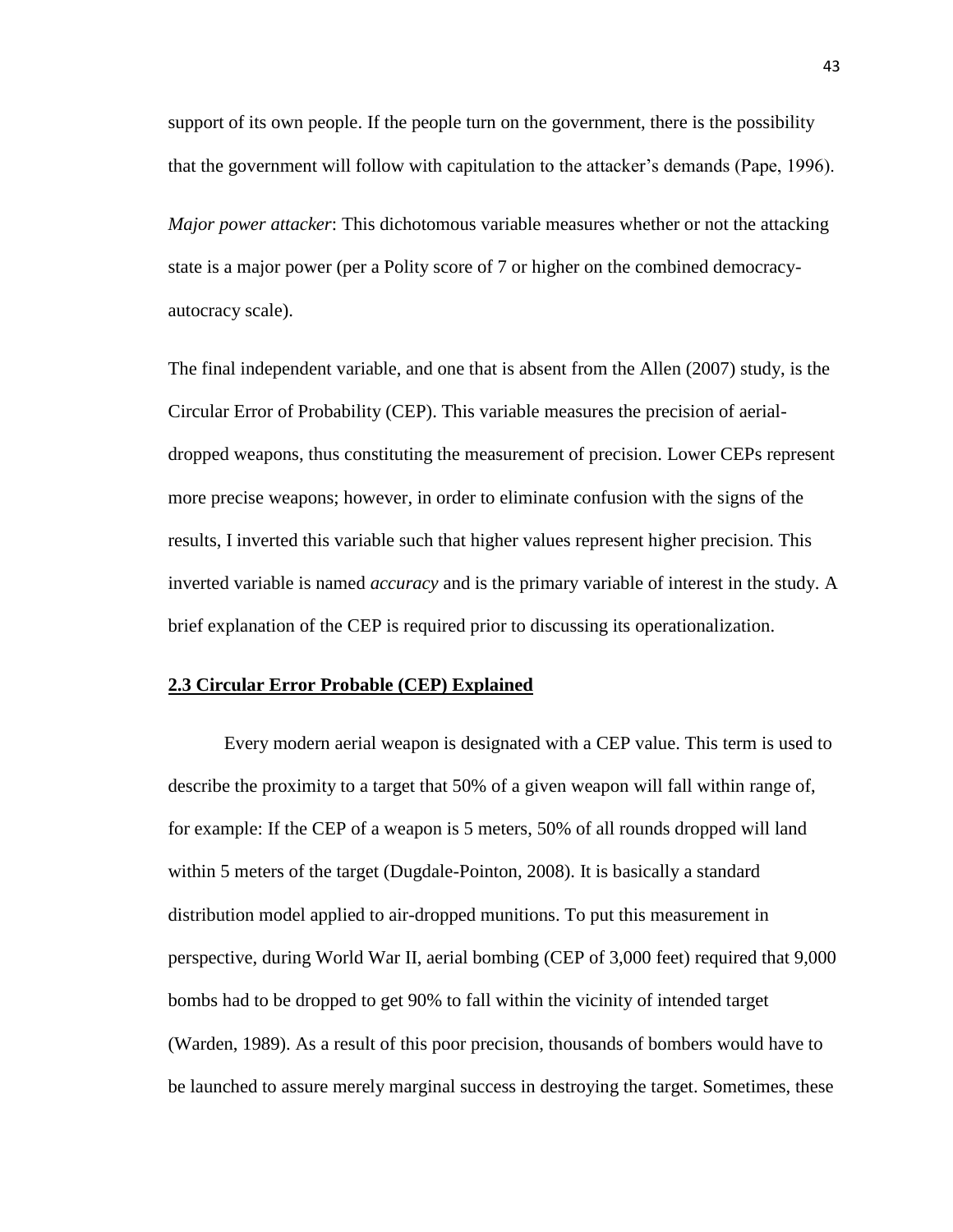missions would suffer 60% casualties (600 men in a thousand-bomber raid) (Overy, 1980). Today, by contrast, advanced technology allows just one aircraft to drop one bomb and thus virtually assure the target's destruction with little risk to the safety of the pilot.

This measurement is calculated for all types of air-dropped munitions, and I have collected data on the numbers and types of munitions used in the 55 air campaigns in Allen's model. The most accurate CEP values for modern PGM's are classified by the Department of Defense; therefore, I have used only open-source material to collect the values for each campaign. Ideally, I would have collected data on the percentage of PGM's in relation to "dumb" bombs in order to weight the preponderance of precision; however, this data is not available for most cases (especially non-western states). Instead, the CEP calculated will be for the most precise weapons employed during the entire campaign. While not the strongest data fidelity, this approach will capture the most precise weapons available at the time and provide the necessary variation. Since air campaigns are predicated upon attacking the most vital targets to ensure success, it is logical to assume that the most precise weapons of the day would have been used against these centers-of-gravity. In future research, I will attempt to measure CEP as a proportion of all bombs dropped, as a lack of data prevents such a fine-grained operationalization. I expect states that applied air power with higher precision weapons to have shorter bombing campaign durations.

Replicating the same methods used by Allen (2007), I will conduct a duration analysis (Cox regression) to estimate campaign length (months) and discern the factors that influence the time until the campaign ends. The assumption is that shorter campaigns achieved their objectives more rapidly. Allen (2007) takes into account that coercing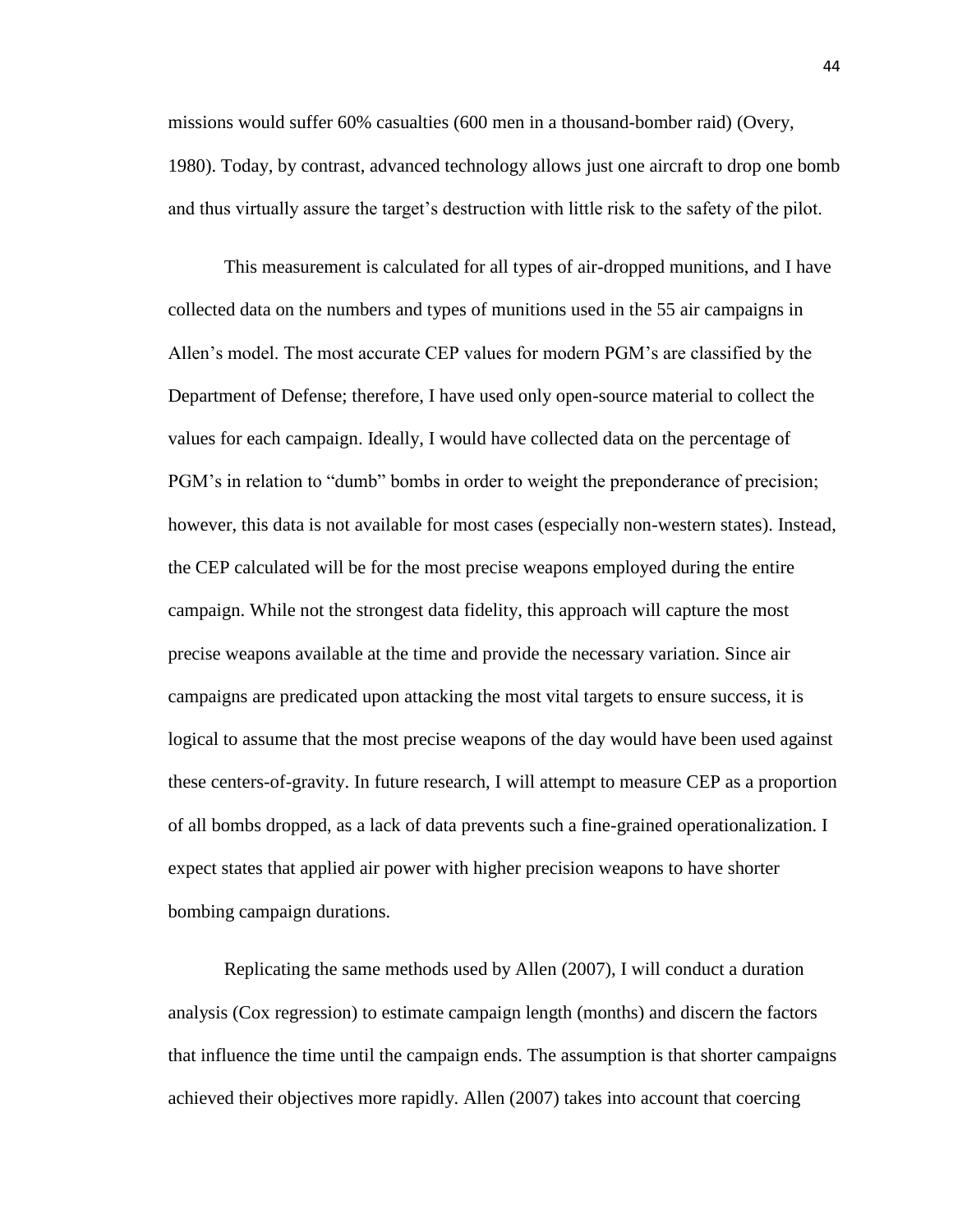states may terminate "losing" campaigns earlier, and she therefore disaggregates her model into campaigns that ended in either success or failure. In an attempt to capture the dynamics of cases that end in either success or failure, Allen (2007) uses a paired duration analysis. Simply stated, in any given month, each campaign has some risk of ending in either success or failure, therefore in addition to the basic model, two additional models are needed to capture these competing risks. The basic model will examine all cases regardless of outcome; the second model will examine cases that ended in success, the third, cases that ended in failure. I will present Allen's results first, and then evaluate the same regression with the addition of the CEP variable of precision. With the inclusion of the CEP variable, I will analyze the complete model with all cases, the cases that ended in success, and the cases that ended in failure.

Additionally, I will execute a fourth model on cases from 1970 to the present. In the early 1970's we see the first significant employment of PGMs in an air campaign, therefore this model will test if the duration of air campaigns prior to PGM development is masking the effects PGMs had as they became more prominently employed. This aspect will be discussed in more detail following the results of the data. To illustrate, air campaigns during World War II lasted for years since the targets could not be effectively destroyed. Also, the identification of the critical targets that could force capitulation was unsuccessful during most of the war. Finally, the militaries of Germany and Japan were extremely advanced in capability and training than states such as modern day Iraq, Afghanistan, Libya, etc. If vulnerability to denial is a critical factor in duration (Pape, 1996), then the Germany and Japan examples could be affecting the results of much later cases (post 1970). PGM technology advanced since its inception, its levels of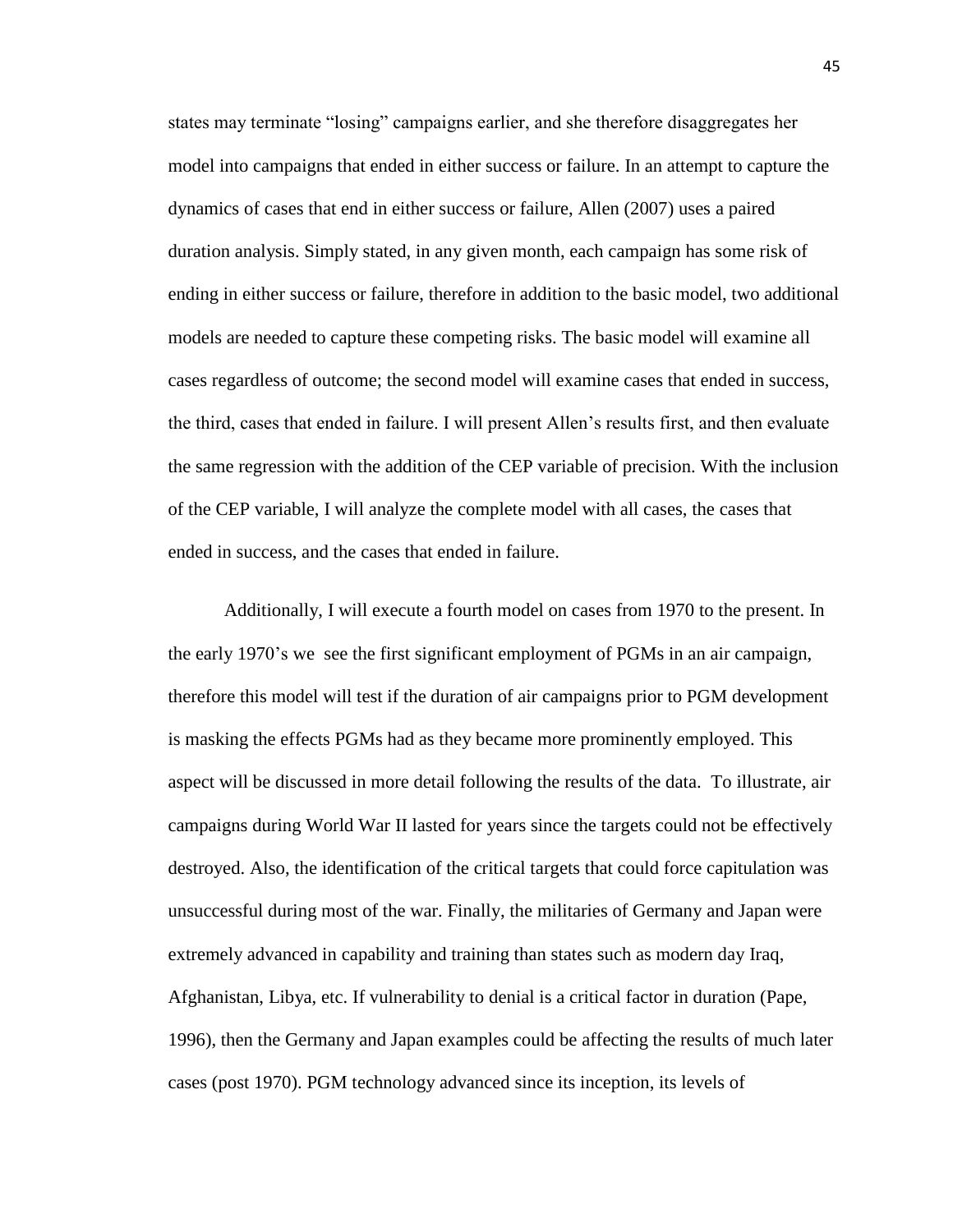employment have increased dramatically, and the risks of collateral damage associated with their use have also decreased; therefore, I expect to see more salience since they were introduced in 1970 as well as their significant advances in usage and lethality.

# **2.4 Operationalization of the CEP**

CEP specifications are typically arrived at via flight testing of munitions. Such flight tests are conducted by states with advanced military capabilities; therefore some states do not have reliable data on weapons' CEPs. The United States conducts most of these tests, but states such as Iraq, Iran, Afghanistan, and Pakistan do not provide data on their own weapons. Fortunately for this study, many of the weapons employed by second and third world states were purchased from the United States (or other western states), and while many foreign military sales intentionally degrade capabilities of exported weapons, the tests conducted by the western great powers can be used to approximate the precision of weapons in a wide range of air campaigns.

Realized CEP's can vary depending on the tactics and procedures used in the delivery of air munitions, and not all munitions have been tested to establish highly accurate values. Military studies literature generally assigns a CEP of 3,300 feet during the World War II era, 1,000 feet during the Korean conflict, 400 feet during the early years of Vietnam, and around 40 feet in the post-1972 era of modern PGMs (Hallion, 1995). To remain consistent in the generally accepted values in prior literature, I use these as a baseline for assigning CEPs to lesser airpower conflicts such as in Nigeria (1960s), Algeria (1950s), Iraq/Iran (1980s), and Afghanistan (1987). Ballistic highaltitude bombing (World War II) received a CEP of 3,300 feet; dive bombing campaigns received a 1,000 foot CEP since lower drop-altitudes increase precision (Hallion, 1995).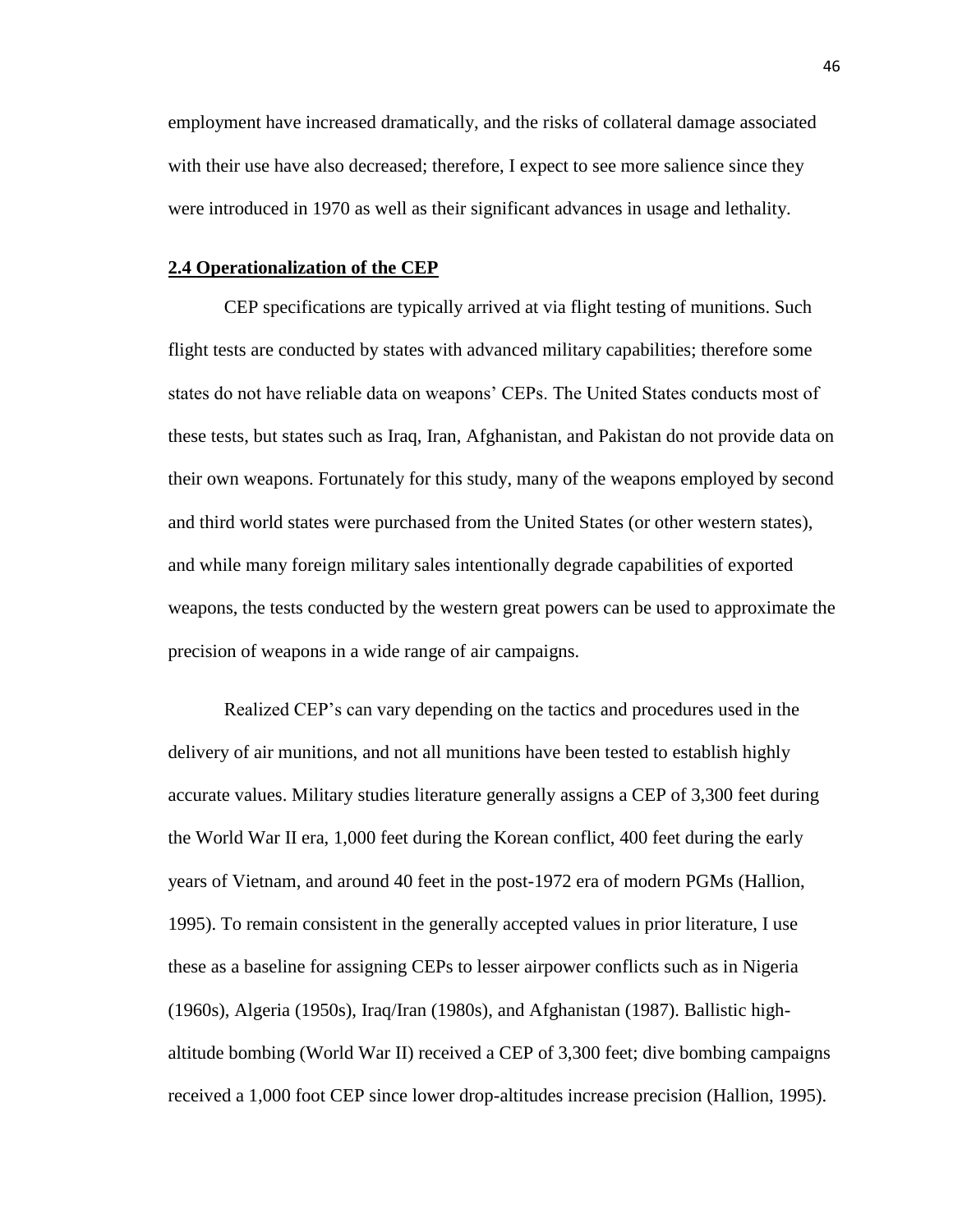States employing second and third generation aircraft also received a CEP of 1,000 feet because they typically dropped in a dive or had an onboard trajectory computing system (Hallion, 1995). If a state possessed PGMs (Laser- and Optically-guided variety) they received a CEP of 400 feet; if the PGMs possessed autonomous guidance systems (GPS), they received a 40 foot value (Hallion, 1995).

I recognize that these values are estimated, but they provide the necessary contrast between the precision and capability of the air forces involved in the air campaigns. Other factors include whether or not the air campaigns included helicopters in addition to tactical/strategic strike aircraft (e.g. Soviet war in Afghanistan). These types of campaigns received a 1,000 foot CEP, because while they employed "dumb" bombs, the altitudes were usually very low and the helicopters operated in close proximity with ground forces, thus improving overall precision. These estimates, while not perfect, are sufficient to draw the necessary contrast between the different air campaigns while maintaining the proper levels of scale involved in measuring relative military capabilities. Future studies should provide more inter-coder reliability by subjecting the CEP assignments to official aircraft munitions data that can refine the estimates.

As an example to describe the contrasting precision of aerial delivered bombs, one can evaluate the advances in PGM's from World War II to the Vietnam air campaign in 1972. During World War II, the U.S. Army Air Forces employed the B-17 bombers as the primary strategic aircraft operating over Europe. The munitions dropped over Germany possess a CEP of approximately 3,300; to place this in practical terms, it took 108 B-17's, 1,080 crewmen, and 648 bombs to attain a 96% chance of just two bombs hitting within a 400' x 500' German power plant (Hallion, 1995). Contrast these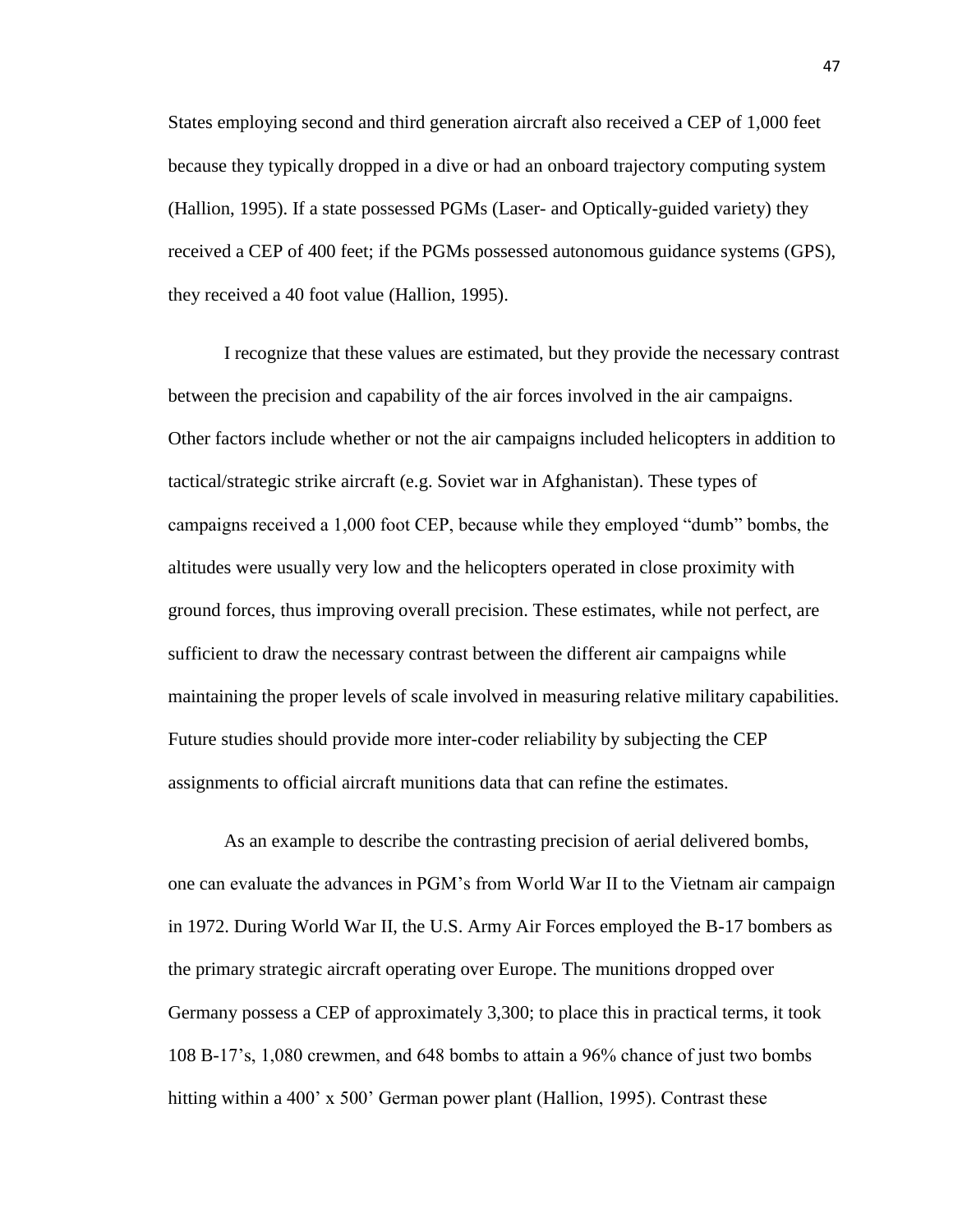capabilities with those in Vietnam, where munitions with a CEP of 400 required only one strike aircraft and two crewmen to virtually assure destruction of the target with just two laser-guided bombs (Hallion, 1995). It is important to note that the CEP is not just dependent on the bomb itself; one has to consider the capabilities of the delivery systems and aircrew training. During Vietnam, the aircraft dropping a laser-guided bomb may need another aircraft equipped with the laser used to "illuminate" the target. The addition of another aircraft and its systems increases the risk of mechanical malfunction that could degrade the realized accuracy of the weapon. External factors such as weather, mechanical malfunction, pilot skill or adversary defenses can all act to degrade the successful delivery of any weapon. Therefore, the values I assign, while based on general consensus of prior literature, are not perfect and subject to errors in the weapons' realized precision.

While CEP is the primary measure of weapon accuracy, the manner in which it is measured could create confusion in the results. Specifically, lower CEP values represent more accurate weapons, while higher CEP values represent less accurate weapons. Statistical analysis of this variable could lead to negative signs that may be confusing to the reader; therefore, I simply inverted the values of this variable to provide a reversed scale of accuracy measures by subtracting all CEP values from the largest value (3,300). The variable of interest (while derived from CEP values) is *'accuracy.'* Now, lower accuracy values represent lower precision, and higher accuracy values represent greater precision. This modification will ensure the return of positive values and prevent confusion. The table below (Table 1) illustrates this conversion and gives the reader relative values: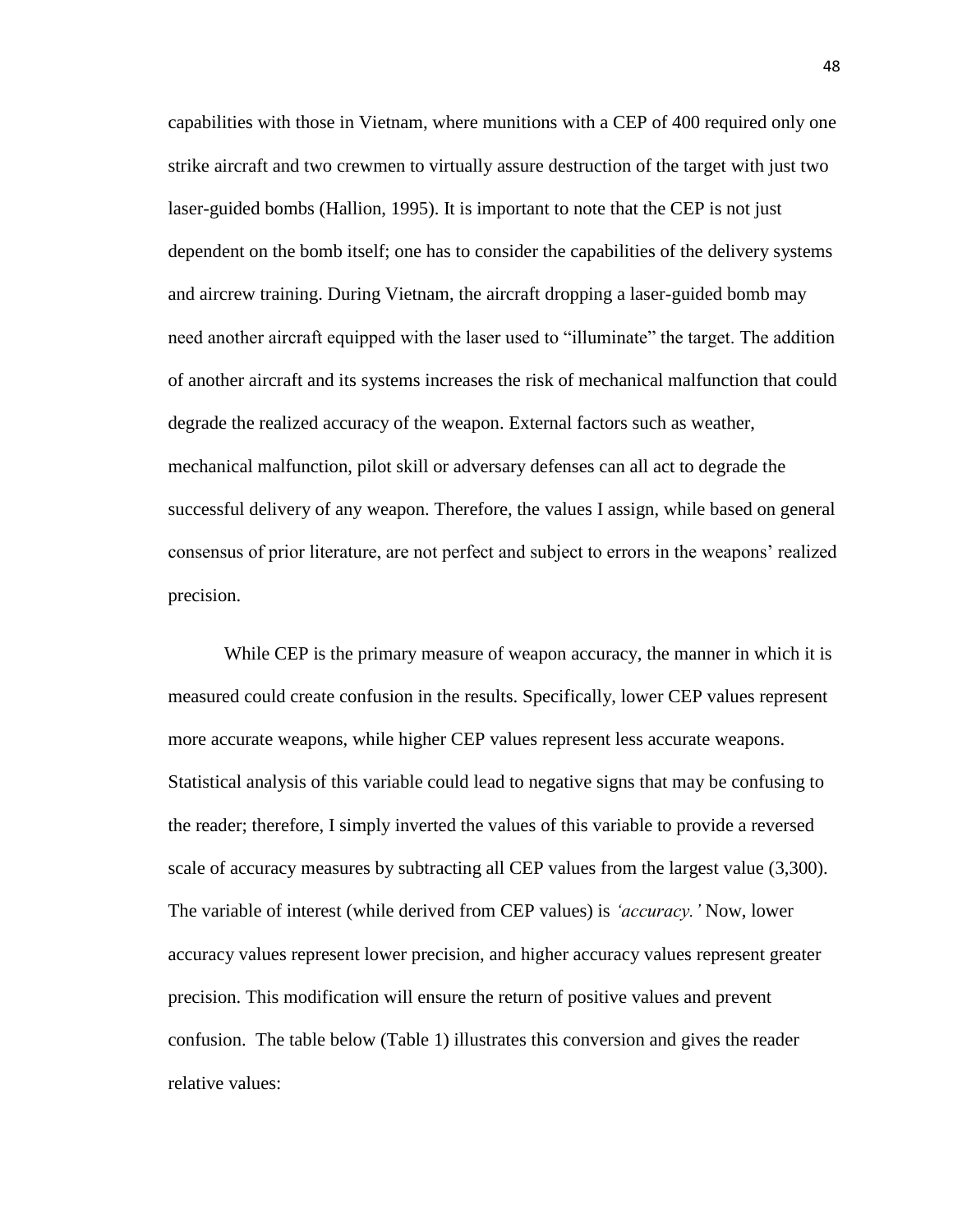| <b>CEP</b> | Accuracy |
|------------|----------|
| 10         | 3291     |
| 20         | 3281     |
| 30         | 3271     |
| 400        | 2901     |
| 1000       | 2301     |
| 2000       | 1301     |
| 3300       |          |

**Table 1: CEP to Accuracy Comparison**

# **2.5 Model Specification**

The unit of analysis for this study is *accuracy* (converted from CEP) and its effects on the duration of air campaigns. I will analyze air campaigns from 1917 to 2003 in accordance with the previous research designs per Pape (1996), Horrowitz and Reiter (2001) and Allen (2007). In some cases, the air campaigns themselves are a part of a larger war (World War II for example); however, these campaigns are treated discreetly within the larger context of the war. Each campaign possessed stated goals and objectives, and the measurement of each campaign's duration and effectiveness are treated specifically regarding these goals. For example, World War II had several air campaigns (Battle of Britain, Combined Bomber Offensive, Normandy invasion interdiction campaigns), but each one is analyzed separately to capture the efficacy of attaining their stated objectives.

The statistical procedure used is a paired-Cox regression duration analysis to estimate the campaign length of each case. In the first level of analysis, I focus on all campaigns regardless of whether they were successful or not. This analysis is congruent with the Allen (2007) methodology; however, I will introduce the accuracy variable to test its effects on duration.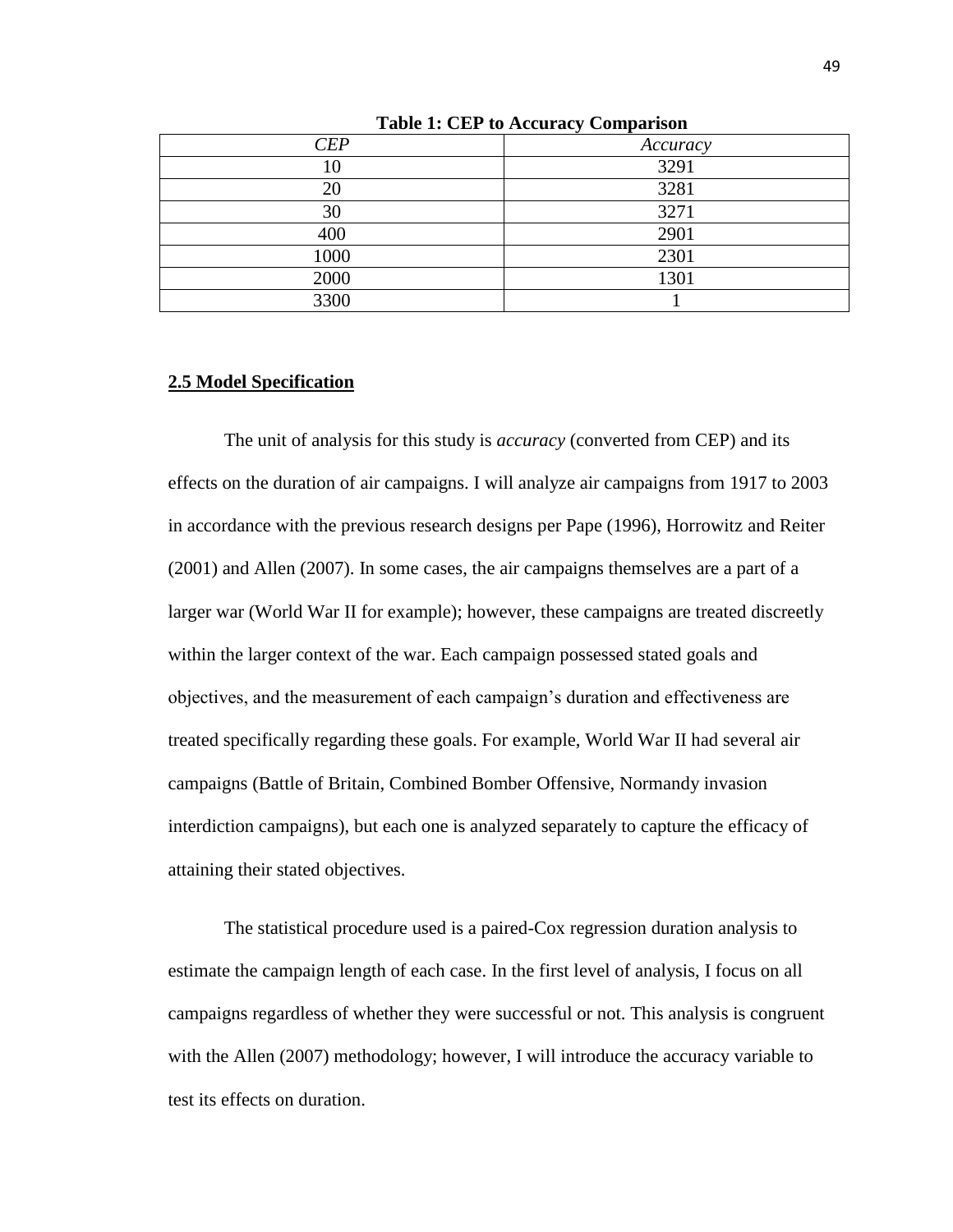In a second analysis I will disaggregate the campaigns as *successes* or *failures* and test the effects of accuracy dependent upon the outcome. Here I make an assumption that shorter campaigns should be successful ones, after all, it is logical to assume that a state is less likely to continue a failing campaign.

Finally, I run a third model that only analyzes the effects of accuracy on campaigns after 1970. This year saw the first employment of PGMs in appreciable numbers. The technological advancement of PGMs grew significantly in this time period, and it is after 1970 that greater degrees of variance occurred in the independent variable. 1970 saw the introduction of laser-guided bombing systems, but while these weapons were significantly more accurate, they still relied on a third-party spotter to guide the weapon onto target. This characteristic increased the human-error that could occur and was still subject to weather and other visibility factors. By the 1990's, autonomous guidance systems (GPS) virtually eliminated the reliance on ballistic computations, human control, and weather factors, as aerial weapons were increasingly able to guide themselves to the target without requiring real-time knowledge of atmospheric conditions characteristic of bombing from 1917 to the present.

#### *Cox survival analysis*

This study estimates the duration of a given air campaign using a Cox survival analysis. In this case, the event is the duration of the air campaign starting at some time *t.*  Subsequently, the air campaign is 'at risk' of experiencing a change in its state (termination). The survival method analyzes the 'risk' of the air campaign terminating through a probability calculation,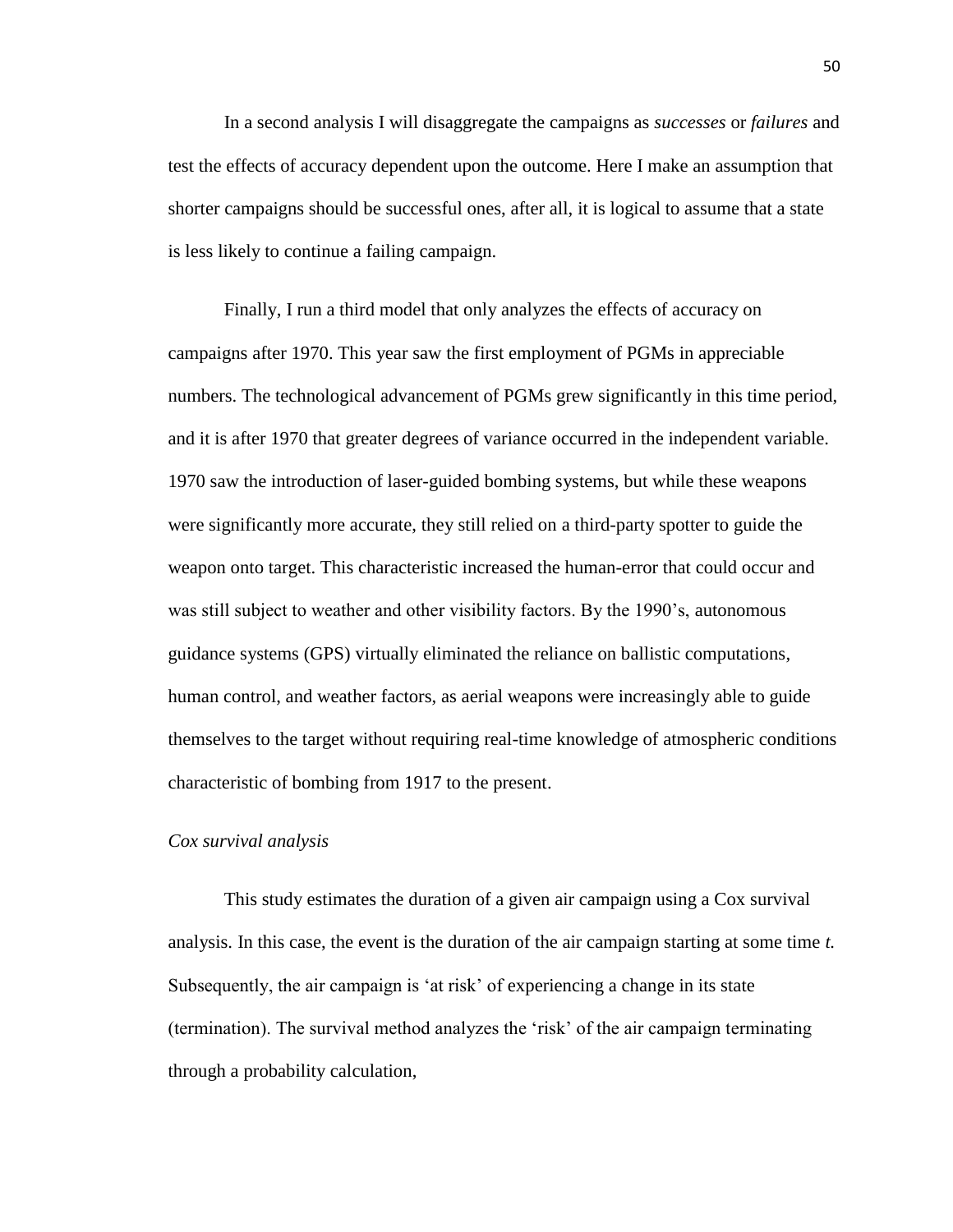# $RISK = Pr$  (Failure)

# Pr (Survival)

where the Pr(Failure) is the Pr(campaign termination) and Pr(Survival) is the Pr(campaign continues). This risk ratio is also called a *hazard ratio (HR),* which is reported in the results. This methodology links the independent variables in the Allen (2007) study and the *accuracy* variable to the occurrence of the air campaign terminating.

One last clarification regarding the usage of the Cox model is necessary due to the coercive nature of airpower. As Allen (2007) points out, there is a probability that the campaign will end in either success or failure, and the likelihood of either of these outcomes represents 'competing risks.' "Because different decision makers control these two distinct choices, there is additional information to be gleaned by modeling them separately" (Allen, 2007, p. 120). I replicate Allen's method by using a paired Cox model to analyze the duration of both successful and failed air campaigns.

After replicating the Allen model with the *accuracy* variable, I will be able to estimate the effects of PGMs on aerial campaign duration. While Allen (2007) found that campaigns tended to be shorter when one of the involved states was a democracy, I posit that democracies typically have more advanced air force capabilities. In the instances of air campaigns, these advances come in the form of PGMs. It matters less that the state was a democracy and more that the democracy has an air force with greater capabilities. PGMs are expensive to test and develop, they require delivery systems that can overcome distance and time constraints, and they require extensive training so operators will know how to use such complicated weapons systems. Additionally, democracies typically have the robust economies necessary to fund such weapons systems.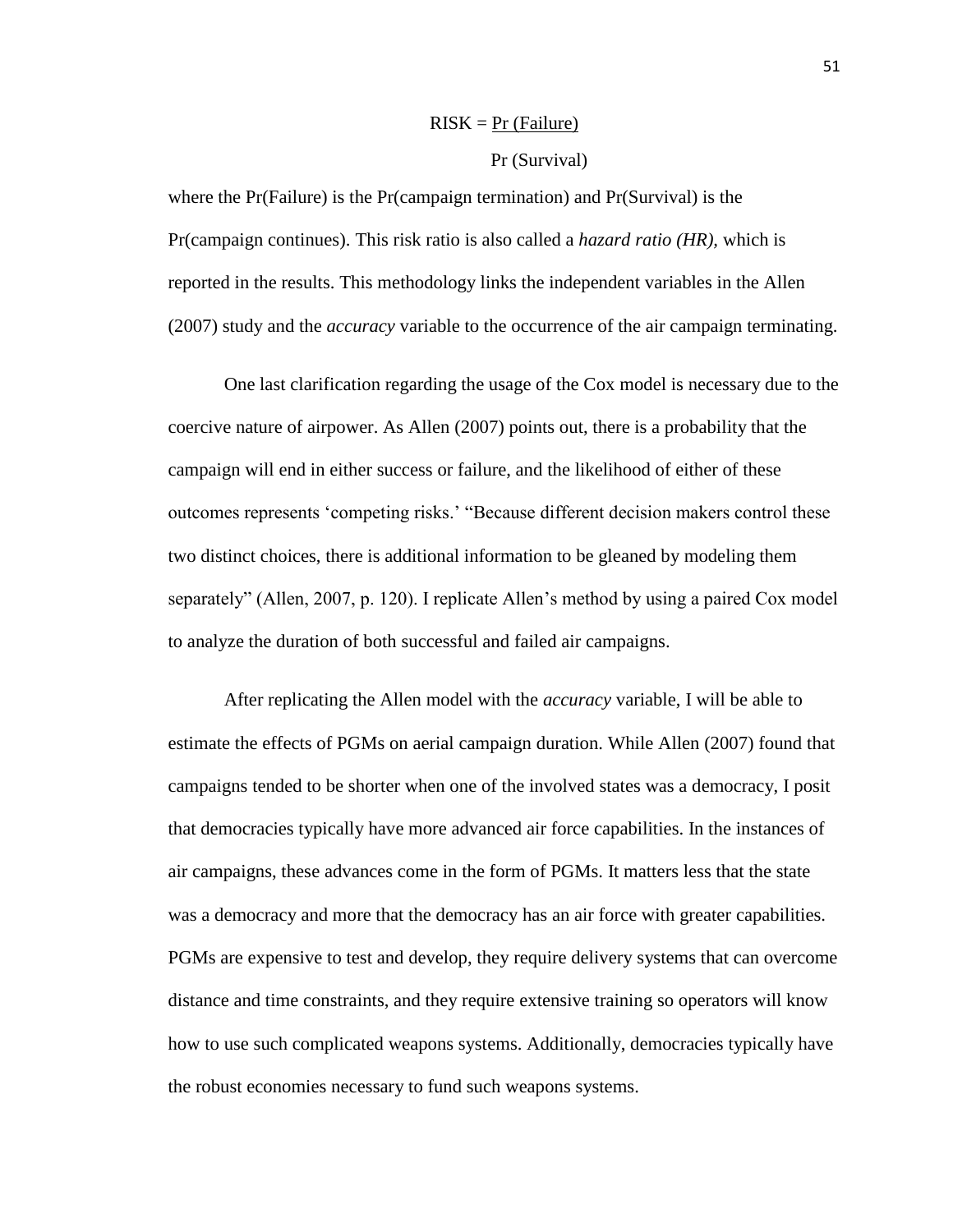Finally, attention must be paid to the potential selection effects in including cases where air campaigns predominately occurred. There are four cases in the Allen (2007) dataset that never escalated to an air campaign, but to increase robustness, I integrated the Allen cases into the International Military Intervention (1947-2005) (IMI) dataset developed by Pearson and Bauman (1993) and Kisangani and Pickering (2008). There are 1,141 cases of armed conflict, most of which did not have an air campaign. More analysis of the endogeneity issues is discussed in the results chapter.

## **2.6 Case Studies**

As the literature suggests, they could be many factors that determine the duration, success, and failure of any coercive air campaign. In order to evaluate the context in which PGM's are employed in warfare, I chose two case studies to discern the nuances of waging such campaigns. Political, military, economic, and military strategy conditions can all have an impact on the success or failure of an air campaign. The regime type and political support within could affect resolve of the target state; poorly devised military strategy, political constraints of the attacking state, and the type of war being waged could affect the conflict prosecution of the attacking state. To avoid making sweeping generalizations regarding the efficacy of PGM's on conflict duration, these two case studies will highlight some of the nuances in the Vietnam (1965-1972) and Kosovo (1999) air campaigns.

The Vietnam campaigns were two distinct air operations, Operation Rolling Thunder (1965-1968) and Operation Linebacker I/II (1972). A significant difference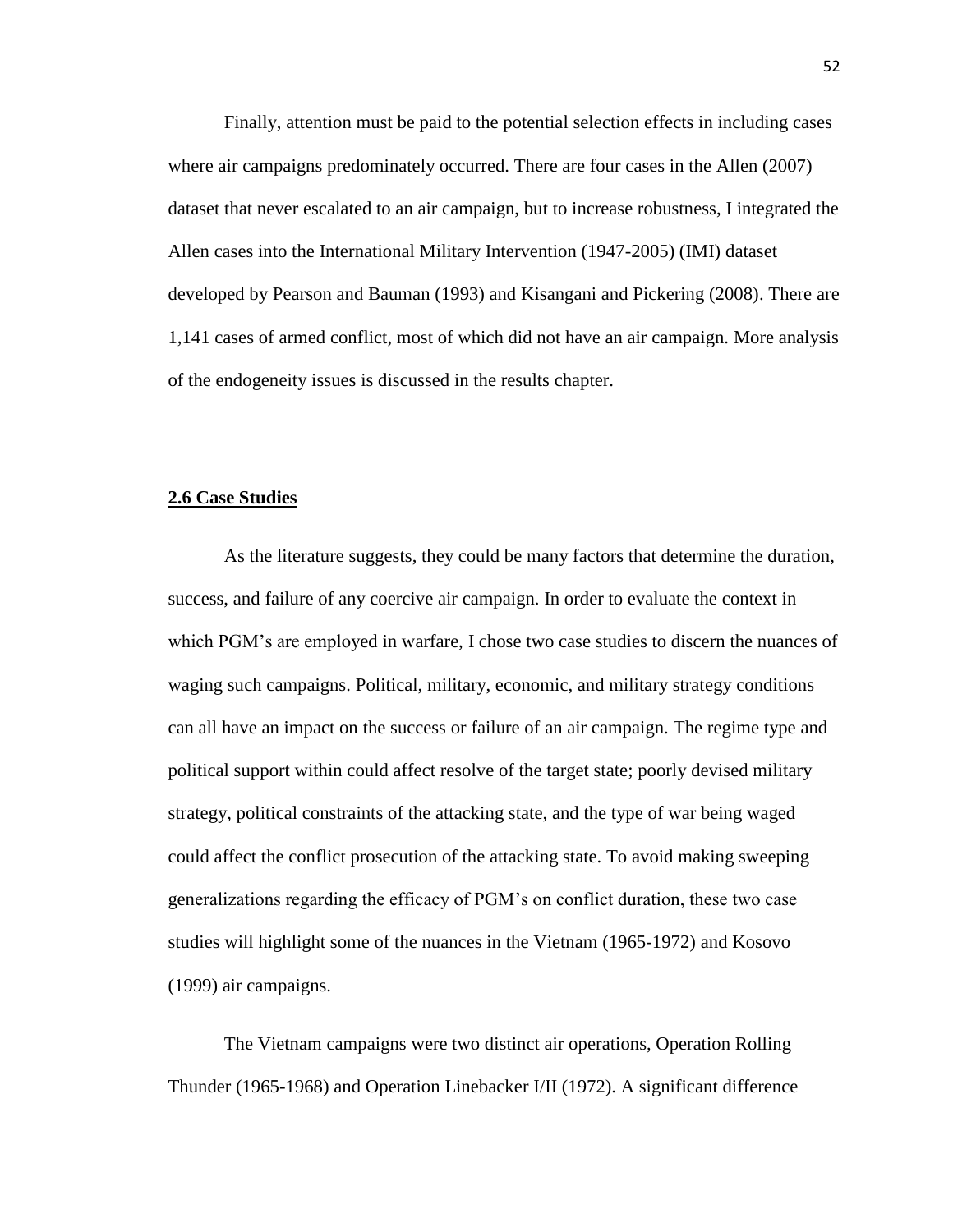between these two campaigns occurred; Rolling Thunder was conducted without PGM's, but Linebacker I/II saw the introduction of the first Laser- and Optically-guided weapons. The latter campaign is generally accepted as a success, but other conditions (political/military) prevailed that will be evaluated in the study. The second case study (Kosovo-Operation Allied Force) was conducted as solely an air operation; no ground troops were ever employed. Additionally, the number of PGM's employed had tripled since Vietnam, and the munitions were now capable of GPS internal guidance systems. Accuracy increased exponentially, but the war lasted longer than some previous campaigns raising the possibility that additional factors were in play.

One reoccurring theme throughout the case studies is the intensity with which each air campaign was prosecuted. U.S. President Johnson was under political pressure from an unpopular war and thus adopted a gradual escalation policy in waging the air campaign. This approach never inflicted enough hardship on the Hanoi regime to force concessions, and his military chiefs were persistently arguing for a more intensity. In contrast, the Nixon administration was under pressure to extricate the U.S. from the conflict under a favorable peace deal. His prosecution of the Linebacker campaign increased the intensity never before seen since World War II. The Linebacker campaign succeeded in brokering a peace with the North Vietnamese, thus allowing the exit of U.S. forces. The Kosovo campaign saw a combined strategy of both gradual escalation and high intensity. The initial days of bombing against the Milosevic regime failed to stop the ethnic cleansing of Albanian Muslims. The campaign of violence against this population actually increased after the bombing began. It was not until the latter half of the war that more aircraft were devoted to the bombing, increasing the intensity by increasing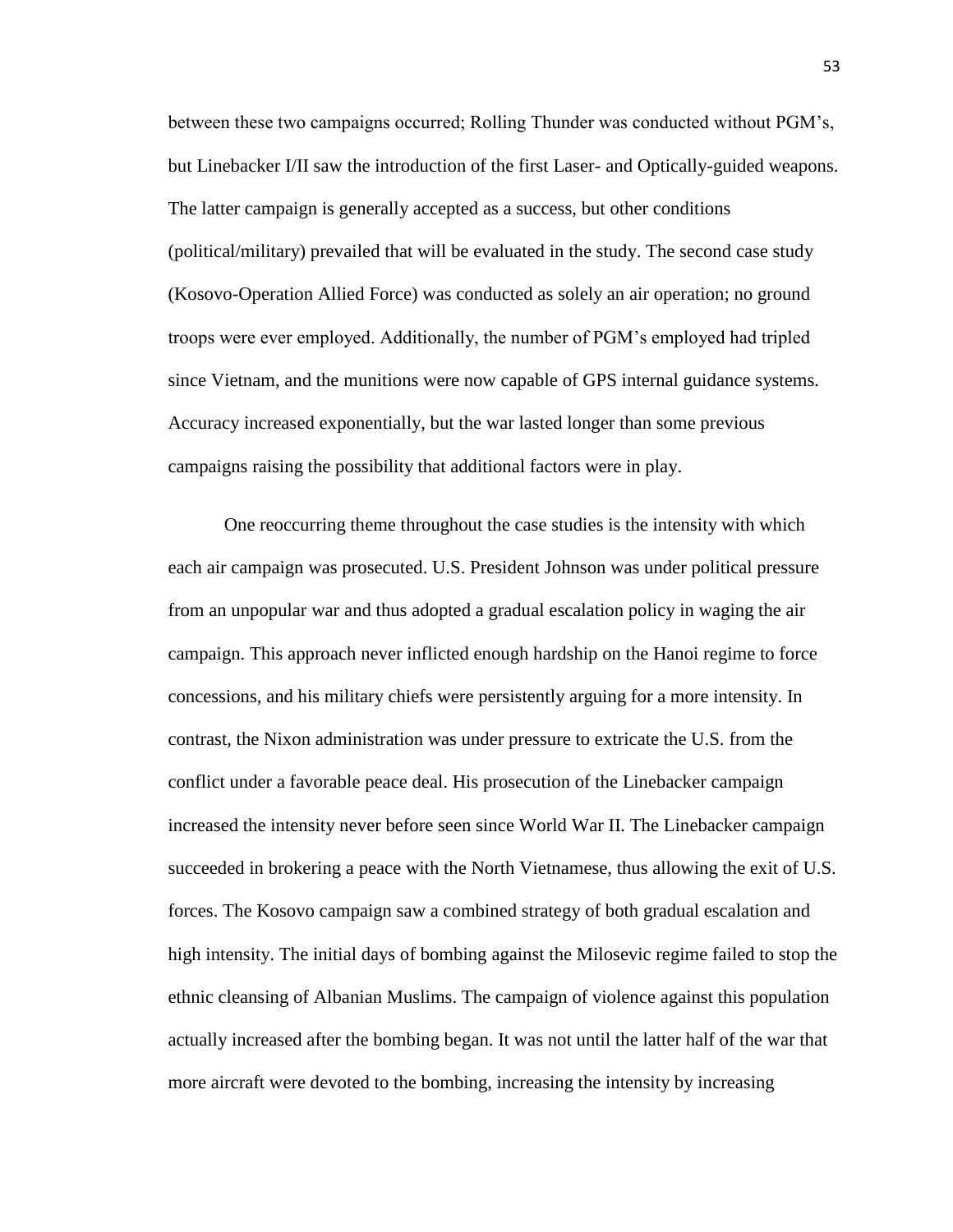firepower and opening up industrial infrastructure targets. This escalation is believed to have significantly weakened Milosevic's domestic support to the point that he finally gave in to NATO demands.

The quantitative portion of this study finds that the increased employment of PGM weaponry reduces the duration of the air campaign; however, while the Vietnam air campaigns appear to support the statistical findings, the Kosovo air campaign appears to defy them. The Linebacker campaign in Vietnam witnessed the first use of PGM weapons, and the campaign was successful in bringing the North Vietnamese to the negotiating table twice in only 6 months. The prior attempts in the Rolling Thunder campaign endured for 3 years without any tangible concessions by Hanoi. The survival analysis (Chapter 3) shows that precision technology has a statistically significant effect on duration, but the Linebacker campaign only used PGM's in less than 10% of the total ordnance dropped. Contrast this with the Kosovo campaign, where 35% of all munitions were PGM's but the campaign (while successful) lasted 78 days, and Milosevic's final concession took NATO by surprise (Hosmer, 2001). This suggests that while PGM's are effective at reducing the duration of conflict, something else is at play as well. It is the purpose of these case studies to discern those nuances. Both case studies highlight the political, social and military factors that can affect an air campaign's outcome and duration.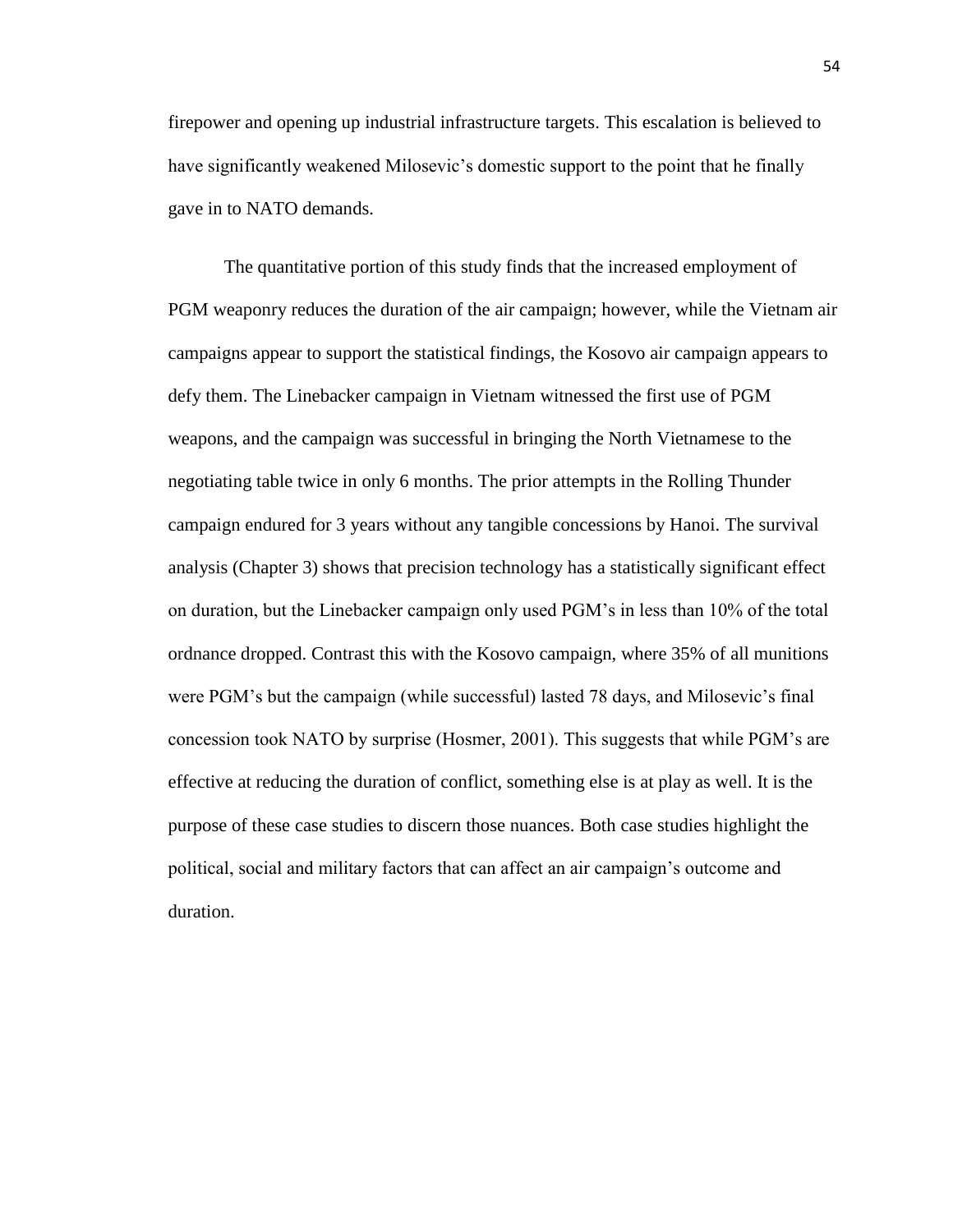# **2.7 Conclusion**

This study takes a multi-method approach with both quantitative analysis and qualitative case studies to discern the effects of PGM's on aerial conflict duration. The Cox-survival model remains consistent with previous research but adds an additional explanatory variable, CEP (accuracy). While the operationalization of CEP has its drawbacks (data limitations), it is sufficient to represent the contrast between aerial delivered weapons development throughout the twentieth century. It is important to stress that these findings should not be extrapolated too broadly to any past or future air campaign, but it does represent a new way of analyzing the efficacy of coercive air campaigns. States operating under the current international system will continue to exercise power to influence other states, and PGM's provide an extra source of power to achieve national interests in the most severe circumstances.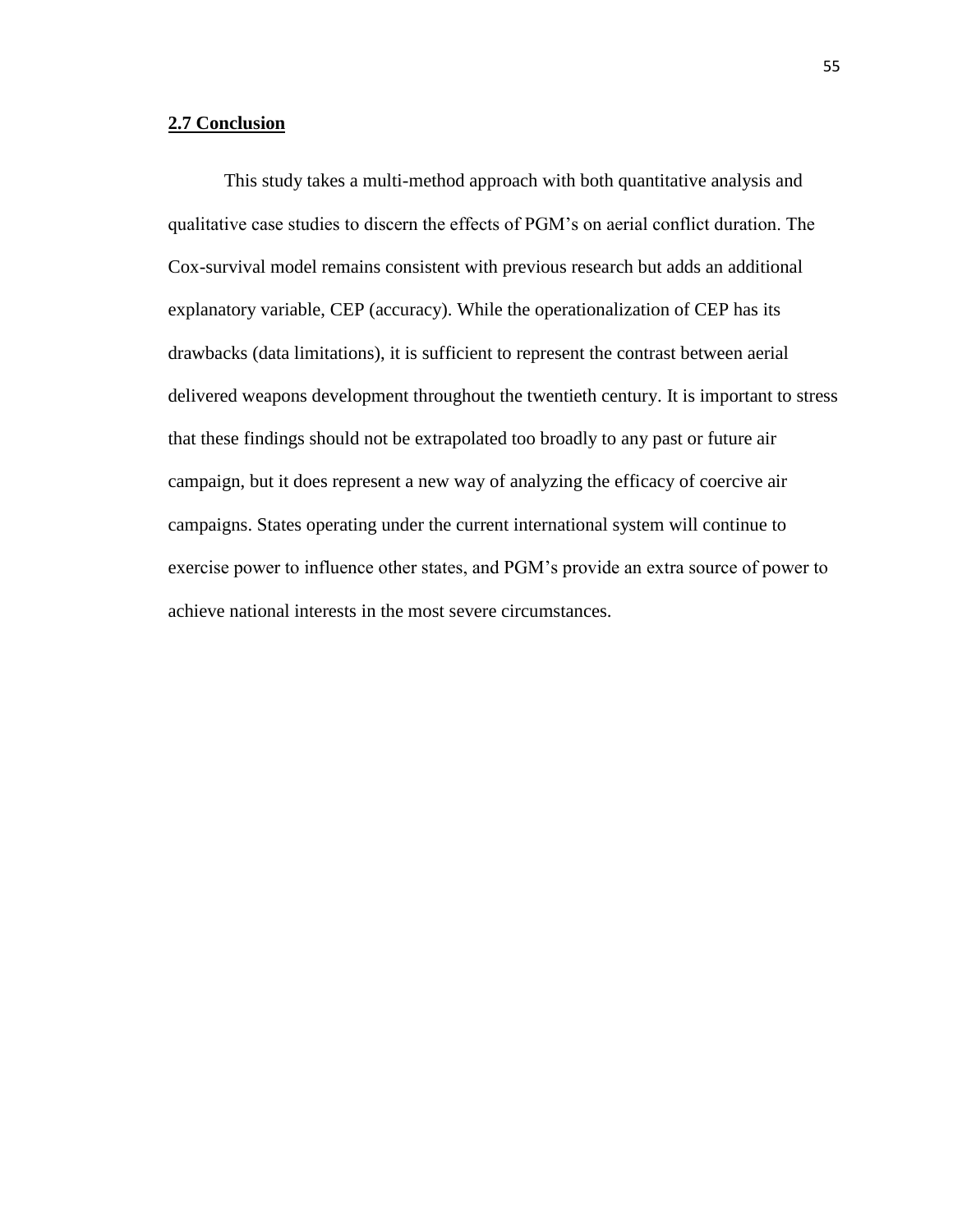# **Chapter 3**

# **Results and Discussion**

# **3.1 Descriptive Statistics**

The dataset comprises 55 air campaigns since 1917 with varying degrees of accuracy commensurate with the technology of the day. Four of the cases never escalated into an actual air campaign (Cuban Missile Crisis, Suez Canal standoff (x2), and a crisis in 1938 between Great Britain and Germany). These cases were included to maintain consistency with the Allen (2007) methodology. Despite these omissions, all of the cases occurred prior to 1972, the period when PGM technology predominately occurred. It is safe to assume that the precision technology of the states in these missing cases (China, Taiwan, Germany, Great Britain, USSR, and the U.S.) all possessed aerial weapons similar in precision capabilities. Little variation would have occurred in these early days of precision technology.

Table 2 displays the summary statistics of the first model. A few factors standout in light of the results below, so these will be briefly explained before I report the survival analysis results. First, air campaigns involving other forces (ground/naval) account for 75% of the sample. The addition of these forces tends to lengthen the air campaign (coeff -0.83), possibly due to the increased commitment of a state that elected to use additional forces. Secondly, the target states' militaries were generally vulnerable to denial strategies (avg 3.02) thus supporting Pape (1996), Byman, Waxman, and Larsen's (1999) findings that campaigns were more decisive as they eliminated the target's ability to counter-escalate the conflict. Finally, major-power-attackers comprise almost 70% of the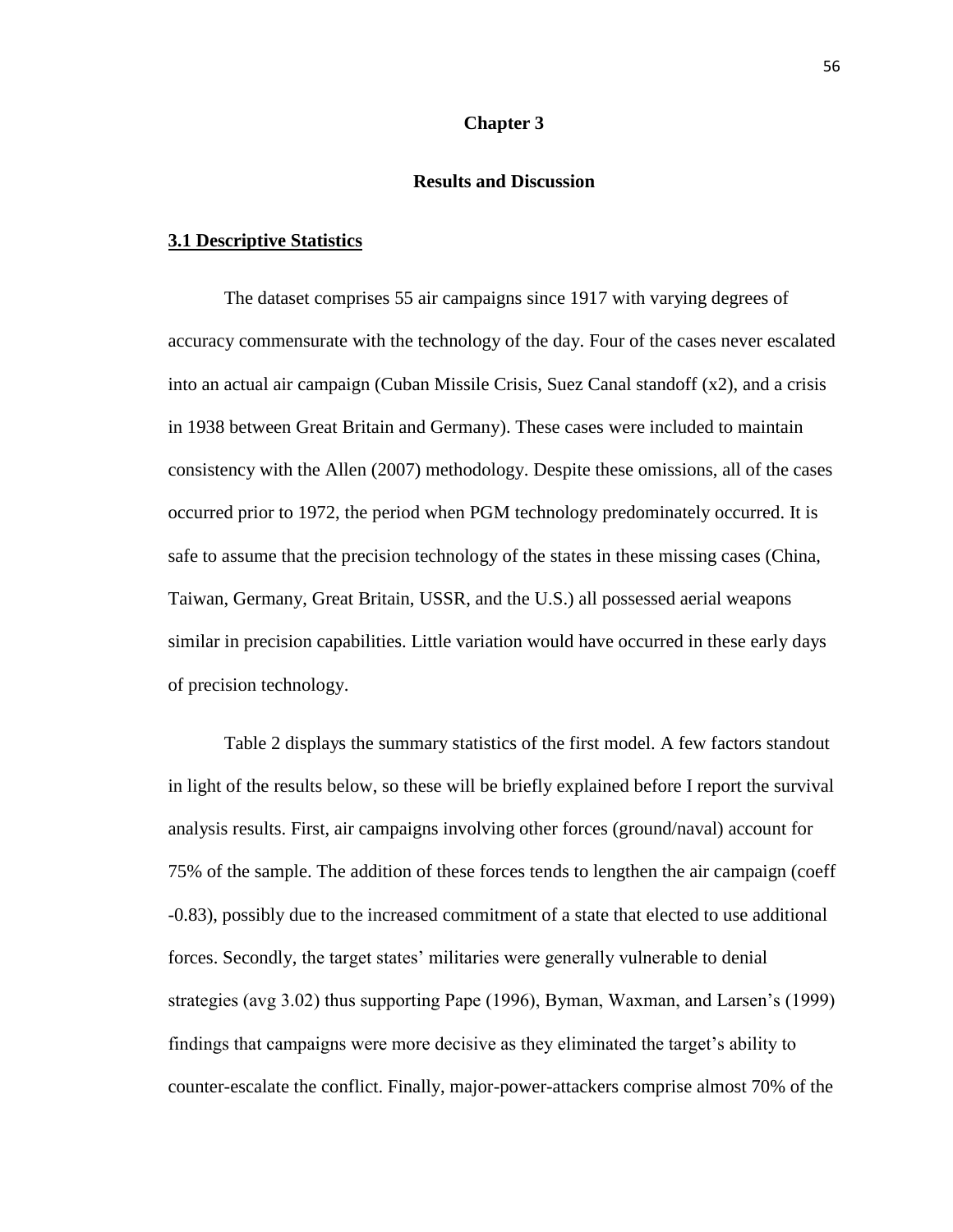sample, and these states are most likely to have the economic resources to develop and employ PGM weapons.

| Variable             | Observations | Mean   | <b>Std. Deviation</b> | Min      | Max  |
|----------------------|--------------|--------|-----------------------|----------|------|
| Months               | 55           | 17.47  | 29.14                 | 0.5      | 98   |
| Accuracy             | 54           | 1826.9 | 1177.4                |          | 3291 |
| <b>Other Forces</b>  | 55           | 0.745  | 0.439                 | $\Omega$ |      |
| Democracy            | 55           | 0.164  | 0.373                 | $\Omega$ |      |
| Democratic Attacker  | 55           | 0.545  | 0.502                 | $\Omega$ |      |
| Attacker's Demand    | 55           | 0.364  | 0.485                 | $\theta$ |      |
| Vul. To Denial       | 55           | 3.02   | 1.06                  |          | 5    |
| Vul. To Punishment   | 55           | 2.71   | 1.05                  |          | 5    |
| Major Power Attacker | 55           | 0.691  | 0.466                 | 0        |      |

**Table 3.1 Summary Statistics for All Air Campaigns (1917-2003)**

The next descriptive is a Survival Function Table (Table 3.2). This table shows the percentage of cases that "survive" (fail to terminate) in each month period. 27% of all campaigns terminated in the first month, and then there is a decline in the termination rate in the remaining cases. The survivor function represents the percentage chance that a given campaign will continue (not fail). To better represent the trends in survivability, this function is graphed (Figure 3.1) in a Kaplan-Meier Survival Function Table by three subgroups of precision capability (precap): Precap 1 represents the lowest precision capability air campaigns (1,000 < CEP <3,300); Precap 2 represents medium precision capability campaigns  $(400 <$  CEP  $< 1,000$ ); and Precap 3 represents the highest precision capability campaigns (CEP  $\leq$  400). The resulting graph demonstrates that higher levels of precision in a given campaign results in the lowest survival rates, meaning the precise campaigns are more likely to terminate earlier. The graph appears to validate the hypothesis of this research, but more statistical analysis is required, and the Cox survival analysis will be addressed next.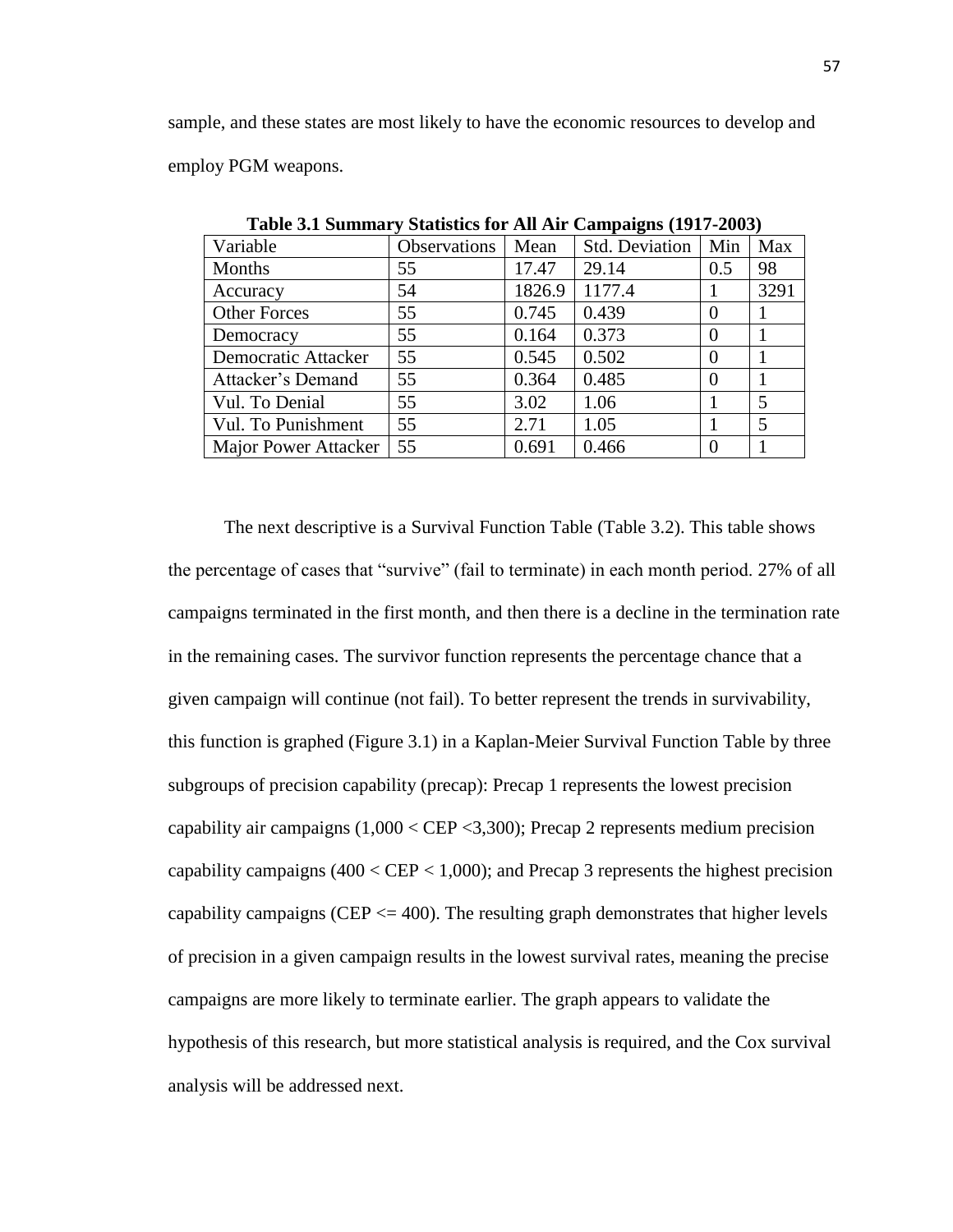| Time           | Beg.           | Fail           | Survivor | Std. Error | 95%        |      |
|----------------|----------------|----------------|----------|------------|------------|------|
|                | Total          |                | Function |            | Conf. Int. |      |
| 0.5            | 55             | 11             | 0.80     | 0.054      | 0.67       | 0.88 |
| $\mathbf{1}$   | 44             | $\overline{4}$ | 0.73     | 0.06       | 0.59       | 0.83 |
| 1.5            | 40             | 5              | 0.64     | 0.06       | 0.50       | 0.75 |
| 2.5            | 35             | $\overline{3}$ | 0.58     | 0.07       | 0.44       | 0.70 |
| $\overline{3}$ | 32             | $\overline{1}$ | 0.56     | 0.07       | 0.42       | 0.68 |
| 3.5            | 31             | $\overline{2}$ | 0.53     | 0.07       | 0.39       | 0.65 |
| $\overline{4}$ | 29             | $\mathbf{1}$   | 0.51     | 0.07       | 0.37       | 0.63 |
| 4.5            | 28             | $\mathbf{1}$   | 0.49     | 0.07       | 0.35       | 0.61 |
| 5              | 27             | $\mathbf{1}$   | 0.47     | 0.07       | 0.34       | 0.60 |
| 6              | 26             | $\mathbf{1}$   | 0.45     | 0.07       | 0.32       | 0.58 |
| $\overline{7}$ | 25             | $\overline{2}$ | 0.42     | 0.07       | 0.29       | 0.54 |
| 8              | 23             | $\mathbf{1}$   | 0.40     | 0.07       | 0.27       | 0.53 |
| 9              | 22             | $\overline{2}$ | 0.36     | 0.06       | 0.24       | 0.49 |
| 9.5            | 20             | $\overline{3}$ | 0.30     | 0.06       | 0.19       | 0.43 |
| 11             | 17             | $\overline{2}$ | 0.27     | 0.06       | 0.16       | 0.39 |
| 12             | 15             | $\mathbf{1}$   | 0.25     | 0.06       | 0.15       | 0.37 |
| 14             | 14             | $\mathbf{1}$   | 0.24     | 0.06       | 0.13       | 0.35 |
| 19             | 13             | $\mathbf{1}$   | 0.22     | 0.06       | 0.12       | 0.33 |
| 22             | 12             | $\mathbf{1}$   | 0.20     | 0.05       | 0.11       | 0.31 |
| 25.5           | 11             | $\mathbf{1}$   | 0.18     | 0.05       | 0.09       | 0.29 |
| 29.5           | 10             | $\overline{1}$ | 0.16     | 0.04       | 0.08       | 0.27 |
| 36             | 9              | $\mathbf{1}$   | 0.15     | 0.05       | 0.07       | 0.25 |
| 43             | $\overline{8}$ | $\mathbf{1}$   | 0.13     | 0.04       | 0.06       | 0.23 |
| 51             | $\overline{7}$ | $\mathbf{1}$   | 0.10     | 0.04       | 0.04       | 0.21 |
| 86.5           | $\overline{6}$ | $\mathbf{1}$   | 0.09     | 0.04       | 0.03       | 0.18 |
| 93             | $\overline{5}$ | $\overline{2}$ | 0.05     | 0.03       | 0.01       | 0.13 |
| 96             | $\overline{3}$ | $\mathbf{1}$   | 0.04     | 0.03       | 0.00       | 0.11 |
| 98             | $\overline{2}$ | $\overline{2}$ | 0.000    |            |            |      |

**Table 3.2 Survival Function for All Air Campaigns (1917-2003)**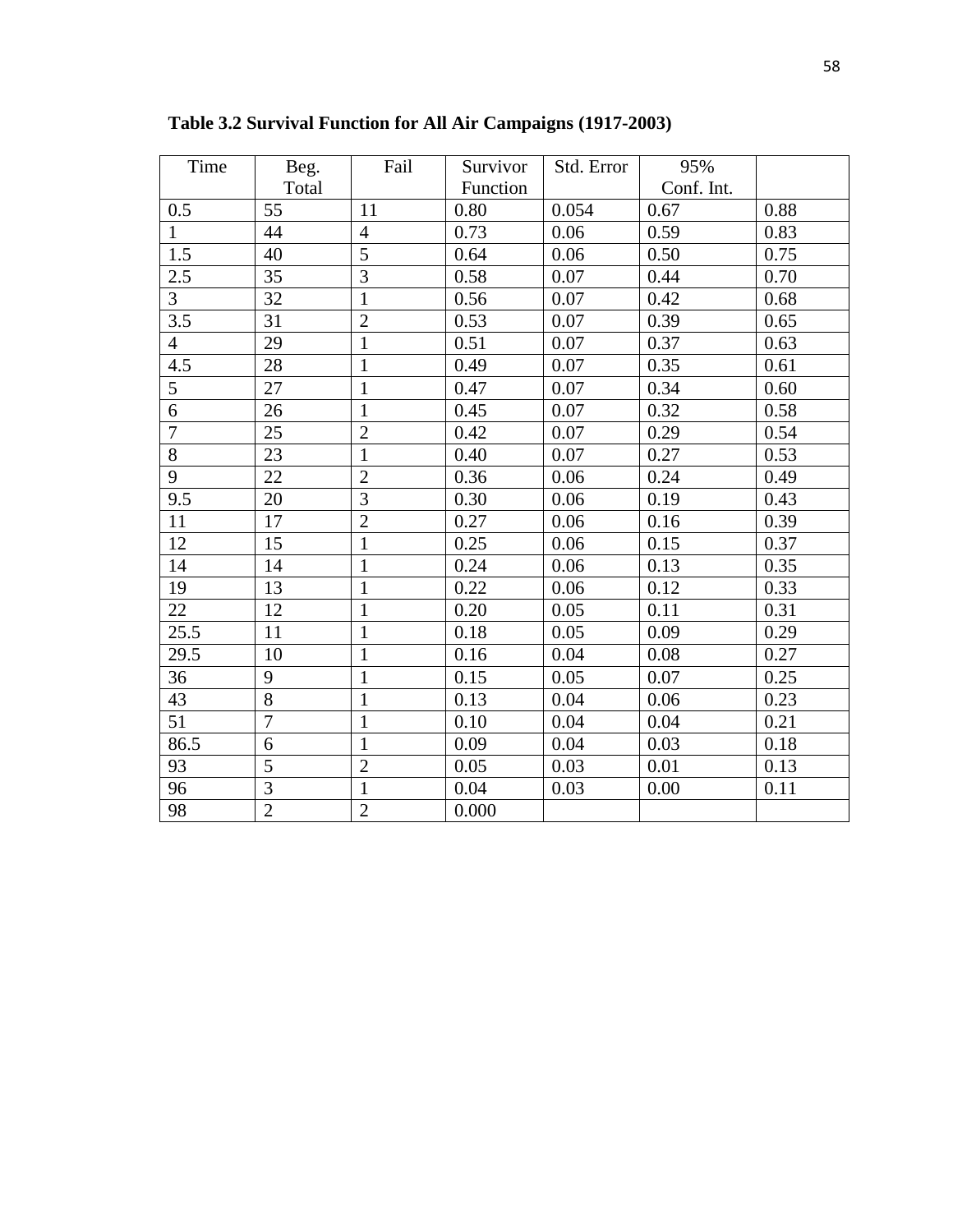

**Figure 3.1 Survival Estimates per Month of Air Campaign Duration**

# **3.2 Cox Survival Analysis: All Cases (1917-2003)**

Model 1 (Table 3.3) represents all cases from 1917-2003 and does not disaggregate between successful and failed campaigns. These results consider the risk of the campaign ending, where positive coefficients represent factors that increase the likelihood of the campaign ending in a given time period. Additionally, hazard ratios that are < 1 indicate factors that decrease the likelihood of a campaign ending.

Three factors stand out when accuracy is added to the original Allen analysis: 1) if there is a democratic adversary, the campaign's likelihood of terminating drops slightly, but it is still almost 3 times as likely to end. The coefficient remains positive, becomes slightly less responsible for campaign termination (1.06 to 1.02) but increases in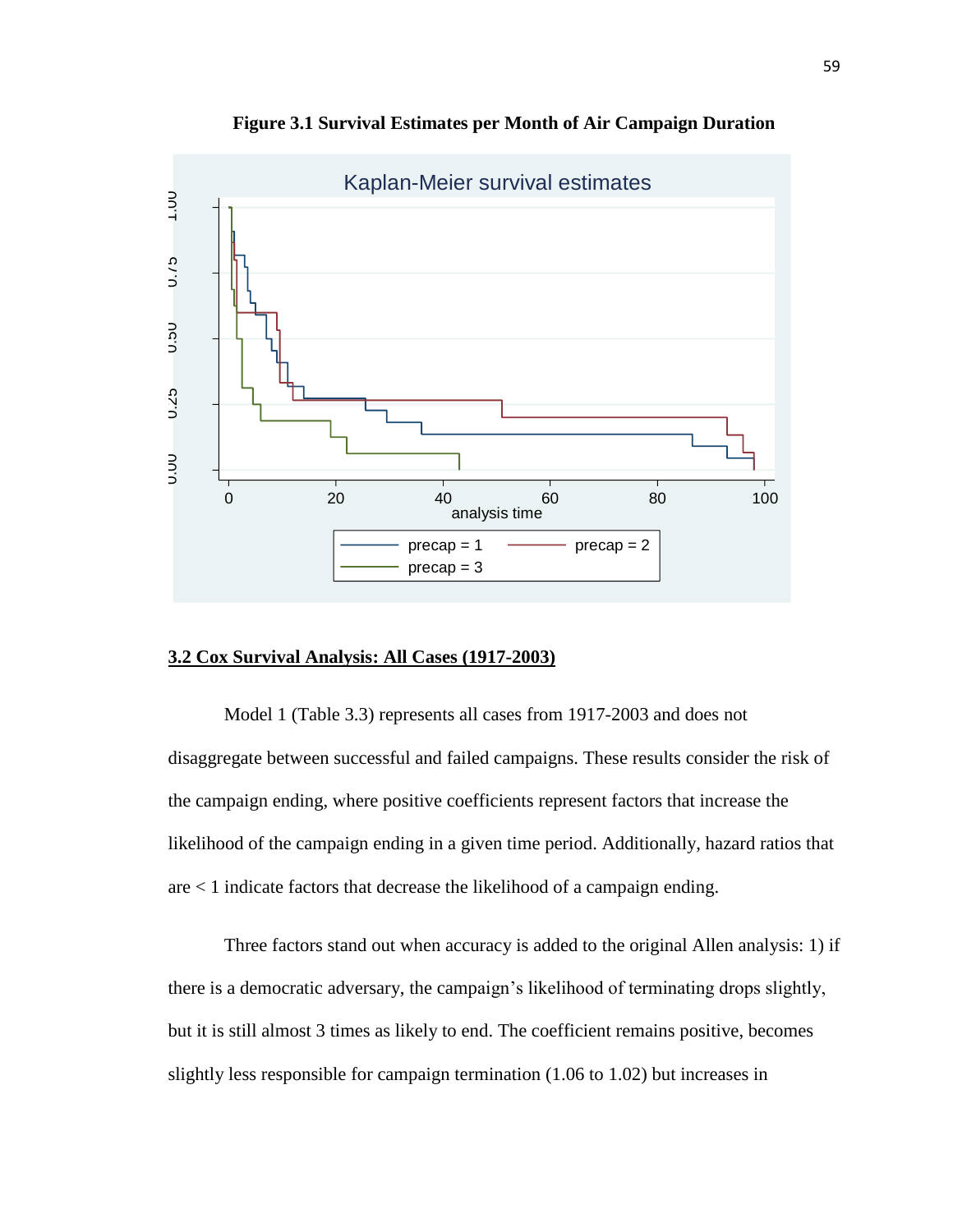significance  $(p=0.01)$ ; 2) as the target state's vulnerability to denial increases, the campaign approaches twice as likely to end in a given time period. The coefficient increases slightly  $(0.56 \text{ to } 0.63)$  and remains positive and statistically significant ( $p=0.0$ ); 3) when other forces (ground/naval) are involved, the coefficient increases in significance (p value drops from 0.01 to 0.0), but remains negative and becomes less responsible for campaign termination; 4) the accuracy coefficient is positive, but it is not significant.

Adding the accuracy variable does not significantly alter the original Allen (2007) results when applied to all cases. Regime type (the presence of a democracy) (Allen, 2007), the target state's vulnerability to denial (Pape, 1996; Horrowitz and Reiter, 2001) remain important and significant. Additionally, the presence of other forces also tends to drag out the campaigns as more resources and sunk costs tend to exist in such conflicts, thus possibly strengthening resolve to continue fighting. The relatively few cases of precision weaponry, however, in the earlier periods may account for PGM's effects being washed out in the data, but this issue will be addressed in Model 3 later.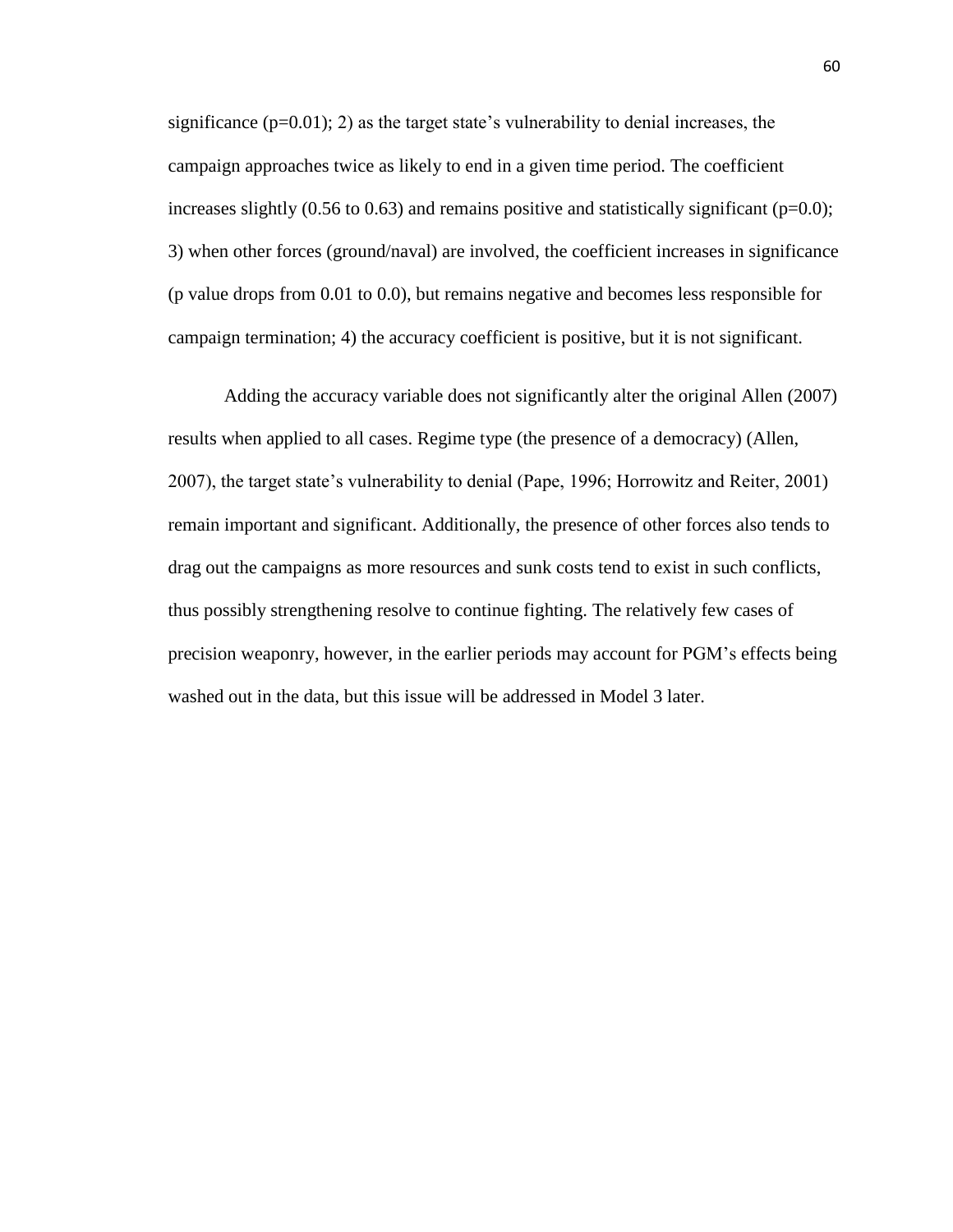| Variable                | Coefficient (Allen) | Coefficient  | <b>Hazard Ratio</b> | <b>Hazard Ratio</b> |
|-------------------------|---------------------|--------------|---------------------|---------------------|
|                         | (Std. Error)        | (Accuracy)   | (Allen)             | (Accuracy)          |
|                         |                     | (Std. Error) |                     |                     |
| Democratic Attacker     | 0.489               | 0.55         | 1.63                | 1.73                |
|                         | (0.361)             | (0.325)      |                     |                     |
| Democratic Adversary    | $1.068*$            | $1.02**$     | 2.91                | 2.77                |
|                         | (0.434)             | (0.41)       |                     |                     |
| Vulnerability to        | $-0.159$            | $-0.14$      | 0.853               | 0.87                |
| Punishment              | (0.197)             | (0.19)       |                     |                     |
| Vulnerability to Denial | $0.560**$           | $0.63**$     | 1.75                | 1.87                |
|                         | (0.166)             | (0.14)       |                     |                     |
| Attacker's Demand       | $-0.244$            | $-0.06$      | 0.784               | 0.94                |
|                         | (0.237)             | (0.24)       |                     |                     |
| <b>Other Forces</b>     | $-.610*$            | $-0.83**$    | 0.543               | 0.44                |
|                         | (0.336)             | (0.31)       |                     |                     |
| Major Power Attacker    | 0.122               | 0.09         | 1.13                | 1.09                |
|                         | (0.304)             | (0.31)       |                     |                     |
| <b>Accuracy</b>         |                     | 0.0002       |                     | 1.0002              |
|                         |                     | (.0002)      |                     |                     |
| $N_{\rm}$               | 55                  | 55           |                     |                     |
| Log-likelihood          | $-157.109$          | $-151.57$    |                     |                     |
| Chi Sq                  | 22.135              | 73.77        |                     |                     |

**Table 3.3 (Model 1) Cox Regression: Duration of Bombing Campaigns w/Accuracy (1917-2003)**

Significance Levels: \*0.05, \*\*0.01

Following Allen's lead, Model 2 breaks down the effect of accuracy on duration by campaign outcome, and these estimates are displayed in Table 3.4. Recall that whether or not a campaign ends in success or failure is determined by different decision makers operating independently of one another, therefore a semi-parametric Cox analysis is necessary to treat the cases in each outcome separately (Allen, 2007). To accomplish this paired Cox analysis, air campaigns that ended with these two different outcomes are modeled separately and the results are as follows: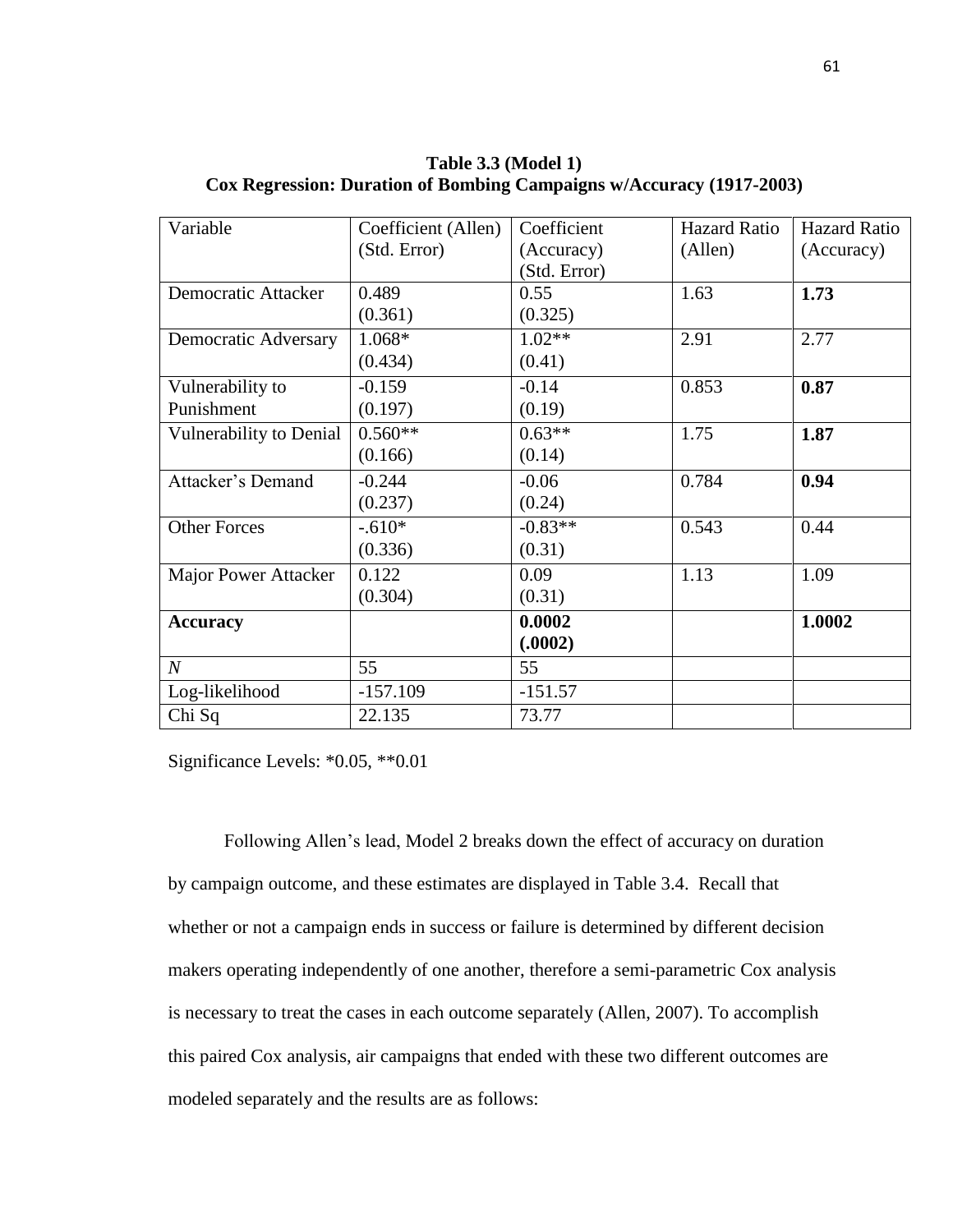| Variable                       | <b>Success</b>  | Failure         | <b>Success Model</b> | <b>Failure Model</b> |
|--------------------------------|-----------------|-----------------|----------------------|----------------------|
|                                | Model           | Model           | w/Accuracy           | w/Accuracy           |
|                                | (Allen)         | (Allen)         |                      |                      |
|                                | Coef. (Std      | Coef. (Std      | Coef. (Std           | Coef (Std. Error)    |
|                                | Err)            | Err)            | Error)               |                      |
| Democratic                     | $-0.152(0.738)$ | $1.404**(.541)$ | $-0.73(0.60)$        | $0.97**$ (.43)       |
| Adversary                      |                 |                 |                      |                      |
| Democratic                     | $-.682(.709)$   | $.978*(.438)$   | $-0.04$ $(.60)$      | $1.27***(.51)$       |
| Attacker                       |                 |                 |                      |                      |
| Attacker's                     | $-.148(.609)$   | .189(.374)      | 0.16(.62)            | 0.09(0.45)           |
| Demand                         |                 |                 |                      |                      |
| Vulnerability to               | $1.344**(.414)$ | .057(.203)      | $1.37***(.384)$      | 0.11(.20)            |
| Denial                         |                 |                 |                      |                      |
| Vulnerability to               | $-.627(.455)$   | $-.149(.241)$   | $-0.51(0.44)$        | $-0.06$ $(.27)$      |
| Punishment                     |                 |                 |                      |                      |
| <b>Other Forces</b>            | .774(.824)      | $-1.234**$      | 0.07(0.79)           | $-1.35***(.34)$      |
|                                |                 | (.358)          |                      |                      |
| Major Power                    | 1.169(1.252)    | $-.138(.377)$   | 1.05(1.1)            | $-.26(.44)$          |
| Attacker                       |                 |                 |                      |                      |
| <b>Accuracy</b>                |                 |                 | $0.0004*$ (.0002)    | $-0.00001$ $(.0002)$ |
| $N_{\rm \scriptscriptstyle I}$ | 55              | 55              | 54                   | 54                   |
| <b>Times at Risk</b>           | 961             | 961             | 961                  | 961                  |
| Log-likelihood                 | $-42.651$       | $-103.534$      | $-41.84$             | $-99.54$             |
| Chi Sq                         | 38.9            | 39.423          | 37.68                | 43.78                |

**Table 3.4 (Model 2) Competing Risks Model: Bombing Campaigns with Accuracy (1917-2003)**

Significance Levels: \*0.10, \*\*0.05, \*\*\*0.01

Significant differences after adding the accuracy variable are as follows: 1) in the failure model, when the adversary is democratic, the coefficient drops from 1.4 to 0.97 but remains statistically significant; 2) also in the failure model, when the attacker is democratic, accuracy increases the likelihood of a campaign ending (0.97 to 1.27, p=.001). This suggests that democracies with higher PGM usage will terminate a campaign earlier if it appears to be failing. This could account for the higher expectations of success; if such success is not apparent, then the conflict is terminated.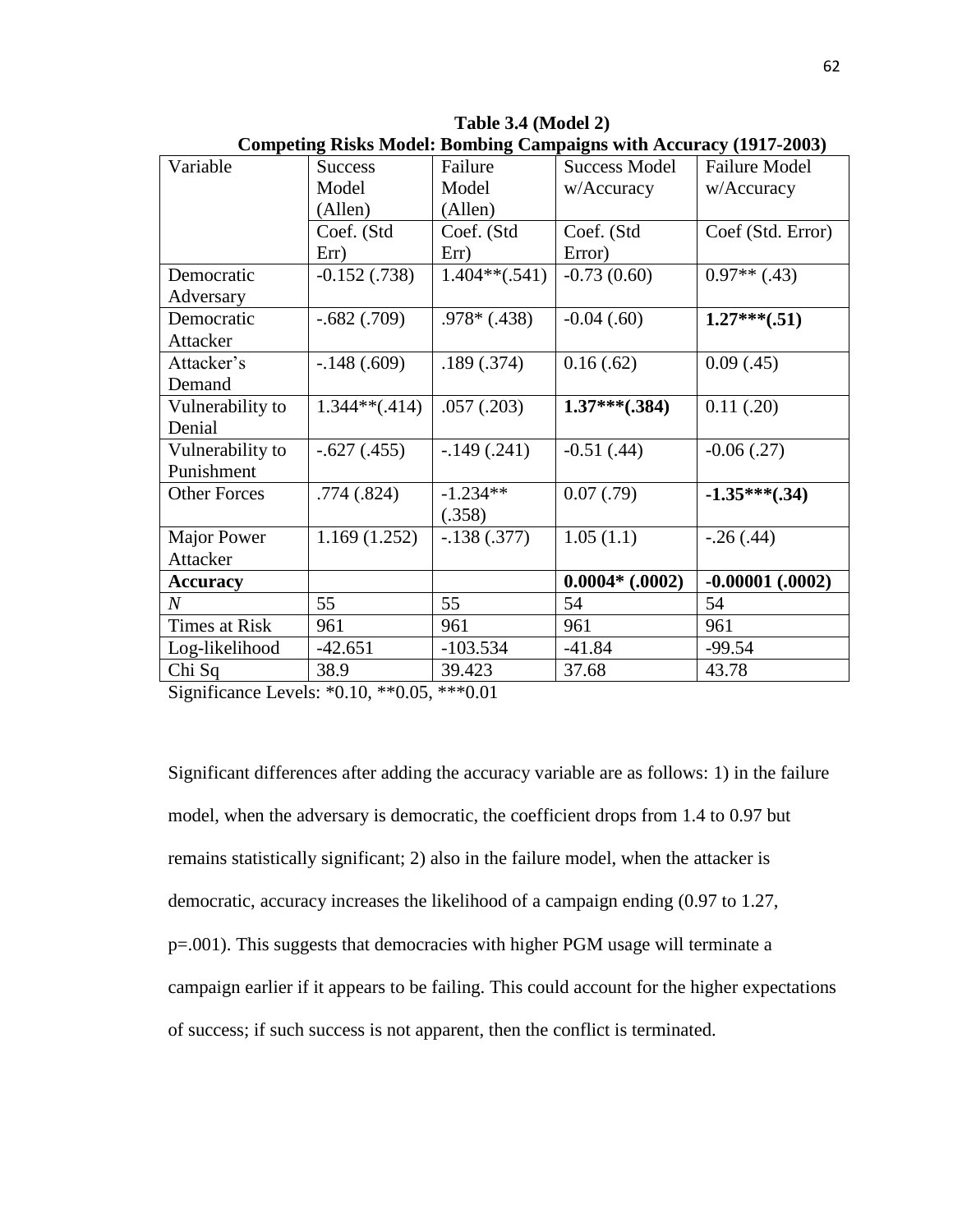The success model shows a significant effect regarding the target state's vulnerability to denial. The coefficient increases slightly but its significance increases from 0.05 to the 0.001 level. This finding is again consistent with Pape (1996), Horrowitz and Reiter (2001) and Byman, Waxman, and Larsen (1999) that coercive air campaigns are most successful when the adversary's military vulnerability is exploited. It is logical to assume that such campaigns should end in success if the attacking state is able to effectively neutralize the adversary's ability to fight back or counter-escalate. Finally, the accuracy variable itself only slightly explains early campaign termination in the success model (coeff 0.0004), and it's significance only reaches the 0.1 level.

One interesting effect of adding the accuracy variable is the drop in the democratic attacker coefficient (-0.68 to -0.04) in the success model. After running the competing risks model, while omitting the democratic attacker variable, accuracy's coefficient drops from 0.0004 to 0.0003 and remains significant at the 0.1 level. The vulnerability to denial coefficient drops from 1.37 to 1.29 and remains statistically significant at the 0.001 level.

As stated above, states conducting air campaigns prior to 1970 did not possess precision technology. The effects of accuracy, therefore, would not have been as prevalent and which could dilute their effectiveness when all air campaigns are considered. To address this dynamic, I ran the same Cox analysis on the air campaigns occurring only after 1970, the year PGM's were first employed in combat operations. Those results highlight the salience of PGM's effects on campaign duration and are presented next.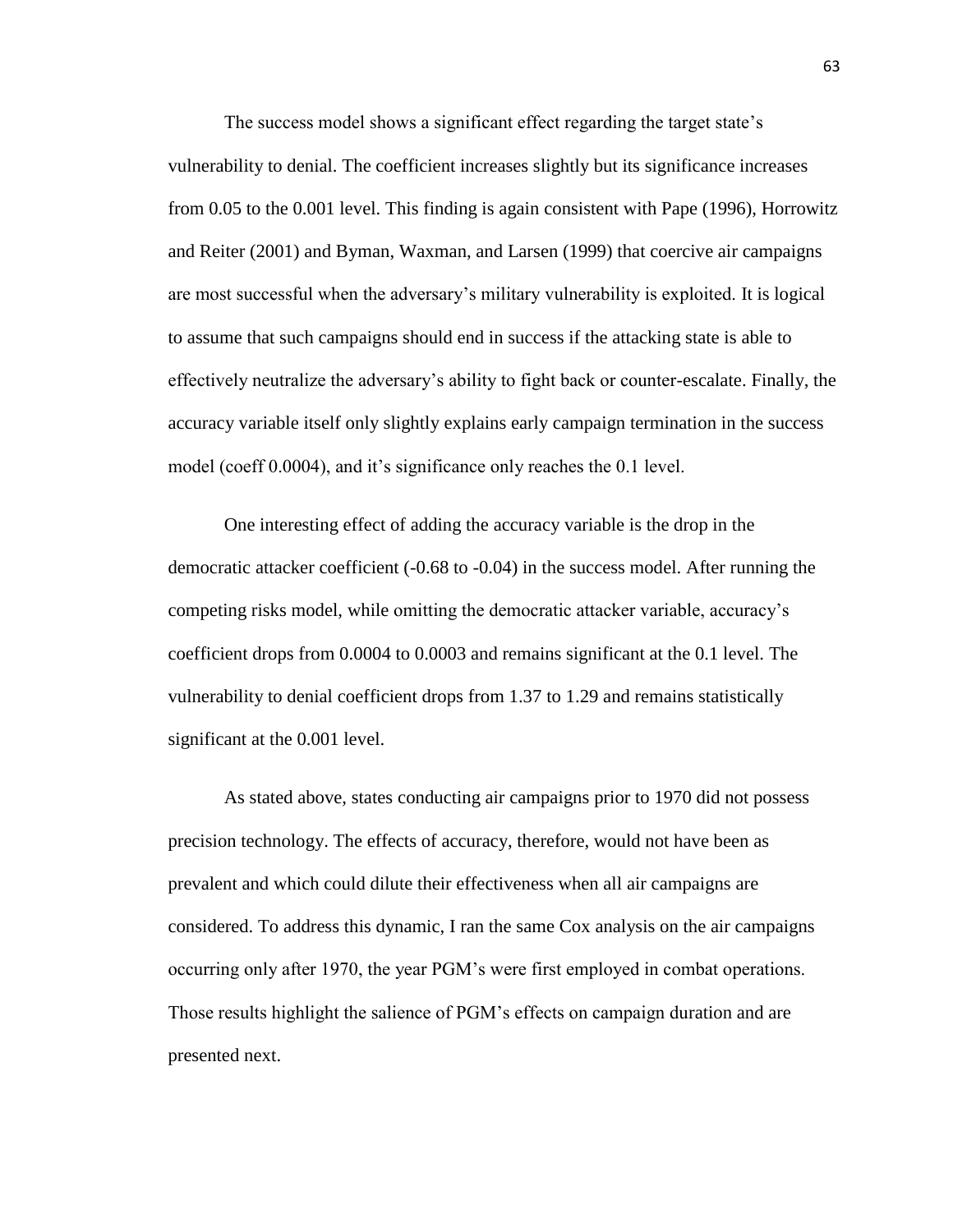### **3.3 Air Campaigns Post-1970**

Air campaigns prior to 1970 make up a majority of the cases in the data set used above, and in those precision weaponry was largely absent. Additionally, only a handful of post-1970 cases employed precision weapons, as many of these conflicts were lowintensity in nature and often protracted irregular wars fought by states with low airpower technology. It may be possible, therefore, that the effects of PGMs are being washed out in the cases where they were undeveloped. To explore this possibility Model 3 will evaluate the effects of PGMs in the context of their existence and development. The first significant use of PGMs occurred in the latter half of the Vietnam War, led by the United States. Only counting the cases after this time period may tease out the more salient effects of PGMs on air campaign termination. However, the number of cases in this model drop from 54 to 23; therefore the smaller sample leads to some skepticism regarding the generalizability of the results.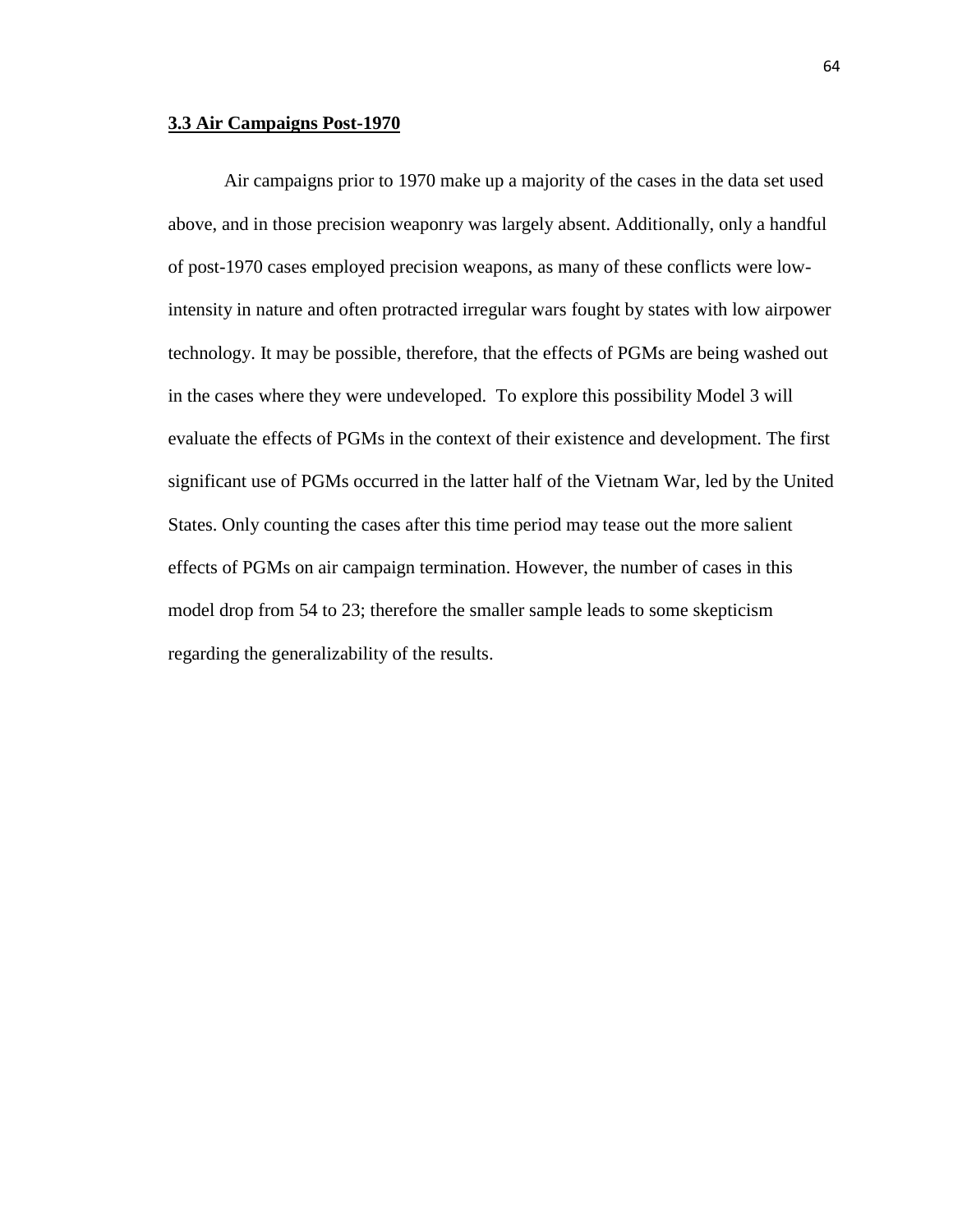| o<br>Variable           | Overall         | 0<br><b>Success</b> | Failure Model   | <b>HR</b>      | <b>HR</b> Failure |
|-------------------------|-----------------|---------------------|-----------------|----------------|-------------------|
|                         | 1970-2004       | Model               | 1970-2004       | <b>Success</b> |                   |
|                         |                 | 1970-2004           |                 |                |                   |
|                         | Coef (Std       | Coef (Std           | Coef (Std Err)  |                |                   |
|                         | Err)            | Err)                |                 |                |                   |
| Democratic Adversary    | $-1.92***(.77)$ | $-2.7*(1.63)$       | $-.423(1.57)$   | .14            | 0.67              |
| Democratic Attacker     | $1.39***(.55)$  | $-4.35(-)$          | $1.68*(1.05)$   | 4.0            | 0.013             |
| Attacker's Demand       | 1.12(.75)       | $-.49(1.3)$         | $2.77**$ (1.29) | 3.06           | .61               |
| Vulnerability to Denial | $1.46***(.59)$  | $1.06**(.54)$       | 1.31(1.02)      | 4.31           | 2.87              |
| Vulnerability to        | $-1.07***(.26)$ | $-.51(.56)$         | $-1.22*(.69)$   | .34            | .60               |
| Punishment              |                 |                     |                 |                |                   |
| <b>Other Forces</b>     | $-2.42***(.53)$ | $37.6(-)$           | $-4.03***(.94)$ | .09            | 2.29              |
| Major Power Attacker    | $-3.62***(1.2)$ | $-2.23(1.7)$        | $-3.9*(2.26)$   | .03            | .11               |
| <b>Accuracy</b>         | $0.003***00$    | $0.002**(.001)$     | $0.002$ (.001)  | 1.003          | 1.002             |
|                         | 1)              |                     |                 |                |                   |
| $\boldsymbol{N}$        | 23              | 23                  | 23              |                |                   |
| Times at Risk           | 437             | 437                 | 437             |                |                   |
| Log-likelihood          | $-36.1$         | $-13.1$             | $-18.75$        |                |                   |
| Chi Sq                  | 89.43           | 83.61               | 68.12           |                |                   |

**Table 3.5 (Model 3) Competing Risks Model: Bombing Campaigns with Accuracy (1970-2003)**

Significance Levels: \*0.10, \*\*0.05, \*\*\*0.01

After accounting for just those cases after PGMs were introduced in significant numbers, accuracy appears to have a slight positive effect (p=.001) on the likelihood that a successful air campaign will terminate. This effect is not prevalent, however, in campaigns that end in failure. Democratic attacker and vulnerability to denial still have a significant effect, indicating that the ability for a democracy to increase the vulnerability of the target state increases the likelihood of a successful air campaign terminating by a factor of four. The introduction of other forces (ground/naval) has a strong negative effect on the likelihood of termination, but this appears intuitive in light of the fact that ground forces tend to draw out the durations of campaigns as the air forces shift to supporting the ground troops after the ground offensive begins. The impact of PGMs on air campaigns occurs strongest only during successful air campaigns, which may lend support to previous literature regarding the costs democracies incur by employing military forces. If the political leadership decides in favor of 'war,' there is generally a large expectation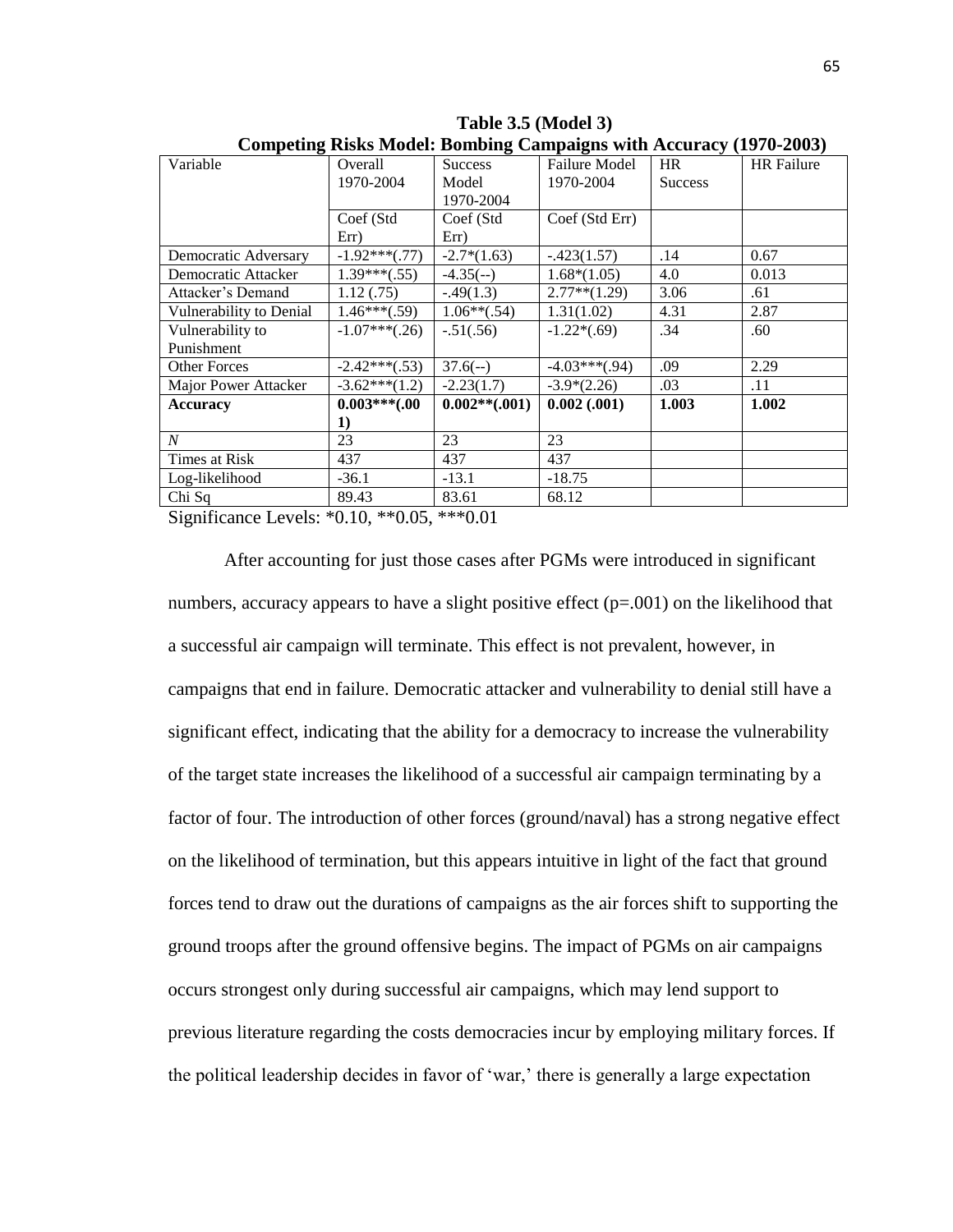that the war will be won, lest the political consequences of a loss jeopardize the office holdings of the decision makers. Conversely, if the war is seen as 'lost,' then the democratic state may seek to terminate the campaign quickly to mitigate any of these domestic costs. In the context of democratic constituency expectations, accuracy appears to slightly increase the chances of an air campaign terminating sooner when the outcome is 'success.'

#### **3.4 Addressing Selection Effects**

There is a potential selection bias associated with evaluating only cases where an air campaign occurred. Heckman (1979) noted that selection bias can occur when the data units self-select into the phenomenon being studied or when the researcher selects only the cases where the phenomenon being studied occurred. In the case of studying air campaigns, there could be unobserved factors that lead certain states to select into or out of the conflict, thus representing an omitted variable bias. Heckman's approach to address this limitation focused on regression models; however, scholars have since applied this approach to probit and survival models. Ideally, there would be a Heckman model to address selection bias in a Cox regression, since this method was used by Allen (2007), but such a model is currently unavailable. An alternative method was developed Boehmke, Morey and Shannon (2005, 2006) specifically to address duration studies. This model "estimates an exponential, Weibull, or lognormal model accounting for potential non-ignorable selectivity using maximum likelihood techniques" (Boehmke, Morey, Shannon, 2005, 2006)." Even this model, however, has its drawbacks. Allen points out that the non-monotonic nature of the hazards requires a "semi-parametric model" to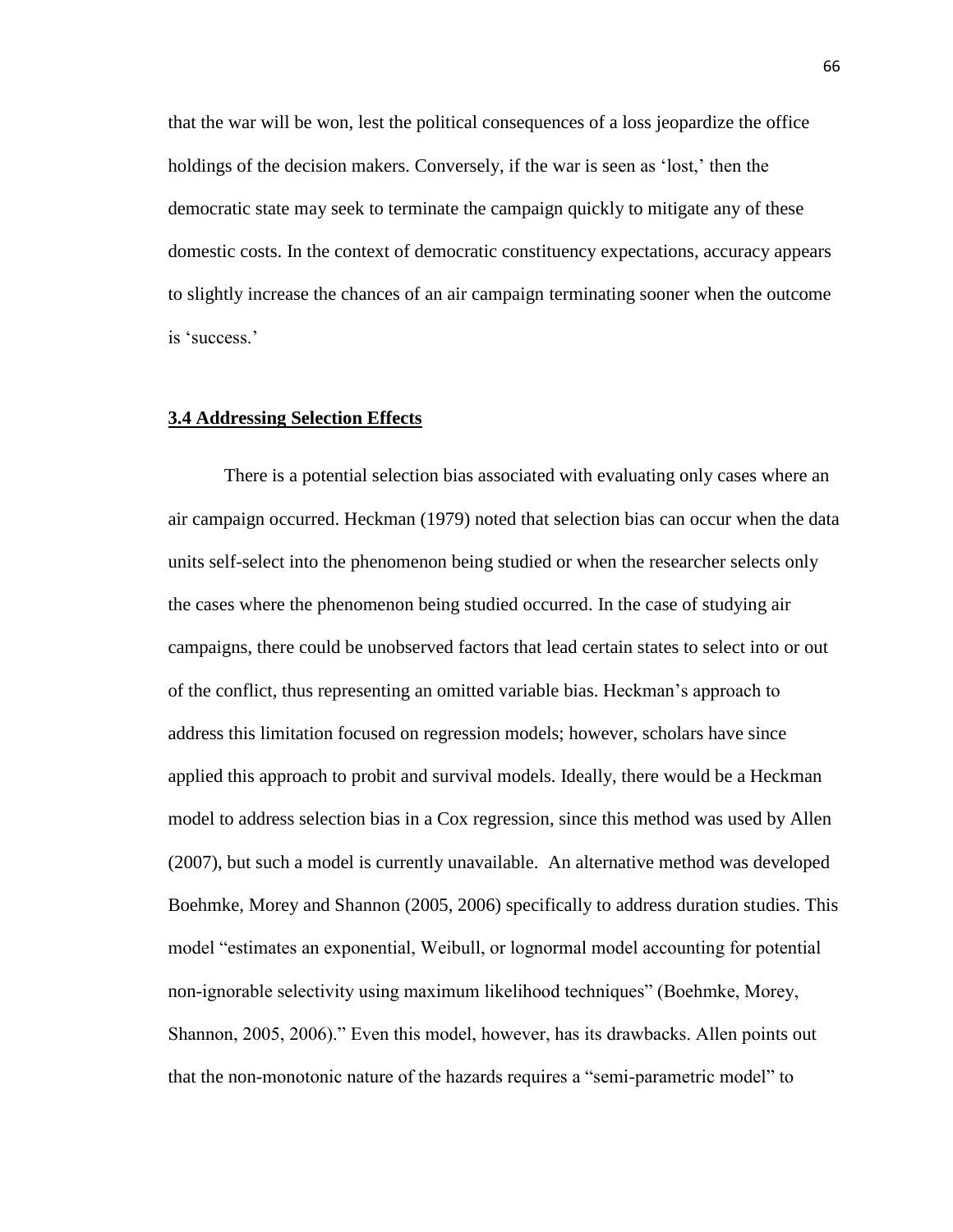evaluate the data (2007); not accounting for this characteristic would violate the basic assumptions of the Weibull model. For this reason, she runs a "success" and "failure" model with a paired Cox regression, an approach that I replicate in this study. I recognize the limitations of using the duration selection Weibull model in this study; however, it provides a middle-ground compromise between the original Heckman model and the absence of a Heckman-Cox model. This compromise allows me to address the selection bias while remaining consistent with the Allen (2007) methodology.

As I report in greater detail below, there are no appreciable differences between the Heckman and the original Cox regression models. My base for testing the selection effects is the International Military Intervention (1947-2005) (IMI) dataset developed by Pearson and Bauman (1993) and Kisangani and Pickering (2008). Since Allen (2007) only provides 4 cases where air campaigns were not initiated, I merged her 55 cases into the IMI. This dataset comprises 1,141 international disputes that escalated to various stages of conflict from 1947 to 2005. By merging the Allen cases, I can run the durationselection model (Boehmke) to determine what factors contribute to the target state's selection into the air campaign.

The Cox regression revealed that PGM's significantly affected the duration of the air campaign only in the post-1970 model. Since selection bias can affect the statistical significance, I ran the Heckman model on ALL cases from 1917-2005 and on just the post-1970 cases to discern the effects of both. Regardless of the precision of the weapons employed, target states still have to select into or out of the air campaign. This decision may be influenced by the level of precision, but it is logical to assume that as PGM's advanced in capabilities (post-1970) this characteristic may have weighed more heavily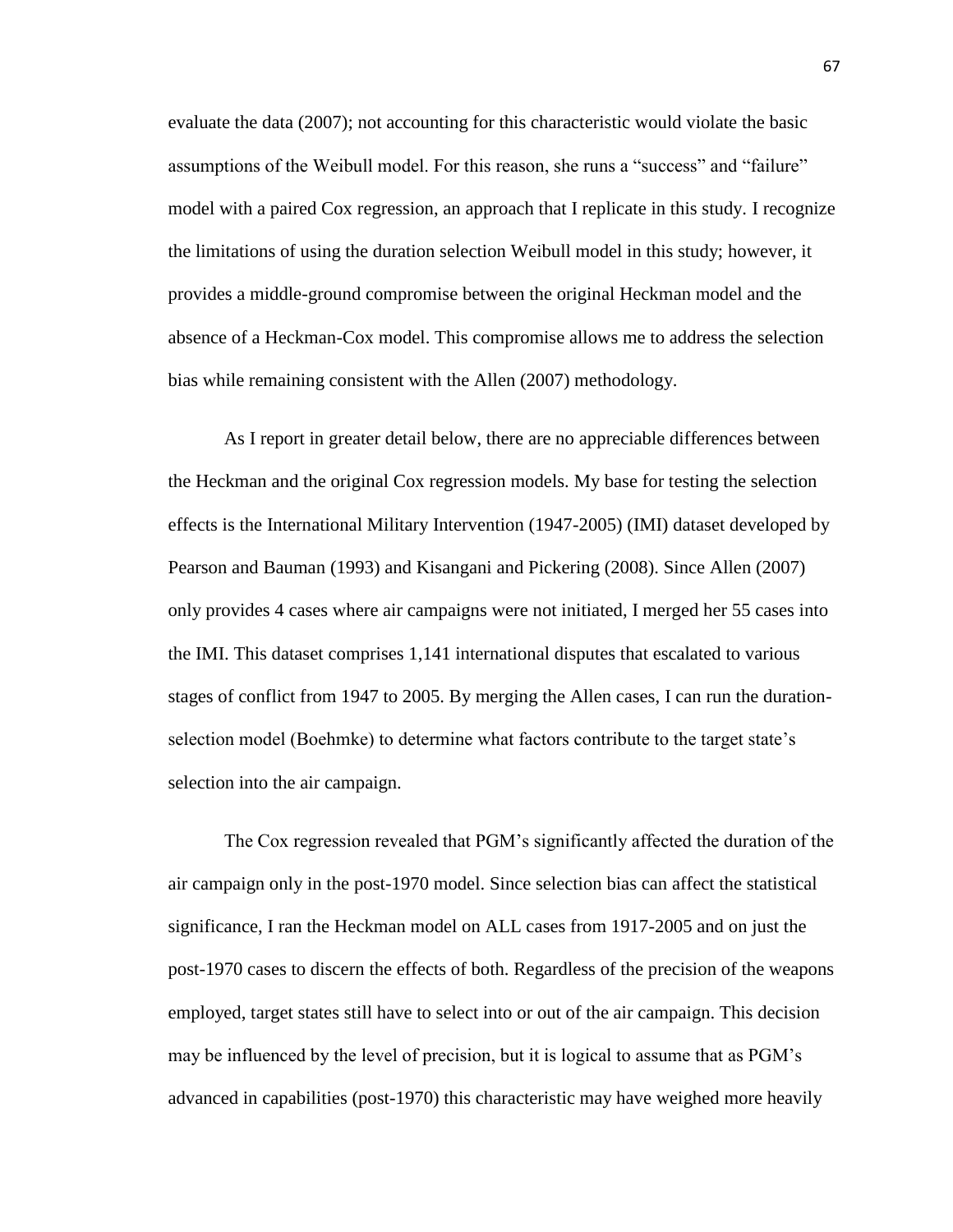on the target state's decision. Running selection models for all cases, as well as the post-1970 cases may shed light on this decision making process.

I address the selection problem in two ways. First, I expect that any selection effects actually make it less likely that I will find a significant effect of PGMs on air campaign duration, because target states of coercive threats will select themselves into a bombing campaign only when they feel powerful enough to survive the devastation of aerial attacks. Therefore, given a challenger with a large amount of PGMs, only the stronger (or more resolved) targets are the ones that will resist, and this will have the effect of making the campaigns last longer, as the attacker has to work harder to defeat the resolve of a more powerful state. A weaker state, by contrast, cannot resist the onslaught; therefore it should acquiesce in the face of a coercer with advanced PGM capabilities. Since only the stronger states would theoretically resist a coercer's air campaign threats, this selection into the campaign should work against my hypothesis and make the air campaigns longer for challengers with large PGM capabilities. In contrast, for challengers that do not possess large PGM capabilities, they should not face the same selection effects, and some weaker and less resolve targets will in fact resist. All else equal, this reduces the average duration time of air campaigns for weaker challengers.

The selection model relies on both a selection equation and a duration equation. The duration equation estimates the length in *months* of a given air campaign with variations in *accuracy.* The selection equation estimates the likelihood that a state will select into the air campaign based upon certain variables. The *air2* variable records when a state selected into an air campaign, and the independent variables explain whether a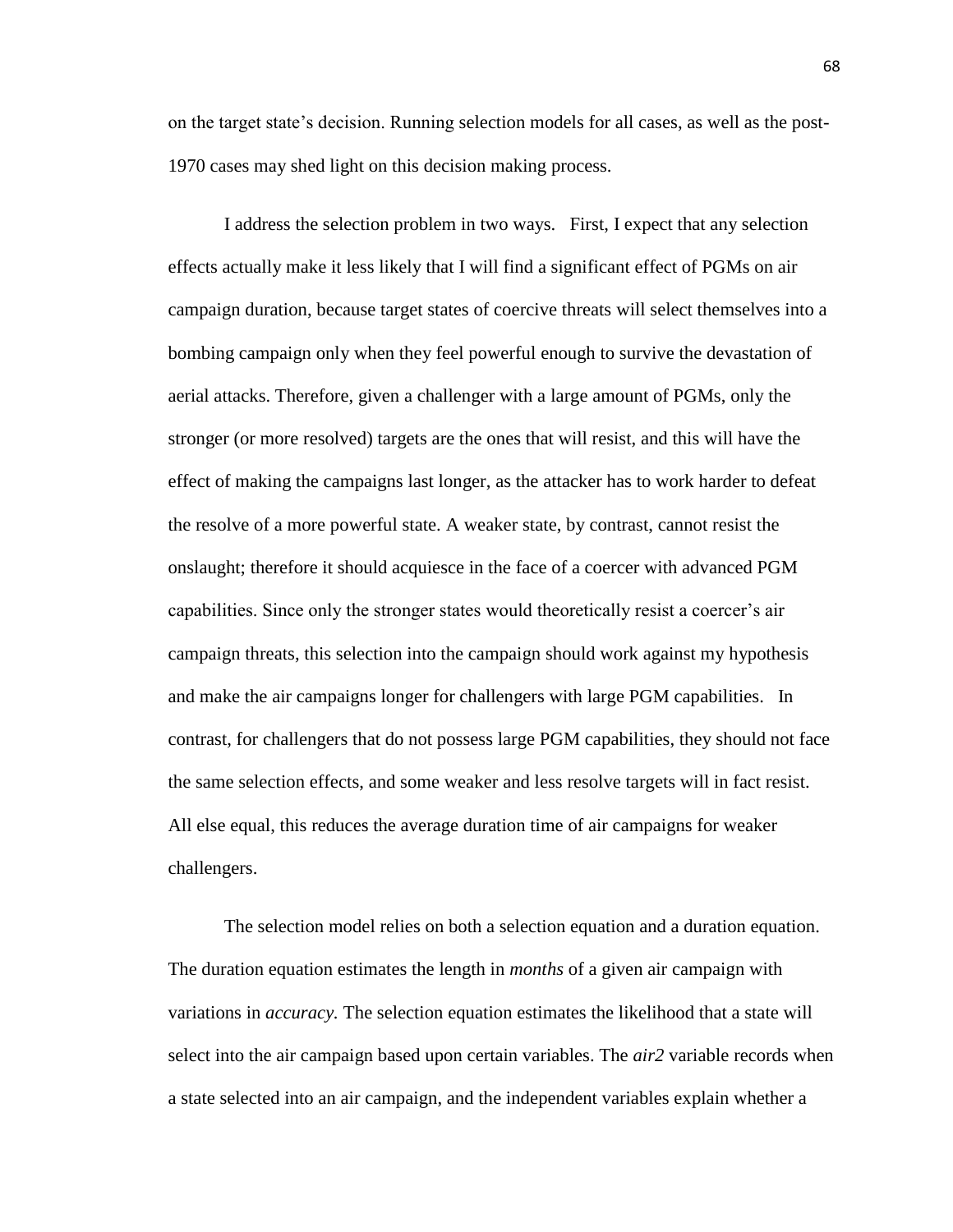state selects into an air campaign. The explanatory variables originate from the IMI

dataset, and a brief description of each of these variables is listed below (for more

detailed information on variable coding see IMI codebook):

*Source of intervention (source):* This variable captures whether a state physically crossed the border into another state, or whether a state maintained a troop presence in the other.

*Direction of intervener supporting action (direction)*: This variable captures the nature of the intervention. The intervening state could have remained neutral, supported/opposed the target state government, supported/opposed rebel forces, or support/oppose a  $3<sup>rd</sup>$  party government.

*Type of troop activity (type):* This variable captures the nature of any troop incursions by the intervening state. Troop actions range from evacuation of personnel to actual combat operations.

*Naval incursion (naval):* This variable captures whether or not naval forces were used by the intervener. Actions range from evacuation of personnel to active firing/shelling of target state forces.

*Domestic dispute (domestic\_dispute):* This variable captures whether the intervener took part in a domestic dispute in the target state.

*Affect domestic or foreign policy (affect\_policies):* This variable captures whether the intervener attempted to affect the domestic/foreign policies of the target state.

*Social protective intervention (social\_protective):* This variable captures whether the intervener attempted to protect a social group or minority population in the target state.

*Pursuit across border (pursuit\_border):* This variable captures whether the intervener pursued a rebel/terrorist group across the border of the target state.

*Economic protection (economic):* This variable captures whether the intervener acted to protect its economic interests.

*Strategic interests (strategic):* This variable captures the strategic interests of the intervener, such as power balances, stability or ideological issues.

*Humanitarian interests (humanitarian):* This variable captures whether the intervention was a humanitarian mission to provide relief or protect lives.

*Military and diplomatic interests (militarydiplomatic):* This variable captures whether military or diplomatic interests were at stake.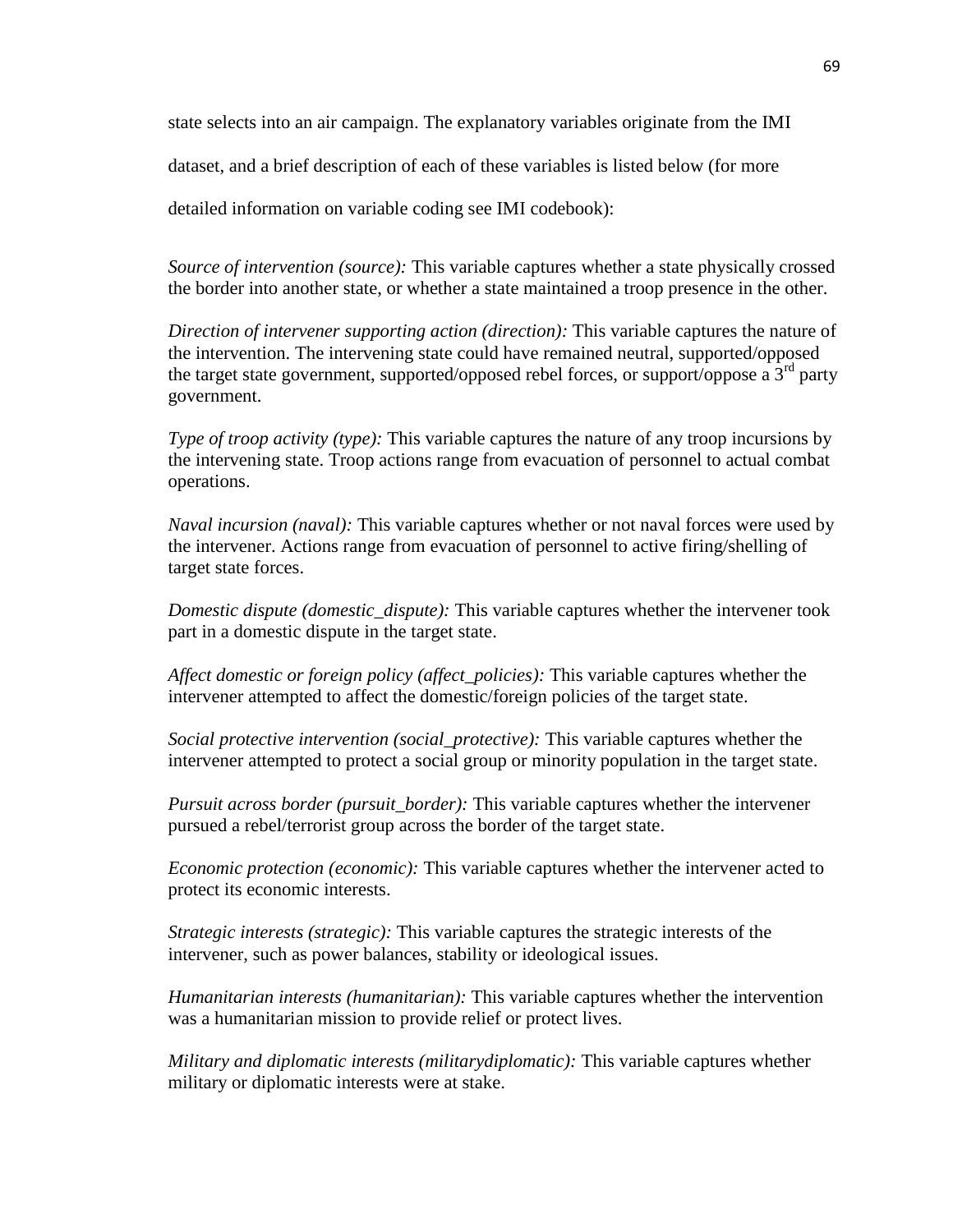*Territorial interests (territorial):* This variable captures whether the intervener's territorial interests were at stake, such as protecting territory, acquiring territory or resolving border disputes.

*Contiguous states (contiguity):* This variable captures whether the conflicting states were contiguous geographically.

Each of these variables above could explain why a state chooses to select into an air campaign. In the cases where the PGM capabilities of the coercing state far outweigh those of the target state, certain factors could still lead a target state to select into a campaign it has little hope of winning. Protecting its territorial integrity, strategic interests or ethnic populations could prove a strong enough incentive to select into a potentially losing campaign. Conversely, some states may select out of a campaign to protect those same interests. If the coercing state has overwhelming superiority in air force technology, the costs of losing power could outweigh the costs to other state interests.

## **3.5 Selection Model: All Cases 1917-2003**

The duration selection model indicates that the accuracy effects are weakened in significance ( $p=0.106$ ), but the sign remains positive. Table 3.6 annotates these results as well as the significant factors in the IMI data that could lead to the target state selecting into the air campaign. Selection into the air campaign is significantly associated with the presence of troops in the disputed territory (source), direction of intervener supporting action (direction), troop activity (type), and naval presence (naval). Additionally, the goals of the intervener play a role in selection; whether it is to affect the policies of the target state, intervene in a domestic dispute, or to protect economic or strategic interests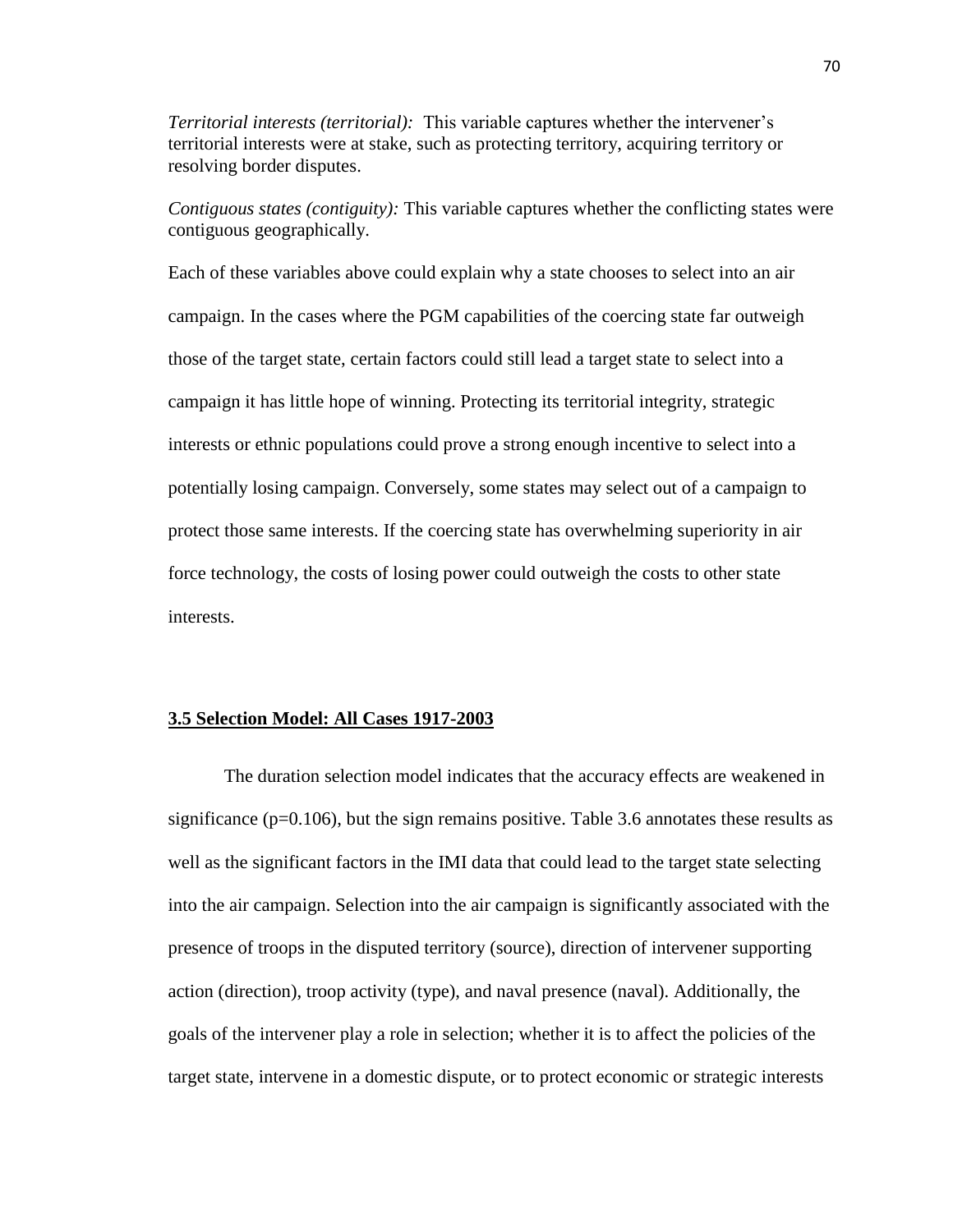of the intervener. In light of the duration selection for all cases, accuracy is positive, but only significant at the 0.1 level.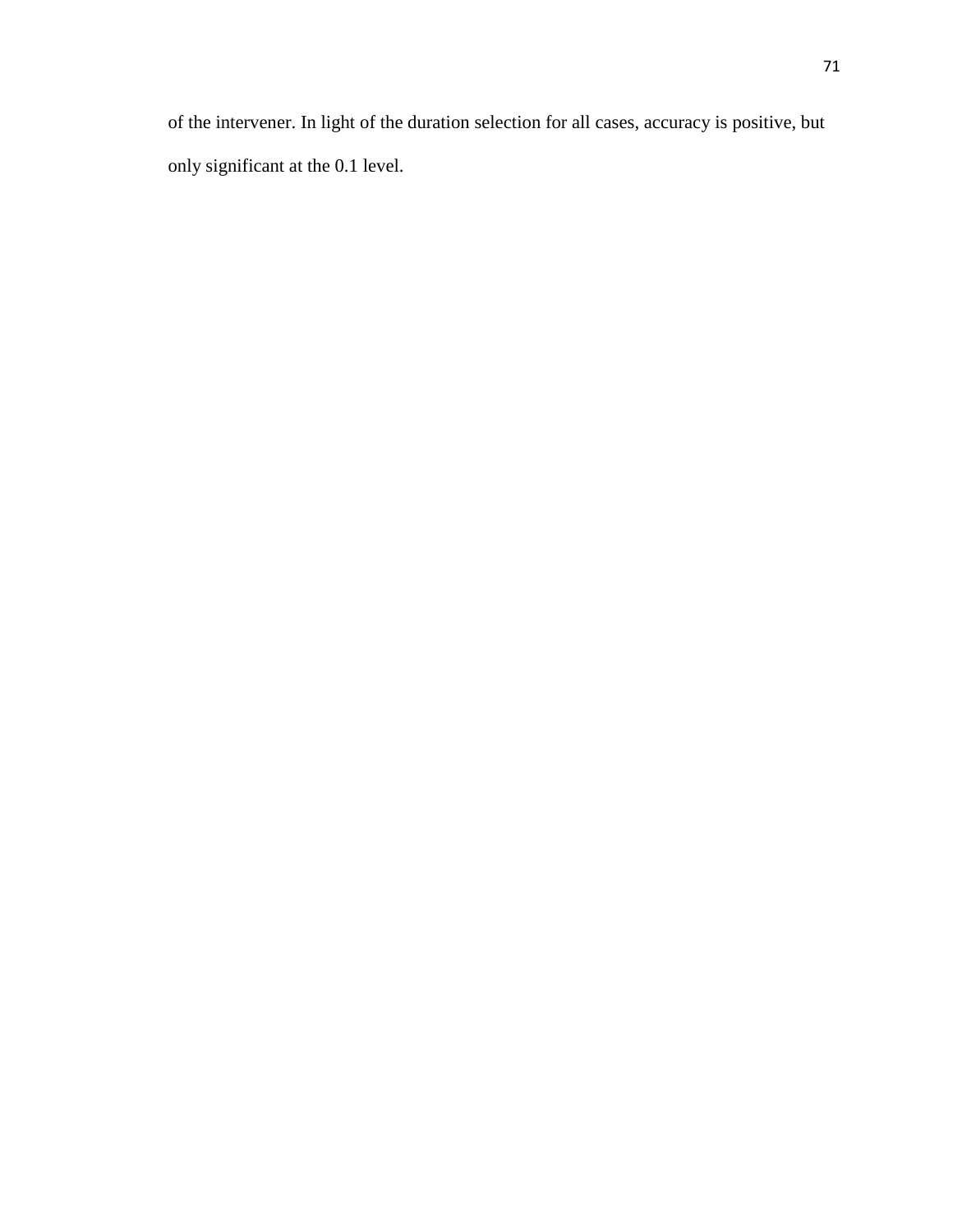# **Table 3.6: Duration Selection: All Cases 1917-2003**

Hazard Interpretation (beta\*p) Weibull duration model with selection

Number of  $obs = 1141$ Wald  $chi2(14) = 62.82$ Prob > chi2 =  $0.0000$ 

Log pseudolikelihood  $= -334.46648$ 

|                          | Coeff.   | Std.   | Z        | P>[z]      | 95%        |          |
|--------------------------|----------|--------|----------|------------|------------|----------|
|                          |          | Err.   |          |            | Conf. Int. |          |
| Air2                     |          |        |          |            |            |          |
| Source                   | 0.049    | 0.038  | 1.28     | 0.201      | $-0.026$   | 0.124    |
| Direction                | 0.118    | 0.027  | 4.37     | $0.000***$ | 0.065      | 0.171    |
| Type                     | 0.062    | 0.025  | 2.41     | $0.016**$  | 0.011      | 0.113    |
| Naval                    | 0.036    | 0.013  | 2.79     | $0.005***$ | 0.011      | 0.061    |
| Domestic Dispute         | $-0.034$ | 0.020  | $-1.68$  | 0.093      | $-0.073$   | 0.006    |
| <b>Affect Policies</b>   | 0.111    | 0.041  | 2.71     | $0.007***$ | 0.031      | 0.192    |
| <b>Social Protective</b> | $-0.044$ | 0.019  | $-2.37$  | $0.018**$  | $-0.081$   | $-0.008$ |
| <b>Pursuit Border</b>    | 0.009    | 0.024  | 0.39     | 0.696      | $-0.037$   | 0.056    |
| Economic                 | $-0.052$ | 0.018  | $-2.84$  | $0.005***$ | $-0.089$   | $-0.016$ |
| Strategic                | $-0.069$ | 0.014  | $-4.92$  | $0.000***$ | $-0.096$   | $-0.041$ |
| Humanitarian             | 0.008    | 0.021  | 0.38     | 0.700      | $-0.034$   | 0.050    |
| Territorial              | $-0.007$ | 0.021  | $-0.36$  | 0.722      | $-0.048$   | 0.033    |
| Militarydiplomatic       | 0.008    | 0.014  | 0.57     | 0.568      | $-0.019$   | 0.035    |
| Contiguity               | $-0.194$ | 0.117  | $-1.65$  | $0.098*$   | $-0.424$   | 0.036    |
| Constant                 | $-1.61$  | 0.131  | $-12.27$ | 0.000      | $-1.863$   | $-1.350$ |
| <b>Months</b>            |          |        |          |            |            |          |
| <b>Accuracy</b>          | 0.0002   | 0.0001 | 1.62     | $0.106*$   | $-0.00005$ | 0.0005   |
| Constant                 | $-2.481$ | 0.309  | $-8.02$  | 0.000      | $-3.088$   | $-1.875$ |
|                          |          |        |          |            |            |          |
| Z_alpha                  | $-0.536$ | 0.159  | $-3.38$  | 0.001      | $-0.846$   | $-0.226$ |
| alpha                    | $-0.490$ | 0.120  | $-4.07$  | 0.000      | $-0.690$   | $-0.222$ |
| rho                      | $-0.122$ | 0.030  | $-4.07$  | 0.000      | $-0.172$   | $-0.055$ |
|                          |          |        |          |            |            |          |
| $ln_p$                   | $-0.352$ | 0.072  | $-4.92$  | 0.000      | $-0.492$   | $-0.211$ |
| p                        | 0.703    | 0.050  | 13.98    | 0.000      | 0.611      | 0.809    |

Significance Levels: \*0.10, \*\*0.05, \*\*\*0.01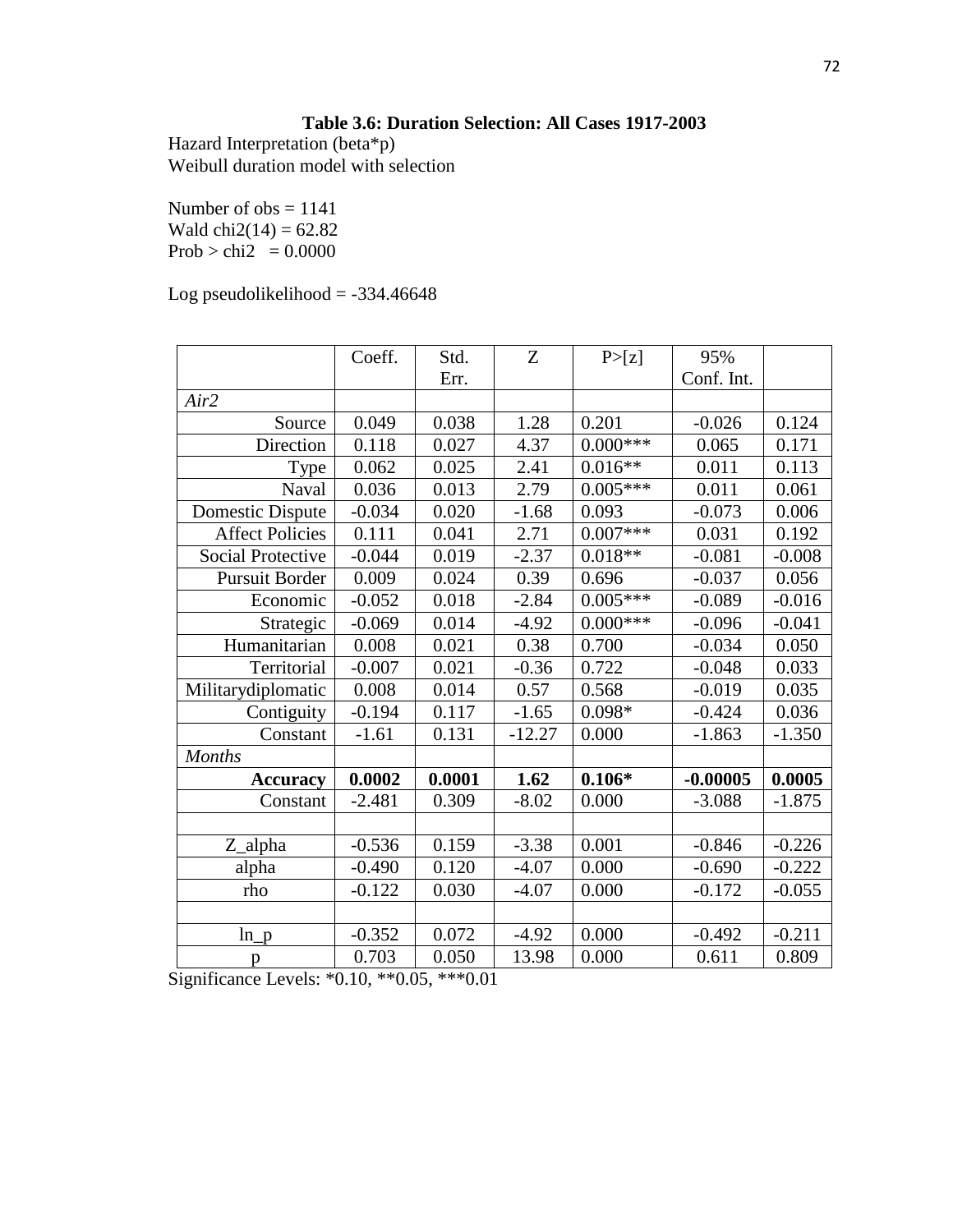Recall in the original Cox duration analyses, accuracy was only significant in the air campaigns after the introduction of PGM's (post-1970). An analysis of the selection effects on these cases is necessary to lend robustness to the findings.

#### **3.6 Selection Model: Post-1970 Cases**

Due to the fewer number of cases  $(N=24)$  in the post-1970 data, the greater variation in the accuracy values resembled a non-continuous variable hampering the ability to run the selection model. To address this shortcoming, I created an interaction variable (accuracy 1970) by multiplying the accuracy variable by the post1970 variable. I then ran a linear combination of these two to discern the effects of accuracy after considering the selection effects of only the post1970 cases.

The linear combination method revealed that the accuracy coefficient in the post1970 cases is positive (0.014) and significant at the 0.001 level. There was very little change in the selection factors from the IMI dataset, as the same factors remained significant at previous levels, with one exception. Contiguity of the combatting states became insignificant in the post1970 cases. It is speculative but logical to assume that the advent of global strike capabilities of states wielding precision weapons may have overcome the contiguity issue in the past. Air campaigns became easier to fight against states in distant regions of the world (Vietnam, Iraq (1991), Kosovo, Afghanistan, and Iraq (2003)) as aerial refueling and aircraft carrier strikes enabled campaigns against states that otherwise would have been inaccessible. Results are shown in Table 5A: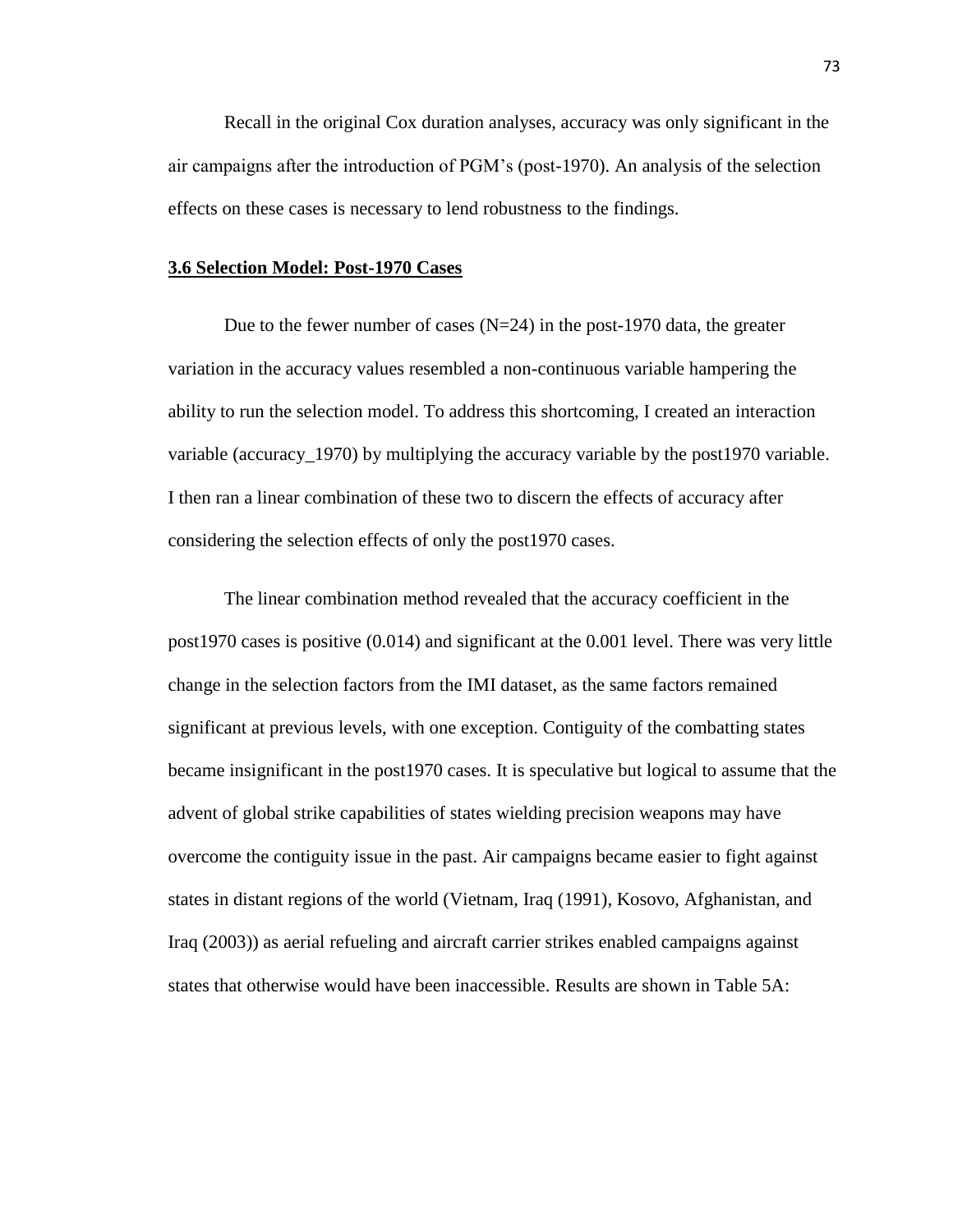# **Table 3.7: Duration Selection: Post-1970 Cases**

Hazard Interpretation (beta\*p) Weibull duration model with selection

Number of  $obs = 1141$ Wald  $chi2(14) = 67.62$ Prob > chi2 =  $0.0000$ 

Log pseudolikelihood =  $-326.15513$ 

|                          | Coeff.    | Std.    | Z           | P > [z]    | 95%        |          |
|--------------------------|-----------|---------|-------------|------------|------------|----------|
|                          |           | Err.    |             |            | Conf. Int. |          |
| Air2                     |           |         |             |            |            |          |
| Source                   | 0.047     | 0.036   | 1.3         | 0.195      | $-0.024$   | 0.119    |
| Direction                | 0.116     | 0.026   | 4.5         | $0.000***$ | 0.066      | 0.167    |
| Type                     | 0.06      | 0.025   | 2.37        | $0.018**$  | 0.01       | 0.11     |
| Naval                    | 0.034     | 0.012   | 2.71        | $0.007***$ | 0.009      | 0.059    |
| <b>Domestic Dispute</b>  | $-0.033$  | 0.020   | $-1.66$     | 0.097      | $-0.072$   | 0.006    |
| <b>Affect Policies</b>   | 0.110     | 0.040   | 2.69        | $0.007***$ | 0.030      | 0.189    |
| <b>Social Protective</b> | $-0.042$  | 0.019   | $-2.28$     | $0.022**$  | $-0.079$   | $-0.006$ |
| <b>Pursuit Border</b>    | 0.008     | 0.023   | 0.36        | 0.716      | $-0.037$   | 0.054    |
| Economic                 | $-0.051$  | 0.018   | $-2.86$     | $0.004***$ | $-0.086$   | $-0.016$ |
| Strategic                | $-0.067$  | 0.014   | $-4.95$     | $0.000***$ | $-0.094$   | $-0.041$ |
| Humanitarian             | 0.008     | 0.021   | 0.38        | 0.705      | $-0.033$   | 0.049    |
| Territorial              | $-0.008$  | 0.020   | $-0.38$     | 0.701      | $-0.047$   | 0.032    |
| Militarydiplomatic       | 0.007     | 0.013   | 0.54        | 0.586      | $-0.019$   | 0.034    |
| Contiguity               | $-0.186$  | 0.114   | $-1.62$     | 0.105      | $-0.410$   | 0.039    |
| Constant                 | $-1.59$   | 0.130   | $-12.22$    | 0.000      | $-1.847$   | $-1.336$ |
| <b>Months</b>            |           |         |             |            |            |          |
| <b>Accuracy</b>          | $-0.0007$ | 0.00012 | $-0.62$     | 0.533      | $-0.0003$  | 0.0002   |
| Post1970                 | $-3.762$  | 1.131   | $-3.33$     | 0.001      | $-5.978$   | $-1.546$ |
| Accuracy_1970            | 0.002     | 0.0004  | 3.78        | 0.000      | 0.0007     | 0.0023   |
| Constant                 | $-1.012$  | 0.203   | $-5.00$     | 0.000      | $-1.41$    | $-0.616$ |
|                          |           |         |             |            |            |          |
| Z_alpha                  | 7.15      | 0.202   | 35.41       | 0.000      | 6.76       | 7.55     |
| alpha                    | 0.999     | 4.9e-07 | $2.0e + 06$ | 0.000      | 0.999      | 0.999    |
| rho                      | 0.25      | 1.2e-07 | $2.0e + 06$ | 0.000      | 0.25       | 0.25     |
|                          |           |         |             |            |            |          |
| $ln_p$                   | $-0.527$  | 0.086   | $-6.15$     | 0.000      | $-0.695$   | $-0.359$ |
| p                        | 0.590     | 0.050   | 11.66       | 0.000      | 0.498      | 0.698    |
|                          |           |         |             |            |            |          |
| <b>Lincom</b>            | 0.0014    | 0.00037 | 3.86        | $0.000***$ | 0.0007     | 0.0022   |
| (accuracy post           |           |         |             |            |            |          |
| 1970)                    |           |         |             |            |            |          |

Significance Levels: \*0.10, \*\*0.05, \*\*\*0.01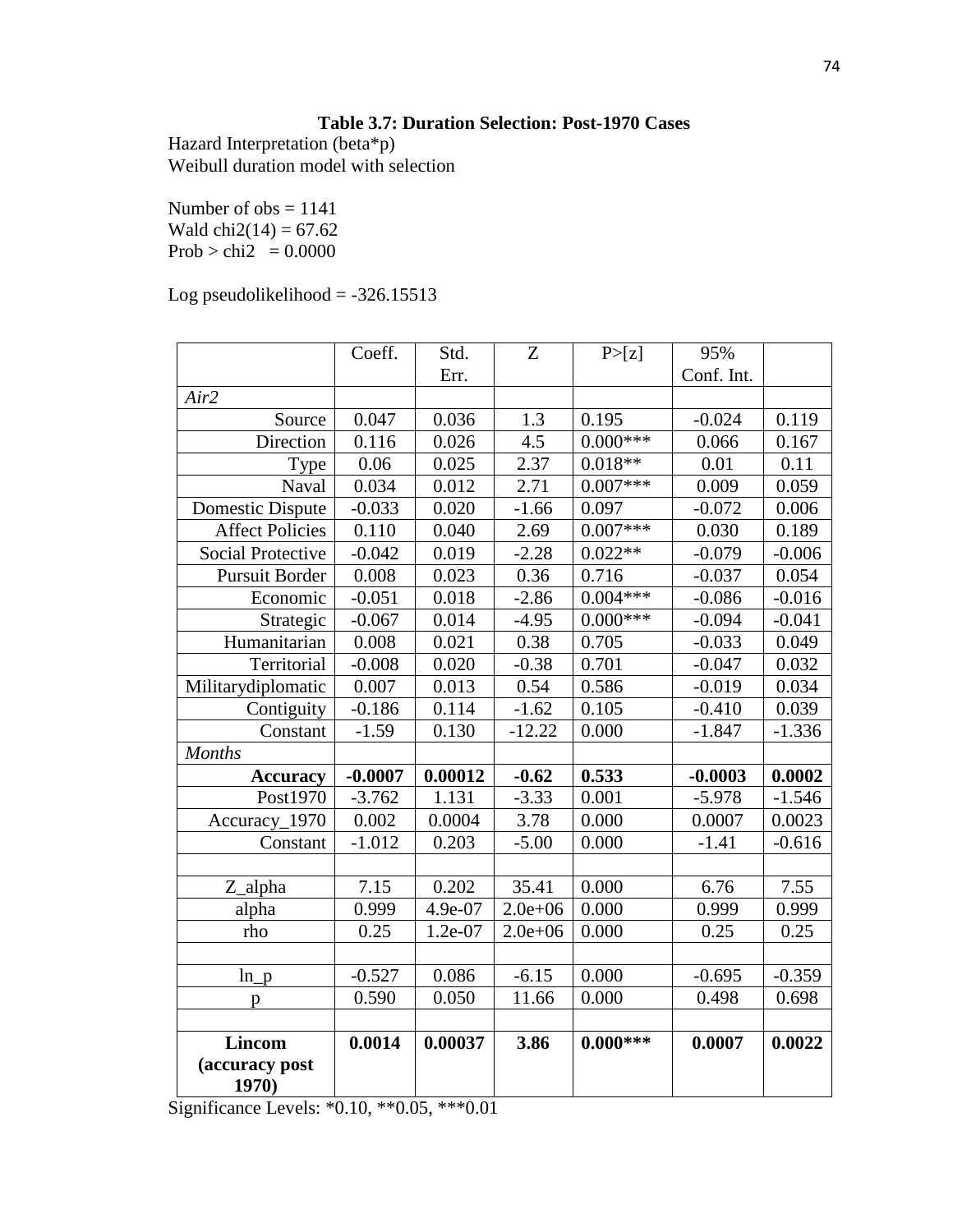#### **3.7 Conclusion**

These findings support the hypothesis that the increased use of PGMs result in shorter and successful aerial bombing campaigns, however slight. While previous research emphasizes the military vulnerability of the target state as the contributing factor (Pape, 1996; Horrowitz and Reiter, 2001), it can be argued that PGMs enable the faster increase of military vulnerability. These findings do not contradict this previous finding, but it does add a more robust measurement of military capability in such campaigns. As long as the most critical targets are identified and struck, the use of PGMs are justifiably a more attractive policy option for decision makers seeking to realize foreign policy objectives; however, this may hold true only in cases where there is a strong expectation that the war will be successful. PGMs, therefore, are not a panacea to all potential conflicts, but only those that present themselves as opportunities to achieve a quick victory. In such cases, PGMs can accelerate the realization of some of the previously found significant factors (vulnerability to denial/democratic attacker), but only if there is a possibility for PGMs to exploit them. Rolling Thunder (1965-1968) could have failed by the lack of precision, or it could have failed by a lack of identifying the proper targets that would collapse the North Vietnamese military strategy.

It is important to note that simply replacing the munitions employed without pursuing the appropriate strategy would unlikely alter the result of any given air campaign; however, if the proper targets were identified, it would be easier to destroy them quickly with PGMs. There may be an interaction effect between accuracy and vulnerability to denial, accuracy may increase, but unless it targets the appropriate mechanisms that reduce the target's vulnerability, it is unlikely to result in a shorter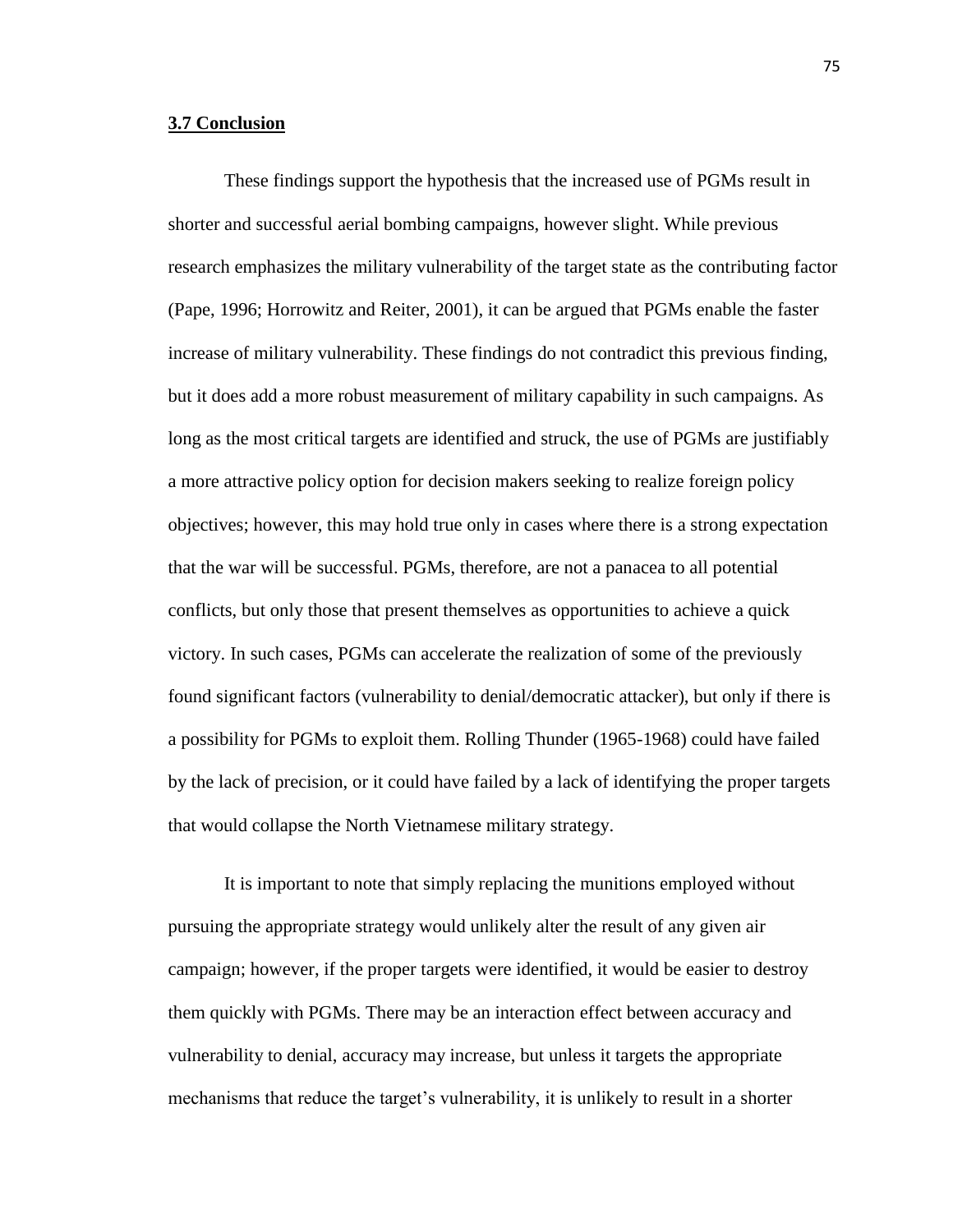campaign. This seems apparent in the lack of significance throughout failed campaigns, but more nuanced research is needed to gauge its robustness.

As I note above, selection effects work against the hypothesis that lower CEP reduces campaign duration, and the CEP variable weakens slightly to insignificance. Seeing that most states (Iraq, Afghanistan, Libya, and Serbia) that selected into air campaigns against western powers could not reasonably have expected to withstand the physical destruction of a precise air campaign, they choose to engage anyway. There is an opportunity here to investigate qualitatively why these decisions were made by target state leaders, and discern why they would risk the costs associated with an attack. I will address specific cases in a later chapter.

Finally, these finding are preliminary and exploratory, and they would benefit greatly from the refinement of the accuracy measure. Specifically, it would helpful to weight each air campaign with the percentage of precision munitions employed as a fraction of the whole. Vietnam may have used PGMs, but they represented less than 10% of all munitions employed. As the proportion of PGMs increased, there may be a stronger and more significant affect. Additionally, there is a strategic interaction between the attacker's decision makers and military leaders, as well as the key players in the target regime. Case studies on the prominent air campaigns can help highlight these nuances, particularly the decisions and considerations made as each player observed and reacted to the decisions made by their opponents.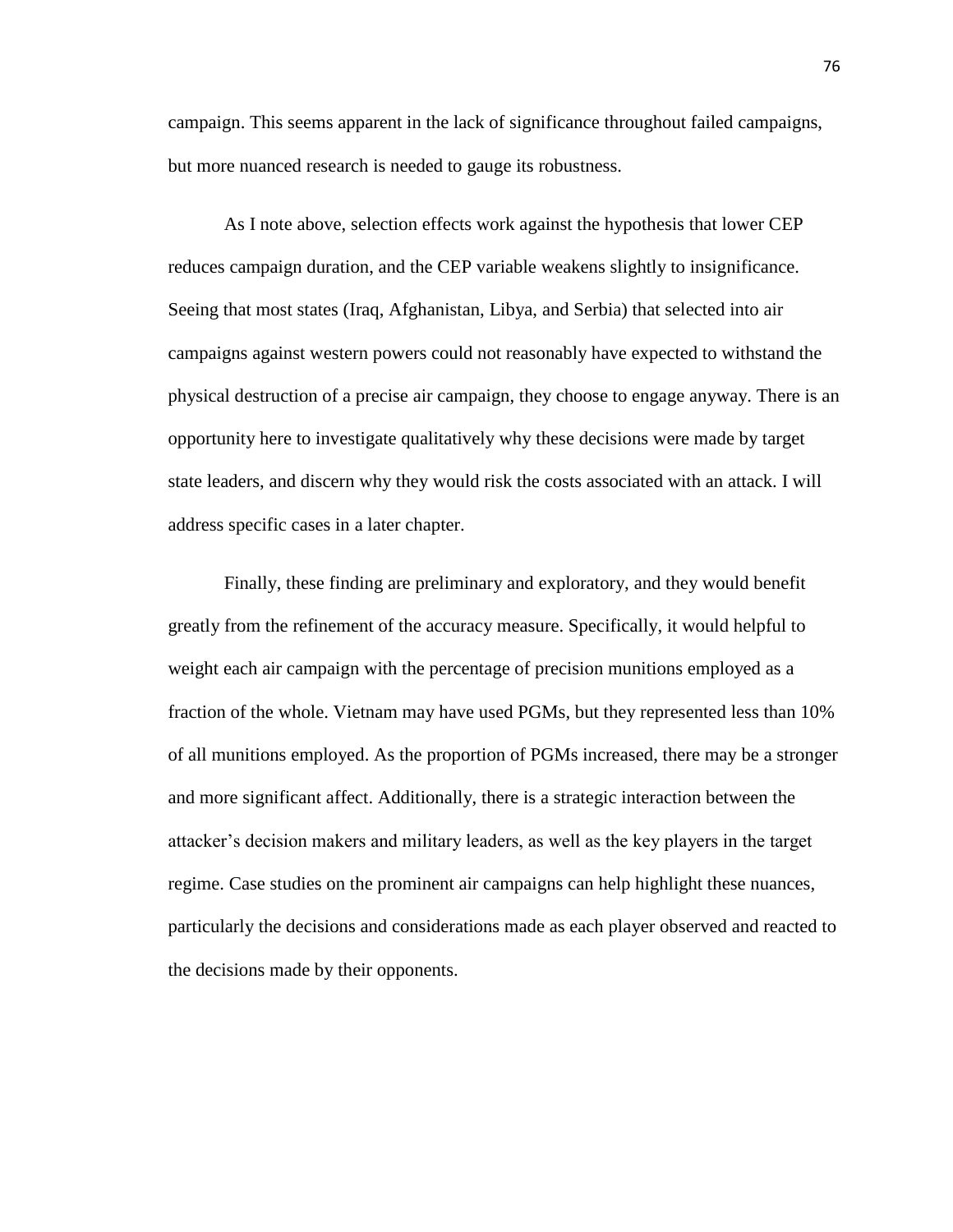## **Chapter 4**

# **Operations Rolling Thunder and Linebacker I/II**

# **4.1 Introduction**

This case study evaluates the role PGM's played in the success and failure of Operations Rolling Thunder and Linebacker I/II during the Vietnam conflict. Empirical findings in this research have thus far indicated that the more precise the weapons employed, the shorter the air campaign tends to be. The origins of PGM employment lay at the feet of the Vietnam War, where their development first took hold in 1972 as a solution to the decades-long problem the U.S. Air Force faced in assuring the adequate destruction of critical targets with minimal risks to aircrews. World War II introduced the theory of strategic bombing, but the technology lagged behind the theory. Technological limitations of the time prevented the level of precision the early airpower theorists envisioned. The Johnson administration in 1965 attempted to use strategic bombing in a limited fashion with catastrophic results for U.S. policy (Operation Rolling Thunder, 1965-1968). By 1972, the Nixon administration enjoyed greater success in coercing the North Vietnamese, as the nature of the war changed, and the introduction of precision weapons first occurred.

These military advances, and their impact on foreign relations, are essential for the international relations scholar to understand; as history shows, coercive bombing is becoming more frequent, and the costs of war to political decisions makers may be sufficiently reduced to make such military use a more attractive policy option. The ramifications to protection of U.S. national interests can be staggering, as U.S. military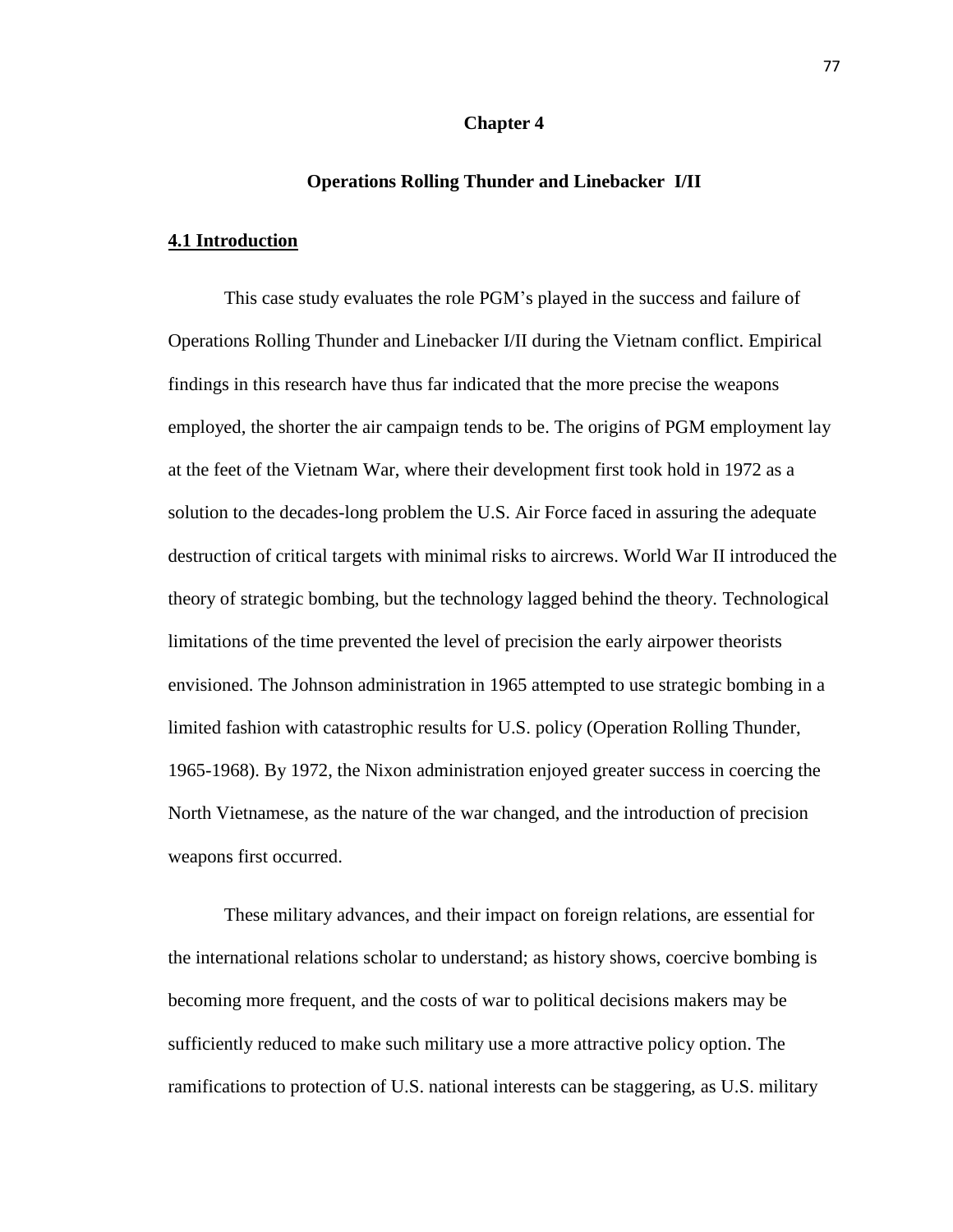might gains the ability to reach into the farthest corners of the earth to conduct devastating air attacks with relative impunity. There are three main reasons that precision air campaigns affect the decisions of political leaders, and each will be addressed in turn below. 1) Precision airpower reduces the costs of the military action itself by reducing the need for ground troops; 2) the act of war is becoming more normalized as Congress has ceased to actually declare it, as the instances of applied air power increases; and 3) the sanitization of warfare reduces the collateral damage to target-state populations and the number of U.S. casualties, both helping to soften the dangers of the political backlash of constituencies.

The Kosovo war was unique (as compared to the recent wars in Iraq and Afghanistan) in that the campaign was a success despite the fact that no ground troops were needed to coerce the Milosevic regime. This achievement led many in the airpower community to vindicate the earliest theorists in their assertions that airpower alone can win wars (Mitchell, 1925; Douhet, 1932). The technological foundations for the Kosovo war, however, took decades to develop and perfect. Desert Storm (1991) highlighted to the world the potential these new capabilities provided to future policy makers. Stealth technology, integrated communications and command and control, and the further refinement of precision munitions enabled the coalition air forces to virtually decimate the majority of the Iraqi occupation forces in Kuwait before a single ground troop was ever introduced. The air forces prepared the battle-space in such a manner that the coalition ground forces were able to defeat the world's third largest army and liberate an occupied state in a matter of weeks, all at the cost of only 148 battle fatalities.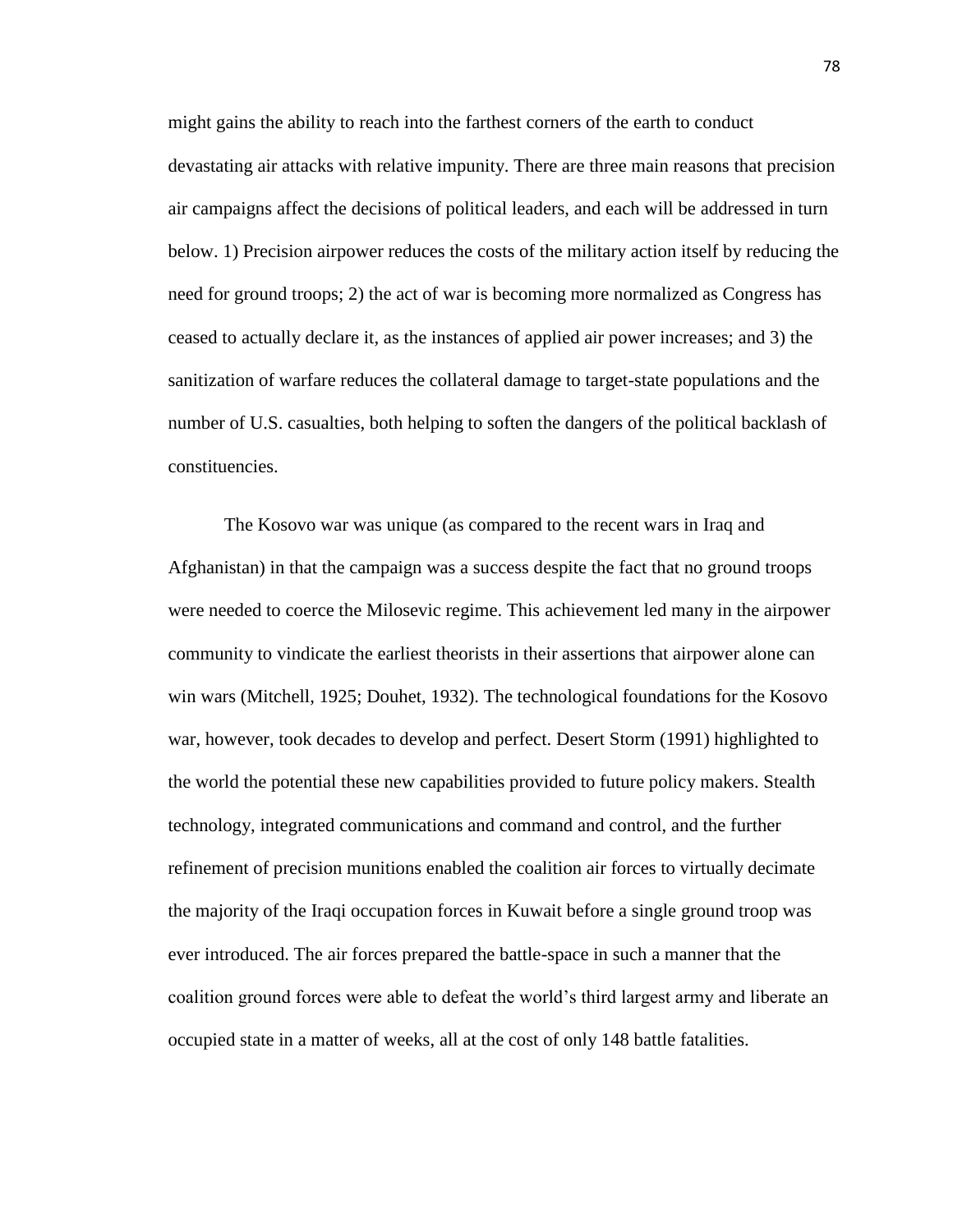The Gulf War air strategy was born out of the lessons-learned from the prior conflict in Vietnam. Specifically, that war's air campaigns laid the groundwork for the development and operational employment of precision guided munitions. The 1960's doctrine of gradual escalation was abandoned in favor of a massive aerial attack on all the critical nodes of the adversary's political, industrial and military structures. The result was not a serial sequencing from one target to another in an effort to inflict gradual harm on the enemy, but one of a parallel targeting of all key war-making enablers of the target state in one massive fell-swoop. The result was a paralyzing and crippling blow to the Iraqi leadership's ability to communicate with, command and marshal its forces in the field. Additionally, the overwhelming firepower of the air campaign drove hundreds of thousands of Iraqi soldiers to simply surrender on the battlefield at the first sight of ground troops (some actually attempted to surrender to aircraft flying overhead, as others surrendered to reporters advancing in the wake of the ground forces). Despite the success of the Gulf War, it is interesting that only eight percent of all munitions dropped were precision guided (Gillespie, 2006), but despite this low yield they were predominantly used to destroy key communication headquarters, the military and political leadership, and targets that required precision to minimize civilian casualties. The most essential targets were relegated to precision munitions, even if they were not used in such abundance as the subsequent war in Kosovo.

In addition to the advances in technology that enable such warfare, the mere act of war is being normalized. The United States has not declared war since World War II, yet it has employed military forces across the globe in ever increasing instances. Korea (1950), Vietnam (1965-1973), Grenada (1983), Panama (1989), Libya (1986 and 2011),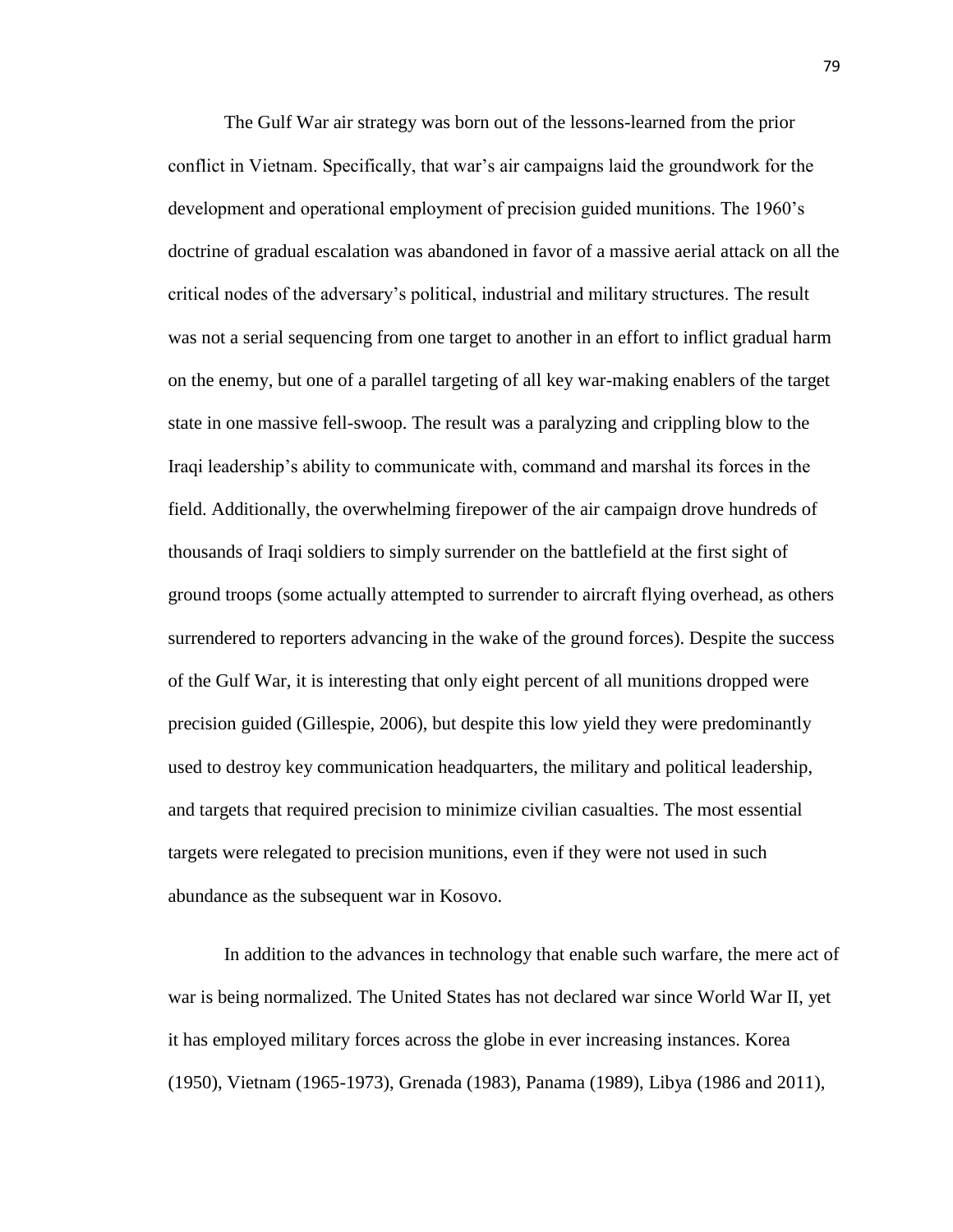Iraq (1991 thru 2003), Somalia (1993), Bosnia and Kosovo (1995 and 1999) and Afghanistan (2001) are just the more prominent operations. Mounting international pressures, with a focus on human rights, are constantly calling on intervention to stop genocides, ethnic cleansings and civil wars. All these foreign policy challenges confront decision makers, and in the crucible of debate, military capabilities are weighed in determining whether or not to intervene. As recently as 2011, President Obama decided to commit to a NATO operation to oust Muammar Gaddafi from Libya in a series of airstrikes to aid the rebels' attempt to overthrow the regime. U.S. contributions consisted mainly of strike aircraft, pilotless drones and intelligence services to the allies. Conversely, when asked about intervention in Syria, the Chairman of the Joint Chiefs of Staff ruled out military intervention because the risk was too high to U.S. servicemen and the threat of a Middle Eastern escalation.

In the United States, the public opinion plays significantly into decisions on whether or not to employ military force. The Congress alone is authorized to declare war, and in so doing, representatives must weigh the costs in American lives against the objectives to be attained. There is abundant literature that attempts to explain why democracies generally do not fight one another, as well as how they fight wars when they choose to engage in them. First, democracies do fight wars, albeit more often with nondemocracies than democracies (Maoz and Abdolali, 1989). Secondly, when democracies do fight, they tend to win more often than non-democracies (Lake, 1992; Reiter and Stam, 1998). Third, democracies are more likely to start wars against autocracies than the reverse (Bennett and Stam, 1988). Fourth, larger democracies experience more constraints to avoid war than smaller democracies (Morgan and Campbell, 1991). Finally,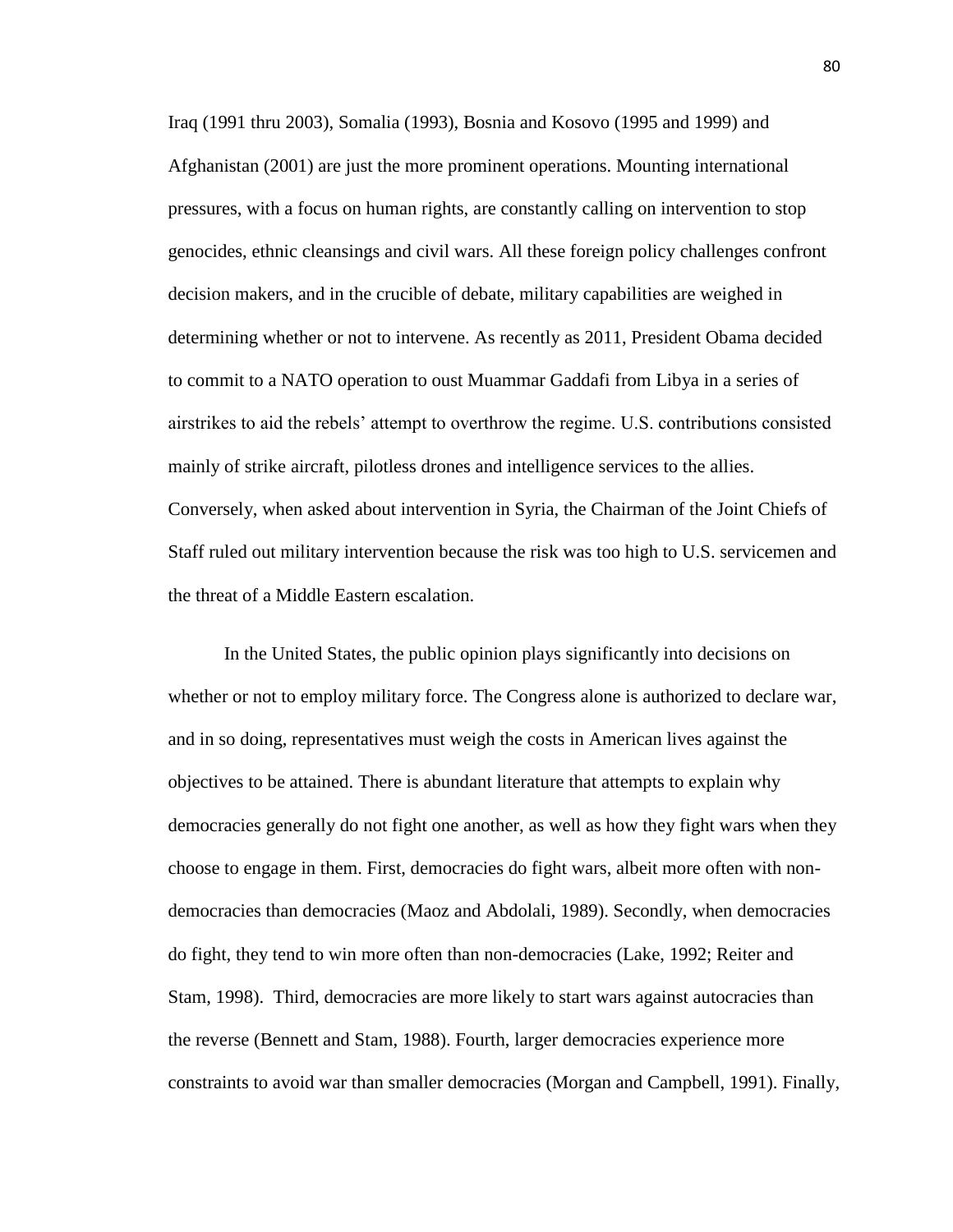democracies are more likely to shift resources into a war since larger winning coalitions (necessary for political support) hinges on successful waging of the war (Bueno de Mesquita, et al, 1999). These findings suggest that democracies conduct a cost-benefit analysis that answers the question, "what is intervention worth, and how much will it cost?" The advent of PGM technology helps to mitigate the costs often associated with waging war, and it is logical to suggest that these capabilities play into the decisions to employ force. The Johnson administration during the Vietnam conflict assumed that brief periods of gradually escalating bombing would coerce the Hanoi government into negotiating a peace that halted the communist insurgency into the south and maintained a democratic government in Saigon (Karnow, 1983). This course of action was greatly influenced by gradual escalation theory of Thomas Schelling (1966); but the bombing campaign failed to meet its objectives from 1965-1968, and the Johnson administration became so embattled with its constituency over the growing failure that the President declined to seek re-election (Karnow, 1983). Would the employment of PGM's have made a difference during the air campaign (Rolling Thunder) Johnson waged with such high hopes for success? While the benefits of PGM's may have reduced the number of U.S. airmen casualties, mitigated the amount of collateral damage to the Vietnamese civilian population, and required less financial expense by reducing the numbers of forces required, this case study argues that "no," the employment of PGM's would not have altered the outcome as the North Vietnamese were not waging a war vulnerable to air strikes. The strategy the Johnson administration employed was fighting the wrong type of war where it could have been effective.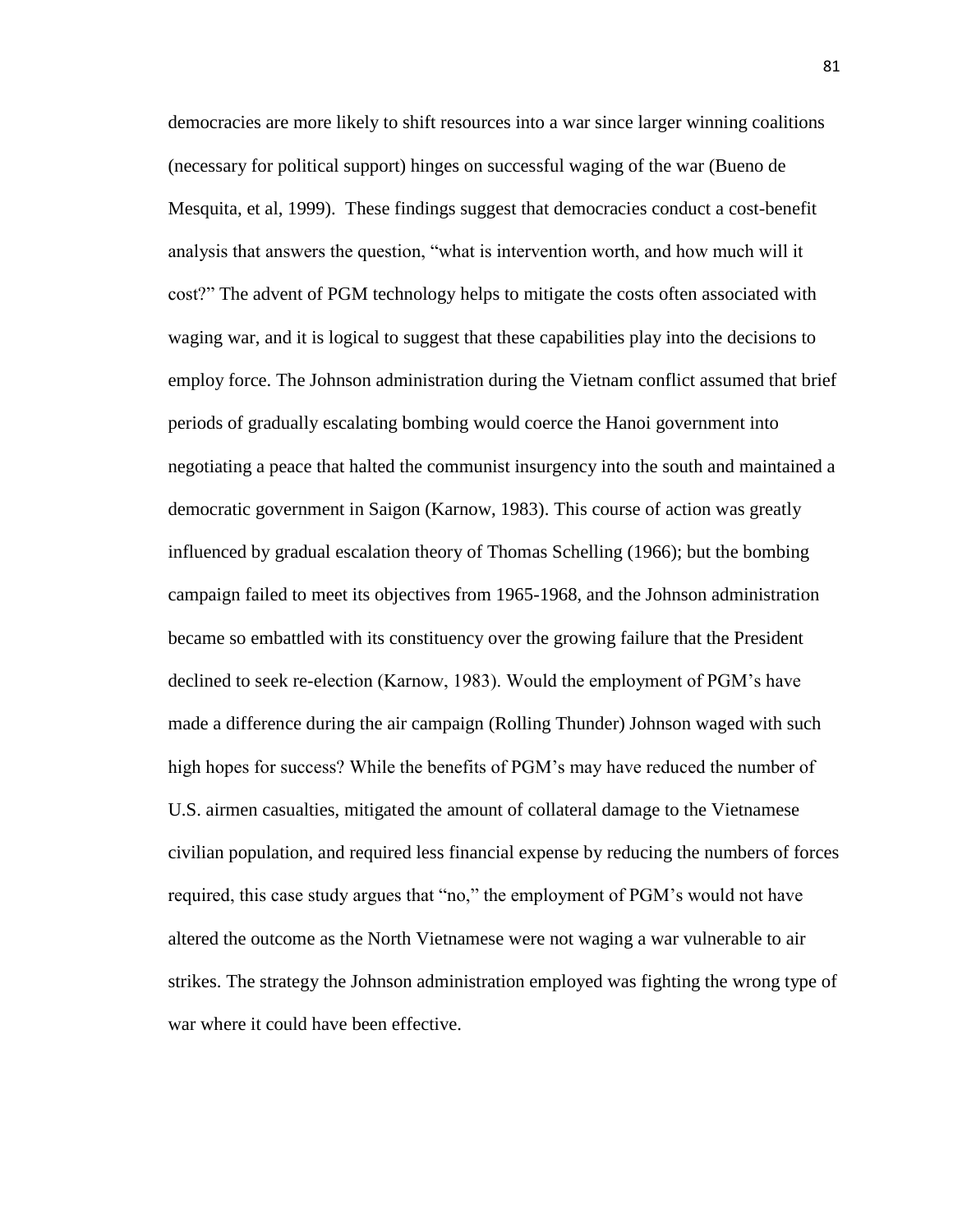There was a significant shift in North Vietnam's strategy, however, in 1972 when the Nixon administration took over prosecution of the war. The Hanoi government transitioned the guerilla war to a conventional war beginning with the Easter Offensive in 1972, and saw the introduction of PGM's into the campaign. This shift has been credited with allowing the U.S. air campaign to fight North Vietnam in the open against conventional military targets such as troop concentrations, supply depots, and armored forces (Clodfelter, 1995). Hanoi increased its vulnerability to denial by launching a conventional offensive reliant upon conventional tactics, forces and the means to supply them (Pape, 1996; Clodfelter, 1995), and U.S. airpower was able to strike targets decisively destroying them (with PGM's) to such an extent that Hanoi's ability to counter-escalate was virtually wiped out (Byman, Waxman, and Larsen, 1999). In terms of the larger theory, Nixon was presented with an "opportunity" (Most and Starr, 1989; Fordham, 2004) to exploit the change in Vietnamese strategy; enemy forces were now in the open, were more vulnerable to air strikes, and the American public was anxious to extricate the country from the war (Karnow, 1983). Nixon also indicated a stronger "willingness" (Most and Starr, 1989; Fordham, 2004) to prosecute the air campaign much more aggressively in 1972. Precision weapons, available for the first time, increased the effectiveness of strikes, reduced collateral damage, and increased aircrew survivability (Cohen, 2004), thus providing Nixon with the tools his predecessor did not have. These advanced capabilities have also been found to strengthen the hand of hard-liner politicians who are more willing to use military force (Fordham, 2004). Nixon's approach to the air campaign in Vietnam was an intense escalation, much more aggressive than the gradual escalation policy of Johnson.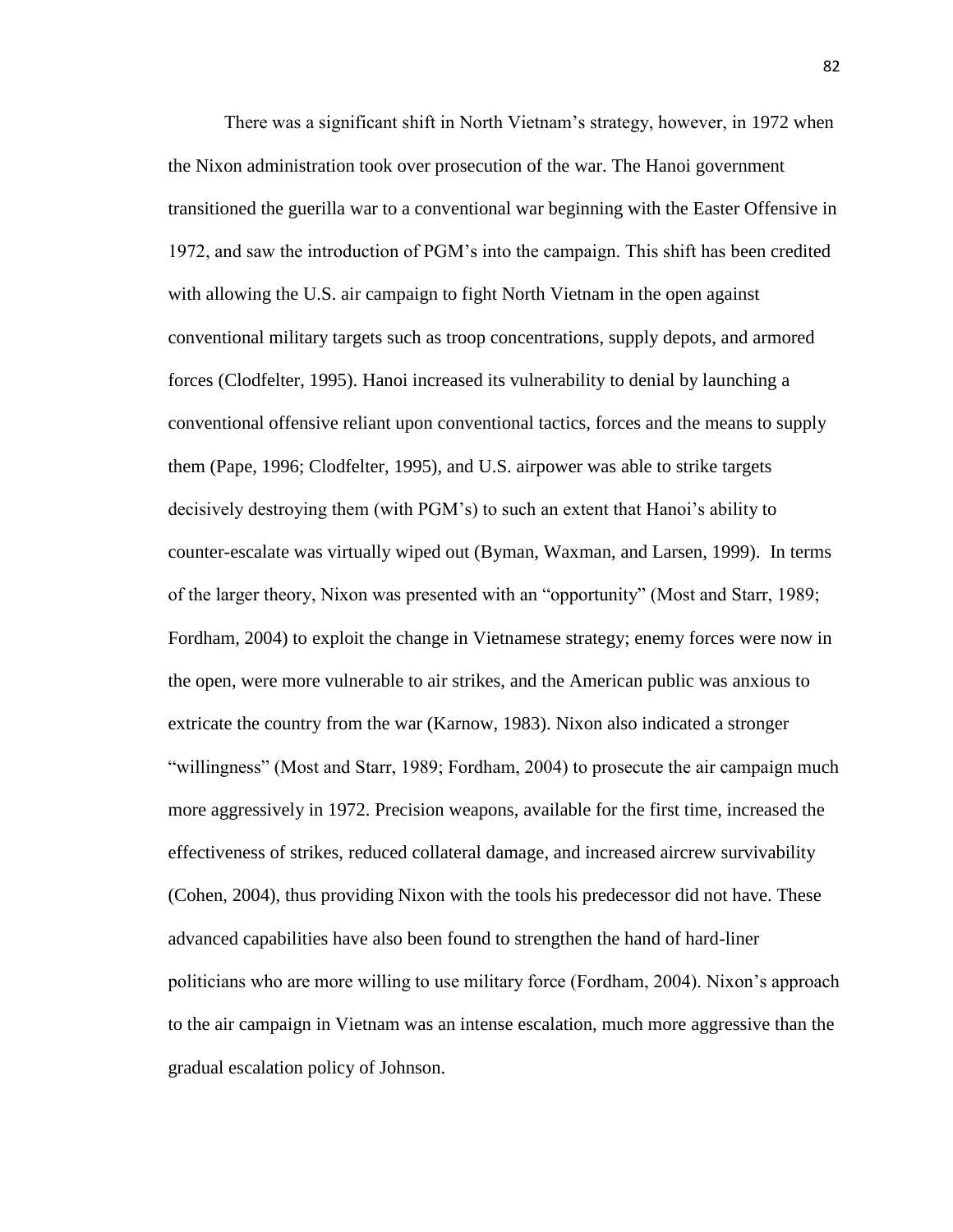Effective air campaigns can also act to make war more remote to the public. Advances in modern weaponry coupled with the rudimentary military capacities of second- and third-world states, has reduced the risk to U.S. military forces thus lowering the expected costs of military intervention. This environment runs the risk of insulating the American public from the realities of war (Ignatieff, 1999), and many observers have called upon the government to return to the constitutional declarations of war (Summers, 1982), as opposed to merely voting to "authorize the use of force." The War Powers Act gives the executive free reign to employ forces anywhere for up to ninety days. The intent behind the act was to limit executive power to commit the nation's military; if the ninety days elapsed and the Congress did not declare war, the troops are to be sent home lest the Congress cut off funding. Once committed, however, Congressmen would be committing political suicide to abandon troops engaged on the battlefield. Under these circumstances, advances in weaponry have enabled politicians to side-step the consequences of war. Absent the detractors of dead soldiers returning home in mass, the lack of conscription and resource rationing at home and the increasingly absent elite from the armed forces all combine to make the realities of war extremely remote to the American people.

While the Vietnam air campaigns from 1965-1972 provide an example of how a shift in technology can facilitate a change in the military and political strategies used to achieve a state's objectives in the conflict, there is a downside to the types of adversaries who may select into the conflict. The increased technology can create such a gap in capabilities that only relatively resolved states will choose to confront the coercer (Fearon, 1994). Even prior to the advent of PGM's, the United States possessed a far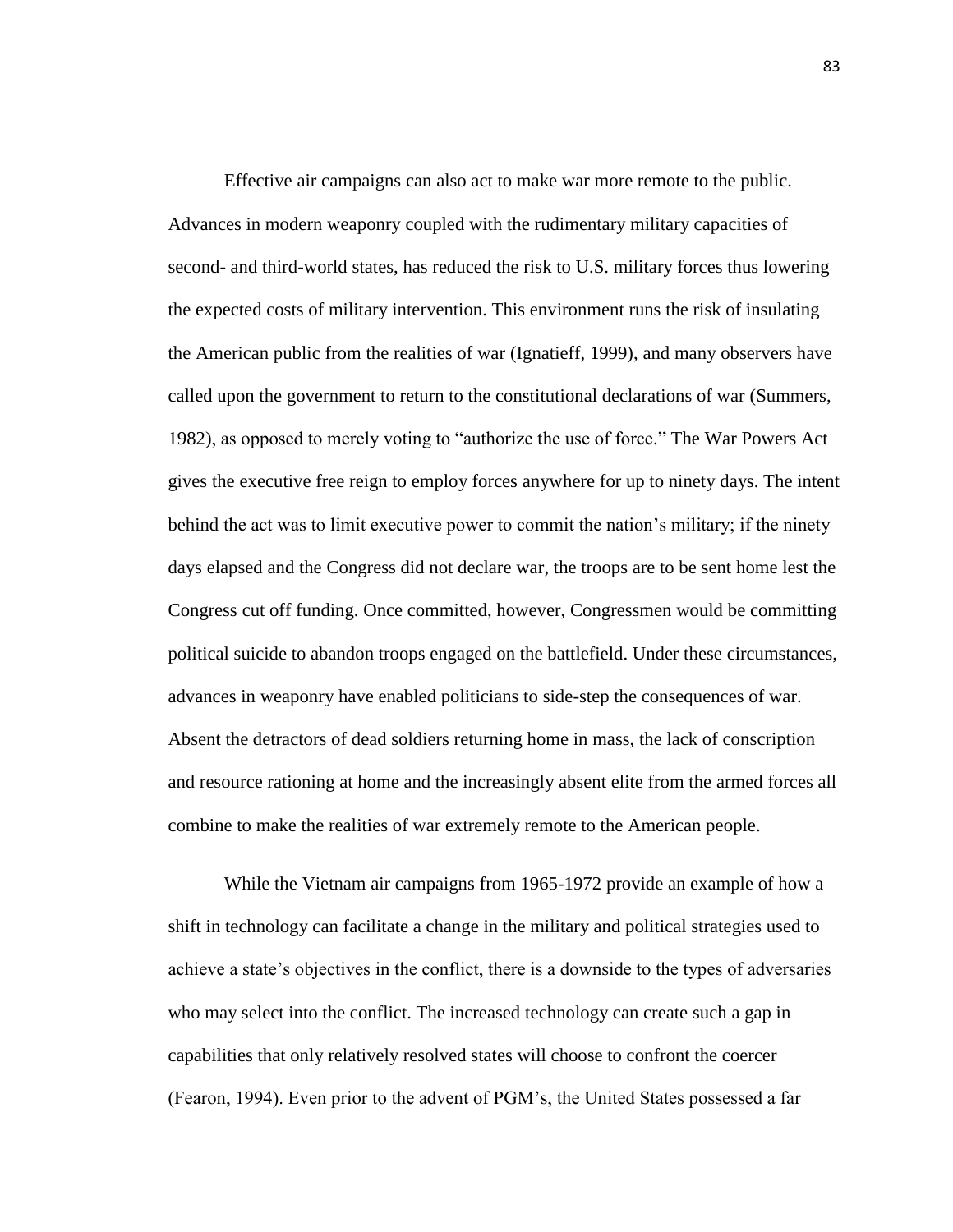superior capabilities advantage over the North Vietnamese, yet Hanoi possessed the resolve to fight. In doing so, the North Vietnamese essentially negated their technological inferiority by adopting an irregular-war strategy that reduced their vulnerability to U.S. air attacks (Pape, 1996). In essence, greater military capabilities of the coercing state can be a double edged sword. On the one hand, an out-matched target state uncommitted to a guerilla war would not opt into the conflict. On the other hand, one that is committed to waging an irregular war would opt into the conflict using a strategy that mitigates the technological advantages of the coercer. Hanoi adopted this latter strategy from 1965- 1968 during Operation Rolling Thunder, and they largely succeeded against the U.S.; however, when they shifted to a conventional conflict in 1972, U.S. advantages were realized thus leading to Hanoi's capitulation.

PGM technology can be decisive in air campaigns, but this case study argues that these advantages only bear success when applied in the correct context. The type of war being fought must suit the military advantages a state possesses. Misapplication of precision technology can still result in a failed war, even though PGM's typically reduce their duration. Next, I will explain why Vietnam represents an excellent example of this misapplication from 1965-1968 as well as how PGM's affected the successful conclusion of the 1972 campaign.

#### **4.2 Case Study Selection**

I have chosen two air campaigns, Operations Rolling Thunder and Linebacker I/II, during the Vietnam War to evaluate the role precision guided munitions (PGMs) played in the effectiveness of both campaigns. I chose these two cases because the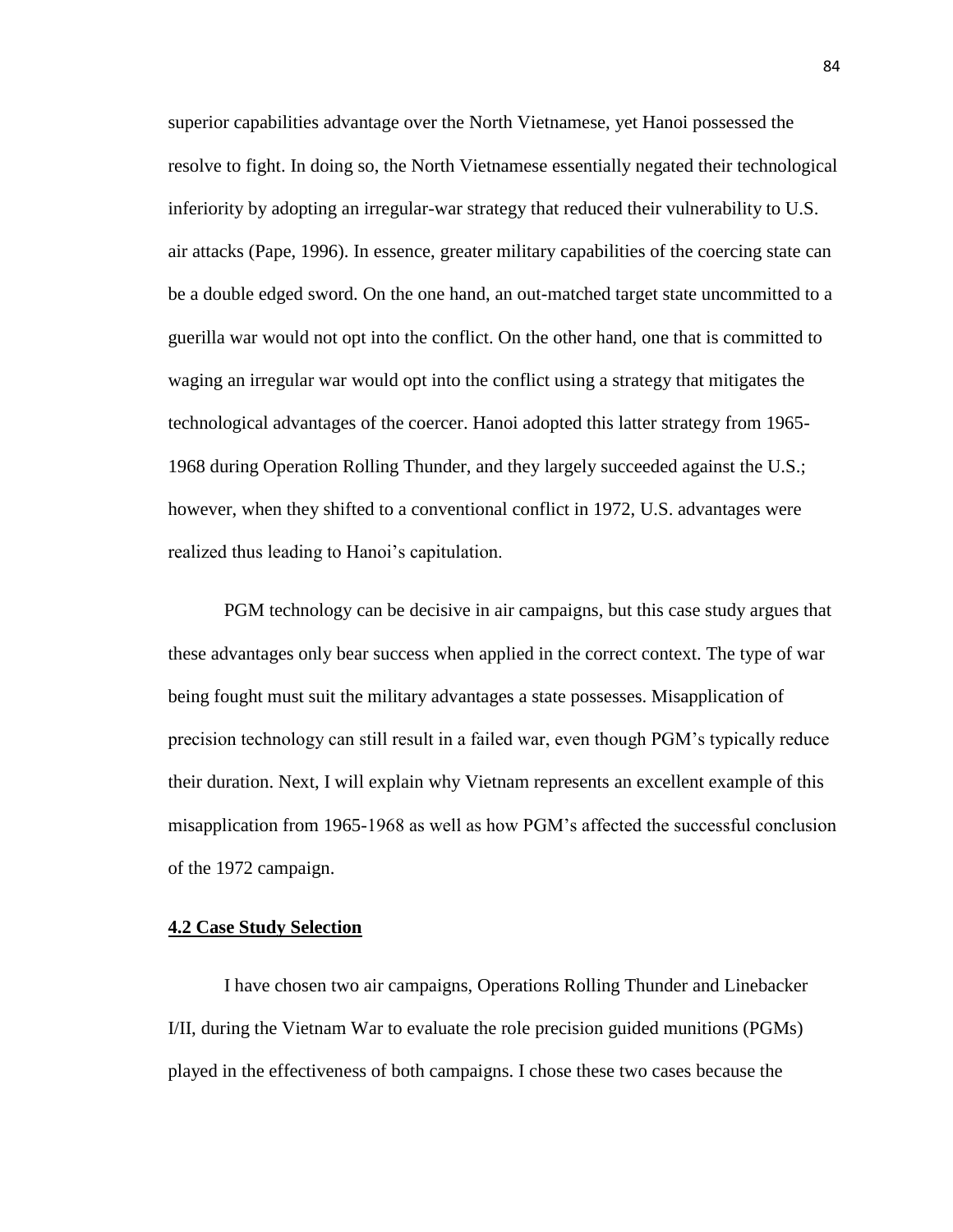transition between the two marked a significant shift to the use of PGM's. Secondly, this shift occurred during the same conflict which can hold constant many (admittedly not all) influential factors that can vary across different conflicts (terrain, manpower, preparedness of forces, regime types, etc.). In addition, the goals of both combatants remained relatively the same, specifically the strategies and operational objectives. The most significant variation occurred in weapons capabilities and employment.

PGM's played no role during the Rolling Thunder campaign, but this case study concludes that even had they been available, the conventional air strategy applied to a non-conventional (guerilla) adversary would have been just as ineffective. Once the war transitioned to a conventional campaign, PGM's likely made the campaign winnable. The analysis that the key to U.S. success was the transition from a guerilla to a conventional war is not new, nor controversial. This case study does not seek to add anything new to the historical timeline of events. The aim rather, is to highlight the role PGM's played in both time periods to evaluate their efficacy in overcoming adversary capabilities and successfully coercing an opponent to concessions. This case study concludes that PGM technology in Vietnam enabled success, as long as the correct strategy for victory is adopted. Technology in the Vietnam War was not a panacea for bad strategy and poor execution.

#### **4.3 Technological Capabilities and Limitations**

The Rolling Thunder campaign air forces were poorly equipped to conduct highly precise bombing on discreet targets of personnel, bridges, and vehicle columns. The objective was to diminish the North's ability to wage a guerilla war, but the technology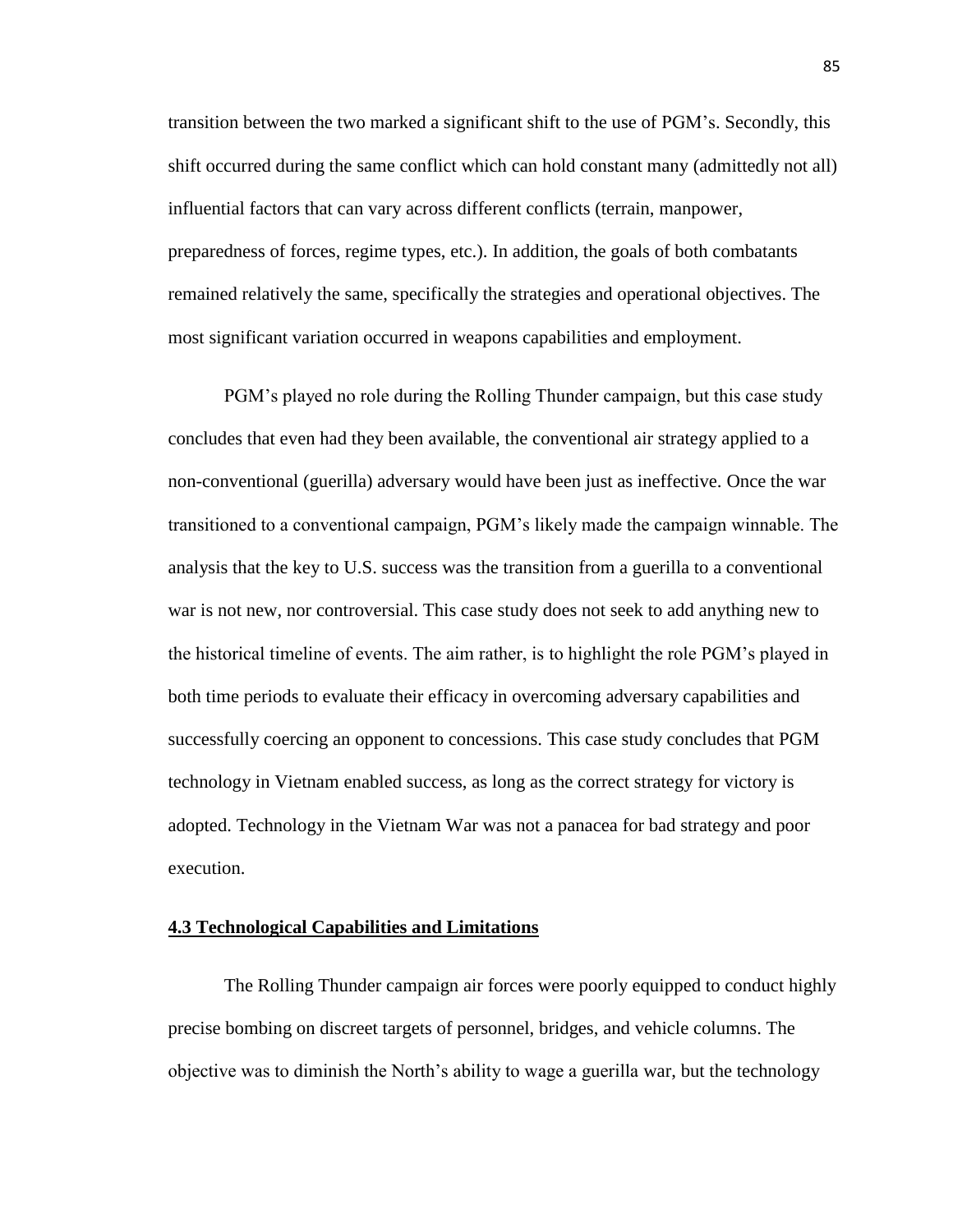simply did not exist to achieve such results. In the aftermath of World War II, U.S. airmen and aircraft were trained and designed to deliver tactical nuclear weapons where precision was not a high priority. The Vietnam War introduced a steep learning curve to design new methods and technologies to strike individual targets with precision. One example of these limitations was the attempt to destroy the Thanh Hoa bridge. Existing tactics dictated that aircraft would conduct radar bombing runs, where the target was identified by radar and bombs were released ballistically; that is the pilot (and aircraft's computer) would compute a bomb release point based on altitude, airspeed, and wind direction (Gillespie, 2006). The bomb would thus "freefall" to its target, and its accuracy was a factor of proper computations and accurate knowledge of the atmospheric conditions. This targeting system was expected to place a bomb within 2,000 feet of the intended target, and while this margin of error was sufficient for a nuclear weapon, it was inadequate for discreet point targets. Targets were selected, therefore, on the basis that they could be destroyed, not necessarily on their critical nature (Lambeth, 2000). In order to identify the target by radar, it had to have salient features that facilitated the systems employed. The bombs may be able to hit a bridge, but the bridge itself may not be critical to achieving the strategic objectives. The Thanh Hoa bridge was initially attacked by 46 aircraft with no discernible damage reported (Corum, et. al., 1978). Exacerbating the poor accuracy was the low yield of initial munitions, the bombs were simply too small to affect appreciable damage. As one analysis described it, attacking the bridge "was about as effective as shooting B-B's at a Sherman tank" (Lambeth, 2000). A need for more powerful bombs emerged that was not realized until the Linebacker operation.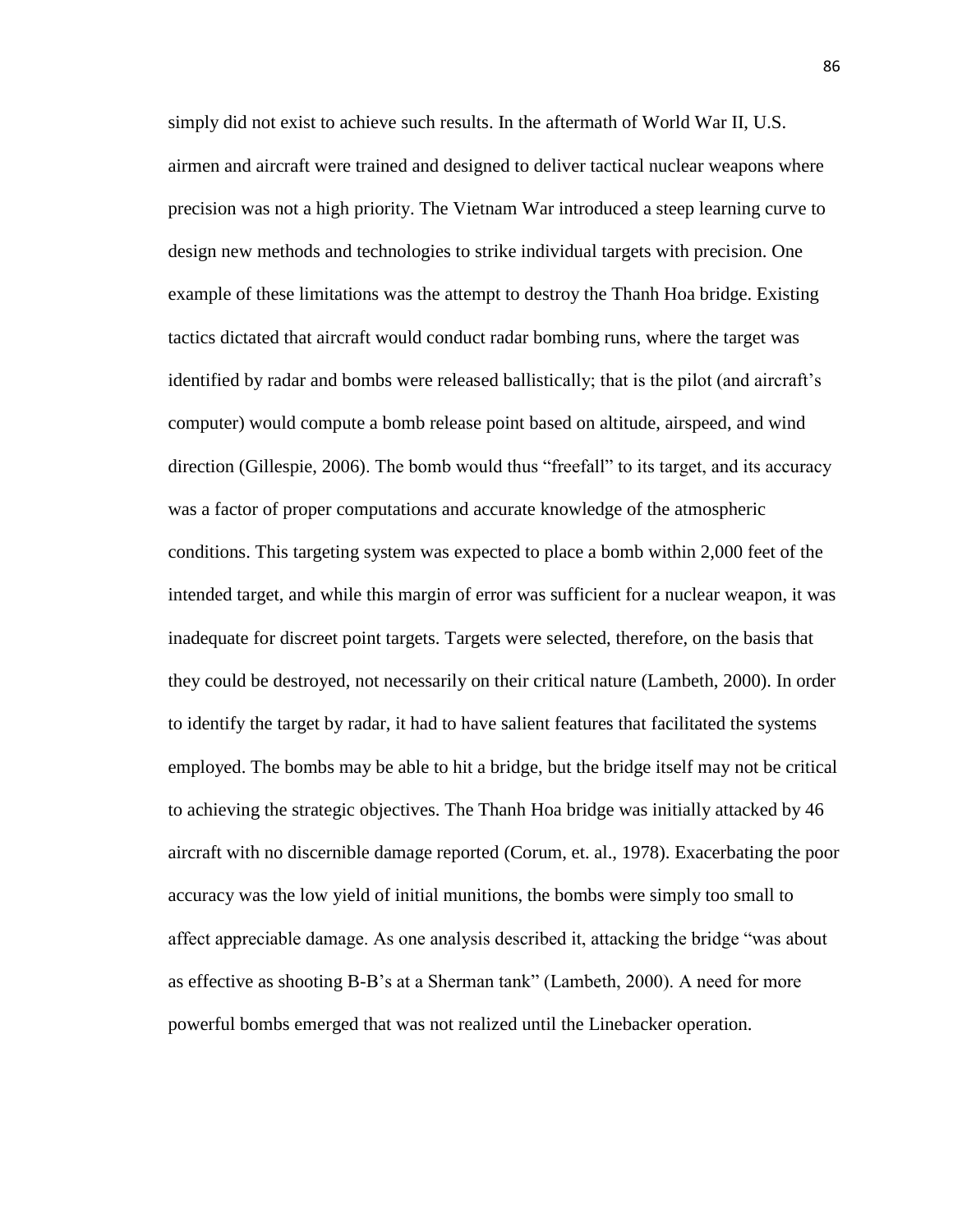The lack of accuracy, inappropriate doctrinal concepts (nuclear focus), and inadequate bomb yield were remedied in 1972 with the introduction of the first PGMs. Electro-optically steered bombs introduced steering fins controlled by a television tracking camera (Lambeth, 2000). These new capabilities enabled the air forces to drop the Thanh Hoa bridge in one mission, and on another mission 65 out of 68 bombs scored direct hits (Lambeth, 2000). Electro-optically guided munitions were limited, however, in that they required an unobscured line of sight to function. These weapons could not "see" through smoke or cloud cover and weather often precluded their employment. These limitations were overcome in 1972 with the introduction of laser-guided bombs, and it was with these weapons that a mere four aircraft were able to destroy the bridges as opposed to the 46 aircraft that had failed earlier.

Technological advances undoubtedly improved the air forces ability to destroy the intended targets, and targeting was no longer a function of the mere ability to strike it. Rolling Thunder is often characterized as a campaign that struck the wrongs targets to achieve the desired affects and suffered unacceptable losses (nearly 1,000 aircraft were lost in that campaign), but while this description is accurate, it could largely be a product of the technological limitations of the time. While a guerilla campaign does require striking different targets than a conventional one, Rolling Thunder could have been successful had the air forces possessed the capability to strike discreet targets. The campaign against bridges is a prime example of how low precision bombs could damage the bridge they could not specifically hit the critical elements such as the pilings and supports. This gave the Vietnamese the opportunity to quickly repair the damaged superstructure, whereas in Linebacker (and with PGMs) the bridge supports themselves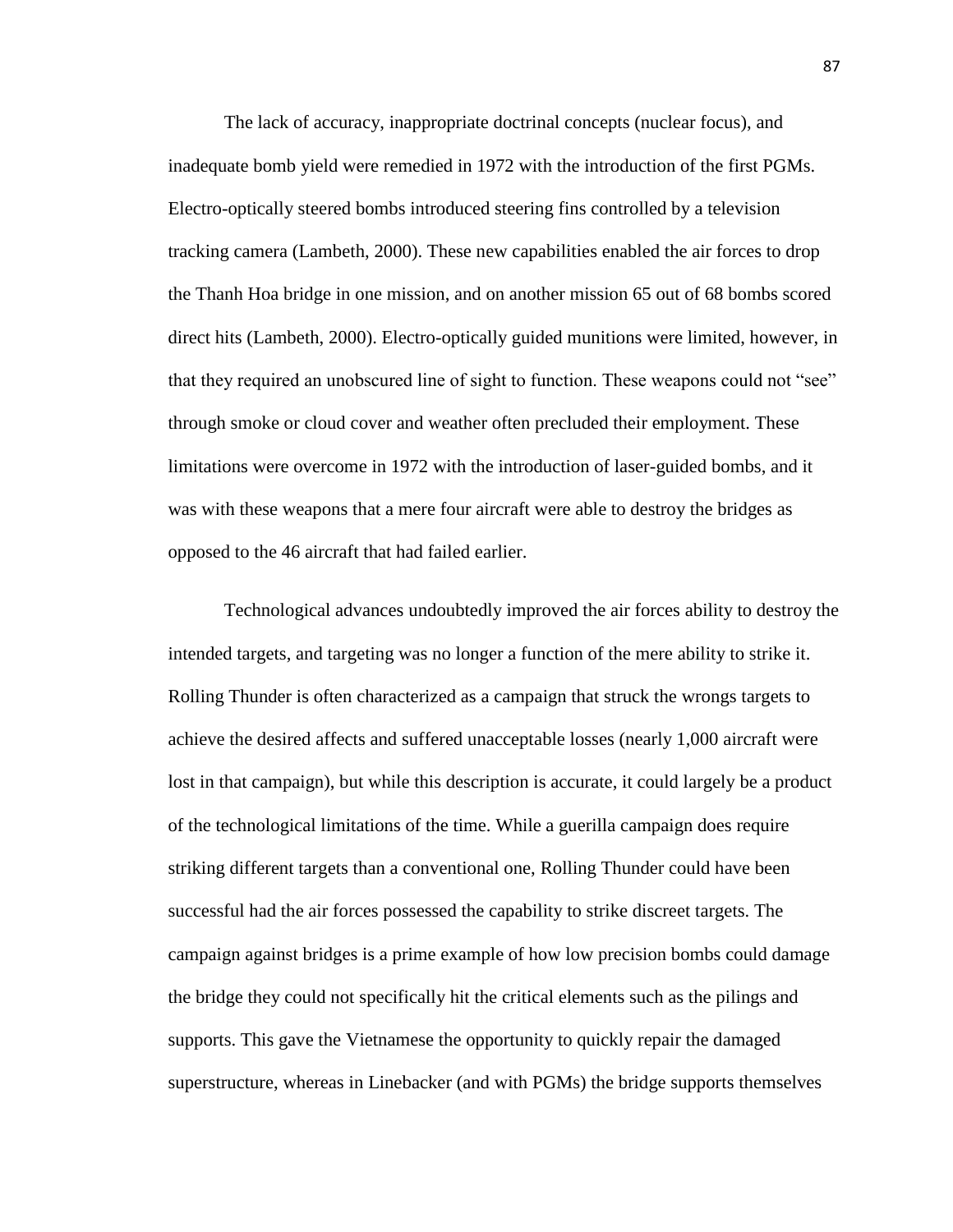could be destroyed, thus making repairs lengthy if not impossible. The objectives of Rolling Thunder outpaced the technological capability available to the air forces, and once these limitations were overcome, effectiveness increased dramatically. Today's air campaign in Iraq and Afghanistan are capable of disrupting dispersed terrorist networks by identifying, tracking, targeting and striking targets down to the individual vehicle or insurgent. The objectives can be obtained with the available technology, and air forces have largely overcome the targeting limits present in Vietnam.

# **4.4 Strategic and Political Objectives**

The Vietnam War was fought within the context of the Cold War's containment policy. This policy sought to contain the spread of communism throughout the world without instigating a direct confrontation with the Soviet Union. As the democratic state of South Vietnam came under threat of North Vietnamese communism, the Johnson administration sought to prevent this spread south via a coercive bombing campaign. The objective was to force Hanoi to cease supporting the insurgency in the south (the Vietcong) and to enter serious negotiations to establish a lasting peace (Pape, 1996). The bombing campaigns were designed to bring about changes in the North's behavior, but it appeared muddled in the initial days. In the early stages of the war, there were no calls from the Johnson administration to halt bombing and remove troops as a response to parallel North Vietnamese concessions, rather the strategic debate raged over the intensity of the bombing campaign (Karnow, 1983). The two camps competed over whether the bombing would be an all-out military effort of overwhelming force or a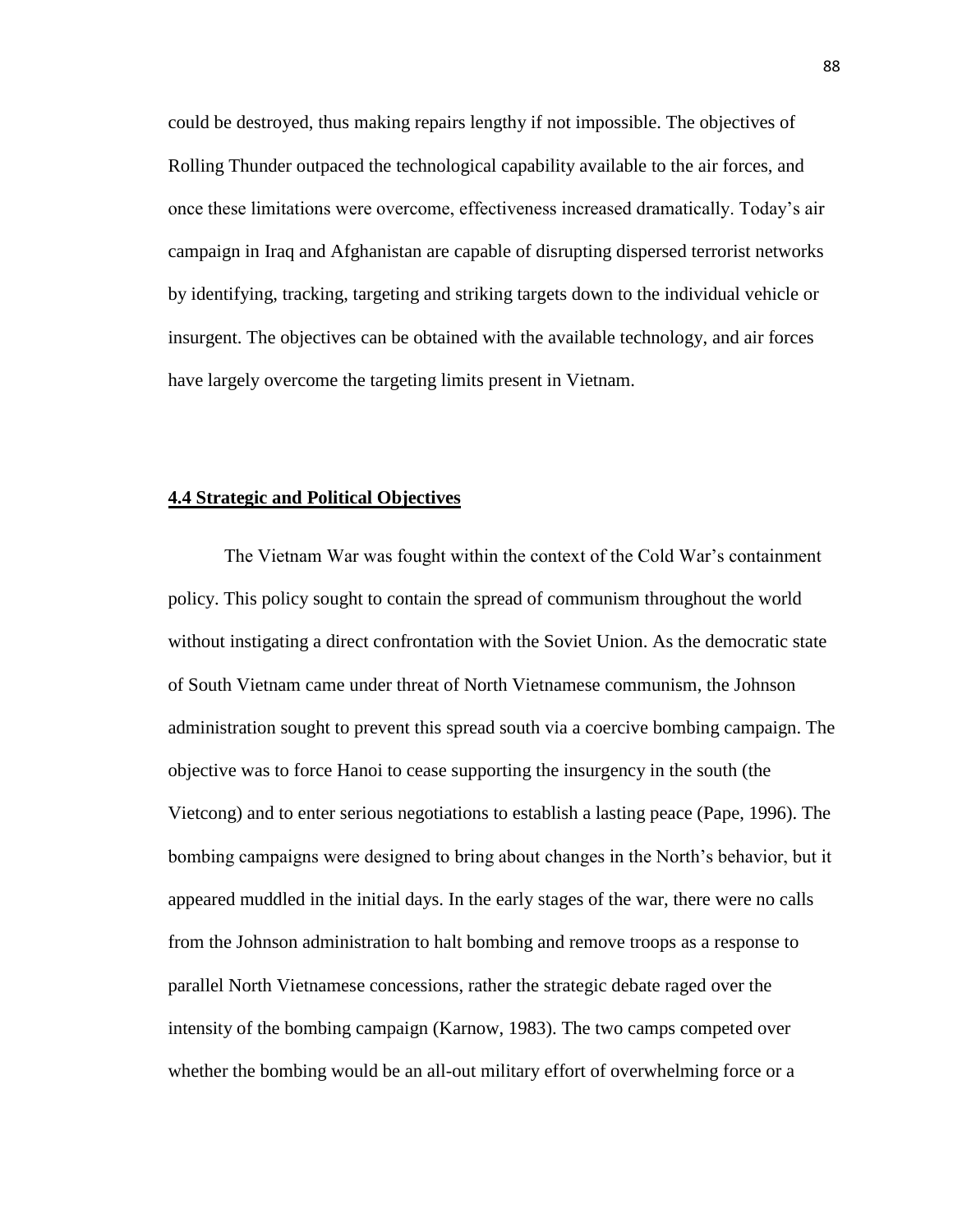graduated escalation in response to Hanoi concessions. These two camps were not divided, however, between the military leaders and the civilian politicians. Advocates of the overwhelming bombing campaign comprised the top military leaders, but Walt Rostow (State Department planning director), Dean Rusk and the CIA also advocated such an approach (Karnow, 1983). Those who advocated the graduated response were led by Secretary of Defense Robert McNamara, Secretary of State Averill Harriman, some CIA analysts and lower level generals in the field (Karnow, 1983). This latter view was heavily influenced by the political scientist Thomas Schelling's theory of managing risk by steadily increasing bombing pressure as a threat against North Vietnam (Schelling, 1966). In this vein, the threat of future attacks would increase the risk to the North to such an extent that it would capitulate to U.S. demands. To prosecute an overwhelming air campaign that destroyed all the targets at once would undermine this approach by "killing the hostage," thus signaling to Hanoi that concessions would be futile because there would be nothing left to negotiate with. The objectives of limited war were simply inconsistent with the military's strategy of waging a campaign of overwhelming force.

By 1967, the results of the Rolling Thunder campaign were becoming dismally evident. A CIA summary of the air strikes concluded that hundreds of bridges were destroyed, but many had been rebuilt or bypassed; thousands of trucks and logistics vehicles were destroyed but the North was still moving supplies unencumbered; three quarters of the country's fuel supplies had been destroyed but there were no fuel shortages; it cost the U.S. ten dollars for every dollar of destruction; and the morale of the Communists had not been weakened as expected (Karnow, 1983). The military response was to increase the bombing, "…bomb, bomb, bomb…that's all they know," Johnson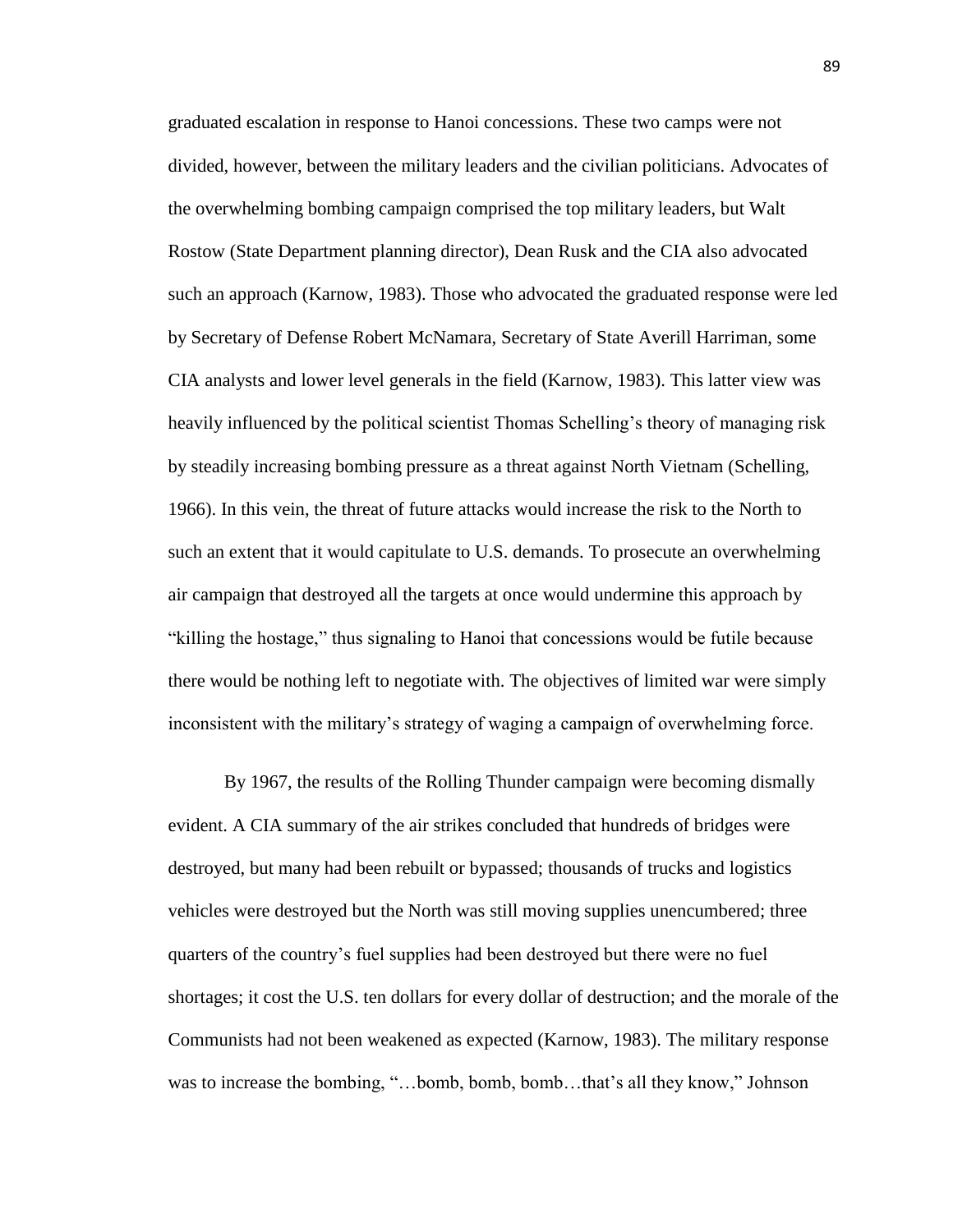complained, and when General Westmoreland (Commanding General in Vietnam) returned home in 1967 warned that the "war would go on indefinitely" if the U.S. could not find a way to "halt North Vietnamese infiltration" (Karnow, 1983). Westmoreland wanted more ground troops. Despite these dismal results, however, Johnson was faced with the specter of inducing the Chinese into the fight if he increased the pressure, "I'm not going to spit in the Chinese's faces" (Johnson, in Karnow, 1983). Alain Enthoven (a senior assistant to McNamara) summed up the quandary thus: the real force facing the world today was "less communism than nationalism," and American bombing would not "hurt them so badly as to destroy their society…or their hope of conquering Vietnam" (Enthoven, in Karnow, 1983).

Rolling Thunder identified 242 targets that needed to be destroyed to compel the North to concede, and from 1965-1968 these targets were successfully destroyed without the desired political outcome (Clodfelter, 1995). Since the North was waging a guerilla war, the targets selected were not critical to Hanoi's strategy. The destruction of transportation, military, and industrial targets did not hamper the North's insurgent strategy because the insurgents simply didn't need them, rather they relied upon low levels of logistics and support from the indigenous populations within which they moved. U.S. air forces were organized, trained and equipped to fight conventional, not irregular, wars. Ground commanders recognized the need to isolate the Viet Cong from the southern populations in order to delegitimize their cause and convince the south that they could defy the communists. Airpower did not have the capability to conduct such lowintensity and surgical air strikes to accomplish this task. The weapons used were not precision-guided, and aerial missions usually caused more harm to innocent civilians than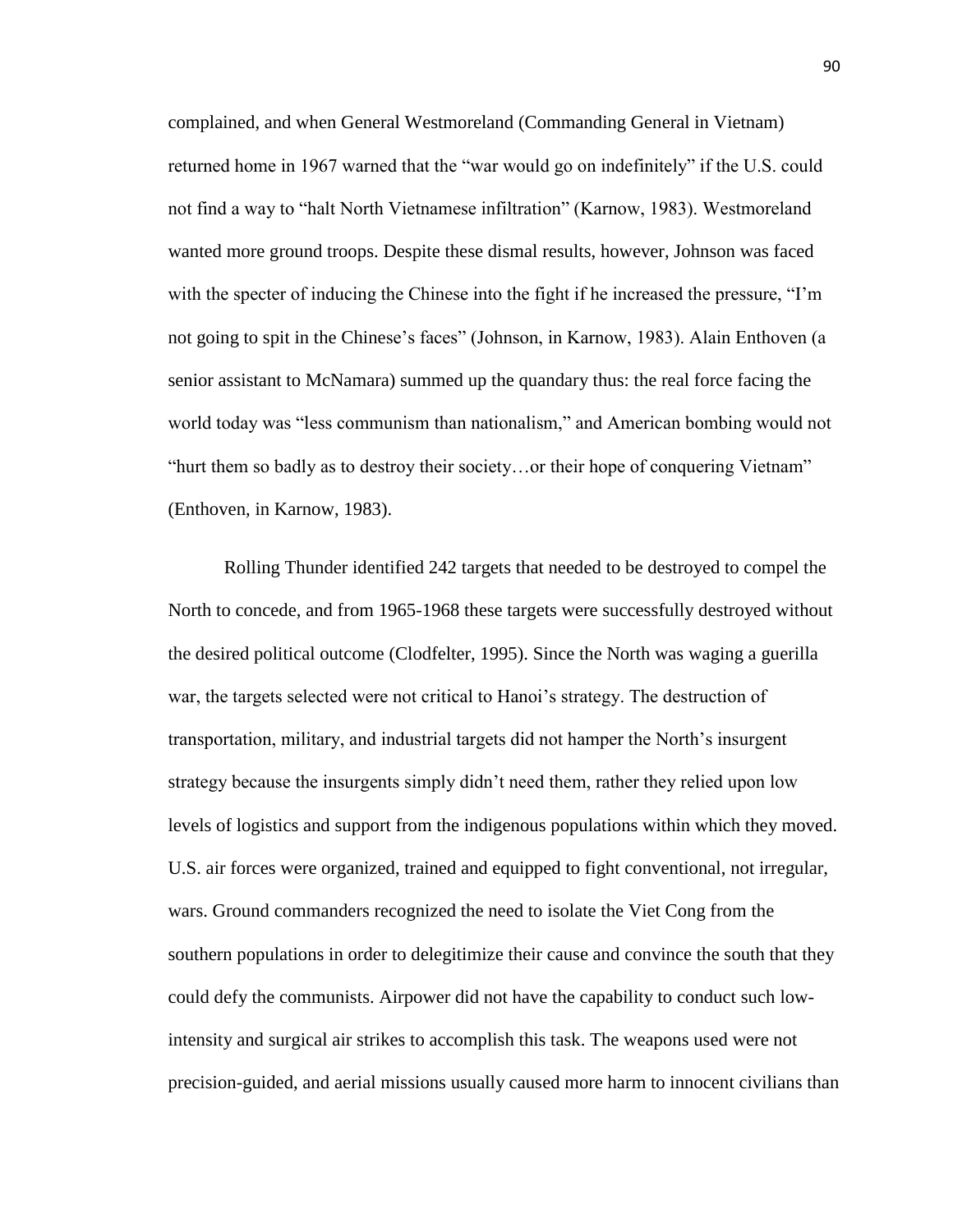the Viet Cong. Casualties were mounting among civilian populations as bombs went astray, failed to hit their targets, or adequately destroy them when they did. Additionally, the U.S. was losing hundreds of aircraft and pilots, thus taking its toll on constituency support back home. Johnson's political advisors went to great lengths to minimize civilian casualties and placed restrictions on theater commanders that minimized the amount of damage that could be inflicted on the North (Pape, 1996). PGMs could have provided the ability to destroy these targets without such large civilian casualties, thus increasing the effectiveness of the campaign. For example, during Rolling Thunder bridges had to be struck multiple times with large formations of aircraft to render them ineffective, but the damage was not overwhelming enough to deter the North Vietnamese from rebuilding them. Subsequent strikes were launched, more bombs were dropped, more aircraft lost, and more airmen killed or captured for an unrealized payoff. Once such bridge was the Paul Doumer, which was struck repeatedly from 1965-1968 with no success, but in 1972 the same bridge was struck with PGMs. The bridge was brought down so decisively that the long sought after effects were achieved, all with relatively little losses in men and material. Finally, the conventional shift by the North created a need for a large logistic supply train to ensure availability of ammunition, food, fuel, and mobility. Airstrikes on these highly vulnerable and critical targets led to Hanoi's eventual capitulation and a return to negotiations. While this shift in military strategy played a large role in U.S. success, it would have been for naught had the air forces been unable to strike them effectively, and PGMs certainly facilitated this success.

The political and strategic objectives of the Linebacker campaigns differed significantly than those of Rolling Thunder. Richard Nixon was the new president in the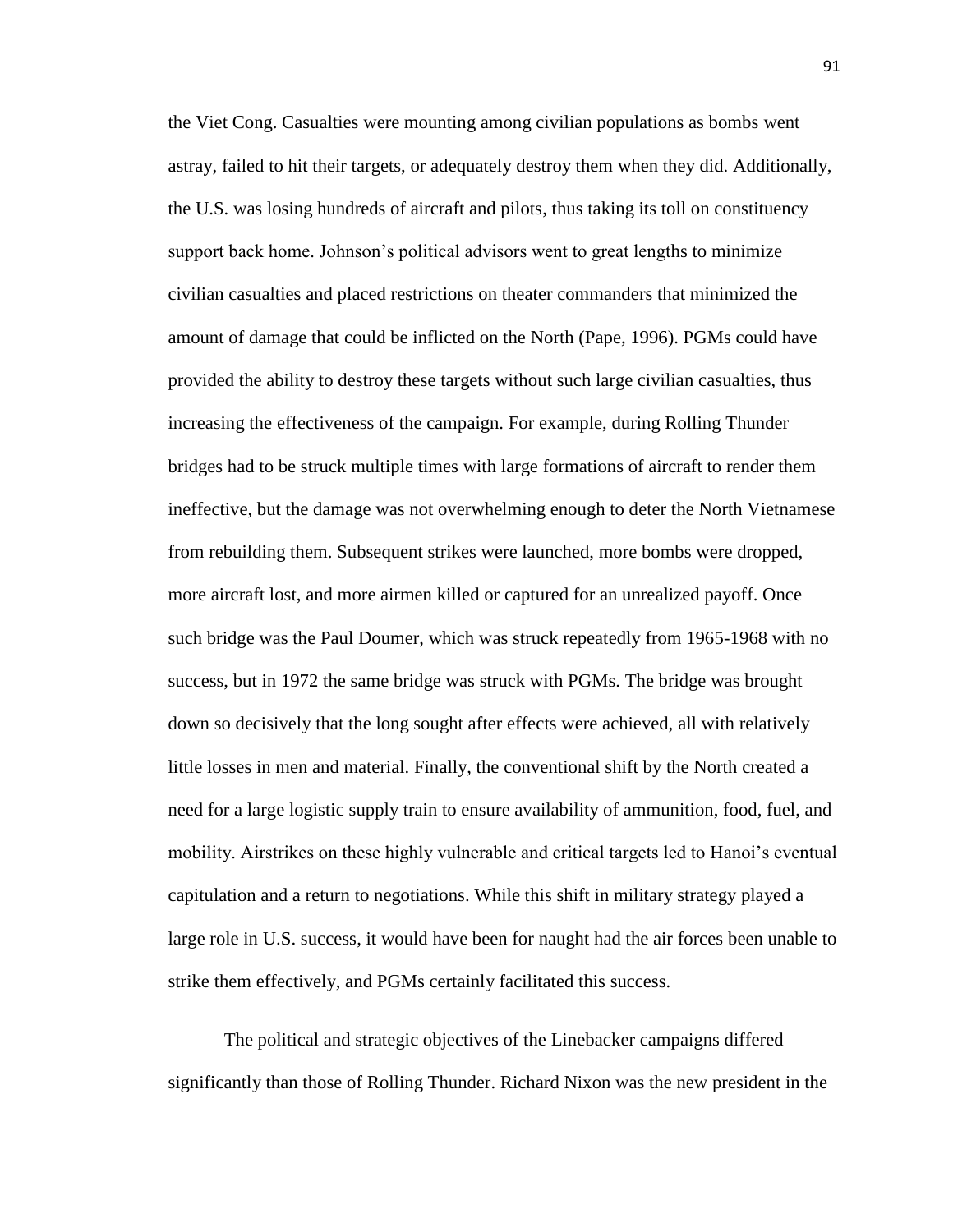U.S., and his challenge was to respond to an outright North Vietnamese invasion of the South. Hanoi's objective from the start had been to unify the two countries into one communist Vietnam. 3 years of Vietnamization had been underway since Nixon came to power; a significant drawdown of troops and aircraft was the means to transfer security to the South. Hanoi took advantage of this drawdown by launching an invasion in March, 1972. Nixon's response was drastically different than Johnson's, in that he launched the most intensive interdiction air campaign to date against the North's war-making capability. Instead of conducting attacks on an amorphous counter-insurgency (as Johnson faced), Nixon was facing an all-out conventional war, one that the U.S. Air Forces were well equipped and trained to fight. The political outcome sought by Nixon was a face-saving way for the U.S. to withdraw while maintaining an intact South Vietnam. Negotiations were conducted with Hanoi as the bombings continued, eventually leading to an agreement in October; however, the Saigon refused to endorse it. Nixon responded once again with bombing, but with a different objective. Linebacker I broke the capability of the North to wage war, Linebacker II targeted the will to fight.

# **4.5 Operation Rolling Thunder (1965-1968)**

Rolling Thunder commenced on 2 March 1965 and terminated on 31 October 1968. Its goals were twofold: first, the campaign sought to stop the North Vietnamese infiltration into the south, and secondly, to bring the North Vietnamese government to the negotiation table to construct a peace (Pape, 1996). There were three competing strategies regarding the employment of airpower, and all three were employed over three years of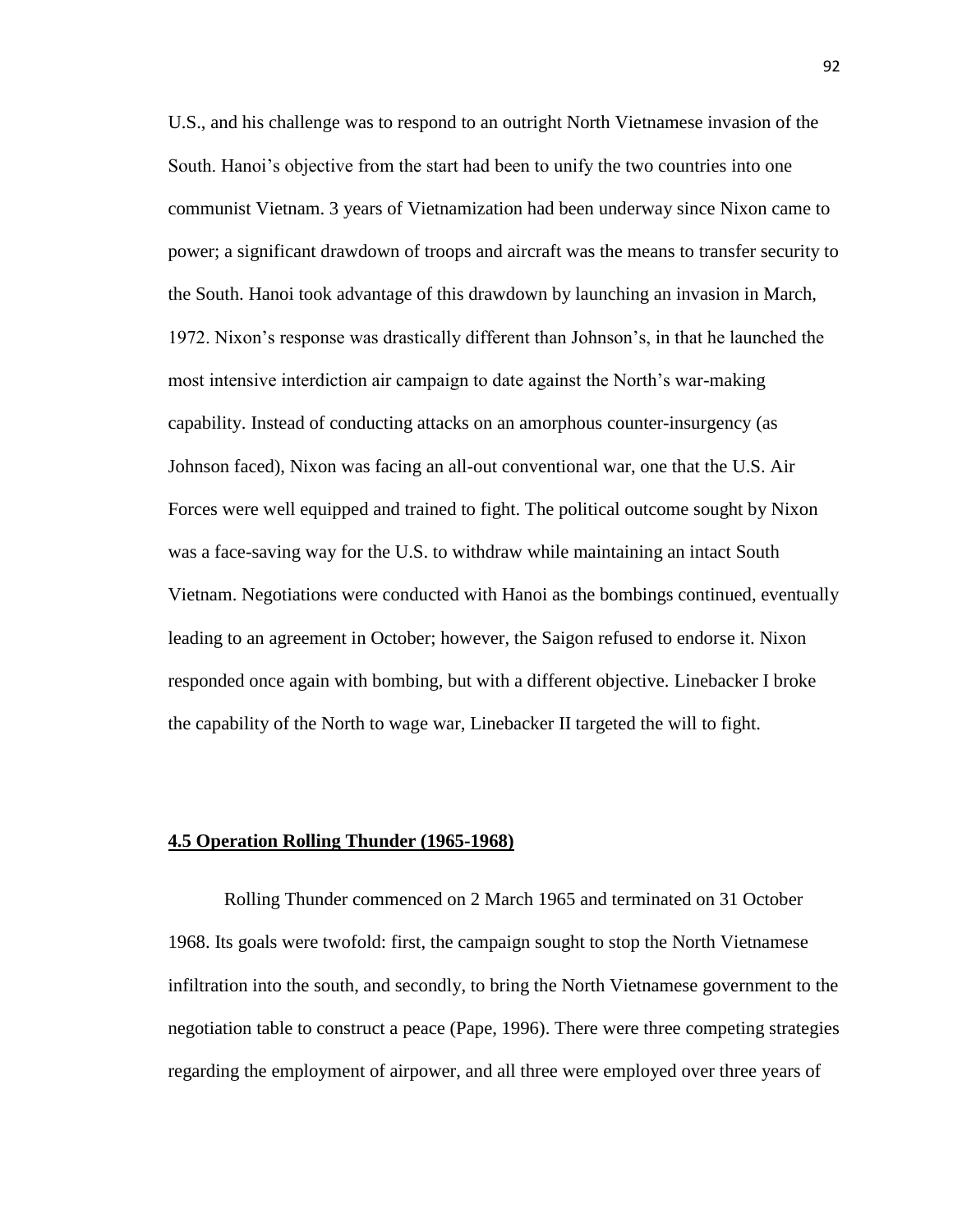bombing with no success. The first strategy emanated from the influential writings of Thomas Schelling (1966) advocating a costs-risks campaign through gradual escalation, and it was this strategy that Johnson's civilian advisors adopted (Pape, 1996). The idea behind this strategy is to inflict enough damage on the target state's industry and social fabric without completely destroying it; the costs of future escalation should carry enough risks to coerce the target government to concede (Schelling, 1966). The second strategy centered on the civilian population, and it was advocated by the U.S. Air Force (Pape, 1996). While not intending to attack the civilian populations directly, the Air Force sought to destroy the industrial base quickly without the gradual escalation advocated by the administration (Pape, 1996). Raising the short-term costs to unacceptable levels was seen here as the best way to restart negotiations, not relying a future threat of escalation that would essentially accomplish the same outcome. Finally, the Army advocated a military denial strategy in which the military vulnerabilities of North Vietnam would be exploited and destroyed (Pape, 1996).

As the result of a Viet Cong attack on American personnel at Qui Nhon, President Lyndon Johnson authorized the first air attacks on 2 March 1965 against a North Vietnamese naval base at Quang Khe (Lambeth, 2000). Thus began a three year air campaign directed at weakening North Vietnamese resolve to continue their unification campaign with South Vietnam. In the end, the air operation would drop 643,000 tons of bombs, destroying 65% of the North's oil storage capacity, 59% of its power generating facilities, 55% of its bridges, nearly 10,000 vehicles and 2,000 rail cars (Clodfelter, 1995). The targeting choices indicate that the strategy sought to destroy and disrupt North Vietnam's ability to supply and transport needed war materials to the insurgent Viet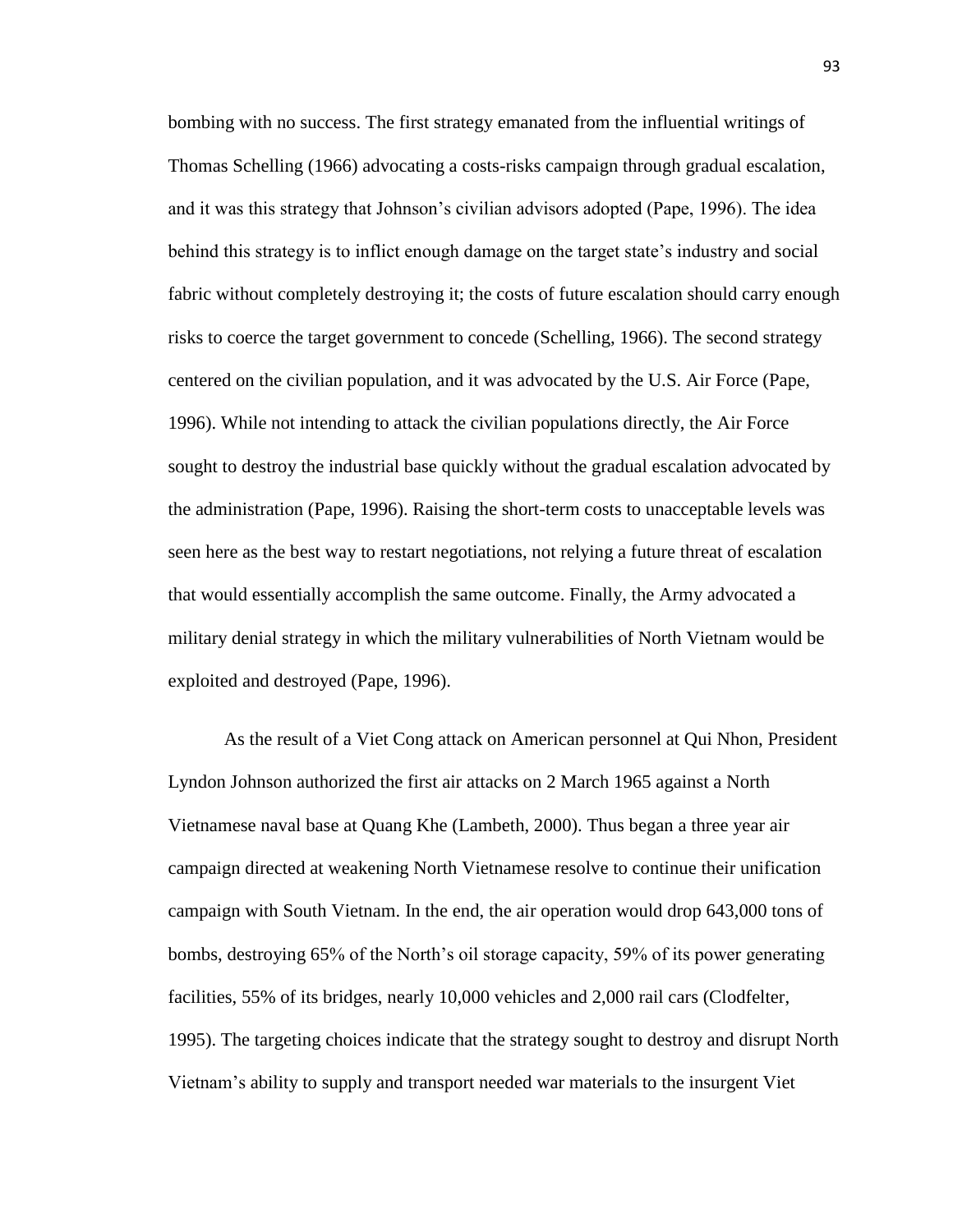Cong operating in the south. Consistent with the stated U.S. goals of forcing a withdrawal of the Viet Cong, a cessation of North Vietnamese support for the Viet Cong, and the establishment of a democratic and stable South Vietnamese government, Rolling Thunder was designed to inflict a gradually escalating bombing campaign. North Vietnam would have the opportunity to re-evaluate its stance during the subsequent 8 bombing pauses (Clodfelter, 1995), and then decide whether to meet U.S. demands or to continue infiltration and support for the insurgency. History shows, that the North chose the latter following every halt from 1965-1968.

The scholarship that emerged after the war in evaluating Rolling Thunder's effectiveness in attaining its goals coalesced into a consensus that the interdiction campaign against the North's capacity to re-supply the Viet Cong insurgency failed for two reasons: the guerilla war being waged was not vulnerable to a conventional air attack and secondly, disruption of its logistics could easily be compensated by rapid replacement and repair of damaged infrastructure (Lambeth, 2000; Clodfelter, 1995; Pape, 1996). The following narrative will trace the evolving nature and goals of the Johnson administration in the context of air operations and attempt to explain how the absence of precision technology may have hampered these efforts. Three years of bombing and tens of thousands of combat missions presents a daunting task for this brief case study, however, Pape (1996) presents a general breakdown of the campaign in four distinct phases. This study will trace these four phases with special emphasis on the strategy, objectives, and effectiveness of each phase.

 The first phase occurred during the spring and summer of 1965 where the U.S. air forces sought to gradually escalate the destruction of the industrial infrastructure of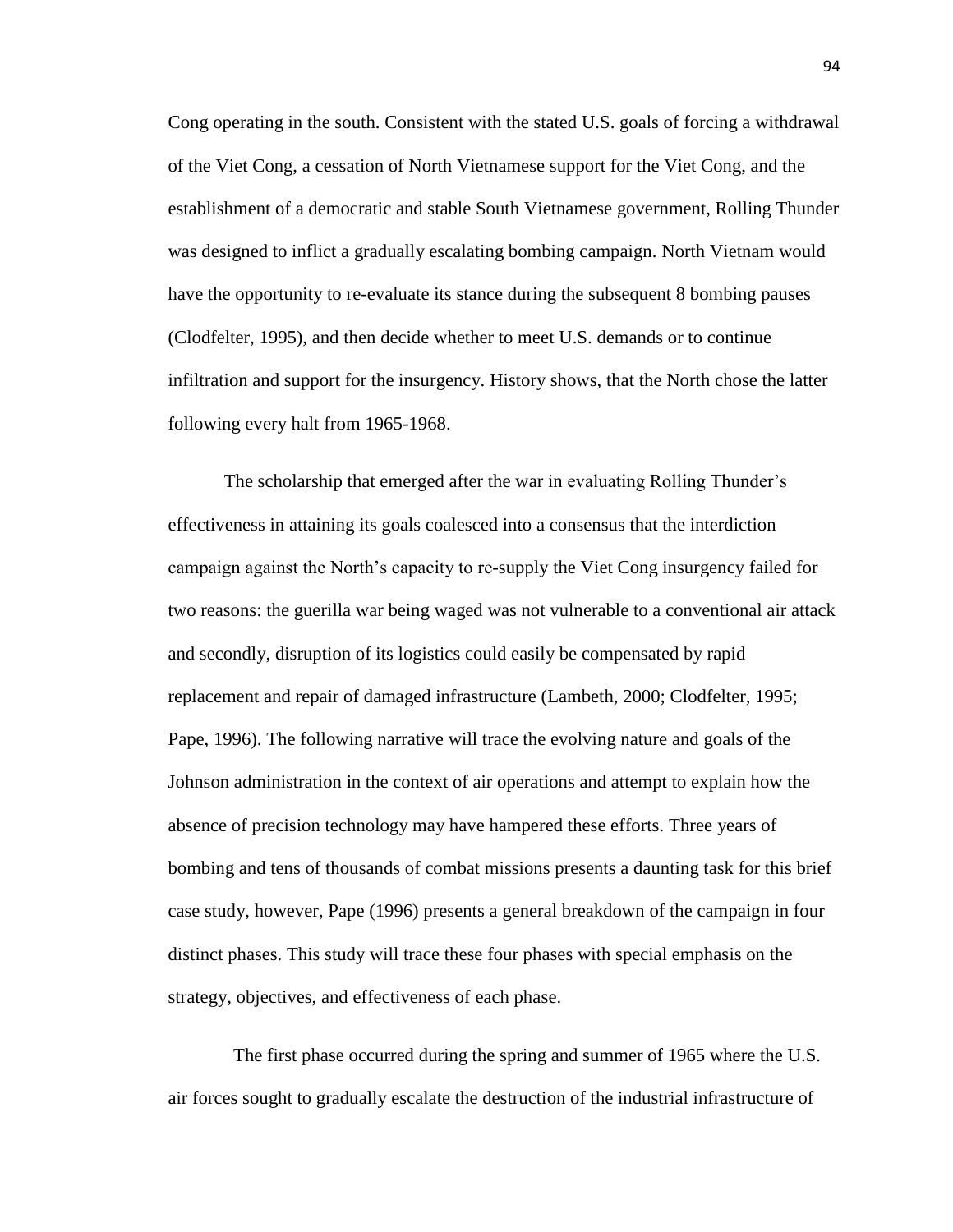the North (Pape, 1996). The intention behind this strategy was to eliminate or to curtail the North's ability to support the Viet Cong in the south and to threaten the regime itself with future attacks. Additionally, the campaign was designed to incrementally move from southern targets to the North, eventually creating the perception that if Hanoi did not concede to U.S. demands, that city itself would be under threat of air strikes. This strategy provided Hanoi with a critical asset to hold out against the U.S., time. By June 1965, the North was able to substantially build up its defenses around Hanoi, particularly in surface-to-air missiles (SAM's) and air defense fighter aircraft (Lambeth, 2000). This in effect negated the threat of future escalation propose by the U.S. The Johnson administration consistently rebuffed U.S. military leaders' calls to attack these new SAM sites and the military airfields before they became operational, thus increasing the threat to U.S. aircraft (Lambeth, 2000). Johnson was additionally concerned that the presence of Chinese and Soviet personnel, who were advising the North Vietnamese on the construction efforts, increased the risk of attacking these targets; thus threatening to expand the war to these two countries should any of their personnel be killed in an air attack (Lambeth, 2000). Finally, the first phase strategy relied on strategic air doctrine developed and executed during World War II, one that was inappropriate under the present conditions. During that previous war, the allies were fighting industrial states reliant upon the production and transportation of massive amounts of war materiel. Strategic bombing attacks on oil refineries, munitions factories, and aircraft production facilities were more effective against an adversary whose very lifeblood resides in the industries. The Viet Cong, by contrast, did not rely upon a robust industrial infrastructure. Insurgent forces were able to survive by resupplying from local villages, and the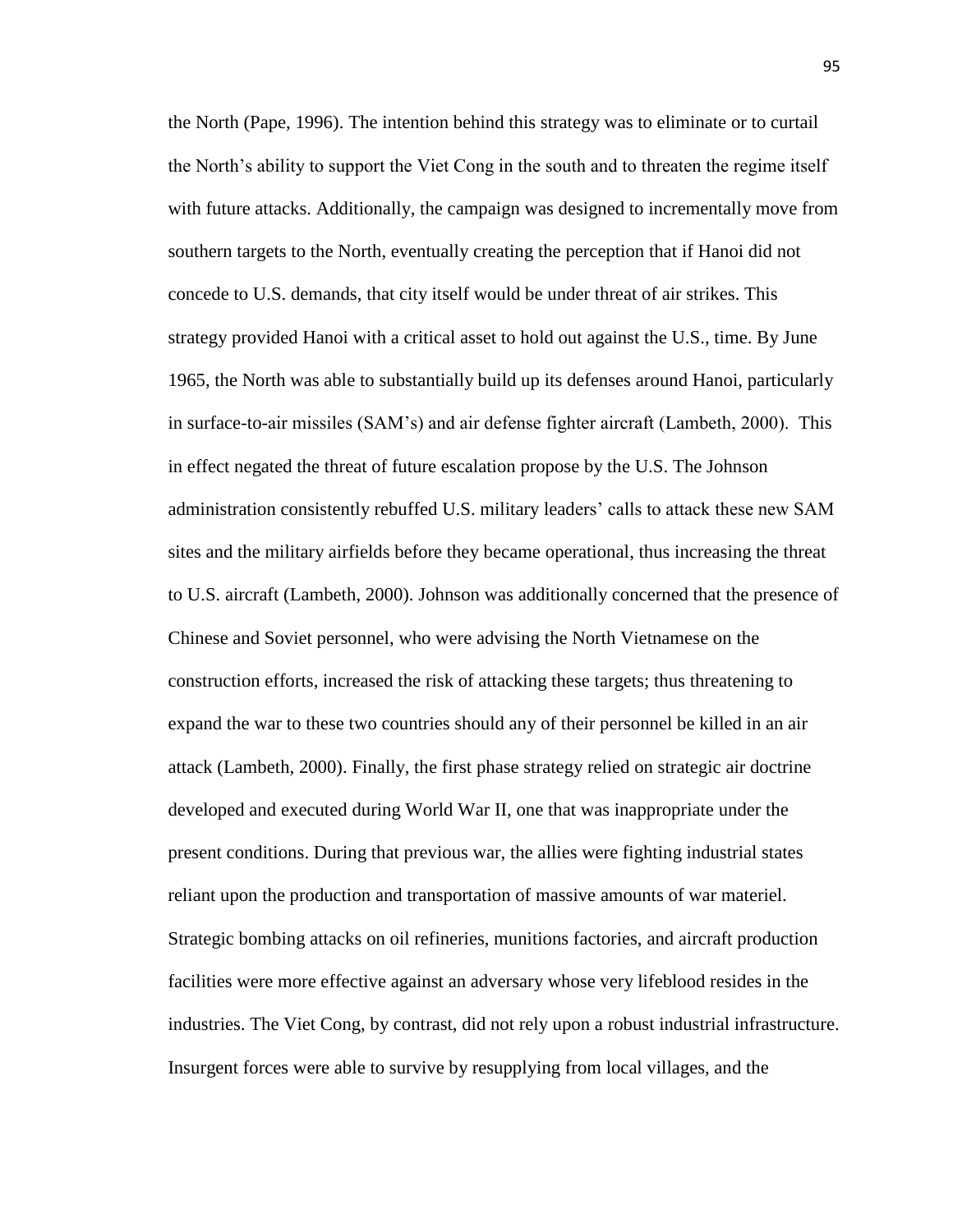dispersed nature of guerilla warfare allowed the North to transport rifles and ammunition relatively undetected in the dense jungles of Southeast Asia. The air strategy was illsuited to inflicting the required pain, and the threat of escalated pain, upon Hanoi or the insurgents in the south.

The second phase lasted from late summer 1965 through early 1967, where the U.S. focused on interdicting the supplies flowing into the south (Pape, 1996). 93% of all sorties were "armed-reconnaissance," where attack aircraft roamed the skies looking for appropriate targets, while only 7% of all sorties targeted industry and infrastructure (Pape, 1996).

The third phase occurred during the spring and fall of 1967 when Johnson removed many of the political constraints on industrial targets located near Hanoi (Pape, 1996). The air campaign to date had bogged down into ineffectual interdiction of Viet Cong forces, and under pressure to achieve better results, Johnson decided to deliver an intense blow to the North by a concerted effort against Hanoi (Pape, 1996). Targets included electrical station, bridges, chemical plants, steel and cement production, and explosives manufacturing; by this time most of the industrial targets had been destroyed with no appreciable change in the North's attitude (Pape, 1996).

The fourth phase covered April to November of 1968, and when public support finally turned against Johnson back home, the bombing de-escalated rapidly (Pape, 1996). The attacks were gradually rolled back from the Hanoi area and eventually stabilized in an effort to interdict Viet Cong resupply efforts near the demilitarized zone separating the North from the South (Pape, 1996). By December of 1968, aerial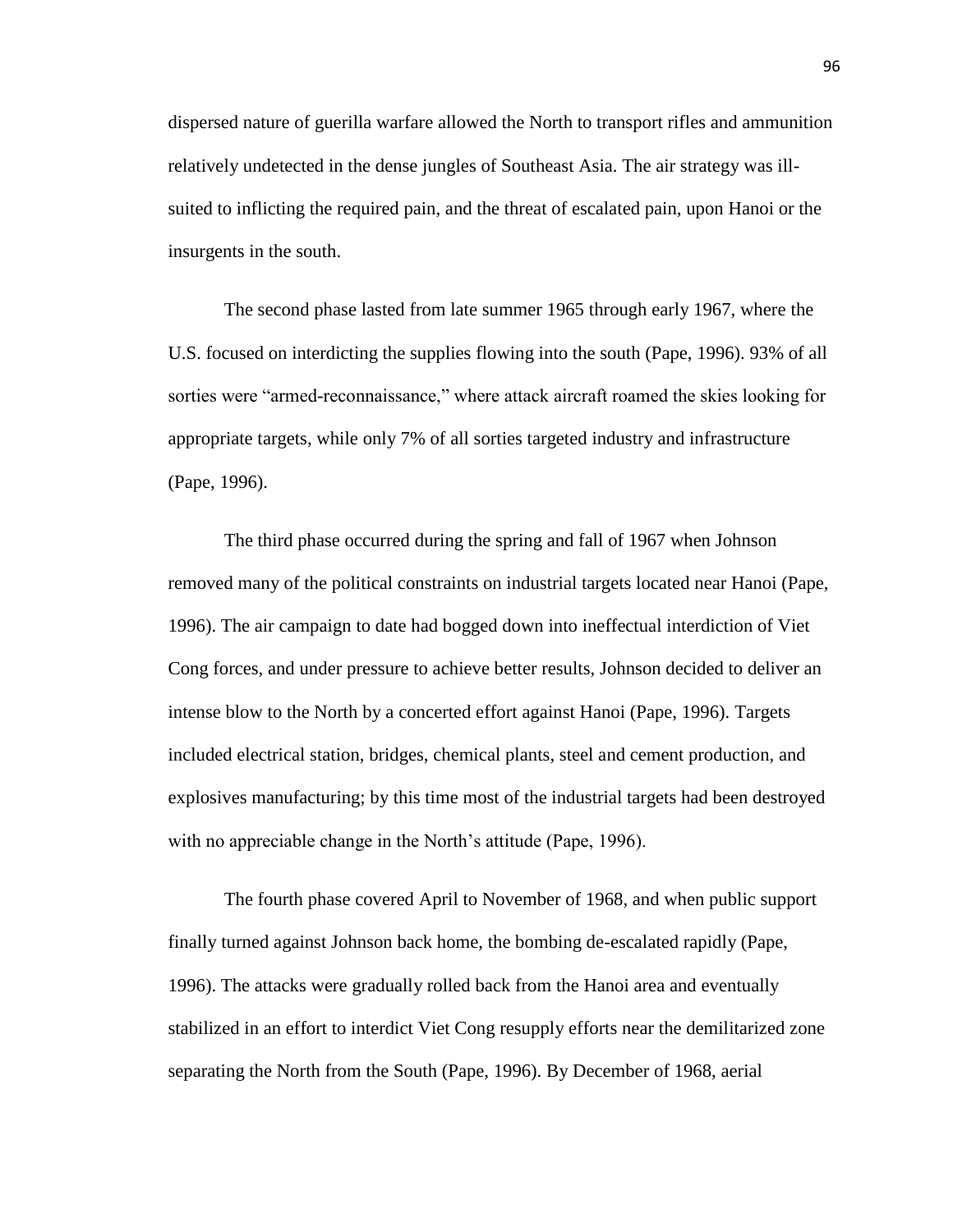bombardment of North Vietnam came to an end, after succeeding in destroying nearly all industrial targets without coercing Hanoi to concede to U.S. demands. Bombing would not resume until 1972 during the Nixon administration.

#### **4.6 Why Coercion Failed in Rolling Thunder**

The application of an ineffective strategy during Rolling Thunder led ultimately to its failure. The Johnson administration applied the Schelling escalation strategy to an adversary that was not reliant upon the critical targets identified in such a strategy. The presence of PGM's would have had very little effect on coercing Hanoi to concede. While admittedly this conclusion is counter-factual, the evaluation of the advantages of PGM's can help shed light on what 'could have happened' had they been available. First, PGM's primary advantage is the ability to successfully strike a desired target. Rolling Thunder lacked this precision in the aircraft employed; therefore U.S. air forces had to dedicate larger numbers of aircraft against a given target to ensure its destruction. Overall, the aircraft were able to destroy the desired industrial targets, but losses were high. Repeated attacks over the same targets allowed the Vietnamese defenses to engage the attackers multiple times, thus increasing the likelihood of shooting some down. Had precise weapons been available, losses could logically have been lowered, but the flawed strategy of attacking the industrial infrastructure of a non-industrial state would likely have not brought about the desired capitulation of Hanoi. Secondly, PGM precision mitigates the collateral damage incurred by attacking targets in highly populated areas. Electrical power grids and petroleum storage facilities are typically located in urban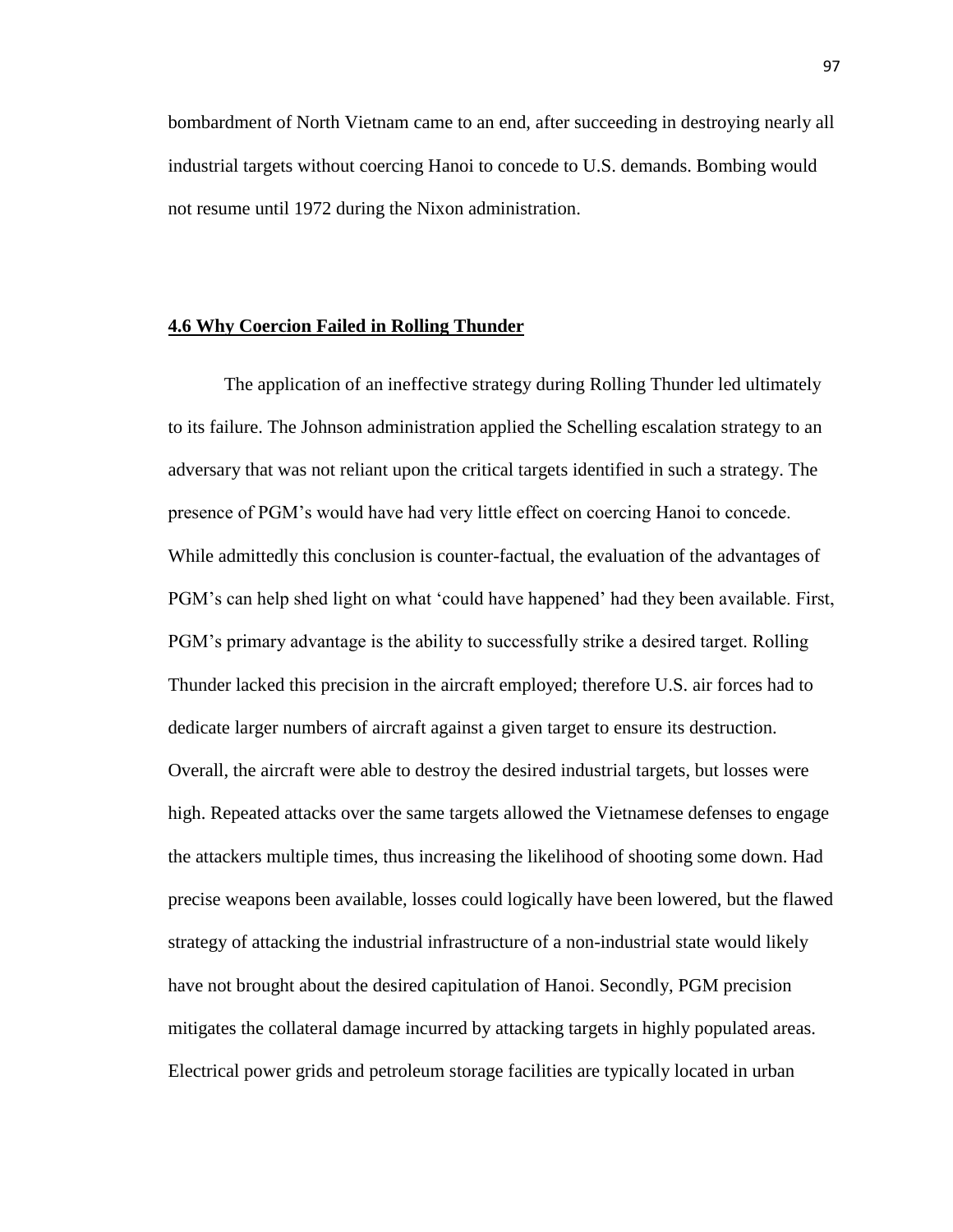areas, and Johnson was very sensitive to avoiding civilian casualties. PGM's could have lessened his fears, but the fact remains that the targeting strategy was still flawed. Finally, precision weapons cannot find the appropriate targets to attack; intelligence is required to locate a Viet Cong convoy or dispersed guerilla fighters. The nature of the war in the south precluded the identification and "fixing" of the appropriate guerilla forces to strike. Precision technology would not have added meaningful information to this constant challenge throughout the war. To support these conclusions, quantifiable data can better illustrate the shortcomings of an escalation strategy in Vietnam.

One goal of the air strategy concentrated on disrupting the logistical flow to communist insurgents operating in the south. The hope being that if the Viet Cong were 'starved' of firepower, fuel, and food, the insurgency could be crippled. This proved not to be the case. By 1967, regular North Vietnamese Army forces operating the south numbered only 55,000; while Viet Cong forces (those responsible for the insurgency) numbered 245,000 (Clodfelter, 1995). The Viet Cong were able to blend in with the local populations, thus minimizing their supply requirements from the North. Additionally, fighting between the Viet Cong and American ground forces occurred sporadically, giving the insurgents time to refit between battles, most of which they lost. The strategy of the Viet Cong was simply to wait out the American presence; to engage in continuous fighting would have been disastrous for the insurgents. The communists only needed 34 tons of supplies from outside the south to continue fighting, and this requirement represents less than 1% of the daily tonnage imported into North Vietnam (Clodfelter, 1995). Thus, the interdiction campaign waged in the North during the middle phases of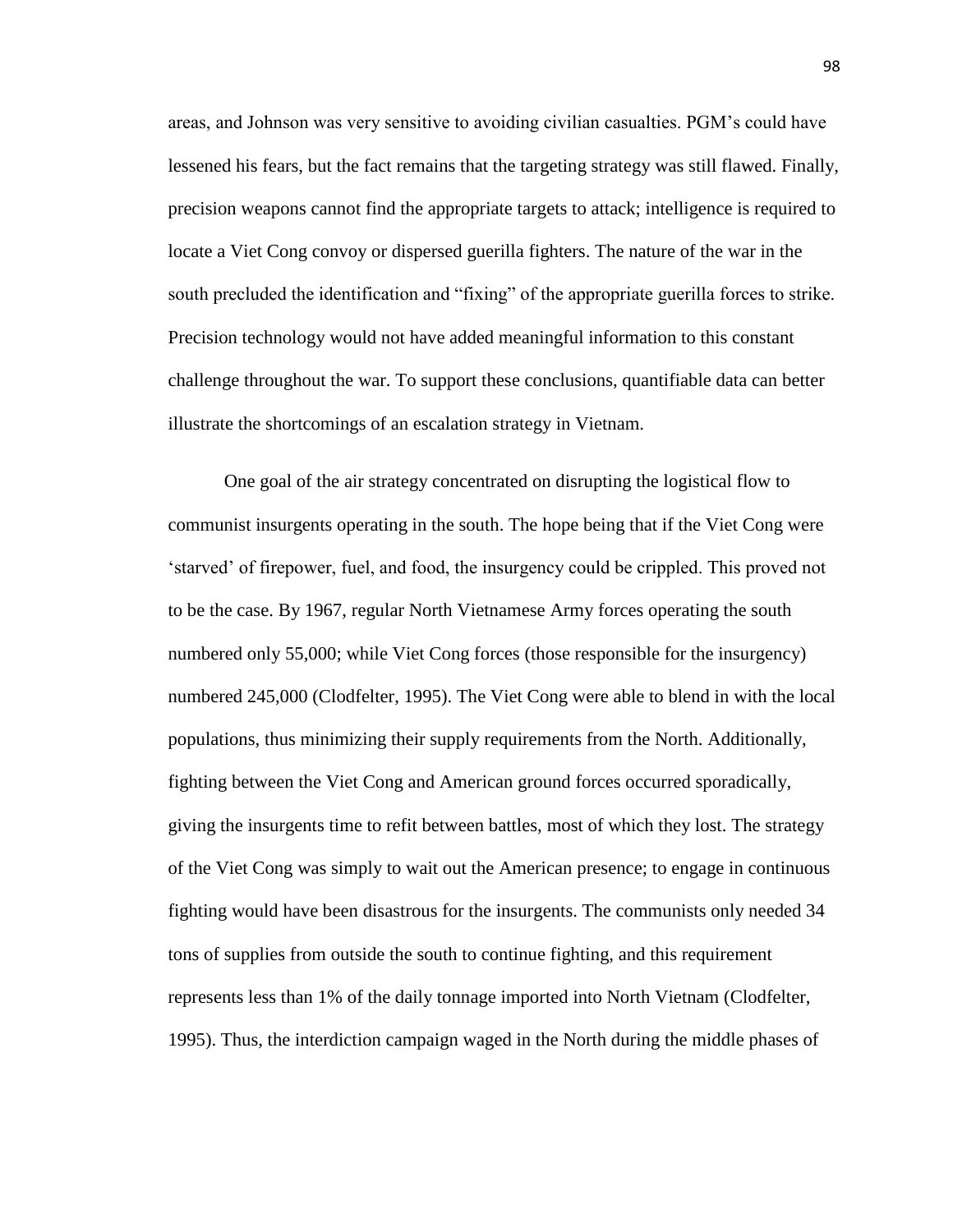Rolling Thunder was successful at destroying the North's infrastructure, but did little to hamper the Viet Cong's ability to wage a guerilla war.

The strategy employed during Operation Rolling Thunder was flawed from its inception for one reason: the targets identified were not critical to the communist insurgency in the South. The over-arching U.S. objective from 1965 to 1968 was to defeat the communist insurgency in the South; however, the bombing campaign was predominately focused on the North's support for the insurgency. "Political and military controls prevented attacks against the only two targets that would have affected Northern war-making capacity: people and food" (Clodfelter, p. 140, 1995). Johnson was not politically prepared to wage such a campaign against the people of North Vietnam. Precision weapons would not have added appreciably to success had he decided to do so. Theoretically, if Johnson had the ability to precisely attack the regular North Vietnamese Army units and destroy the dikes and dams essential for the rice crops, the unintended consequences to the civilians who relied on food supplies would be devastating. Furthermore, the humanitarian disaster that would ultimately ensue would only bolster the increased supplies already flowing into the North from its allies China and the Soviet Union. Success in the South could not be achieved by a war in the North, despite what earlier air doctrinal lessons from World War II would suggest. The critical targets from 1965-1968 were in the South, specifically the Viet Cong insurgency. The strategy employed was simply misplaced and focused on doctrinal concepts of the past which did not apply to an insurgency. Operation Linebacker, however, experienced an entirely different set of circumstances that facilitated the use of industrial and military interdiction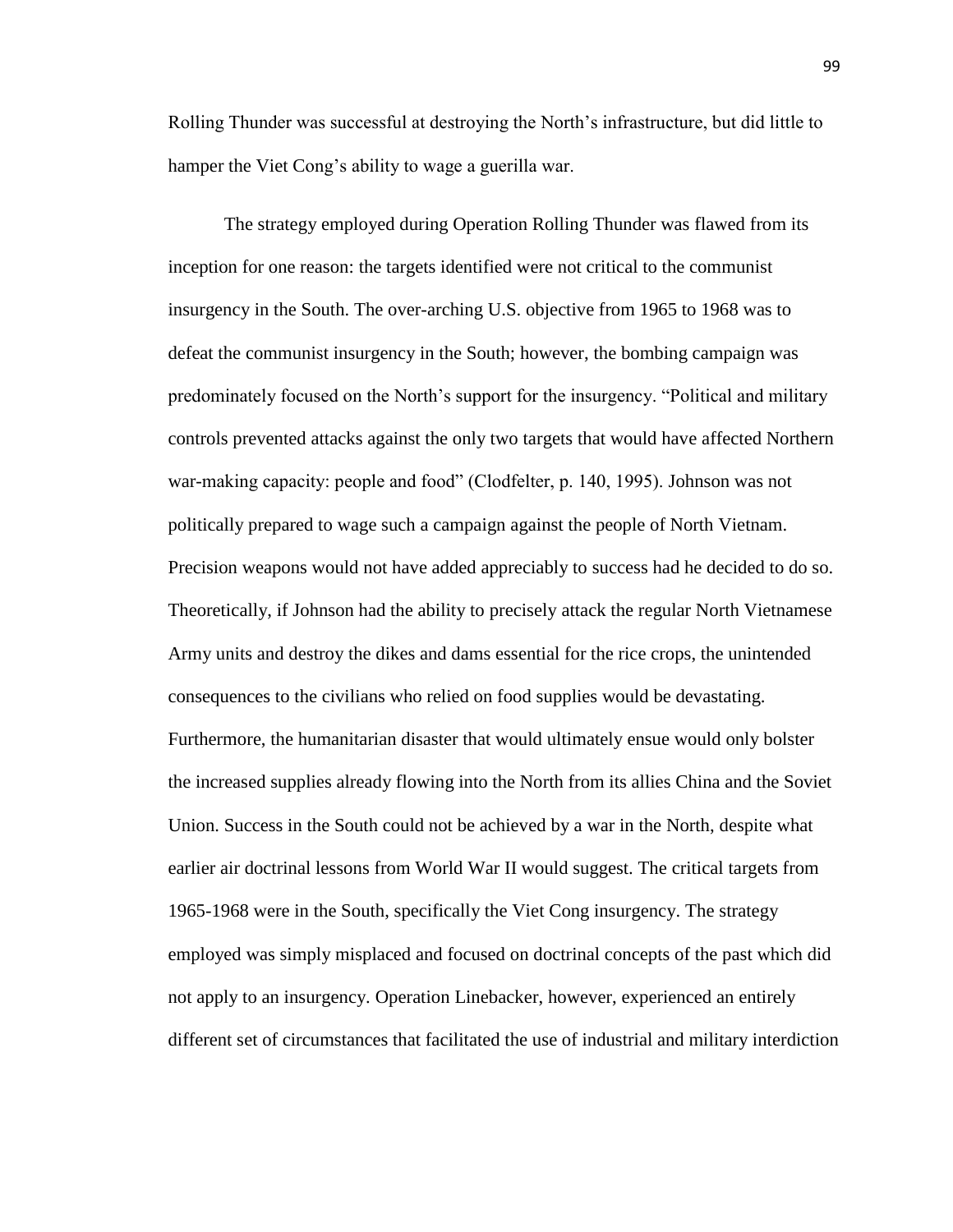to great effect. It is this operation, and the subsequent introduction of PGM's, that we be explored next.

## **4.7 Operation Linebacker (1972)**

In March 1972, the North Vietnamese launched a conventional (not guerilla) offensive into the south, and in response the U.S. launched the Linebacker air campaign to defeat the communist forces, restart negotiations, and conclude a peace settlement. Linebacker I ran from 10 May to 23 October 1972. It succeeded in bringing the North Vietnamese back to the negotiating table, but the South Vietnam government balked at the talks, thus driving the North away from concessions (Pape, 1996). To coerce the North back to the table, the United States initiated Linebacker II, from 18 to 29 December 1972. The North returned to negotiations and a settlement was reached allowing the United States to disengage from the conflict. Scholars have attributed the success of this campaign due to the change in North Vietnamese strategy, specifically shifting to conventional conflict (Pape, 1996; Clodfelter, 1995; Cohen, 2002; Byman and Waxman, 2002). While this analysis is generally correct, I contend that the introduction of PGMs into the campaign played a significant role in the campaign's success. It is the purpose of this case study to discern that role.

The Rolling Thunder campaign failed mostly due to an incorrect identification of the appropriate strategy required to defeat the communist insurgency. The situation had changed by 1972 as Nixon now had at his disposal two new tools to bring the war to an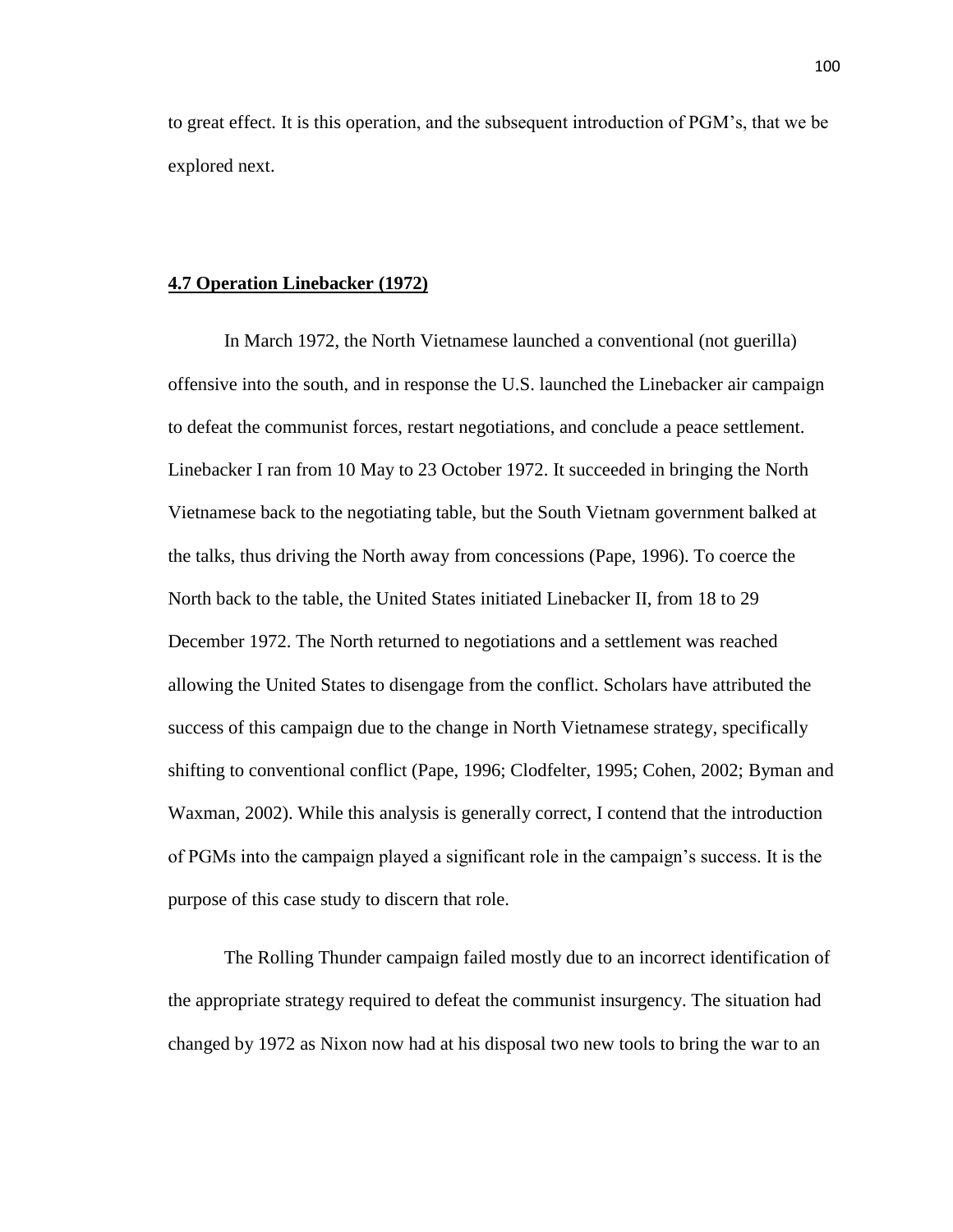end; improved military capability and popular support to act more aggressively to bring the war to a conclusive end.

### *Linebacker I: May-October 1972*

Operation Linebacker resumed bombing after Johnson had halted it for three years. In 1972, the Nixon administration faced a change in Hanoi's strategy as that country ceased guerilla operations and initiated a conventional ground offensive aimed at conquering the south and reunifying Vietnam. Nixon's objective was to counter this conventional military campaign by compelling the North to cease the ground offensive and accept a cease fire (Pape, 1996). To achieve these objectives, JCS Chairman Thomas Moorer advocated a three-pronged approach of 1) destroying the war material already in the North, 2) prevent the flow of this material to the South, and 3) interdict (destroy) the flow of troops and material to the south (Pape, 1996). This strategy would prove to be successful because the North had shifted to a conventional military campaign that was highly susceptible to air power. While the Rolling Thunder campaign had focused on civilian and economic targets, the Linebacker campaign targeted those elements that could directly hinder the North Vietnamese offensive (rail lines, fuel dumps, warehouses, bridges, and vehicles) (Pape, 1996). This campaign affected the North's ability to wage a conventional campaign, thus ultimately bringing them back to the negotiating table. But while the predominant literature cites this shift as the primary factor of success, it is plausible to conclude that the advances in military technology (employment of PGMs)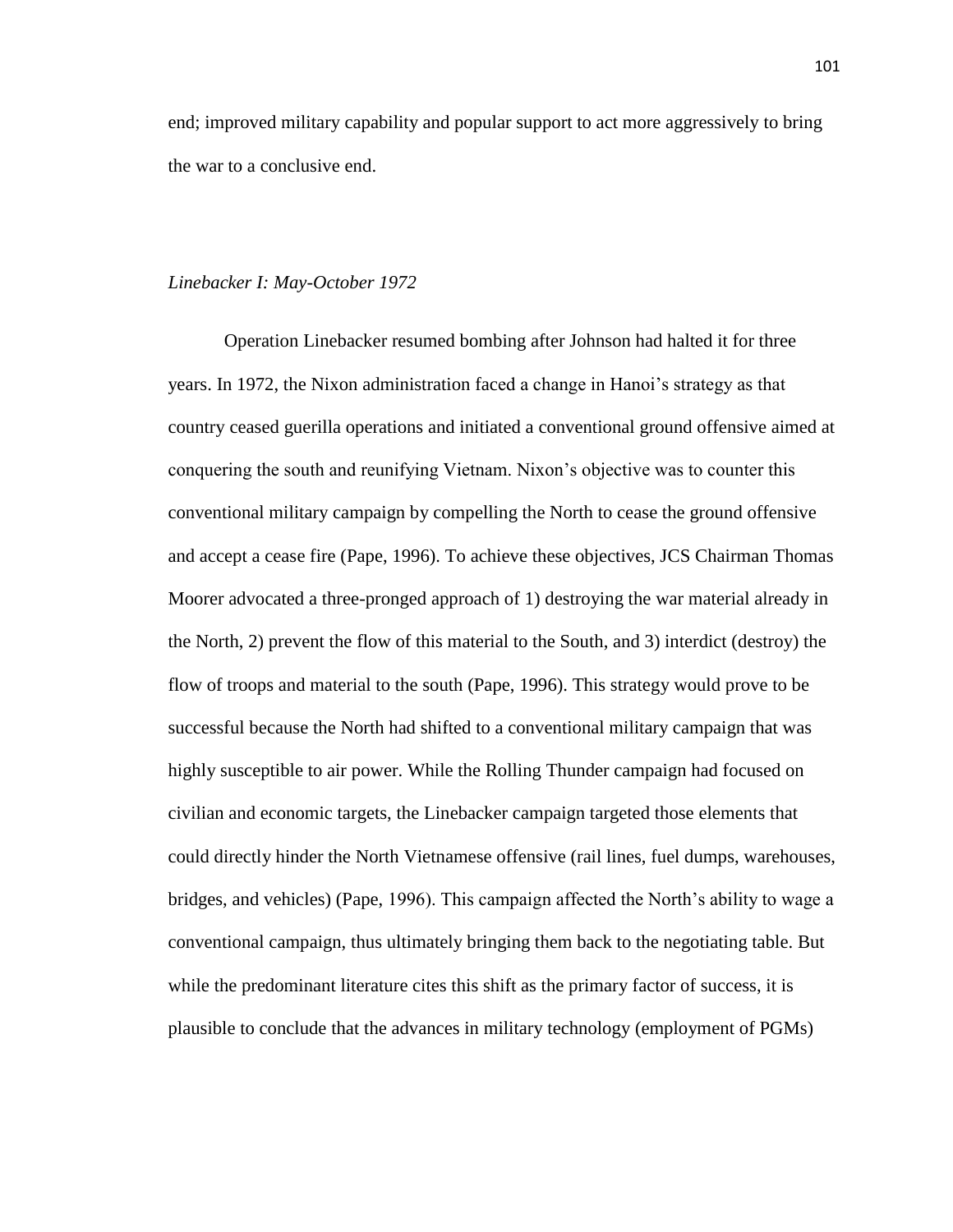could have played a larger role that it is given credit for. It is this development that I will address next in the ability of the U.S. to achieve its objectives.

As U.S. President Nixon entered office, he began a policy of "Vietnamization" to eventually place South Vietnam in charge of its own defense against the North. Public support had evaporated in the U.S. for the war, and Nixon was searching for an honorable way out of the conflict. By early 1972, most of the U.S. Air Forces had been withdrawn from Vietnam as Nixon and Henry Kissinger conducted negotiations to guarantee a sovereign South and a halt to hostilities (Clodfelter, 1995). This all changed on 30 March, 1972 when North Vietnam launched a conventional military offensive into the South. Nixon responded by resorting to airpower to blunt the offensive, and by 13 May, U.S. air forces had returned to the region to initiate Operations Linebacker I/II (Clodfelter, 1995).

Linebacker I began on 10 May, 1972 as aircraft struck the Paul Doumer Bridge and the Yen Vien Railyard in Hanoi; the pilots dropped 29 new laser- and electrooptically guided "smart" bombs scoring significant damage on both targets (Clodfelter, 1995). The Paul Doumer Bridge had been subject to multiple attacks during 1965-1968, but it was capable of surviving all previous attacks until 1972. The key difference was the introduction of PGM technology into the conflict. Part of Johnson's hesitation to attack key targets in heavily populated areas stemmed from fears of collateral damage to the civilian population. These new weapons were so accurate that Nixon's more aggressive air campaign was able to strike these targets while minimizing civilian casualties. As one example illustrates, on 26 May, a flight of a just a few strike aircraft attacked the Son Tay warehouse and storage area, three buildings measuring 300 x 260 feet, 260 x 145 feet, and 210 x 65 feet; just three bombs were dropped and successfully hit and destroyed all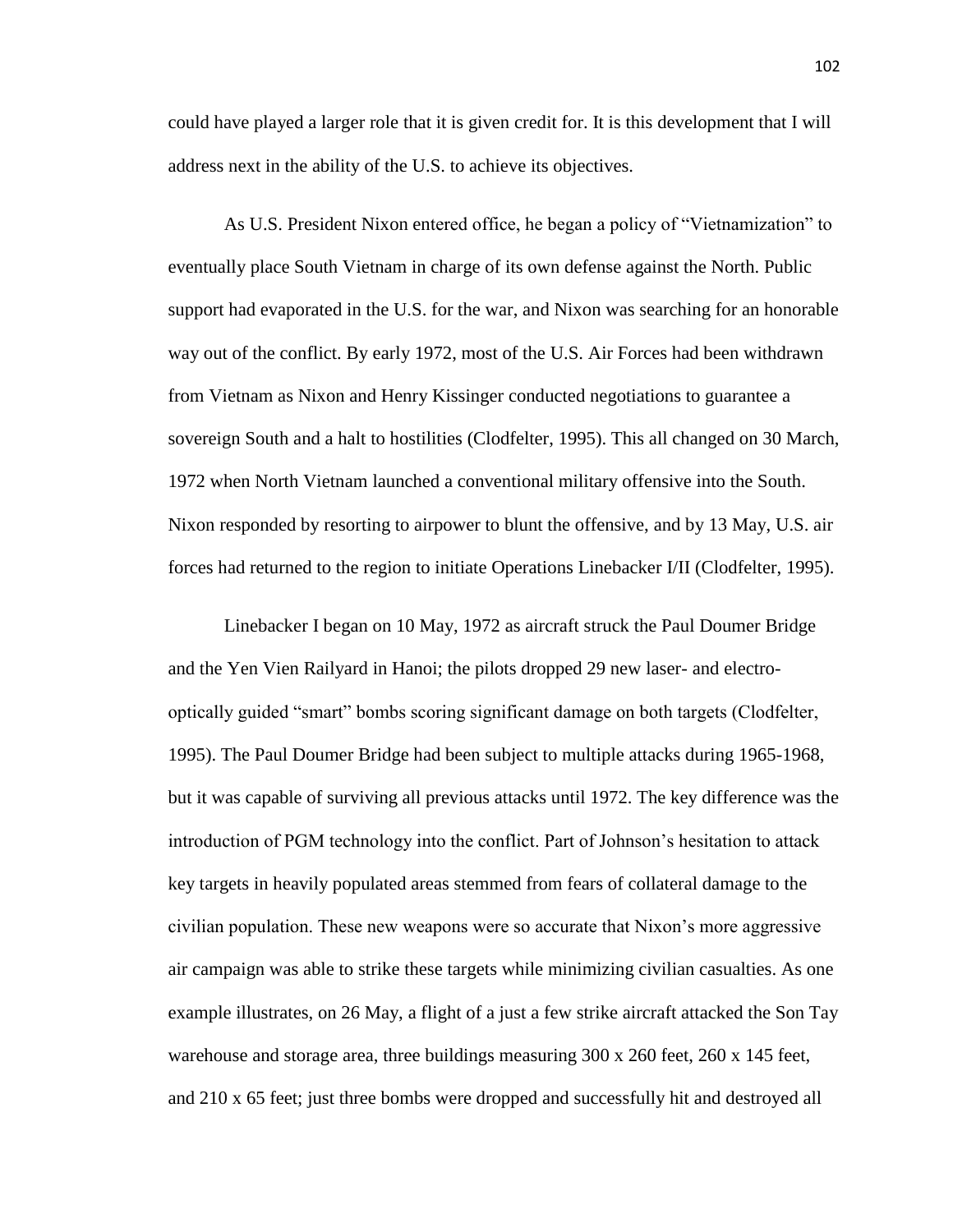three buildings (Clodfeletr, 1995). The campaign's targets remained those that significantly supported and enabled the North Vietnamese offensive into the South. Logistics centers, transportation infrastructure, and any other targets that directly fed men, ammunition and foodstuffs into the North's armies were struck with great effectiveness. The numbers of aircraft required dropped significantly from dozens during the late 1960's to an average of just 8 to 10 aircraft in a given strike package (Clodfelter, 1995). Precision allowed the discreet destruction of critical targets needed by a conventional offensive, but more importantly, the strategy adopted by U.S. air forces was conducive to the kind of war the North was fighting.

North Vietnam's strategy had always been a unified Vietnam under a central communist government, and with the drawdown of U.S. forces from 1969 to 1972, they felt the time was right to launch a conventional offensive to realize this goal. Nixon, engaged in peace talks to ensure a face-saving U.S. departure, responded aggressively to the invasion and was able to wage a much more intensive air campaign than Johnson. The targets chosen were the same types of targets during the Rolling Thunder campaign, but the key difference in 1972 was that the targets were much more critical now that the North was waging a conventional invasion. Had PGM's not been introduced, Nixon would have found himself in the same predicament as Johnson, how to strike key infrastructure targets without incurring unacceptable civilian losses. Higher precision of new weapons, and the identification of the correct strategy, enabled the Linebacker campaign to eventually halt the North's advances. By June, the North Vietnamese advance had sputtered, resulting in the resumption of peace talks. Despite the talks, the bombing continued. Sortie rates continued to increase until a peak in September when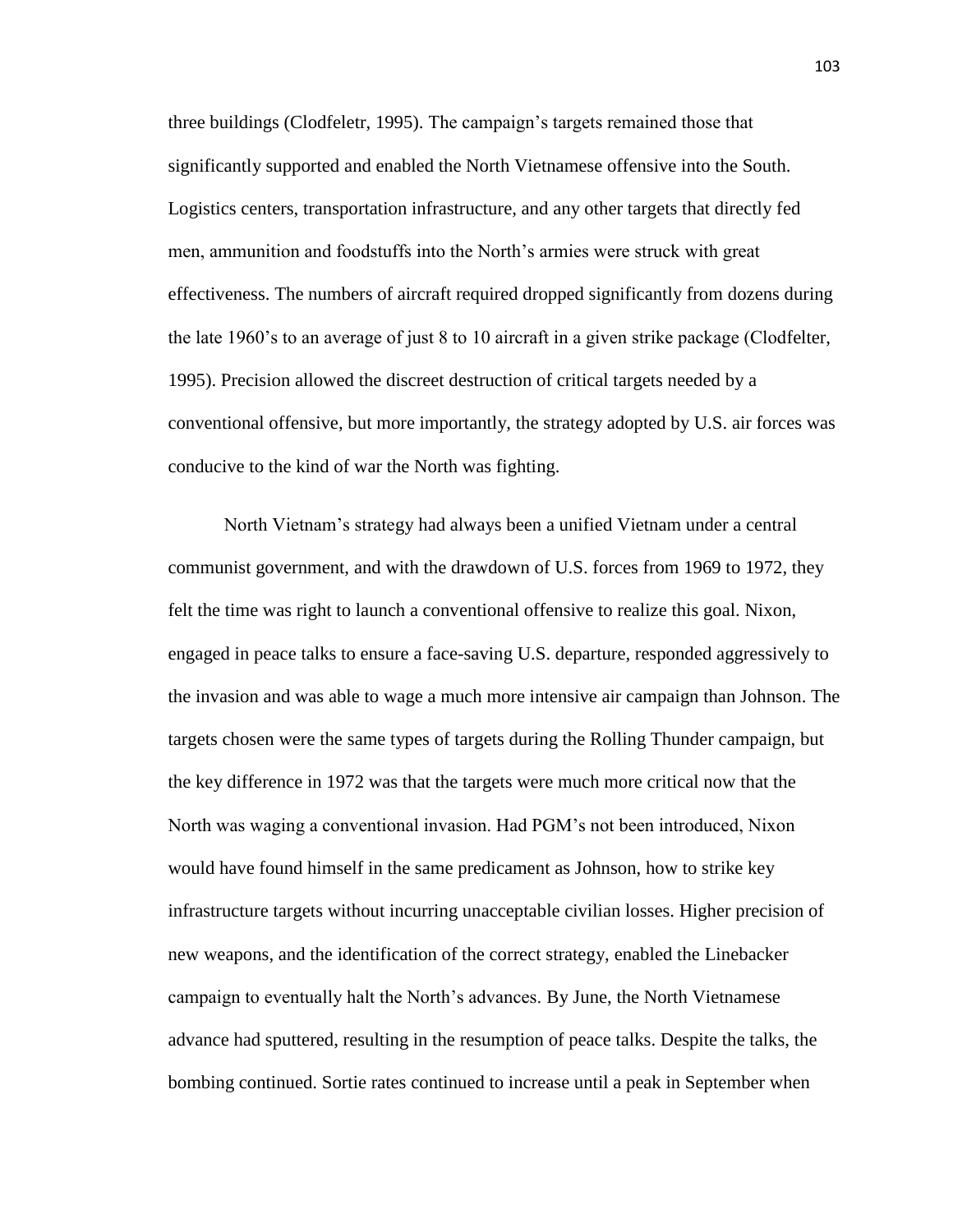111 PGM bomb sorties were flown by  $7<sup>th</sup>$  Air Force alone; additionally, pilots were perfecting navigation procedures that enabled successful missions that previously would have been canceled due to bad weather (Clodfelter, 1995). By 13 October, precision missions flown by F-111 aircraft alone accounted for over half of all strike missions (Clodfelter, 1995).

 The Linebacker I campaign dropped 155,548 tons of bombs on key infrastructure targets in North Vietnam, this is roughly one-fourth the tonnage dropped from 1965-1968 (Clodfelter, 1995). "More damage was done to the North Vietnamese lines of communication during Linebacker than during all our previous efforts" (General Vogt in Clodfelter, 1995). Smart bombs inflicted most of the damage: fifteen railroad bridges were destroyed, overland imports were reduced by 130,000 tons per month, mining the harbors reduced imports from the sea from 250,000 tons per month to near zero, most of the oil storage facilities were destroyed as well as 70% of all electricity generating capacity (Clodfelter, 1972). These devastating effects of the Linebacker campaign succeeded in the North abandoning its takeover of the South and restarted negotiations; however, these talks still failed to produce a lasting settlement throughout the fall of 1972, driving the resumption of bombing in December: Linebacker II.

# *Linebacker II: The Christmas Bombings*

By October 1972, Hanoi had accepted Nixon's peace proposals ensuring U.S. disengagement with honor and leaving South Vietnam intact; additionally, Linebacker I had eliminated the North's ability to forcibly takeover South Vietnam (Clodfelter, 1995). South Vietnamese President Nguyen Van Thieu, however, had refused to endorse the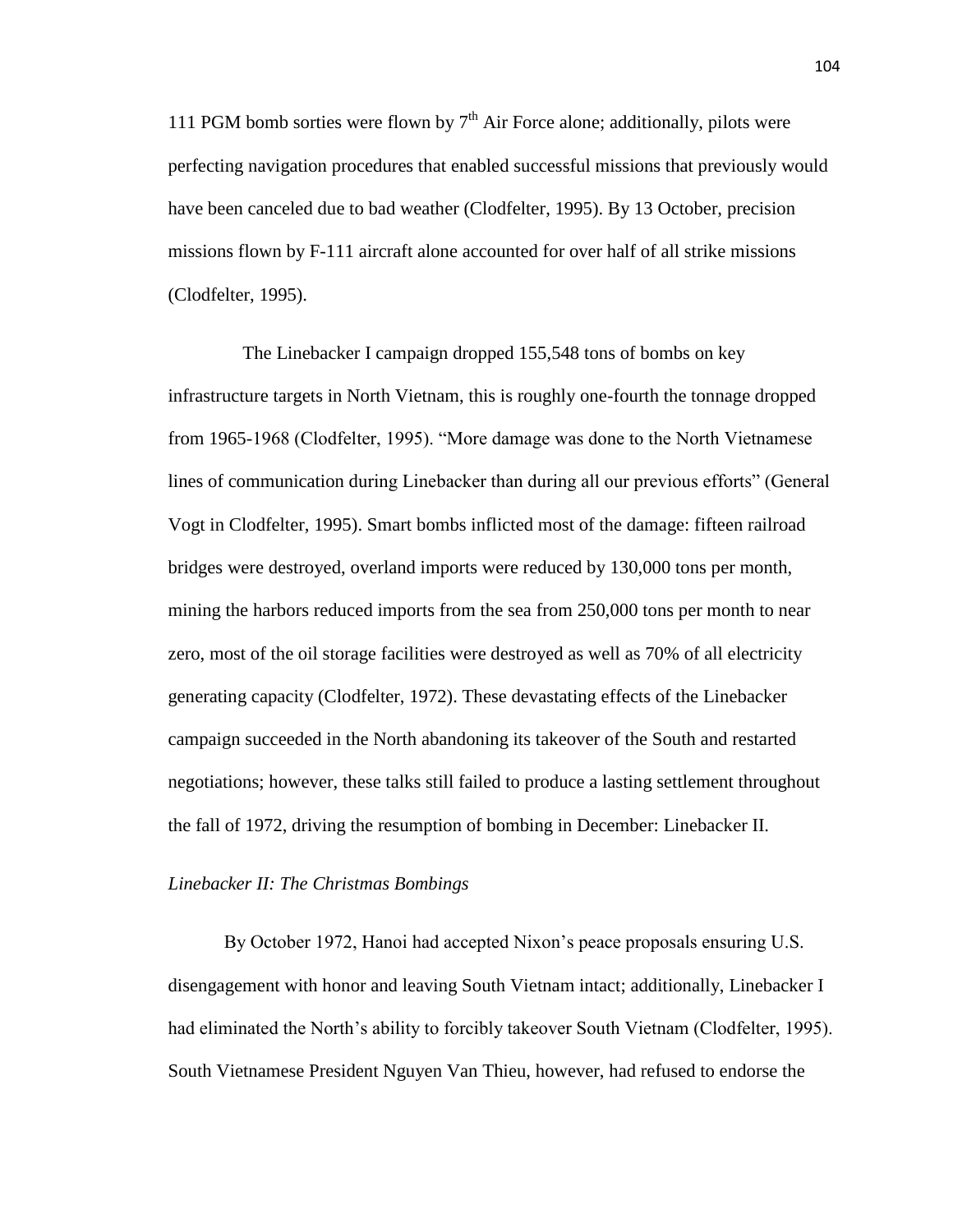agreement, making additional demands that the North was unable to accept (Clodfelter, 1995). Nixon resorted to airpower once again in December, but with a slightly different aim. While Linebacker I had intended to destroy the North's war-making capacity (a resounding success), Linebacker II's objective was to eliminate the North's will to fight while reaffirming to Thieu that the U.S. was committed to the South's security (Clodfelter, 1995).

To break the will of the North to continue hostilities, Linebacker II directly targeted the population's will without targeting the population itself. Bombing missions began on 18 December, initially targeting the same infrastructure as during the earlier campaign. There was a renewed emphasis on not simply destroying the targets, but making the bombing highly visible to the population in order to dissuade them from continuing to support the war (Clodfelter, 1995). This shift in strategy is reminiscent of the early Douhet "punishment" strategies with one difference; the population was not to be targeted and killed per se, but to impose a hardship of round-the-clock violent disruption of their daily lives. While precision was desired to prevent unwarranted casualties, the main thrust was psychological. On the first night, 48 B-52 bombers struck railyards and airfields near Hanoi, followed at ten minute internal by two additional flights (Clodfelter, 1995). Nixon kept up this pressure until the North began to entertain further negotiations; as they continued to hold out, Nixon intensified the bombing. On the  $27<sup>th</sup>$ , 60 B-52's struck surrounding Hanoi targets, another 60 struck on the following two days; as the bombings continued, the levels of resistance encountered dwindled to eventually zero (Clodfelter, 1995). On 28 December, the North agreed to Nixon's proposals, and Nixon halted the bombing the next day.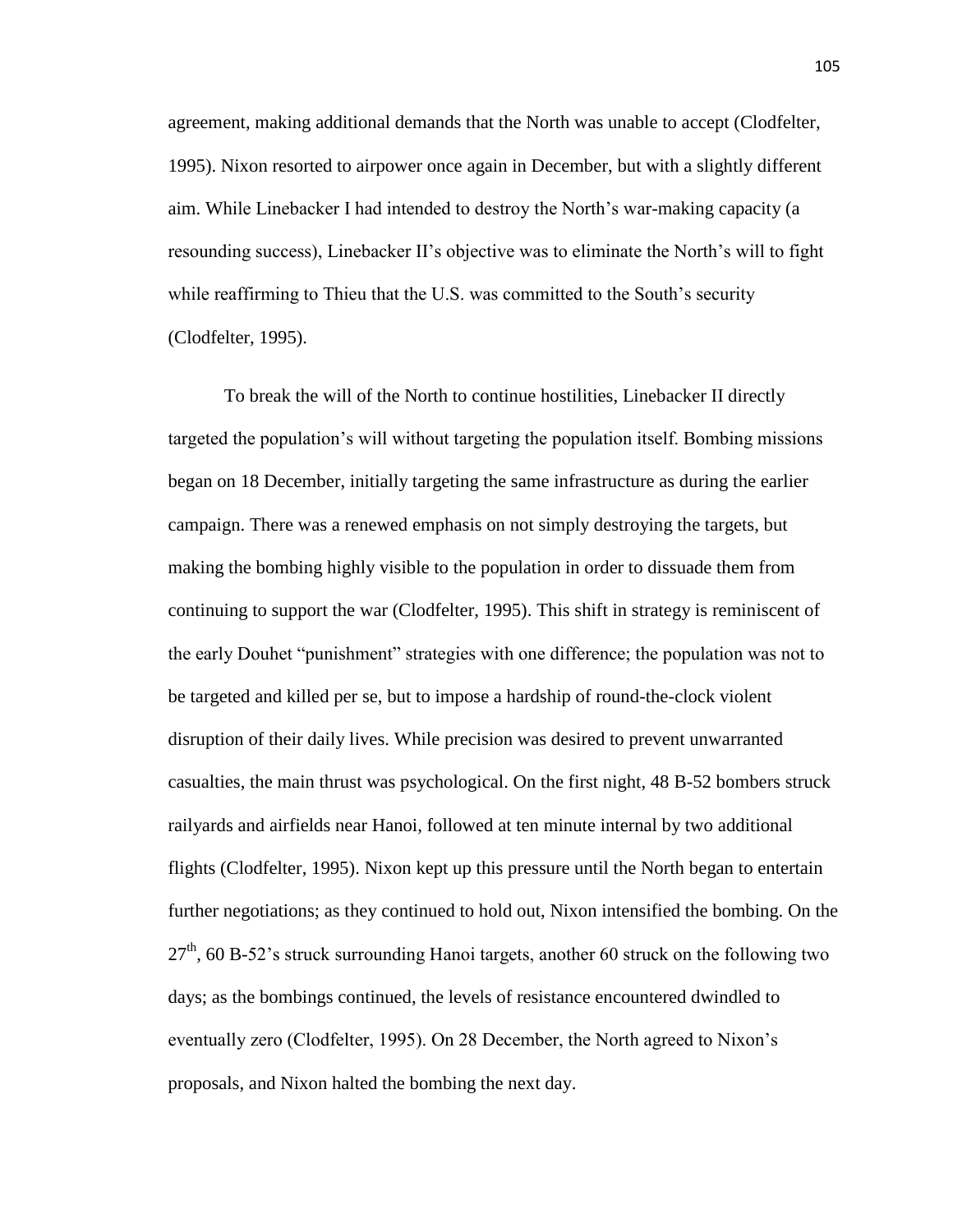Linebacker II differed considerably from Linebacker I, indicating the necessity of marrying the correct weapons capability to the correct strategy. During the first campaign, PGM's were critical to destroying the North's ability to wage war against the South. Pape (1996) describes this as a "denial strategy," where the attacker seeks to deny the adversary the means to achieve his political/military objectives. Linebacker I was tailored well to achieve this result, as precision weaponry could discreetly target the warmaking capabilities that were fueling the conventional forces invading the South. Conversely, the goals of the December campaign were markedly different. The North's ability to fight in the South had been decimated, yet their will to resist persisted. This called for a different strategy no as reliant on precision capabilities. The goal was more psychological to reduce the North's will, not ability, to continue hostilities. PGM usage under these conditions would likely have been ineffective, since they are not designed to create the general disruption of the North Vietnamese population. What was called for in December was the catastrophic devastation and terror, not inflicted upon the civilians themselves, but on the surrounding countryside, creating an environment of constant explosions, noise, and fear.

# **4.8 Conclusion**

Several themes that dominated the discussions during both air campaigns. First, collateral damage and civilian casualties were of more prevalent concern in the Johnson administration. The Rolling Thunder campaign was much longer (3 years) than the Linebacker campaign (6 months), therefore the mounting casualties became more salient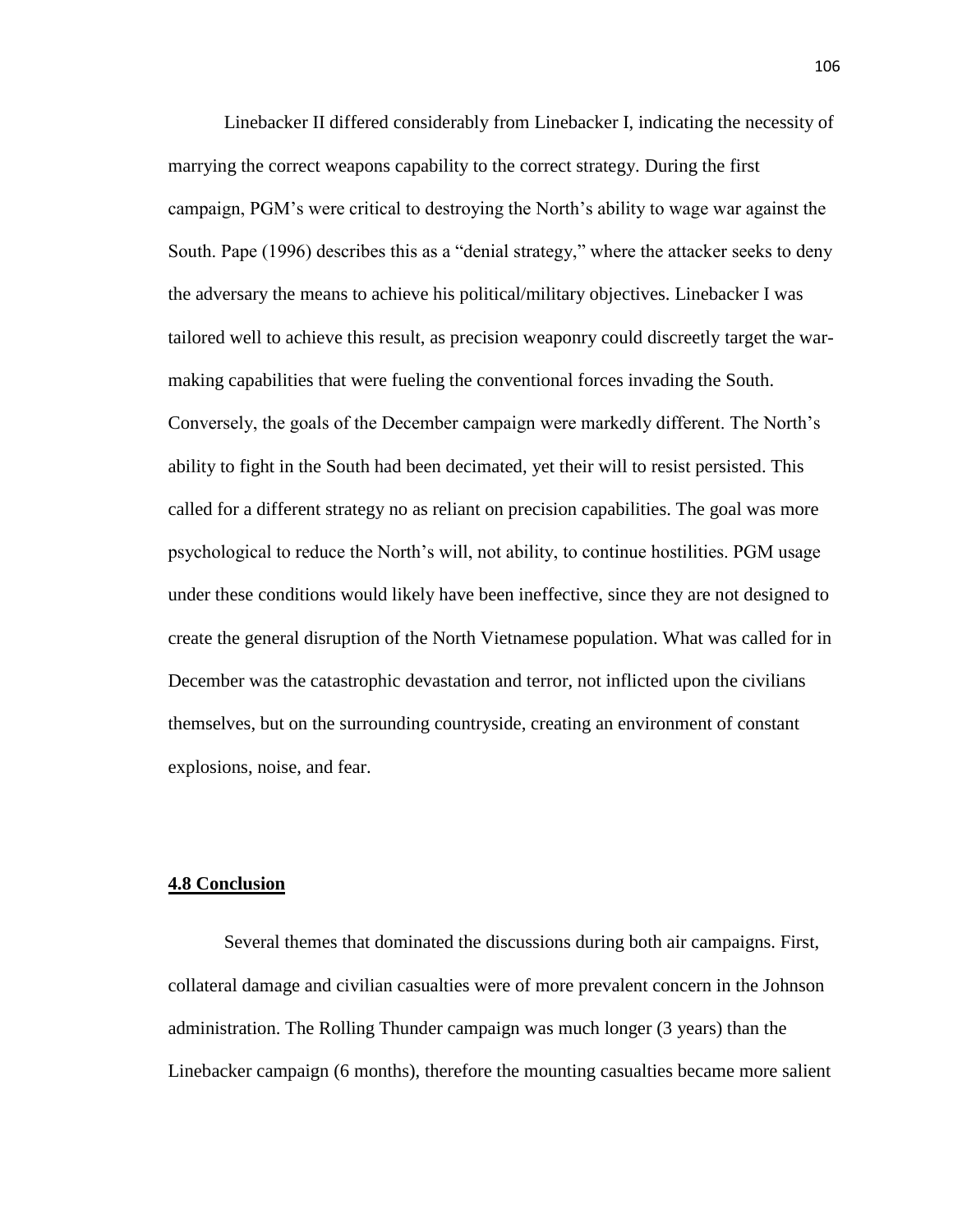for Johnson. The advent of televised news coverage brought the reality of war home to the American people, and the tumultuous social times of the 1960's placed significant pressures on the administration to conclude the war. The strategy of gradual escalation sought to minimize the consequences of full-scale war and President Johnson consistently sought a middle-ground between those advisors who advocated unlimited air strikes and those that were more selective in attempts to bring the North Vietnamese to negotiations. Additionally, Johnson was constrained by the threat of involving the Chinese which threatened to widen the war, possibly into a confrontation with the Soviet Union as well. Domestic concerns appear to have driven the prolonged air campaign in the late 1960's, coupled with a faith that the escalation strategy would bring results while minimizing popular criticisms.

Nixon, by contrast, was elected in part to end the war and bring American forces home, however, he needed to do this in such a manner that the U.S. could "save face" and salvage its prestige. Nixon had at his disposal new weapons and capabilities that could minimize the negative impacts of collateral damage, and the population was perceived to be more accepting of enemy casualties in order to conclude the war quickly. Ground forces had been largely withdrawn by this time, and there was an "end in sight," and this consideration seems to have lessened the constraints on Nixon that Johnson had endured. Finally, the transition from a guerilla to a conventional war clarified the targets and increased the effectiveness of the air campaign, so Nixon could present to the American people positive results of success.

Secondly, the Joint Chiefs of Staff and the military leaders did not appear to alter their advocacy of what targets should be attacked to achieve the political and military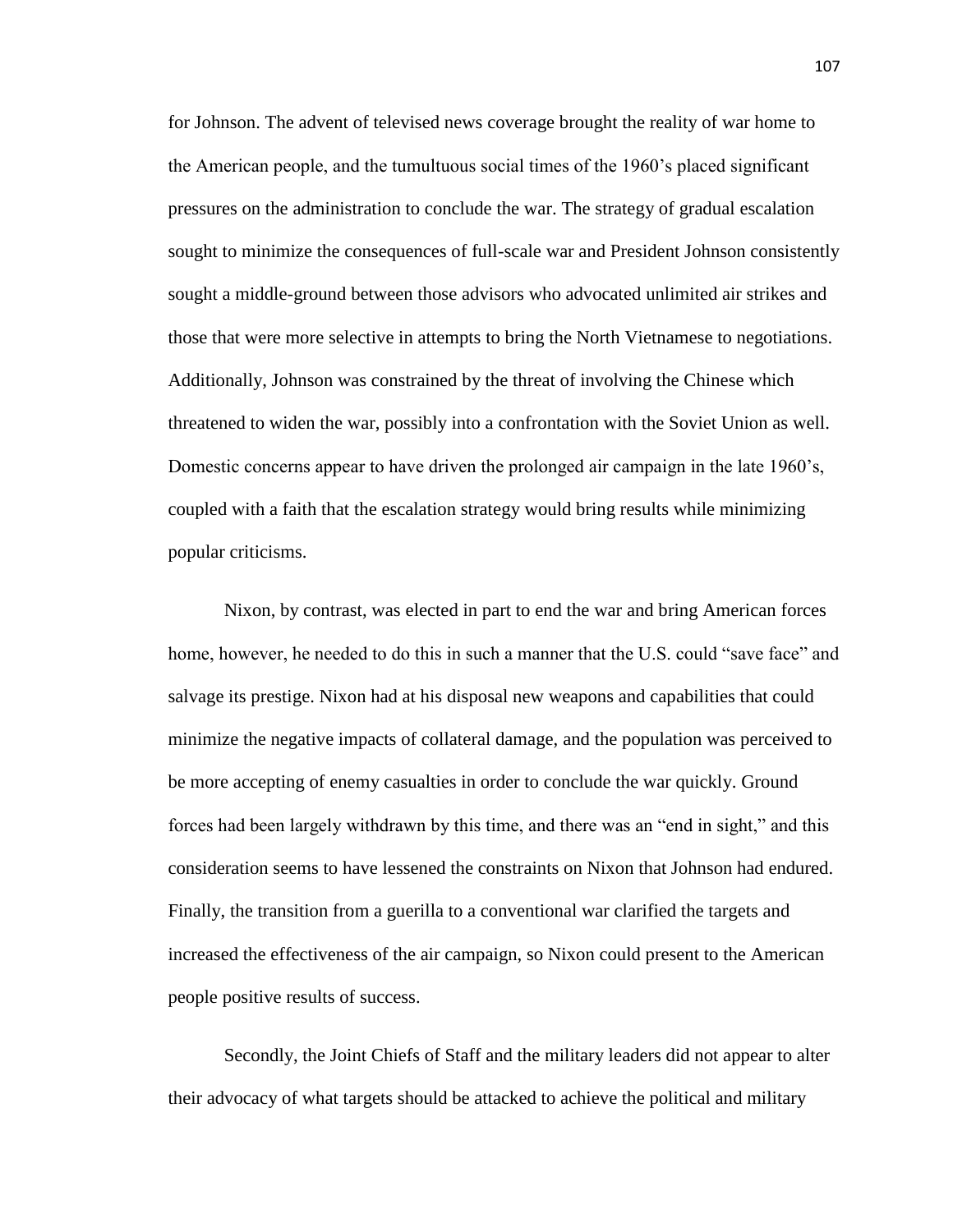objectives. The military remained wedded to the idea that strategic bombing could win the war if the full potential was unleashed upon the North. This lesson was rooted in the experiences of World War II, and the military leaders felt constrained during the Rolling Thunder campaign as a result of both the gradual escalation policy and the political constraints of maintaining public support. The military also tried to prosecute a conventional war against a guerilla enemy. This affected target selection negatively in Rolling Thunder, but Linebacker (as the war shifted to conventional) seemed to validate their position all along. The introduction of better bombing technology and the increased vulnerability of North Vietnamese forces brought greater success, but the military misattributed this success to the lifting of constraints by the Nixon administration. It took years of reflection to realize the actual failures of the Rolling Thunder campaign, namely that the wrong kind of war was being fought and the limitations of the technology used to wage it. In summary, the military leaders remained wedded to the idea that attacking industrial and logistical targets could still be decisive in a guerilla war. The introduction of PGMs increased the air campaign's effectiveness, but the military drew the wrong conclusions when attempting to explain the failure of Rolling Thunder. They remained remarkably consistent with their strategy, and exhibited an inflexibility that military leaders still decry to this day.

Finally, public support of the war was initially strong in the Johnson administration, but it began to wane after the Tet Offensive in 1968. The North Vietnamese launched the Tet Offensive during a brokered cease-fire, catching the U.S. forces initially off guard. The U.S. quickly recovered and destroyed the insurgent uprising, but the narrative of the Johnson administration had centered on U.S. successes.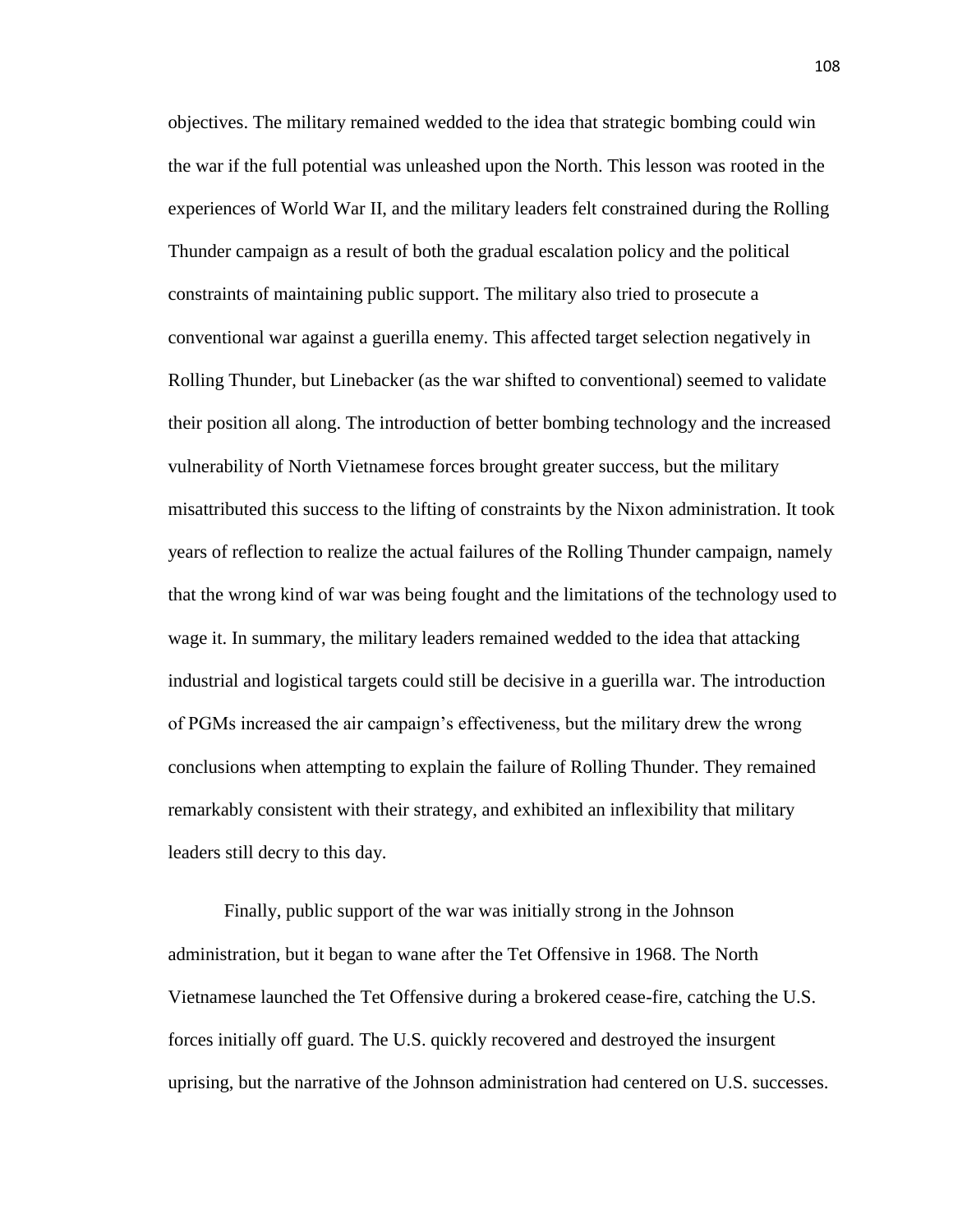The public felt misled when the North was able to launch an offensive that they otherwise should not have been able to do. Walter Kronkite famously announced on national news that the "war was lost," and public support began to plummet significantly. A theme emerged that President Johnson was much more susceptible to public opinion, as evident in the constant negotiating he had to conduct with the Congress to get support for the war. An influential group of senators sought to undermine U.S. policy, and this factor played largely on Johnson's election campaign in 1964. By contrast, Nixon did not suffer the culpability of getting the U.S. involved in the war I the first place. He and his advisors seemed to think of themselves as the "fixers" who would get the U.S. out of the region (much akin to the Obama administration's view on Iraq and Afghanistan). This gave the administration the impression that they were less constrained by public opinion than Johnson, and thus, could wage a more aggressive war.

A more detailed content analysis is required to discern the relative significance of each of these themes, but they all seemed to play a significant role in policy formulation. Central to these themes was the ability of the U.S. to conduct a successful war against communist expansion. Political leaders recognized that the war was limited, but the military leaders refused to acknowledge this aspect and insisted on waging a conventional war in the context of recent experiences in World War II. Both sides argued past one another as the means were sought that realize both the political and military objectives. While the shift in 1972 to a conventional war certainly facilitated success, the introduction of PGMs gave the national command players the capability to strike targets at the lowest cost and highest effectiveness. Had this capability been available during the late 1960's, the military and political leaders may have been able to pursue gradual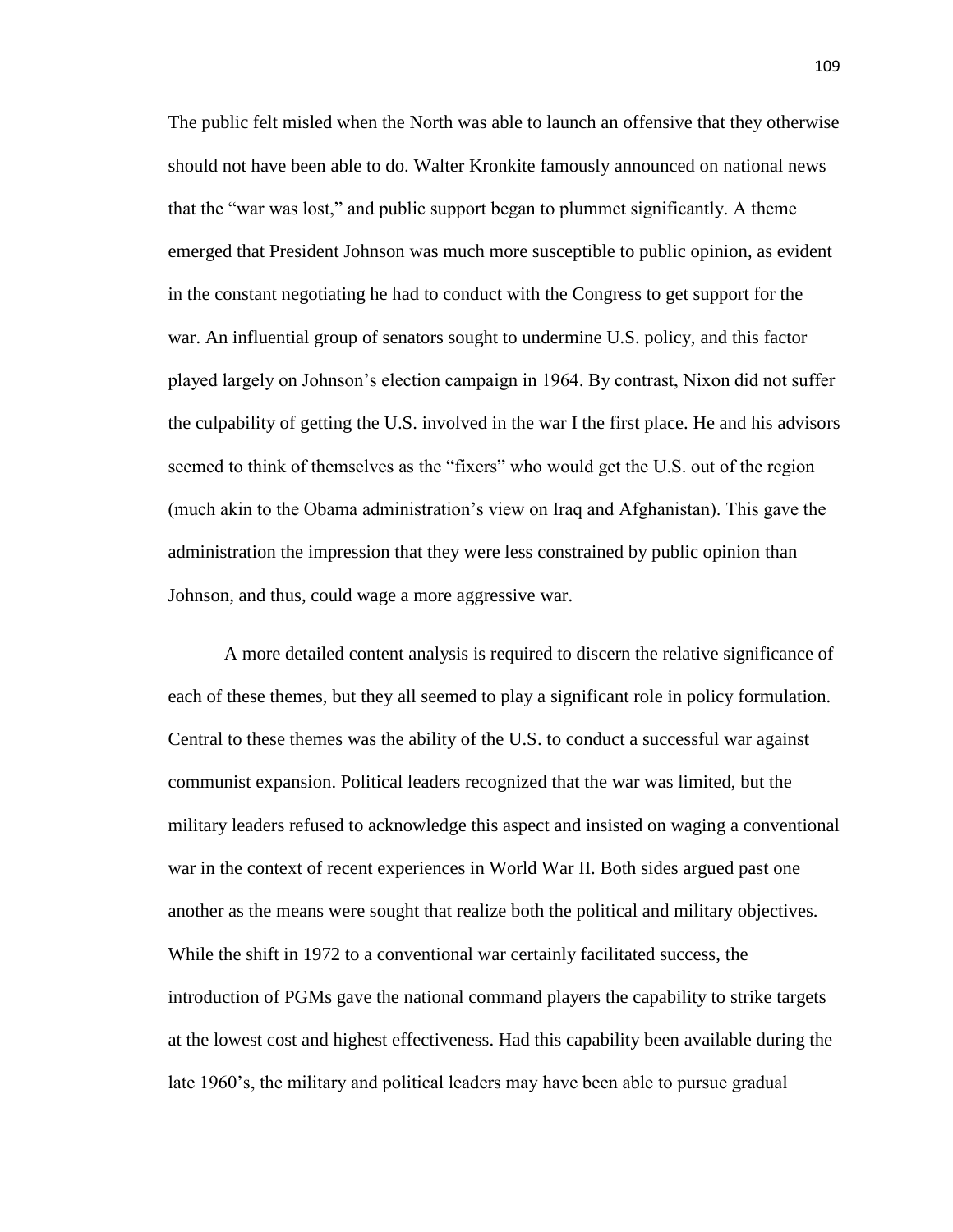escalation strategies without sacrificing military effectiveness or fueling popular disaffection with the war.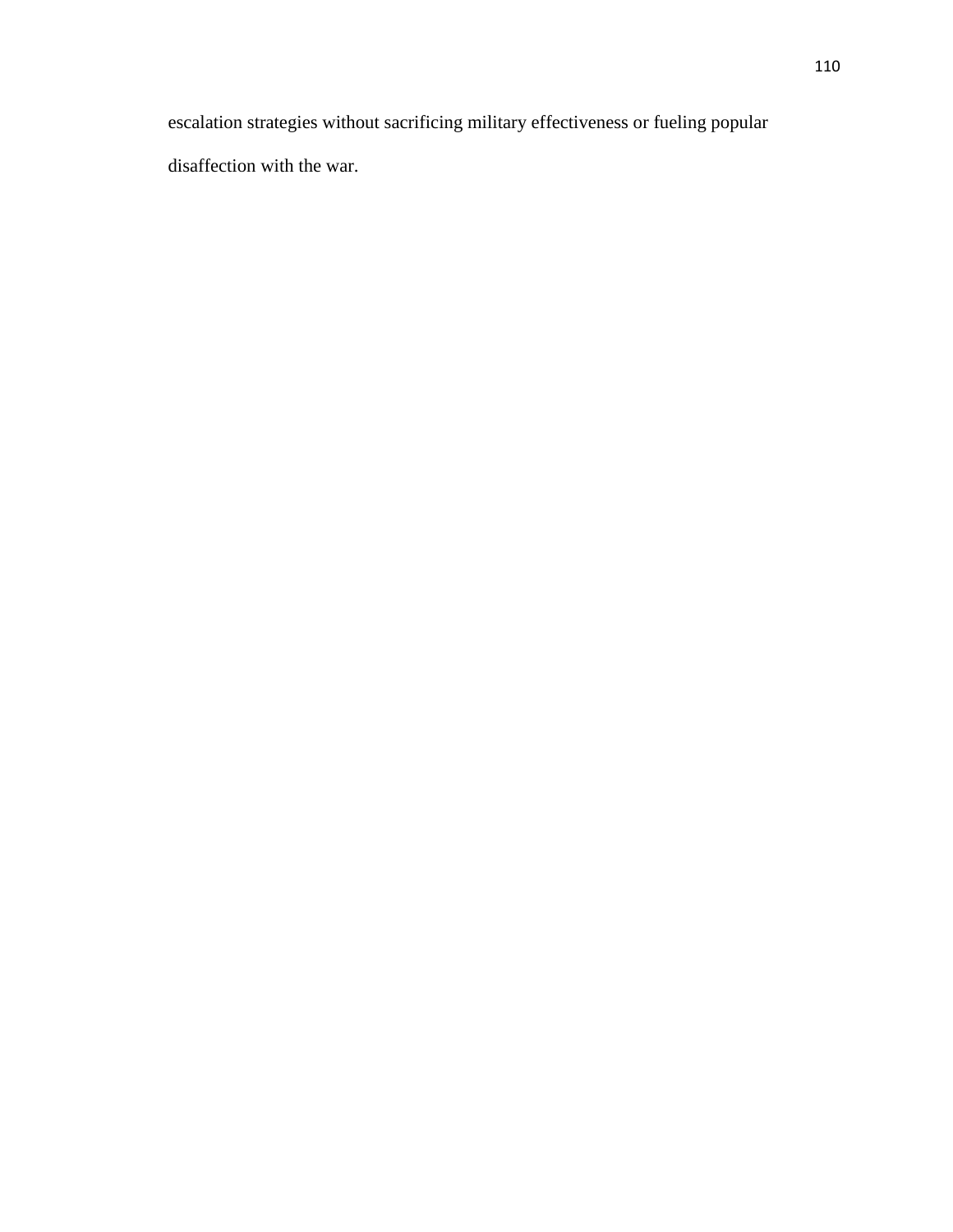#### **Chapter 5**

### **Operation ALLIED FORCE: The Air Campaign over Kosovo**

"After years of false promises by its most outspoken prophets, airpower has become an unprecedentedly capable instrument of force employment in joint warfare. Even in the best of circumstances, however, it can never be more effective than the strategy it is intended to support."

--Benjamin Lambeth, 2001

# **5.1 Introduction**

The purpose of this case study is to reveal the impact of PGMs on the Kosovo air campaign's outcome and duration, highlighting the successes of advanced technology while balancing its limitations in the context of political considerations and restrictive rules of engagement. The empirical findings of this study thus far indicate that higher levels of precision in any given air campaign increases the likelihood of that air campaign terminating sooner. The air war over Kosovo, however, provides an example of a campaign with the highest levels of precision lasting longer than previous campaigns since the end of World War II. The purpose of this case study is to explore why this apparent anomaly occurred. This analysis concludes that the mere presence of precision alone is not enough to explain the termination of a campaign; the strategy employed and the political considerations of the engaged states shape the combat environment and can either foster or hinder the effectiveness of advanced technology in warfighting. Specifically, the Kosovo air campaign provides an example of such considerations as the states allied against Serbia faced limitations in the prohibition of ground forces, the political tensions of alliance cohesion, and the resulting gradually escalating nature of the campaign. All these factors contributed to the campaign duration, and it is plausible to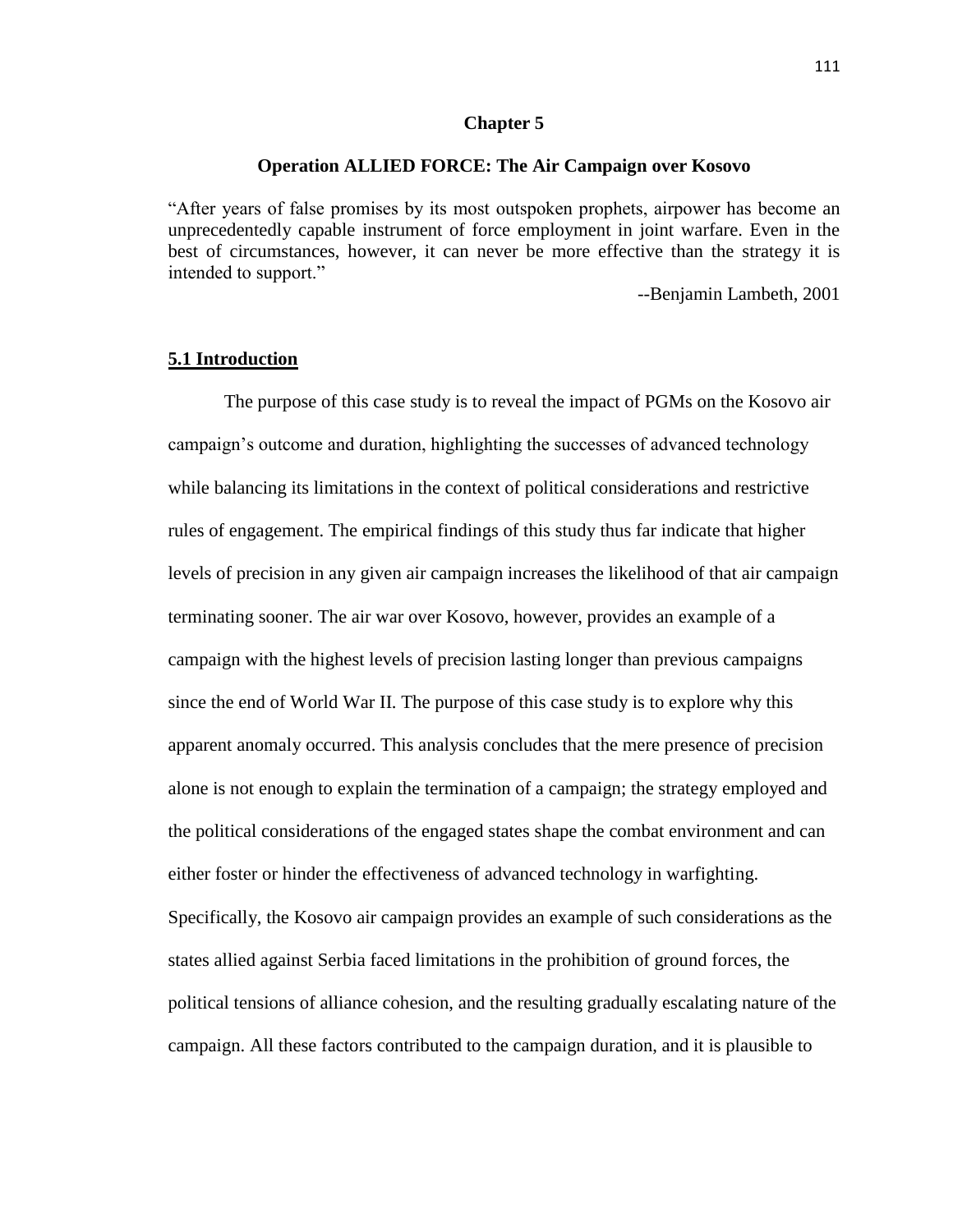conclude that the campaign may have ended earlier than it did had these factors been addressed differently.

NATO conducted this air campaign against a nationalist leader who had made his political success based on the idea of Serbian unity (Milosevic, 1989). The province of Kosovo plays a significant historical role in the psyche of the Serbian people. Milosevic capitalized on this sentiment to address a threatening demographic shift in the province by ethnically cleansing the region of non-Serb populations. A humanitarian crisis emerged propelling NATO into the greatest test of its existence. To remain relevant, and to maintain stability in southeastern Europe, NATO waged an air war with the objective of ending the ethnic violence and alleviating the refugee crisis. Popular sentiment amongst the allies prohibited the introduction of ground forces, and NATO thus adopted a phased gradually escalating air campaign to force Milosevic to change behavior. The phased approach initially failed, due to the improper identification of Milosevic's centers of power. Despite the technology of PGM's, the strategy hampered their effectiveness. Once NATO shifted to appropriate targeting strategies, the advantages of PGM's were realized.

From 24 March to 9 June 1999, NATO air forces conducted a 78-day air campaign (Operation ALLIED FORCE) to halt an ethnic cleansing program against Kosovar Albanians in the former Yugoslavia. Airpower supporters have often hailed this campaign as proof that airpower alone can win wars; after all, Serbian President Slobodan Milosevic conceded to NATO and United Nations demands without the use of allied ground troops. At first glance these claims appear to be validated; however, the exact reasons why Milosevic capitulated have sparked much debate. PGM's provided the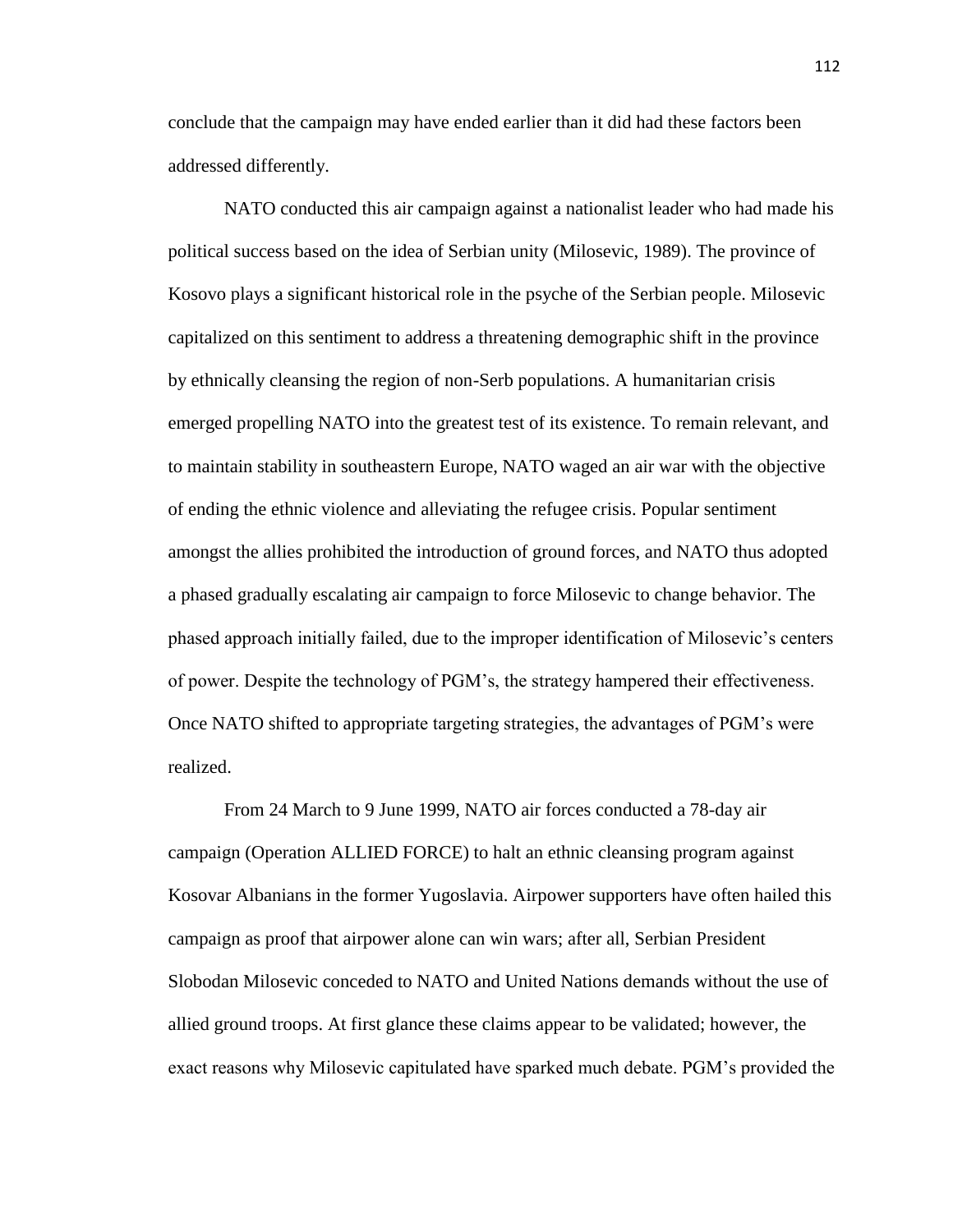capability to strike any target under virtually any conditions, yet the strategy under which these munitions are employed can either foster or hinder their effectiveness in bringing about a swift termination of the conflict. Operation ALLIED FORCE represented military technology at its zenith operating under significant political limitations, highlighting the importance of the proper military strategy to maximize military capabilities. It is premature to claim that airpower alone can win wars without considering the political limitations often imposed on military engagement. It is not clear that Milosevic capitulated solely due to the bombing campaign. Some have argued that it was the loss of both international support, pressure from his domestic winning coalition, and the implied threat of an eventual NATO ground invasion (Hosmer, 2001). There are three main characteristics of this air campaign that require a closer scrutiny of the effectiveness of precision airpower. These aspects will be outlined below with particular attention to their impact on the effectiveness of PGMs.

Several aspects of this campaign can help explain the impact of PGMs on its duration and eventual successful outcome. First, from the beginning, stated NATO policy prohibited use of any combat ground troops, placing the burden of success on the exclusive use of airpower. For the first time in its history, NATO forces attempted to coerce an adversary who understood at the outset that it would not be subjected to a foreign invasion or occupation. Additionally, the prohibition on ground forces was announced publicly prior to the initiation of hostilities, thus communicating to Serbian leadership the limitations NATO was imposing upon itself. Secondly, the campaign was conducted multilaterally within the NATO alliance, where strategic and operational decisions relied on consensus of the 19 member states. This arrangement placed high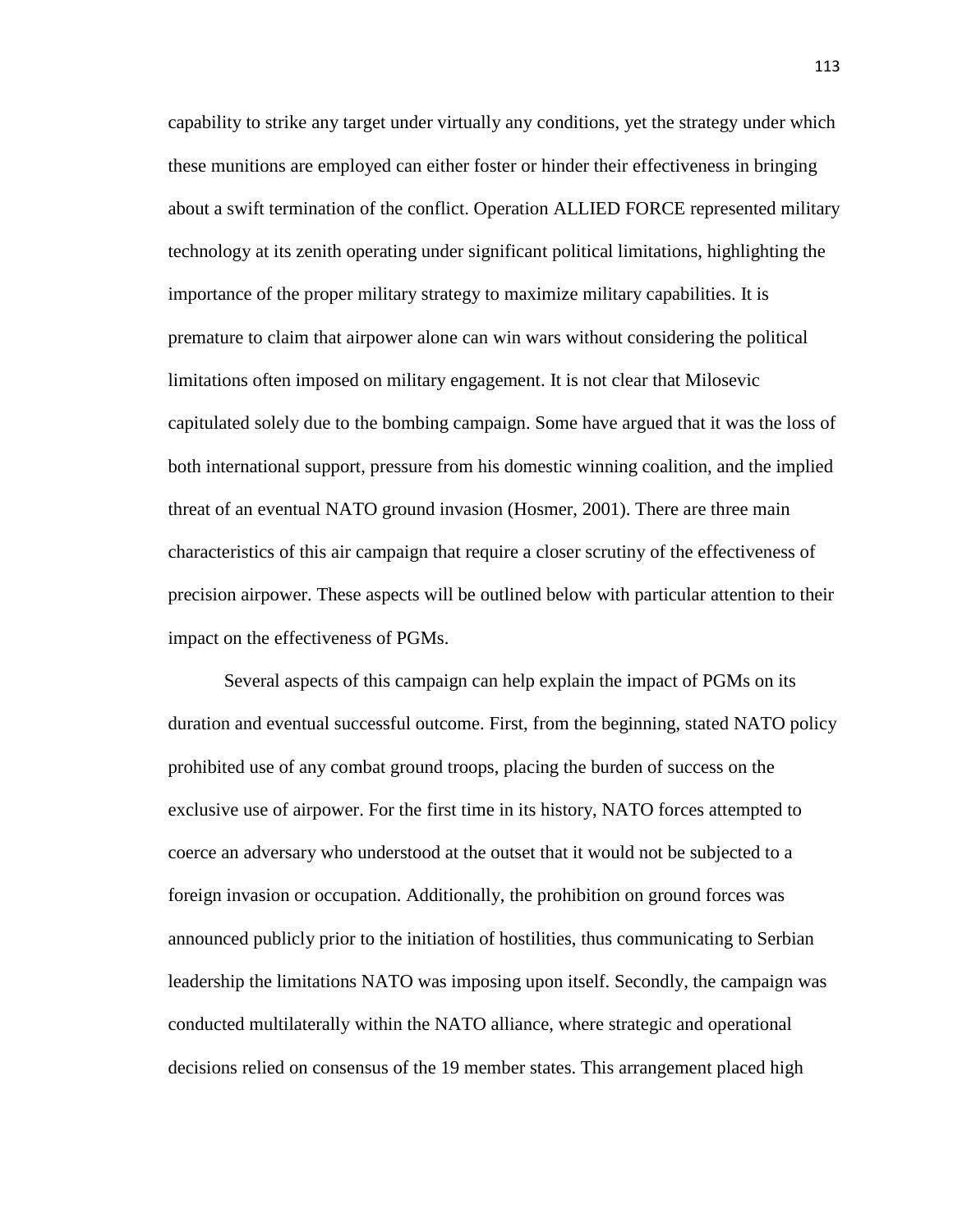premiums on maintaining alliance cohesiveness, avoiding collateral damage, and minimizing friendly forces losses (Lambeth, 2001). The final characteristic was a result of the first two as the air plan adopted required the gradual escalation of air attacks intended to coerce Milosevic into accepting NATO demands via the threat of future air attacks. These constraints acted to limit the aggressiveness of the initial bombing and to curtail the implementation of escalation if Milosevic did not comply with NATO demands. The escalation strategy had the effect of dragging out the air campaign. The gradual nature of the bombing led Milosevic to question the resolve of the NATO allies, encourage international sympathy to force NATO to halt the bombing, and allowed him to maintain his political support at home. Before these characteristics are explored, it is necessary to understand the historical and strategic context of the Kosovo conflict, and how PGM's had come to play a more prominent role in air campaigns since the 1970's.

#### **5.2 Kosovo PGM Usage in Context**

PGM usage had more than quadrupled since the Gulf War (1991) alone, and the technological capabilities had enabled these weapons to act virtually autonomously of human intervention. Despite this technological advancement, Operation ALLIED FORCE lasted much longer than previous campaigns. PGM usage during the Vietnam War occurred late in the conflict (1972), and they were used predominantly during the brief Linebacker campaign (see previous case study for more details on the Vietnam conflict). These new weapons accounted for less than 1% of all munitions dropped during the Vietnam War (Lambeth, 2001). During the first Gulf War (1991), the percentage of PGMs increased to 8% (Lambeth, 2001) of all munitions employed, but the technology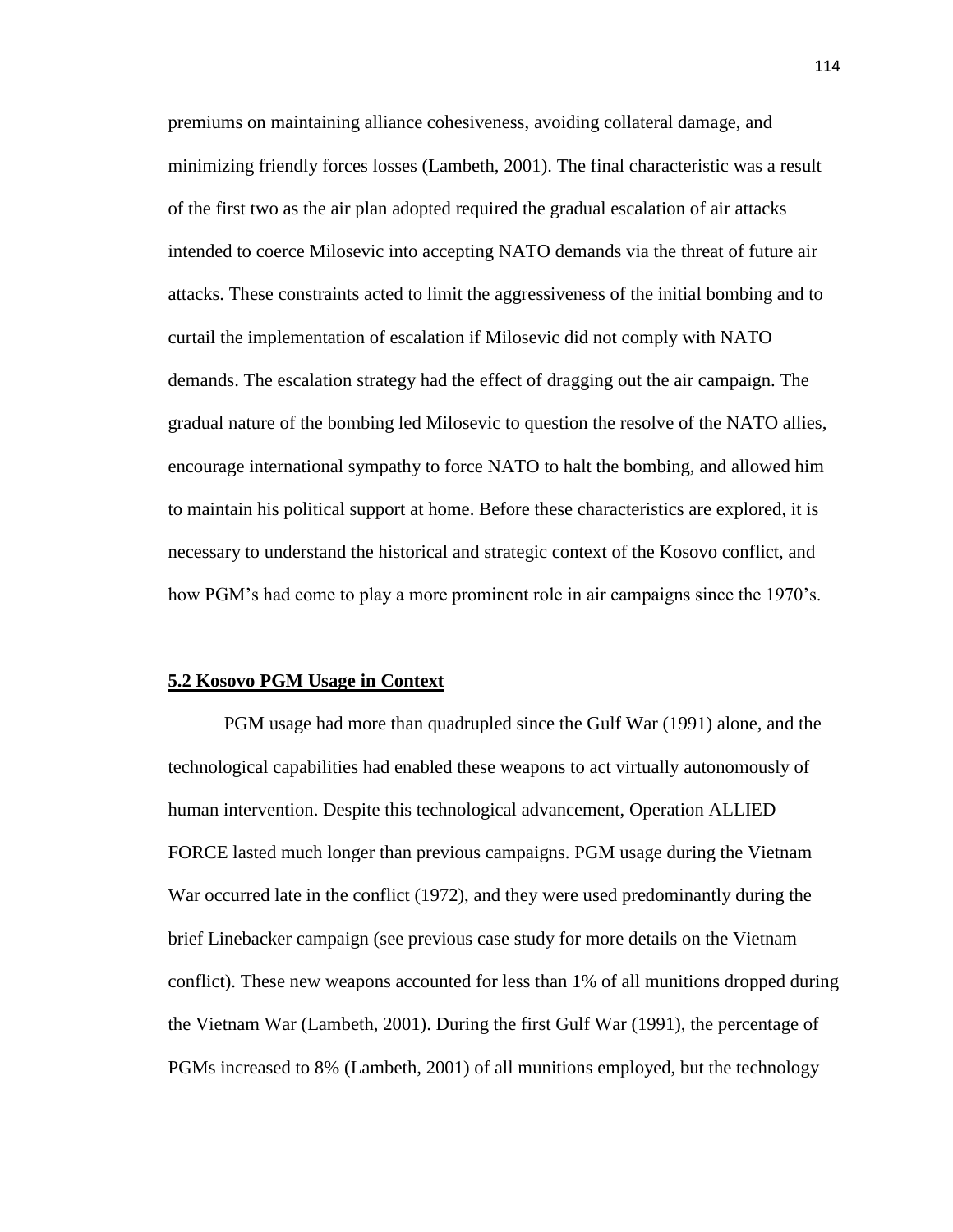had not advanced significantly since Vietnam. Air forces still relied on laser targeting, third-party designators, and were subjected to the limitations of weather. During the Kosovo campaign, PGM usage increased to 35% of all munitions employed, incorporating more advanced technology in the form of GPS guided bombs that did not rely on third-party designators and could be autonomously targeted against geographic coordinates (Lambeth, 2001). Additionally, during the Gulf War (1991), only 10% of coalition aircraft were equipped to drop these new weapons (Congressional Report, 2000). During the Kosovo air campaign, modifications to aircraft systems increased this to 90%, allowing a broader array of aircraft platforms that could utilize the increased precision (Congressional Report, 2000).

Despite the increase in PGM technological capabilities and the greater employment of such weapons, there is an interesting observation that appears to contradict the results of this research. The air wars in these more salient campaigns actually lasted longer as advances progressed in the employment of PGMs. The Vietnam Linebacker campaign in 1972 lasted initially for five and a half months (Linebacker I) and witnessed the first employment of significant numbers of PGMs, and is generally considered a success in bringing the North Vietnamese to the negotiating table. Talks, however, floundered and the U.S. initiated Linebacker II. The second campaign was more decisive, only lasted 7 days, and succeeded in restarting negotiations to set the stage for eventual U.S. withdrawal. The Gulf War (1991) air campaign saw an increase in PGM usage and lasted only 37 days (followed by 4 days of ground combat), resulting in an overwhelming victory for the coalition forces against Iraq (Lambeth, 2000). By Kosovo, PGM usage increased to 35% of all munitions dropped, but the air campaign was the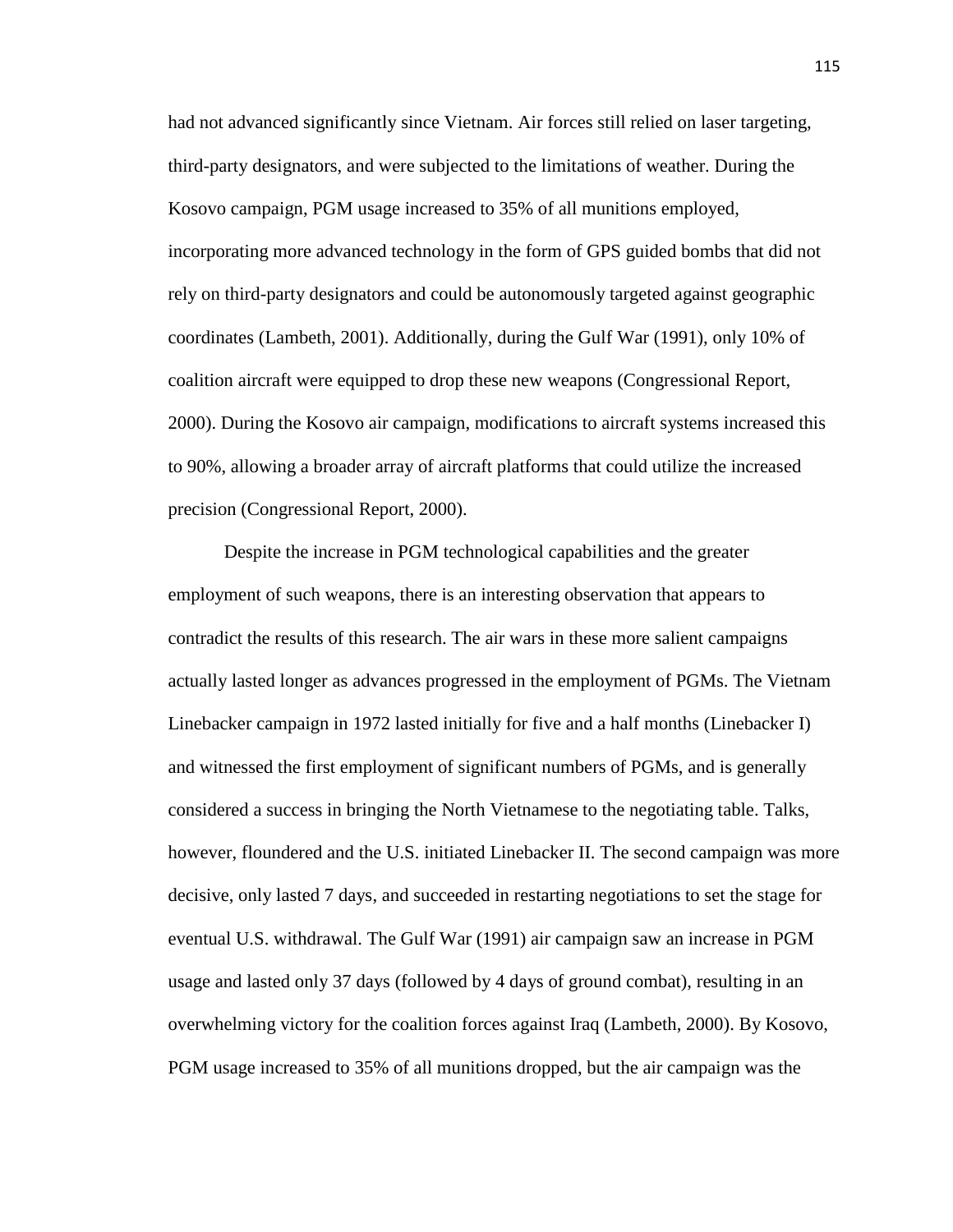longest of all three (excluding Linebacker I), lasting 78 days before Milosevic capitulated (Lambeth, 2000). One would expect from the statistical results of this research that the Kosovo air campaign should have ended much sooner (indeed, NATO and U.S. leadership believed just that); however, several strategic and political factors intervened that essentially hampered the effectiveness of the overall campaign regardless of the technology used by military forces. These factors are discussed below to provide a nuanced approach to evaluating the effectiveness of PGM technology on Operation ALLIED FORCE, but they are applicable to any air campaign as military and political leaders seek the best coercive strategies to advance national interests.

#### **5.3 Milosevic, History and Holding onto Power**

#### *Prelude to Conflict*

Serbian President, Slobodan Milosevic came to power in 1989 amidst an increasing rise in ethnic tensions in the autonomous province of Kosovo. Milosevic eventually became the target of the coercive air campaign in Kosovo, but in order to evaluate the effectiveness of the air campaign (and hence its success) one must understand the stakes and costs to Milosevic's decision making in acceding to NATO's demands. His ultimate capitulation was sudden and took the allies by surprise, in fact, much has been written about 'why' he surrendered when he did. To fully understand the effectiveness of air power upon the Milosevic regime, an understanding of its interests is required.

As a province within the Serbian republic, Kosovo underwent a demographic shift over the past 38 years. The conflict over the province's autonomy was rooted in the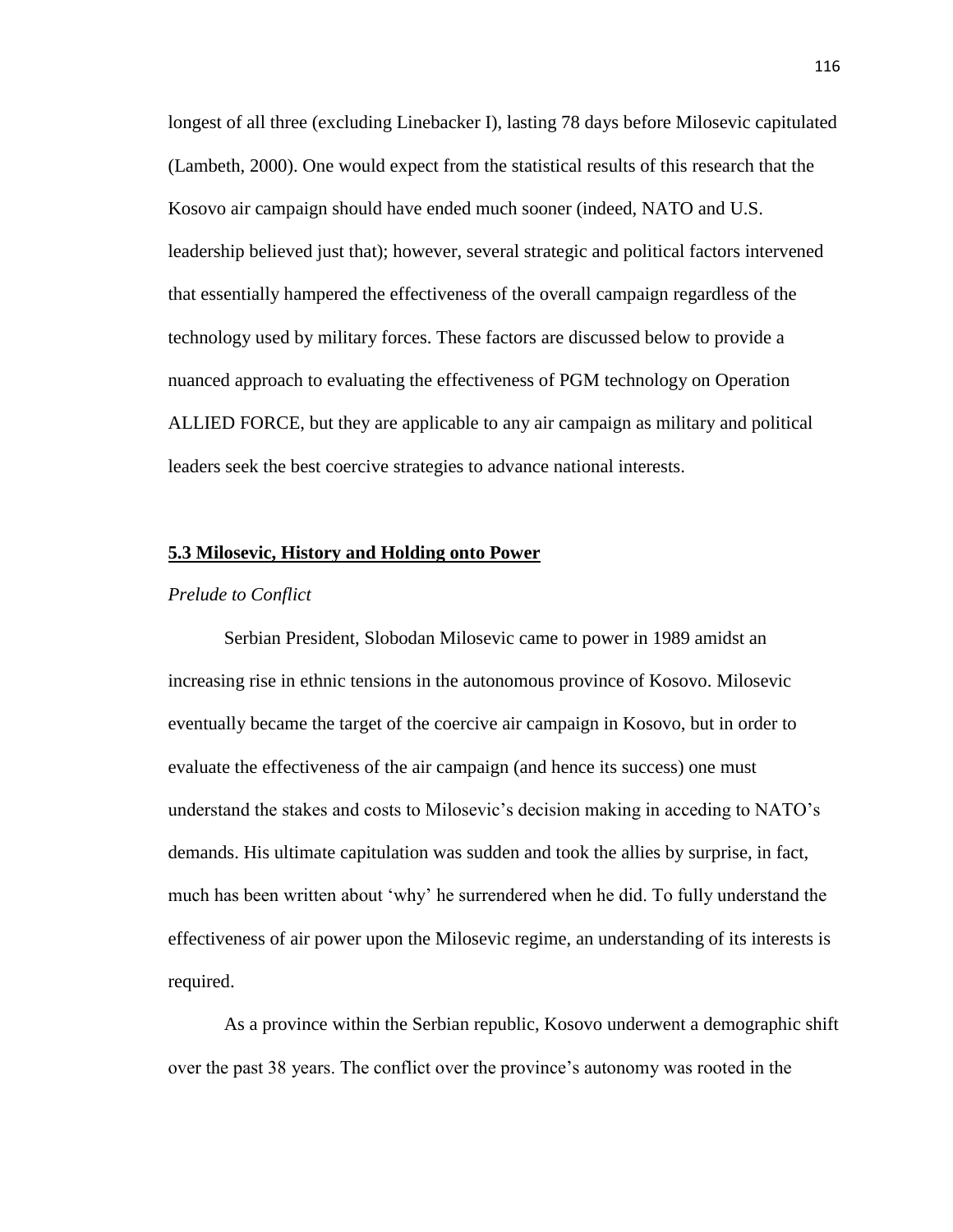emergence of a large Albanian demographic in the heart of Serbian history. On 28 June, 1389, the Battle of Kosovo was fought against the Ottoman Turks. The Serbs lost this battle, and subsequently endured over five hundred years of Ottoman rule. In the latter half of the  $20<sup>th</sup>$  century, a fateful demographic shift occurred that put the province on a collision course with its parent-state, Serbia. In 1961, the Albanian population of Kosovo was 67% Albanian Muslim and 24% Orthodox Serb (Huntington, 1996). A higher birthrate amongst the Albanians glutted the labor force with young Muslims, driving many of the Serbs out of Kosovo in search of work (Huntington, 1996). "As a result, by 1991, Kosovo was 90% Muslim and 10% Serb" (Huntington, p. 260, 1996). This demographic imbalance sparked a series of conflicts between the Albanian Muslims and the Orthodox Serbs, and from the 1970's to the late 1980's, the province was subjected to violent protests, political intimidation of the Serbs, and widespread discontent across the Serbian populations of the former Yugoslavia (Huntington, 1996). Kosovo then sought to politically elevate itself to the status of a Serbian republic, thus sparking the rise of a Serbian nationalist named Slobodan Milosevic.

In order to fully understand Milosevic's motivations and national interests, one must look no further than his speech on 28 June, 1989 to commemorate St. Vitus Day, the historic battle of Kosovo some six centuries before. His audience was the Serbian population dealing with the social and political conflict of the emerging Albanian Muslims. He advocated unity and dignity of a great and proud Serbian nation, "…it remains certain that the people regarded disunity as its greatest disaster" (Milosevic, 1989). He fully recognized throughout the address that the greatest plague to Serbian prosperity has been its ethnic strife in a highly multicultural society, and his objective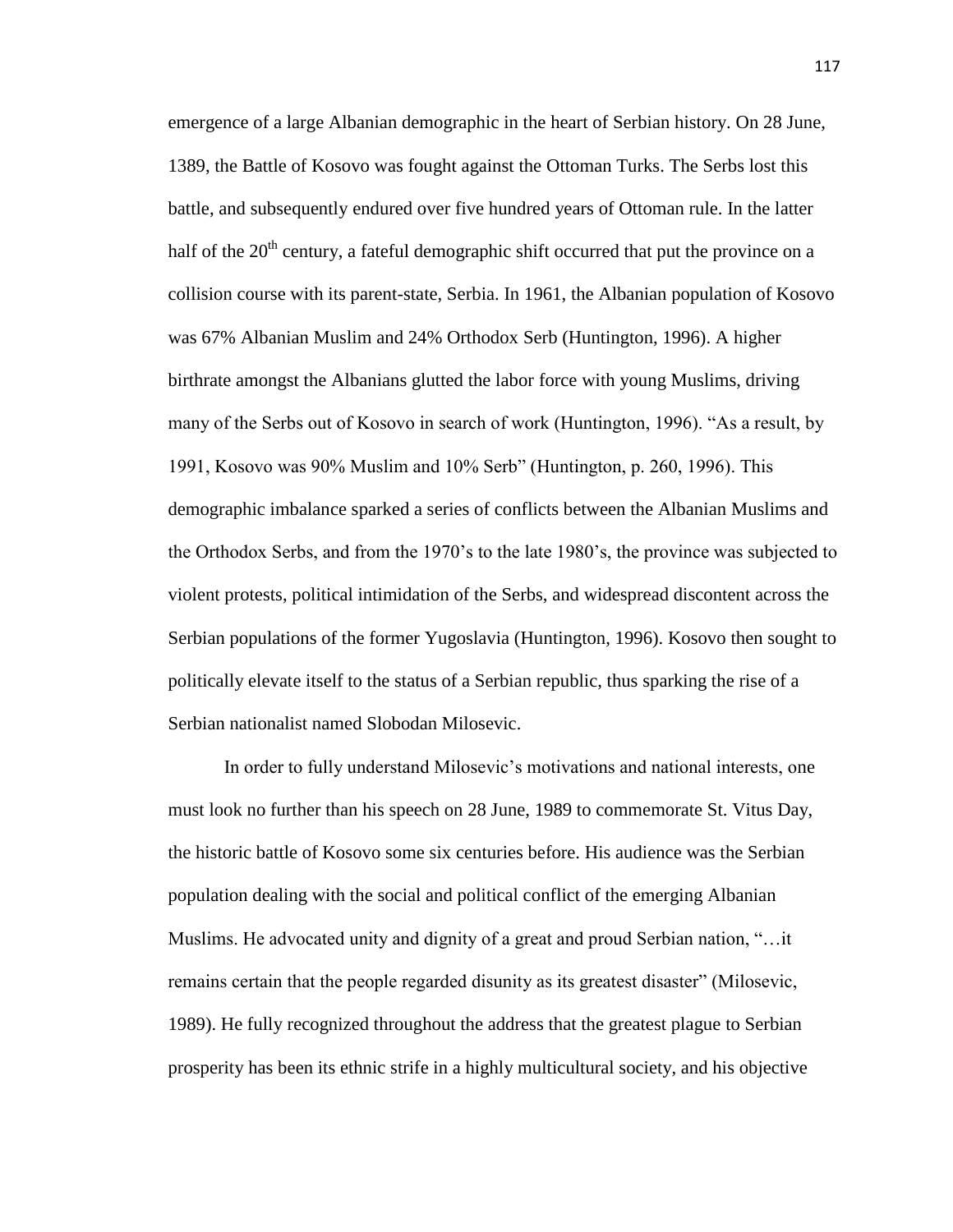was to unify the Serbian people in order to prosper in the European and global

international system:

"I am convinced that this awareness of harmony and unity will make it possible for Serbia not only to function as a state but to function as a successful state. Therefore I think it makes sense to say this here in Kosovo, where that disunity once upon a time tragically pushed back Serbia for centuries and endangered it, and where renewed unity may advance it and may return dignity to it" (Milosevic, 1989).

This appeal to Serbian nationalism helped elect Milosevic to power, and it would remain the populist position throughout his ethnic cleansing campaign and the subsequent NATO air attacks. In any evaluation of the effectiveness of the bombing and Milosevic's resistance, one must consider the Serbian popular resolve to hold out until the NATO forces grew weary and sought a settlement. The gradual escalation of the air war will examined shortly, but the political considerations of the Milosevic regime threatened to undermine such a strategy from the outset.

 In addition to the popular support Milosevic required to maintain power, he also needed the support of party and manufacturing leaders and otherwise influential persons that benefitted from a strong economy. As the bombing proceeded, I will examine later how the strategy affected these elements of his power, and how the gradual escalation campaign, as well as the strategic objectives initially laid out by NATO, were doomed from the start.

The ethnic conflict in the Former Republic of Yugoslavia (FRY) began to intensify throughout the early 1990's in Bosnia Herzegovina and Croatia, where the U.N. sanctioned a limited air campaign that ended the indiscriminate shelling of Bosnian villages, but otherwise these campaigns were short lived and did not fundamentally solve the ethnic problems in the region. In Kosovo, the establishment of the Kosovo Liberation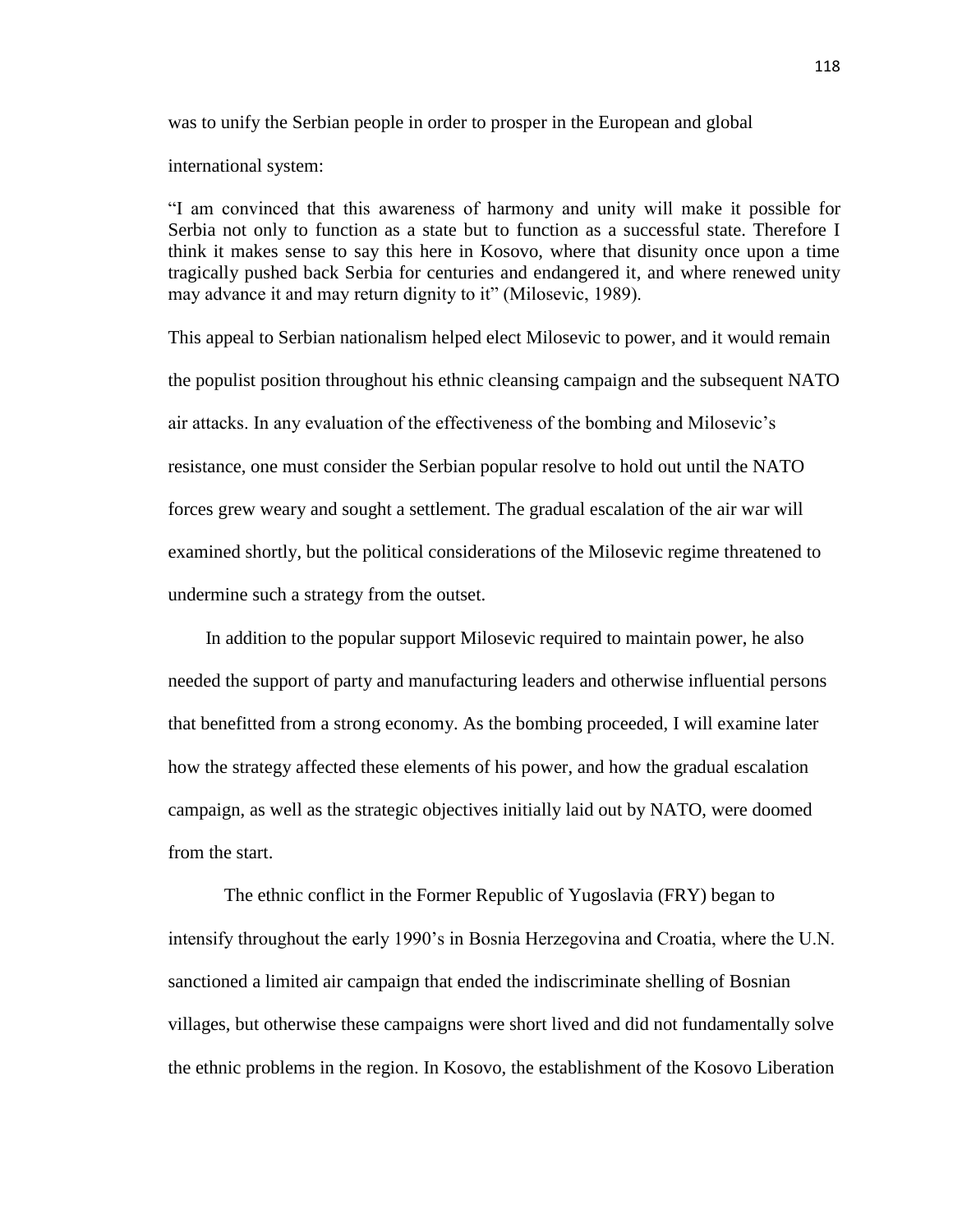Army (KLA: a partisan military organization composed of Albanian Muslims using force to achieve independence) led to an increase in violence with Serbian forces. The west had largely relied on the diplomatic track, using the U.N. to pass resolutions condemning the violence and embedding Organization for Security and Cooperation in Europe (OSCE) units in affected areas to monitor compliance; however, these efforts proved ineffectual as OSCE observers stood by powerless while Serbian forces continued to kill Kosovar Albanians (Lambeth, 2001).

The final act that triggered the aggressive response of NATO was the massacre at Racak on January 15, 1999, where Serb forces entered the village in pursuit of the KLA and proceeded to slaughter 45 Albanian civilians (Lambeth, 2001). As a result, on 30 January the North American Council (NAC: the political arm of NATO) authorized air attacks if Serb leaders continued to refuse negotiations with the Kosovars (Lambeth, 2001). This set the stage for the Rambouillet talks which sought to define the terms of a cease fire, an interim peace settlement, a system of self-government for Kosovo, and the deployment of international troops to enforce the terms (Hosmer, 2001). By 23 February, Milosevic had refused to sign and began plans to step up the ethnic cleansing by launching Operation Horseshoe, where 40,000 Serbian paramilitary troops began burning and pillaging villages in the Drenica region (Lambeth, 2001). The U.N. High Commissioner of Refugees reported that, as a result of the latest campaign, 240,000 persons were internally displaced and 60,000 rendered homeless (Lambeth, 2001).

The humanitarian crisis was now receiving significant international attention, and the Clinton administration dispatched Ambassador Richard Holbrooke, on 22 March, in a last effort to persuade Milosevic to halt the violence. Holbrooke threatened Milosevic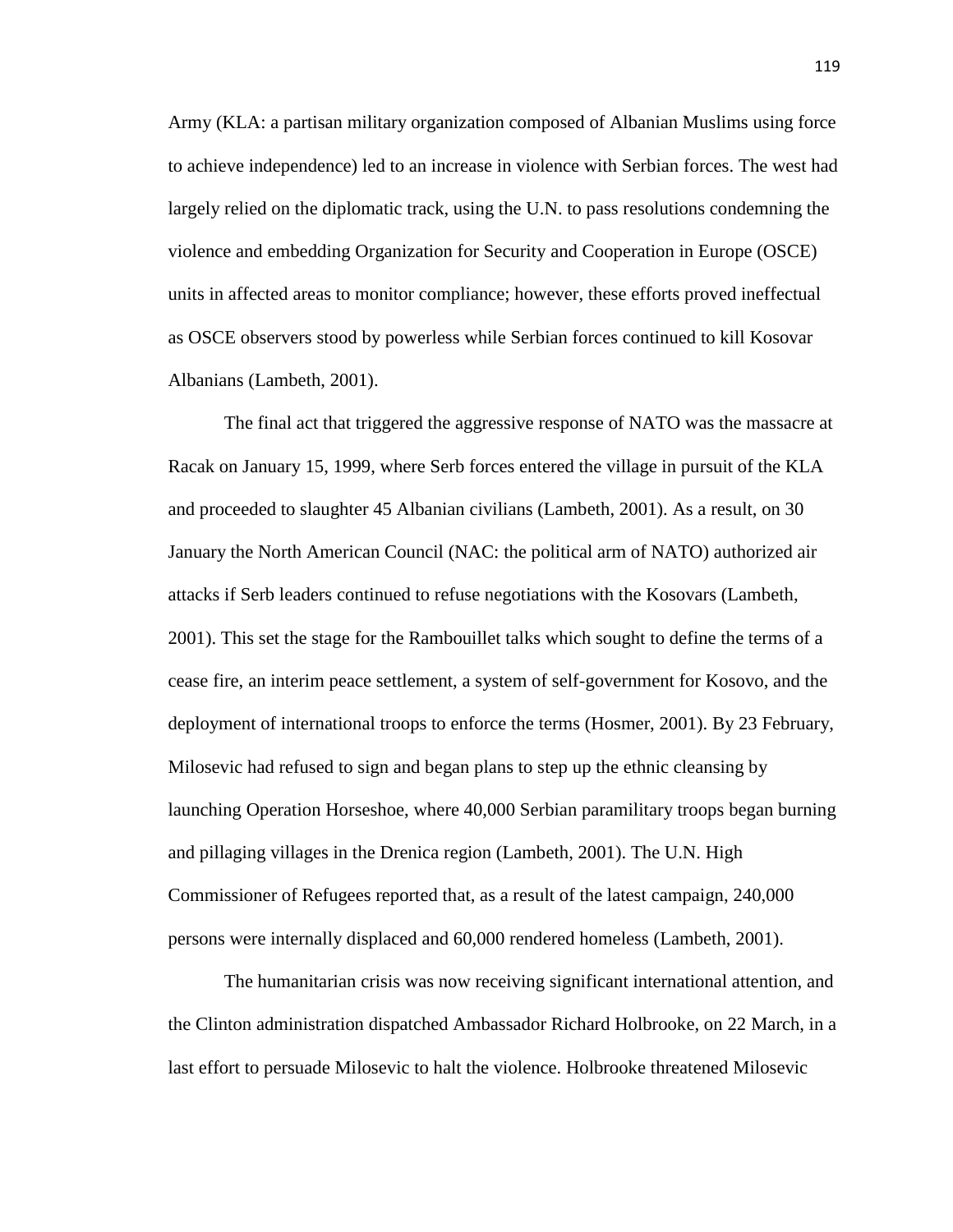that if he did not cease the ethnic violence, NATO would begin bombing targets in Kosovo as well as Serbia proper (Lambeth, 2001).

# **5.4 The Air Campaign: Operation Allied Force**

### *The Air Campaign Plan*

The objectives of the campaign followed the requirements laid out in the Rambouillet accords, requiring Milosevic to halt the ethnic violence, withdraw Serbian para-military forces, recognize the autonomy of the Kosovo province, and allow the peaceful return of all refugees (S.C.R. 1244, 1999). The strategy followed, and the disagreements that ensued, reflected a competing theoretical framework on the effectiveness of air strikes. One side desired to inflict overwhelming damage on the regime, while the other advocated a gradually escalating campaign to coerce Milosevic over time. One plan called for a gradual escalation of air attacks to coerce Milosevic to concede to NATO demands. This approach was not new, as Schelling (1966) had advocated via the "threat of damage, or of more damage to come that can make someone yield or comply" (p. 3). In other words, the amount of damage inflicted must gradually increase, threatening more severe attacks in the future, without inflicting such destruction as to back the target state into a corner leaving him no options but to fight. Pape (1996, 1990) found that these escalation strategies tend to fail while the adversary still has the means to conduct his military strategy. Brief acquiescence of the target state is often used to buy time, rearm, regroup, and re-attack (Leonard, 1994). The goal of the attacker thus becomes to deny the target the ability to prevail in the conflict, to diminish his ability to counter-escalate against the coercing state (Byman, Waxman, and Larsen, 1999).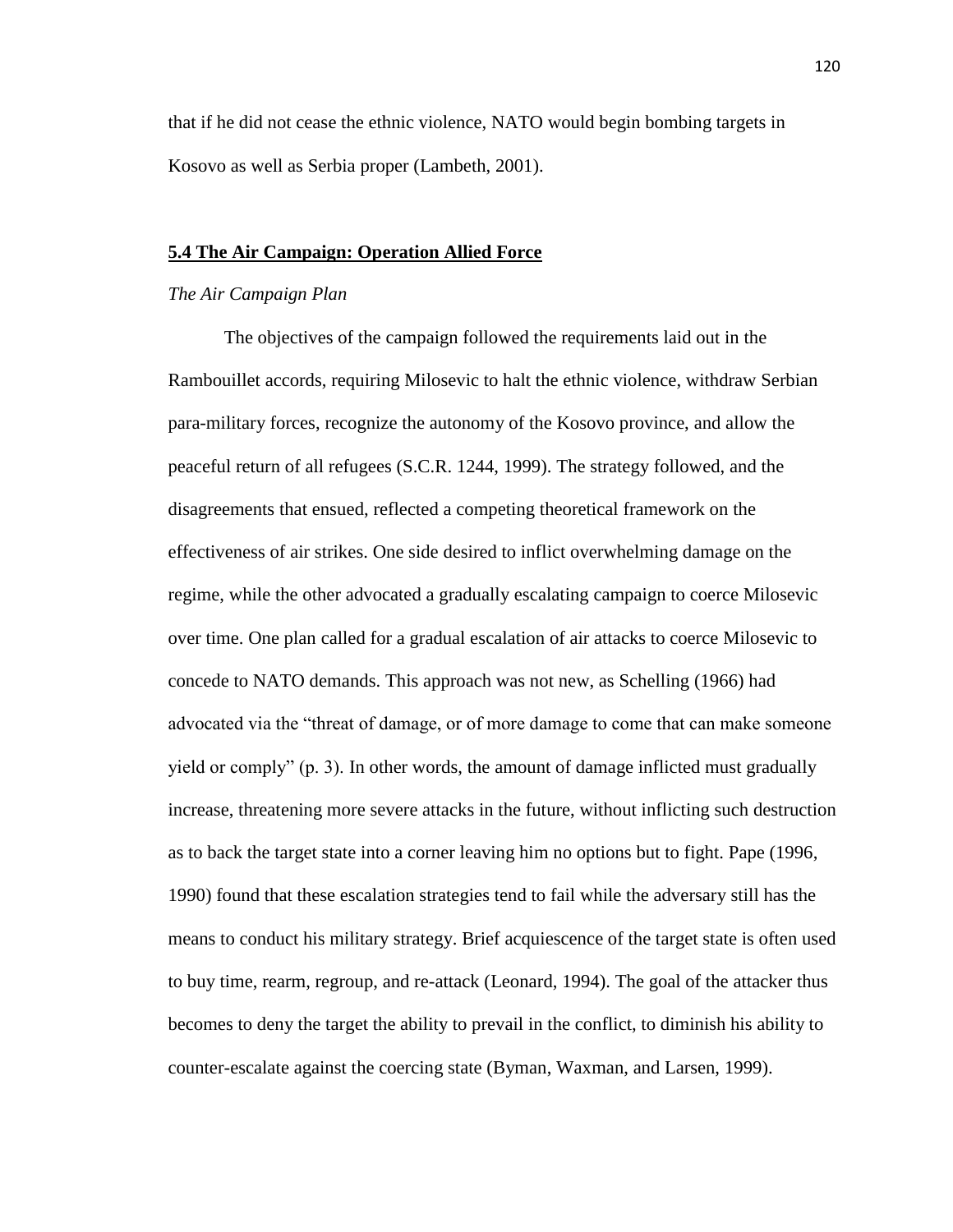The scope of the airstrikes had broadened from a mere 48-hour bombing campaign, followed by a halt to allow Milosevic to respond, to an extensive campaign where infrastructure targets were included along with the actual Serbian forces engaged in the atrocities (Lambeth, 2001). At the outset of the planning, there was a difference of approaches taken by both the U.S. and the NATO leadership. The U.S. military wanted an overwhelming and intense air campaign from the start, striking a wide range of targets on both the Serbian military and the infrastructure (Lambeth, 2001). This approach was influenced by the success of the Gulf War (1991) and the air power theory advocated by Warden (1989). NATO, however, opted for a gradual escalation approach (Schelling, 1966) to give Milosevic time to reconsider his obstinacy and begin implementation of the Rambouillet requirements (Lambeth, 2001). From a strategic perspective, these two plans differ considerably in the manner in which they are executed, and the disagreements amongst the U.S. and its allies would have lasting consequences in the attempt to maintain allied cohesion. These challenges will be detailed in the lessons-learned section below, but for the purpose of evaluating PGM's, it is important to note that strategy drives the effectiveness of any technology. The weapons are capable of destroying any target, but the political and military objectives may not be realized simply by blowing something up. The focus of modern airpower strategists is on the ability to achieve a desired "effect" (Meilinger, 2007) against the adversary that degrades his ability to resist. The proper intensity of the air campaign was a contentious issue amongst the allies and the result of differing theoretical frameworks within which the air war was expected to be effective.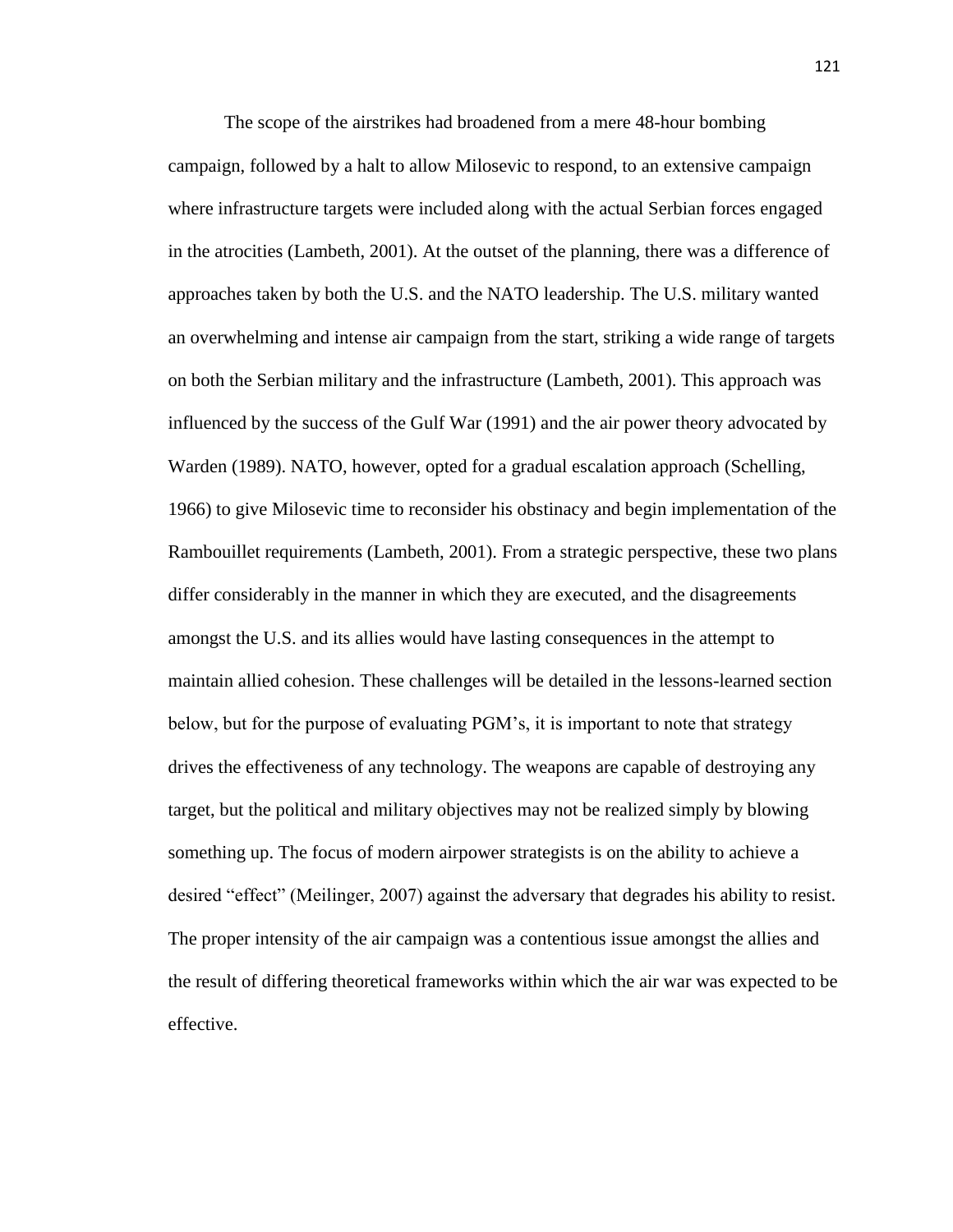The campaign's final plan called for three phases: first, planners targeted the integrated air defense system (IADS) and fixed army installations, with the goals being to soften up Milosevic's defenses and to demonstrate precise air attacks with minimal collateral damage (Lambeth, 2001). NATO's objective was to inflict just enough pain on Milosevic to encourage him to halt the violence and return to serious negotiations. The second phase included attacks against military targets below the 44<sup>th</sup> parallel that bisected Yugoslavia south of Belgrade; the final phase included the bombing of military facilities north of the 44<sup>th</sup> parallel and against industrial and infrastructure targets in Belgrade itself (Lambeth, 2001).

# *The First Phase and Results*

Combat operations commenced on the night of 24 March, and the primary objective of NATO forces was to secure control of the airspace over Serbia and Kosovo. This entailed destroying the IADS sites as well as any Serbian fighter aircraft that may rise to challenge the attacking aircraft. The first shots fired, however, came from strategic bombers and naval ships operating outside of the FRY airspace. Surface ships, submarines and B-52 bombers launched a total of 55 cruise missiles against hardened targets, including the electrical power grid in the Kosovo capital of Pristina; this cut off all electricity to Pristina and blacked out the entire city (Lambert, 2001). Conventional Air Launched Cruise Missiles (CALCMs) and Tomahawk Land Attack Missiles (TLAMs) were ideal for the first wave attacks. These cruise missiles are highly precise and are guided by GPS and Inertial Navigation Systems (INS) to precisely guide the warhead to its final target. Additionally, they are unmanned missiles, can be launched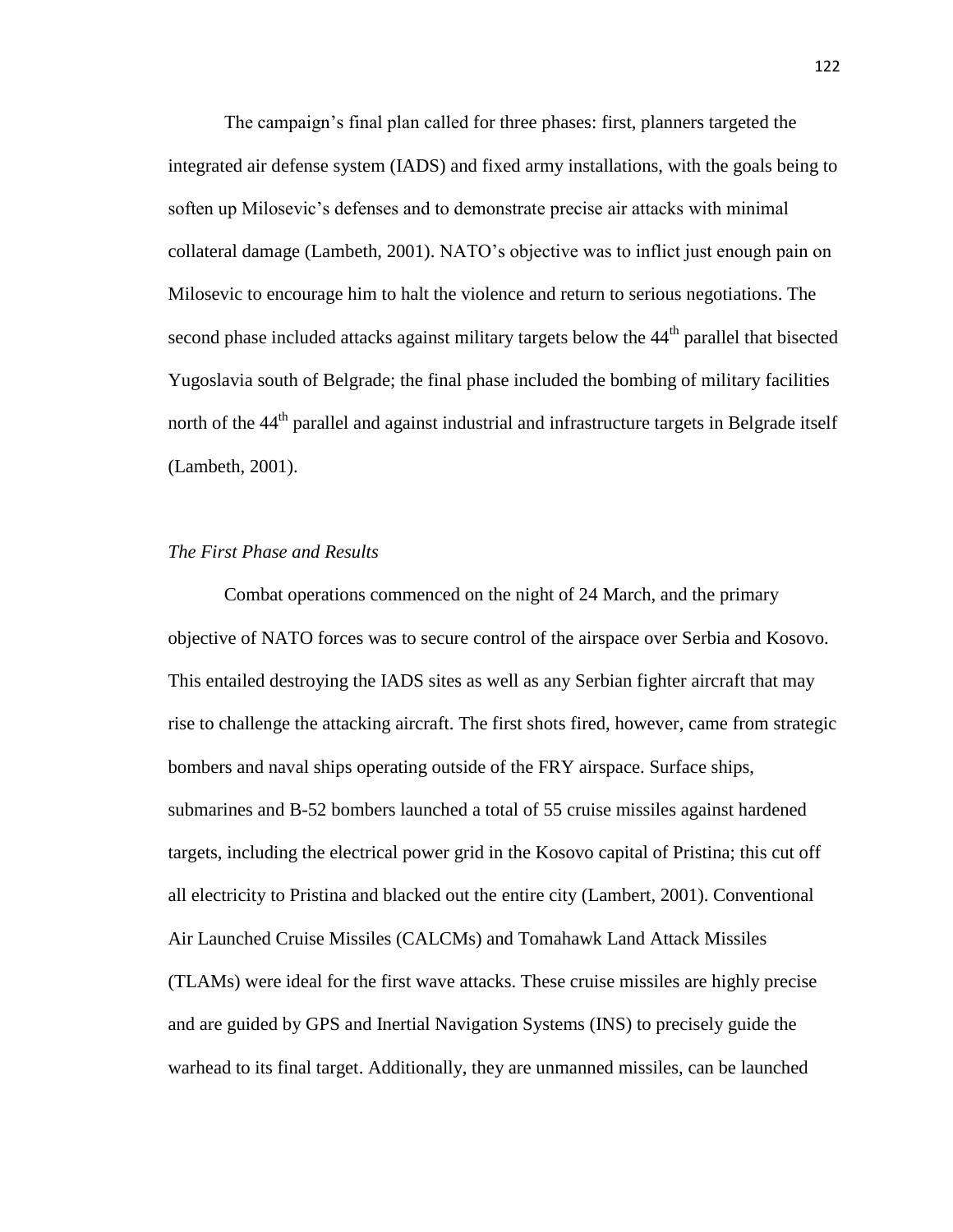hundreds of miles away from hostile forces, and therefore possess zero probability of losing a pilot to enemy defenses. While a significant portion of these targets were successfully destroyed, the CALCMs suffered a severe failure rate; no single bomber used to launch these weapons ever successfully fired all eight of its missiles (Lambeth, 2001). Technical difficulties prevented the full effectiveness of this weapon.

The bulk of the first targets struck consisted mainly of military targets, what Robert Pape (1996) called "denial" targets (radar sites, airfields, electrical power, military barracks, weapons factories, and command and control nodes) (Lambeth, 2001). These were targets that eliminated the Serbian forces' ability to wage a military campaign against the NATO allies. Pape concluded that 'denial strategies' were more likely to bring about an end to an air campaign, but ALLIED FORCE was not fought against conventional military forces using conventional military tactics. Serbian forces, not facing a ground threat, were able to disperse and deploy their troops, tanks, and artillery throughout the mountainous and inaccessible terrain. When Milosevic stepped up the ethnic cleansing program in Operation Horseshoe, he did so with small bands of paramilitary squads free to move undetected into and out of Kosovar villages. Despite the precise nature of the weapons employed, if the key to halting the ethnic cleansing program was to destroy those forces conducting such atrocities, those targets could not be located in time to plan and execute a bombing mission against them.

The expectation at the outset of air operations was that the campaign would short, decisive and effective at bringing Milosevic back to the negotiating table. Secretary of State Madeline Albright declared on the first night of attacks that she did not believe the war would be a "long term operation" (Correll, 1999). The 3-phase air campaign was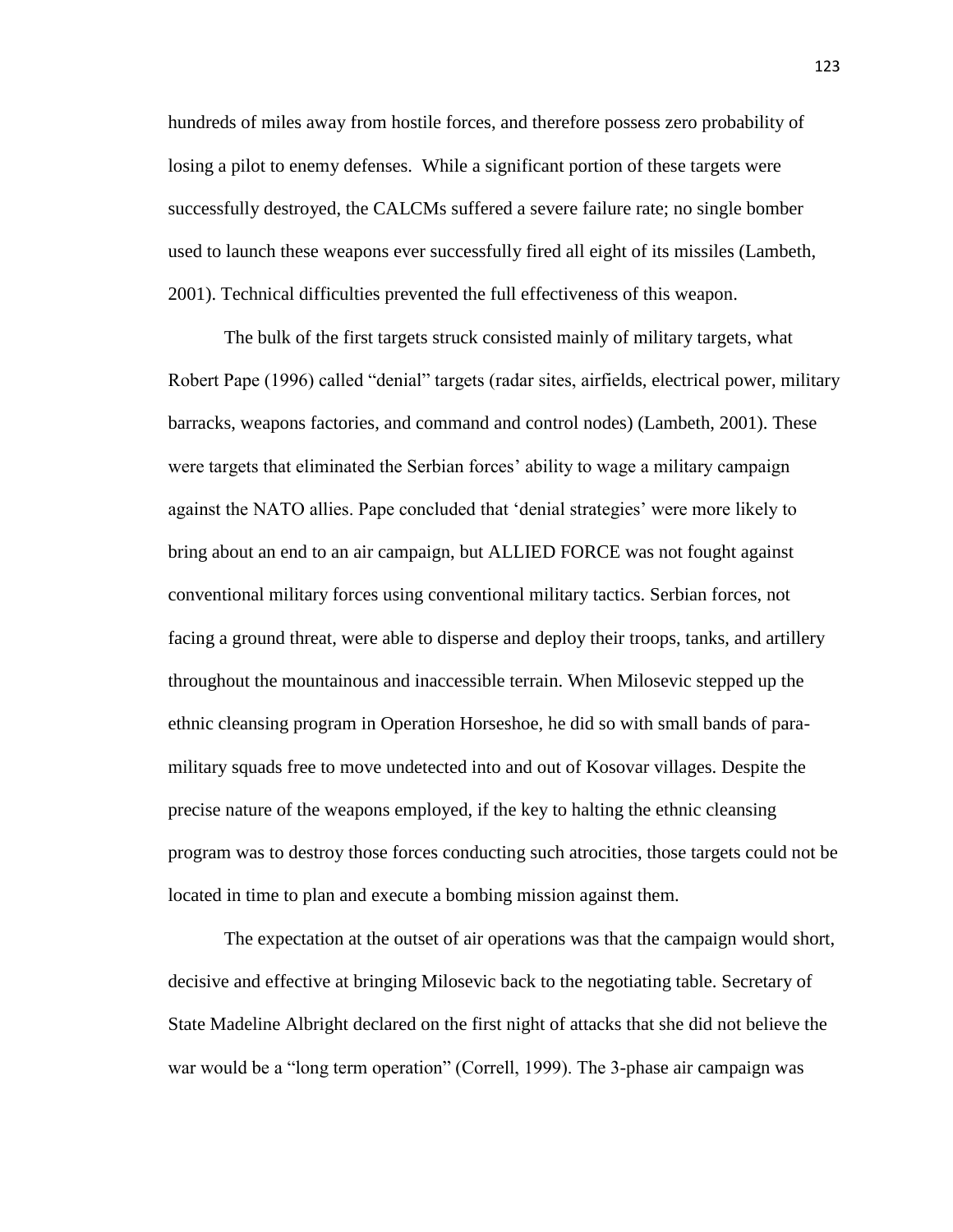planned and presented to NATO months prior to the bombings, but by 30 January only the first phase had been approved; the assumption was that the follow up phases were not going to be necessary, as Milosevic would certainly capitulate before they were needed (Lambeth, 2001). The reality on the ground dictated otherwise, in that Milosevic was able to weather any bombing as long as his political and popular support remained strong. This would change, but not until a shift in strategy occurred.

The first phase of the air campaign impressively showcased the strike capabilities of PGM's, but the strategy it was wedded to doomed such capability to fostering a quick outcome. NATO air forces were adept at destroying supply dumps, airfields, barracks and radar sites, but these were fixed targets impossible to quickly remove and not essential for the detached and autonomous operations used to increase the terror operations on hapless Albanian civilians. After four days of bombing, NATO leaders recognized that the sought effects were not being realized and therefore had to initiate a second phase to raise the stakes against Milosevic. After a week of airstrikes, the Clinton administration had to admit that the goals of the strikes were not being met; additionally, the Pentagon declared that even though the bombing has "…wreaked significant damage on the Yugoslav military and its equipment,…it has proved unable to block a brutal campaign by the Yugoslav army and police of executions and forced exile of ethnic Albanians" (Graham and Drozdiak, 1999). The main targeting shifted to the fielded Serbian forces conducting the atrocities, but locating them proved difficult, and when they were found and destroyed Milosevic was able to weather the losses.

#### *The Second Phase and Results*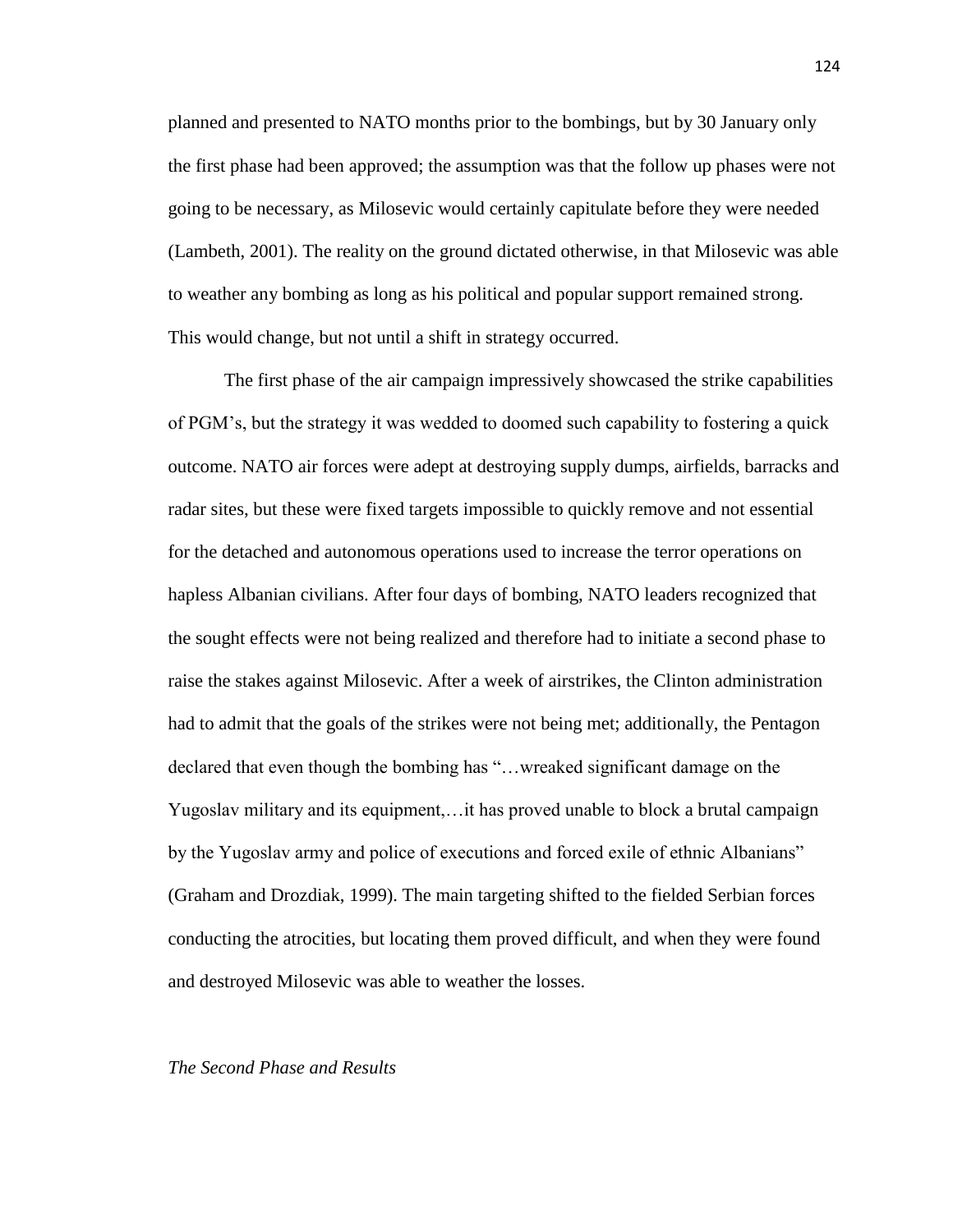According to the After Action Report to Congress, "Phase 2 would attack military targets in Kosovo and those Yugoslav forces south of 44 degrees north latitude, which were providing reinforcement to Serbian forces in Kosovo" (Congressional Report, 2000). After bogging down in a fruitless attempt to halt the ethnic violence, NATO shifted to concentrate on the actual Serbian forces themselves responsible for carrying out the atrocities. Differentiating between Phases 1 and 2 is difficult, and some have likened it not so much as a shift but as an evolution of strategy (Lambeth, 2001). The realization had set in that the campaign was not going to be short and decisive. The political pressure for NATO to do something else likely came from the fact that despite the first four days of successfully destroying military infrastructure, Milosevic was able to accelerate his terror operations on the Albanians. The dispersal tactics of the Serbian ground forces and bad weather complicated the task of finding, let alone engaging, hostile forces. PGM's were unable to affect the outcome of a strategy they were not designed to follow.

PGM's are capable of attacking fixed targets, day or night, and in any weather. The key term is "fixed," in that these weapons rely on guidance systems that "know" where the target is. For example, a military base is stationary, and targeting personnel can "fix" the geographic coordinates of the structure, program it into a bomb, and the bomb can use GPS signals to guide itself to the target. This technology is rendered inoperative when the target is a vehicle carrying Serb troops, mobile artillery or small units of Serb troops marching into a village. Even when bomber aircraft can get lucky enough to spot these mobile targets, the close quarters with which enemy troops are in with innocent civilians makes collateral damage that much more likely. Crews unable to identify their targets via weather or via close proximity to civilians and civilian structures were unable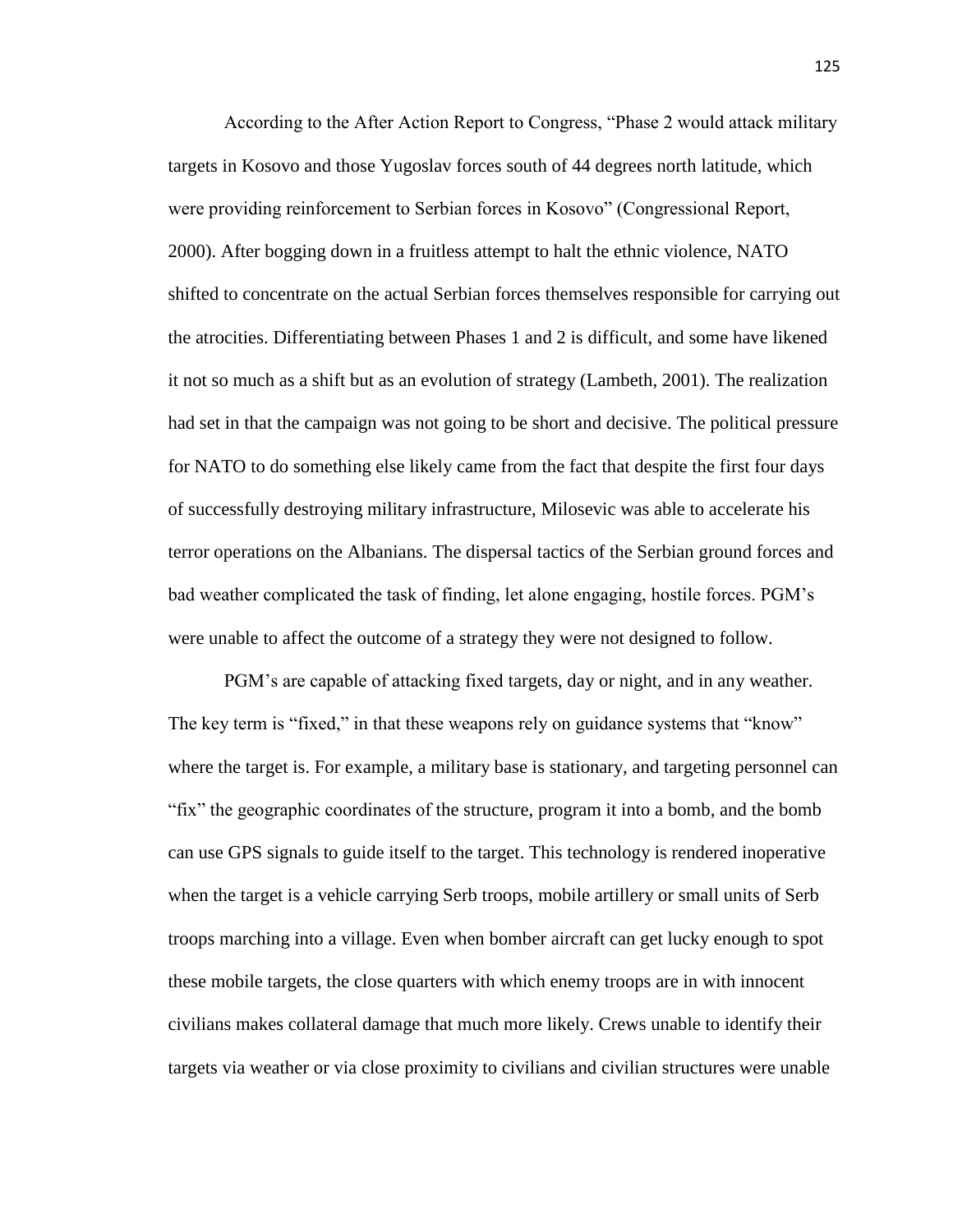to engage. More than half of the strike sorties on night missions returned to base without dropping their weapons due to weather or inability to identify targets that could be safely engaged (Lambeth, 2001). Additionally, not all PGM's employed were GPS guided. Laser Guided Bombs (LGB's) require a laser to illuminate the target; the bomb then follows the laser to the target guaranteeing pinpoint accuracy (as long as the laser beam remains on the target). Cloudy conditions prevent these lasers from being used, as the water particles in the clouds deflects the light and renders aiming impossible.

Finally, complicating the task of engaging highly mobile and concealed ground forces, pilots often needed to make visual identification of the targets in order to judge the danger to civilians and thus preclude politically-unfriendly collateral damages. To do so required pilots to descend to lower altitudes in order to "see" the targets. This placed aircrews at increased risk of Serbian air defenses; losses of NATO aircrews were to too high of a risk in a fragile coalition of NATO states, thus further preventing the destruction of Serbian death-squads. From the outset of the operation, NATO pilots were prohibited from flying below 15,000 feet in order to prevent aircraft and crew losses (Lambeth, 2001). These restrictive rules of engagement (though well meaning) mitigated or eliminated any advantage that PGM technology brought to the air campaign. Eventually, these limitations were addressed in the final phases of the war, where it became more effective to target the Milosevic regime and his supporters to force a change of Yugoslav policy.

*The Third Phase and Results*

### 126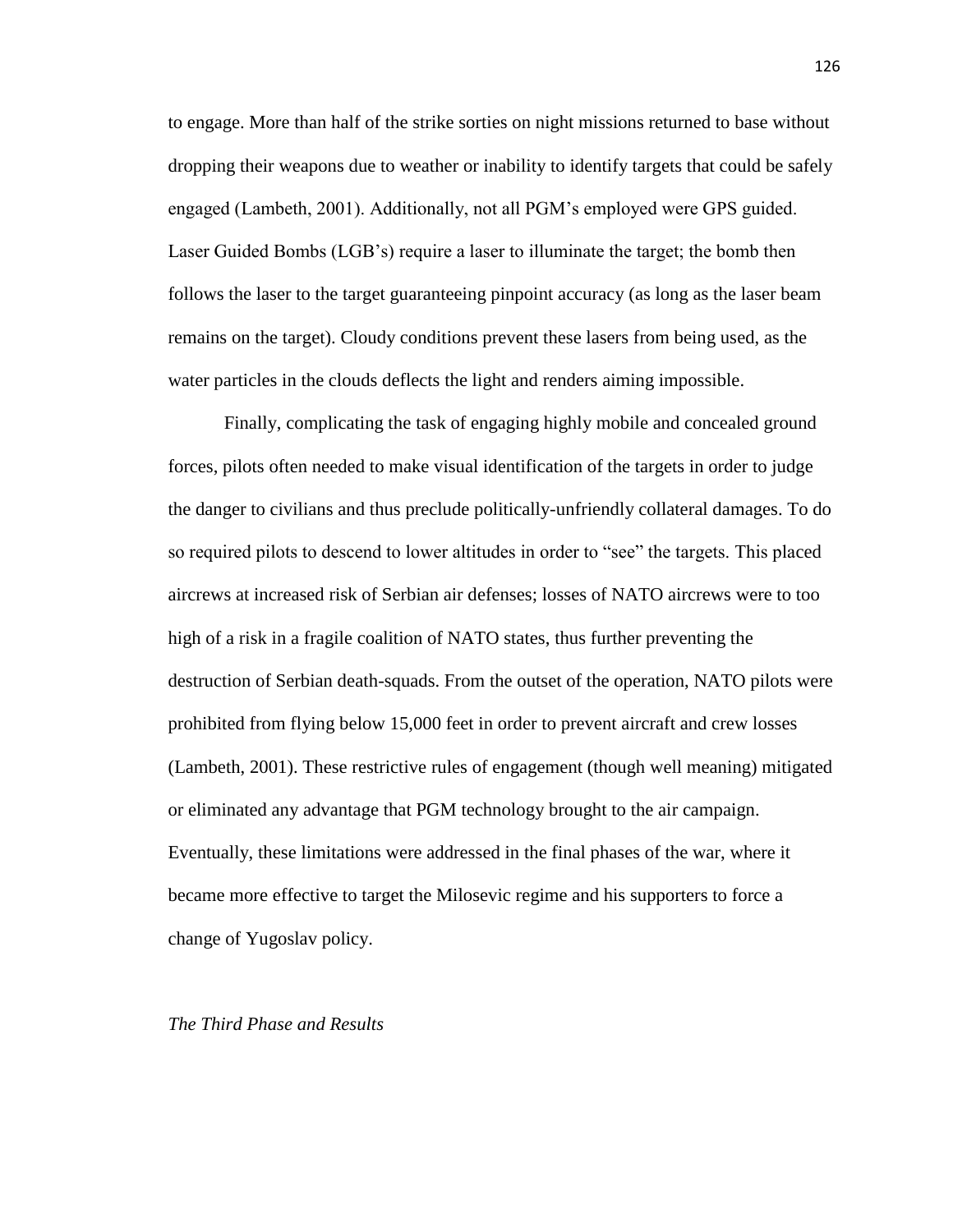Phase 3 greatly expanded the target list to a wide array of military and infrastructure targets, to include those in the vicinity of Belgrade (Congress Report, 2000). Attacks were now conducted on the nerve centers of the regime, and represented a turning point in the war that culminated in Milosevic's capitulation. NATO struck military leadership, command centers, bridges, weapons depots, fuel supplies, railways, and the water supply (Lambeth, 2001). These types of targets are well-suited to PGM capabilities. The targets are "fixed," so the coordinates are easy to program into the weapons; the civilian population concentrations are relatively known and static, thus allowing tailored targeting by adjusting impact points and explosive yield to minimize casualties; and finally, the weather is less of a factor, as the weapons required can be launched from high altitude or at greater standoff distances, thus minimizing threats to the aircrews. The most important result of this shift in strategy, however, is the impact it will have on the Milosevic regime. Belgrade, though initially off limits, represents the power center of the regime. The Belgrade population (and those of other cities) was now directly impacted by the loss of water, transportation and electrical power. Additionally, Milosevic's cronies began to feel the deprivation of having their factories bombed and their economic interests threatened. The regime was highly supported by the powerful elite that profited from the economy and pulled the levers of political power. To lose the support of these key figures would exert the greatest pressure on Milosevic to concede to NATO demands. These aspects will be addressed below in explaining why the regime capitulated, but the point is important here because these targets, guided by the Phase 3 strategy, allow the maximization of PGM capabilities. Wedded to the proper strategy, the technology can be decisive. It is my conclusion that the relatively lengthy air campaign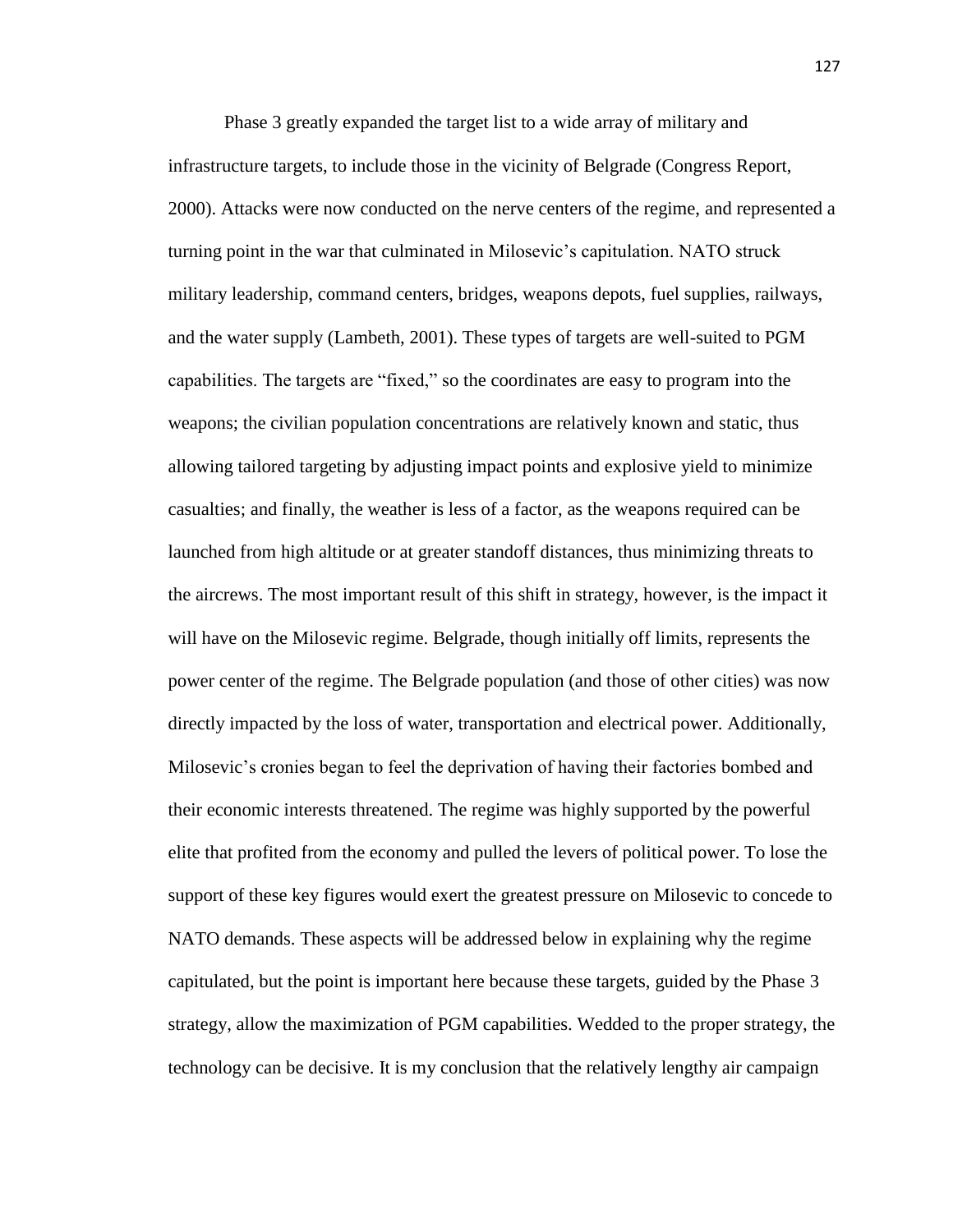over Kosovo mostly resulted from a misidentification of the Yugoslavian center-ofgravity that dictated the power interests of Milosevic.

However intelligent the logic for shifting targeting focus, the campaign remained stalled as the NATO allies found it more difficult to agree on which targets could be struck. Targeting became especially sensitive as the air forces began striking industrial infrastructure. NATO representatives began vetoing target selections based on the political implications of collateral damage. For example, some Serbian barracks were disallowed from attack out of concern that too many helpless conscripts might be killed (Lambeth, 2001). The Dutch even vetoed the attack on Milosevic's presidential palace because it was known that there was Rembrandt painting located there (Lambeth, 2001). While Phase 3 had opened the door to increased targeting of the main power structure of the regime, it was still stalled out due to bombing limitations. After five weeks of bombing, it did not seem that Milosevic was ready to capitulate. One last escalation, decided on the 50<sup>th</sup> Anniversary of NATO, would set in motion Milosevic's eventual capitulation.

### *Final Escalation*

The escalation occurred in the latter weeks of April as NATO recognized the risk of losing credibility from a stalled out bombing campaign. Milosevic remained in power, was showing no signs of capitulating, and the refugee crisis was worsening. NATO leaders now decided to escalate the campaign and strike the "four pillars of Milosevic's power," namely the political machine, the media, the security forces and the economic system (Lambeth, 2001). Beginning on 21 April, three cruise missiles destroyed the radio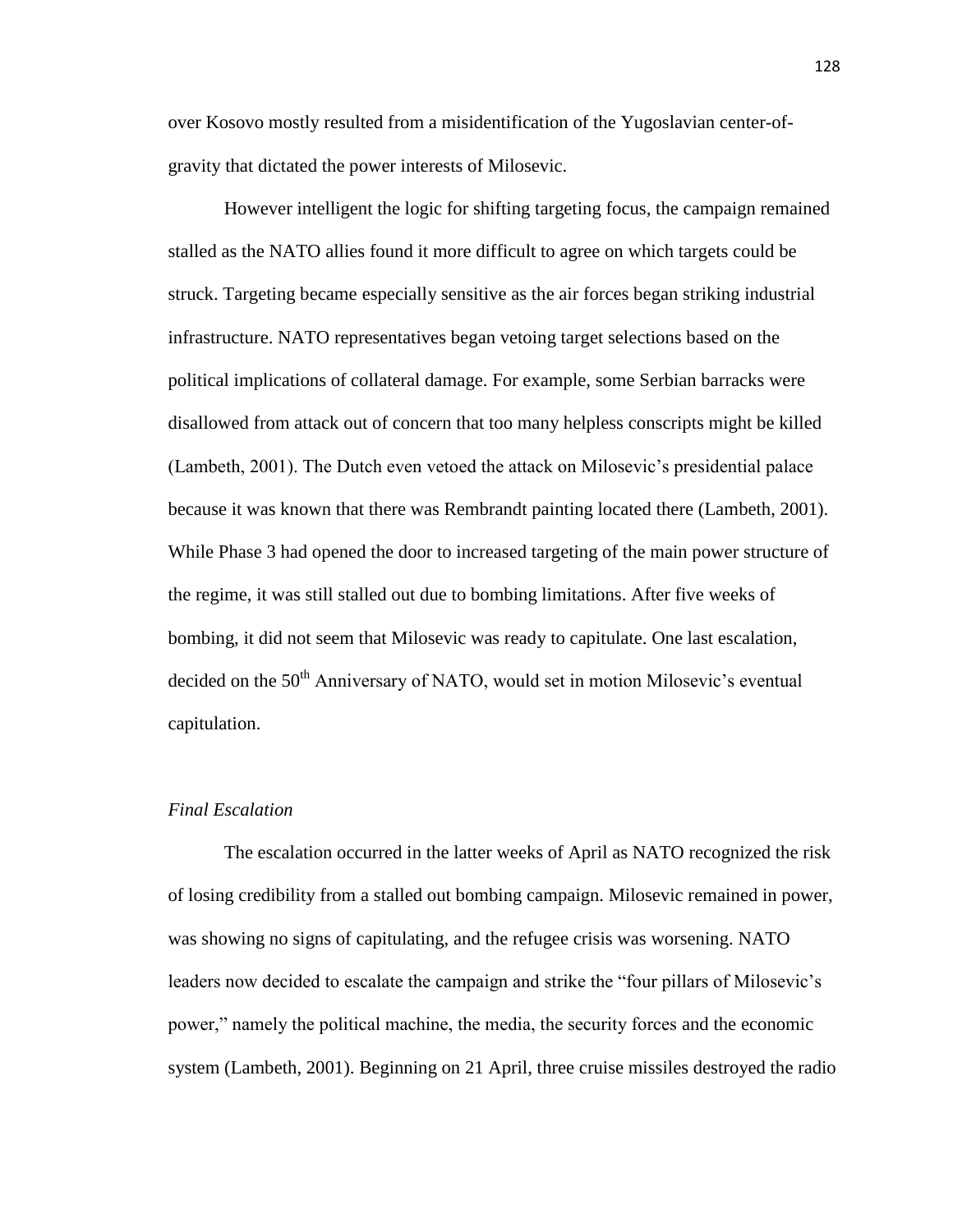and television stations run by Milosevic's wife, the last bridge over the Danube in Novi Sad was destroyed, and the offices of Milosevic's political party supporters were attacked (Lambeth, 2001). The electrical grid in Belgrade was attacked by May  $3<sup>rd</sup>$ , shutting off power to 70% of the country (Lambeth, 2001). The hardships of the war were now being felt by the Serbian people themselves, and the pressure began mounting on Milosevic as his political supporters saw their factories and businesses destroyed, taking with it the economic prosperity they previously enjoyed. The popular demonstrations in support of the regime were becoming less frequent as Milosevic began losing support of his citizens as the impact of the bombing put 100,000 civilians out of work (Lambeth, 2001). As the last weeks of the air war approached, these attacks on the political and economic infrastructure only intensified; Yugoslavia's civilian telephone and computer networks were attacked to cut off all communication with the Kosovo province (Lambeth, 2001).

NATO's shift in strategy in the latter half of the air war to targeting infrastructure and the bases of Milosevic's power seemed to be paying off. The civilian population actually responded negatively to the regime as a result. This aspect seems to contradict the prevailing theories on airpower, and a brief word on this anomaly is needed to understand the changing nature of precise air campaigns.

One of the earliest airpower theorists, Italian Air Marshall Giulio Douhet, advocated that the strategic bombing of wholesale civilian populations would place enough political pressure on the enemy regime that the leaders would capitulate before any troops were needed to occupy the country (1921). This theory was tested during World War II as the mass fire bombings of German and Japanese cities attempted to erode the morale of the populations to the point that there leaders would surrender rather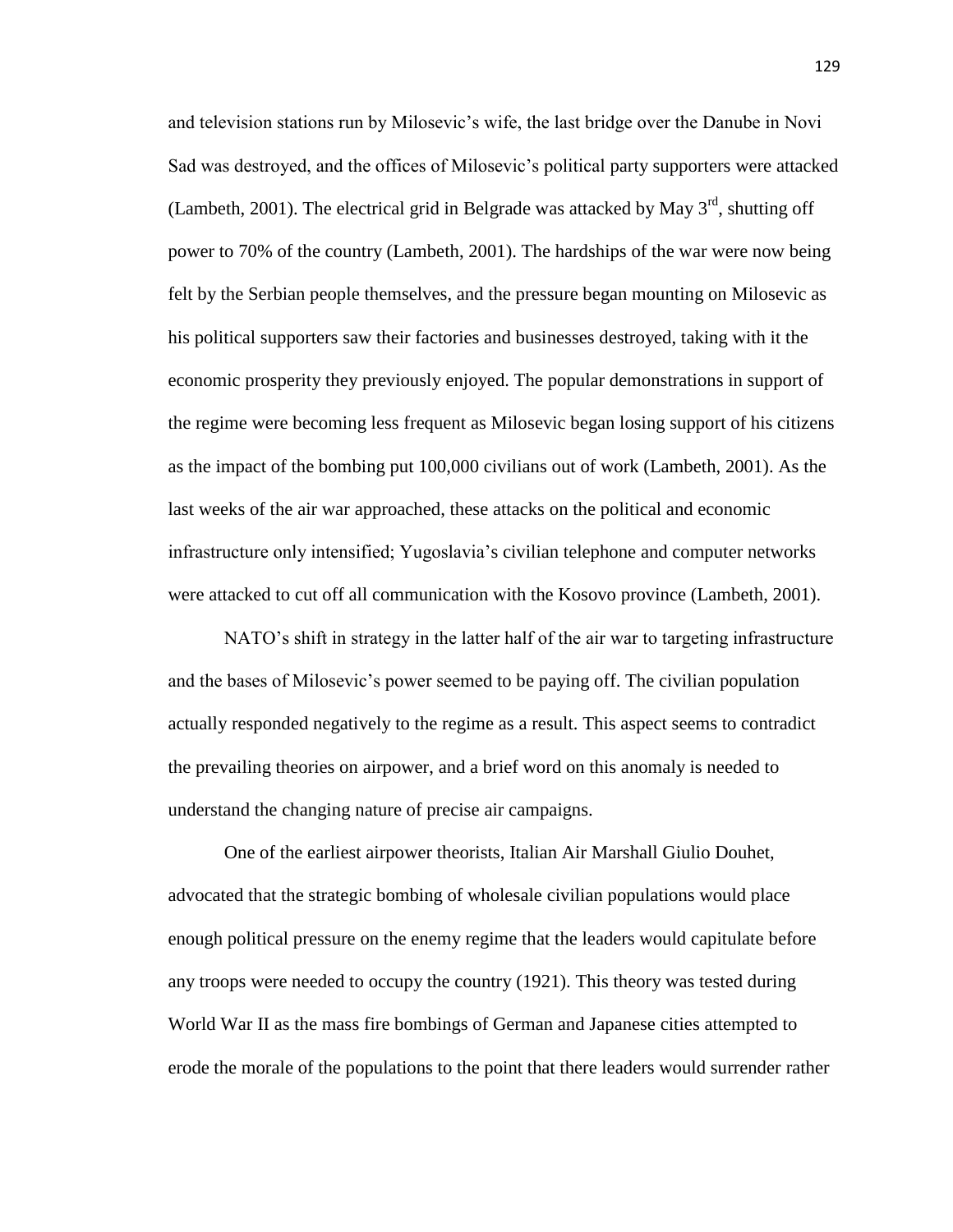than endure the wrath of their constituencies. The Germans also attempted this strategy by bombing the British populations indiscriminately during the 'Blitz.' The lesson that emerged from that war was that this strategy does not work. The U.S. Strategic Bombing Survey (1946), conducted by physical assessment of damage and through interviews with the defeated citizens, concluded that the continual bombing of population centers only acted to strengthen the resolve of the people. Robert Pape characterized this method of attack as "punishment strategies," where an attacker attempts to punish the population into submission and overthrowing their present regime (1996). Pape concluded as well in his empirical findings that such strategies do not achieve the desired outcome, but something different was happening in Belgrade during this air campaign.

The Serbian population was not being bombed indiscriminately; conversely, they were being bombed precisely. Collateral damage was miniscule compared to the millions that were killed during World War II. General Wesley Clark remarked that ALLIED FORCE was "the only air campaign in history in which lovers strolled down riverbanks in the gathering twilight and ate at outdoor cafes and watched the fireworks" (Clark in Lambeth, 2001). The Serbian people's experience was much different than that of World War II Europe, in that they had reasonably high expectations that they would survive the NATO bombing of their electrical power, television, factories, and transportation systems. Once the war was over, they could be fairly confident that they would be suffering deprivation, loss of income, and food and electricity shortages. The precise nature of PGM's did not require that the populations themselves be attacked to encourage popular resistance to the Milosevic regime; however, the people's very way of life was being systematically destroyed as they sat helpless with the near certain belief that they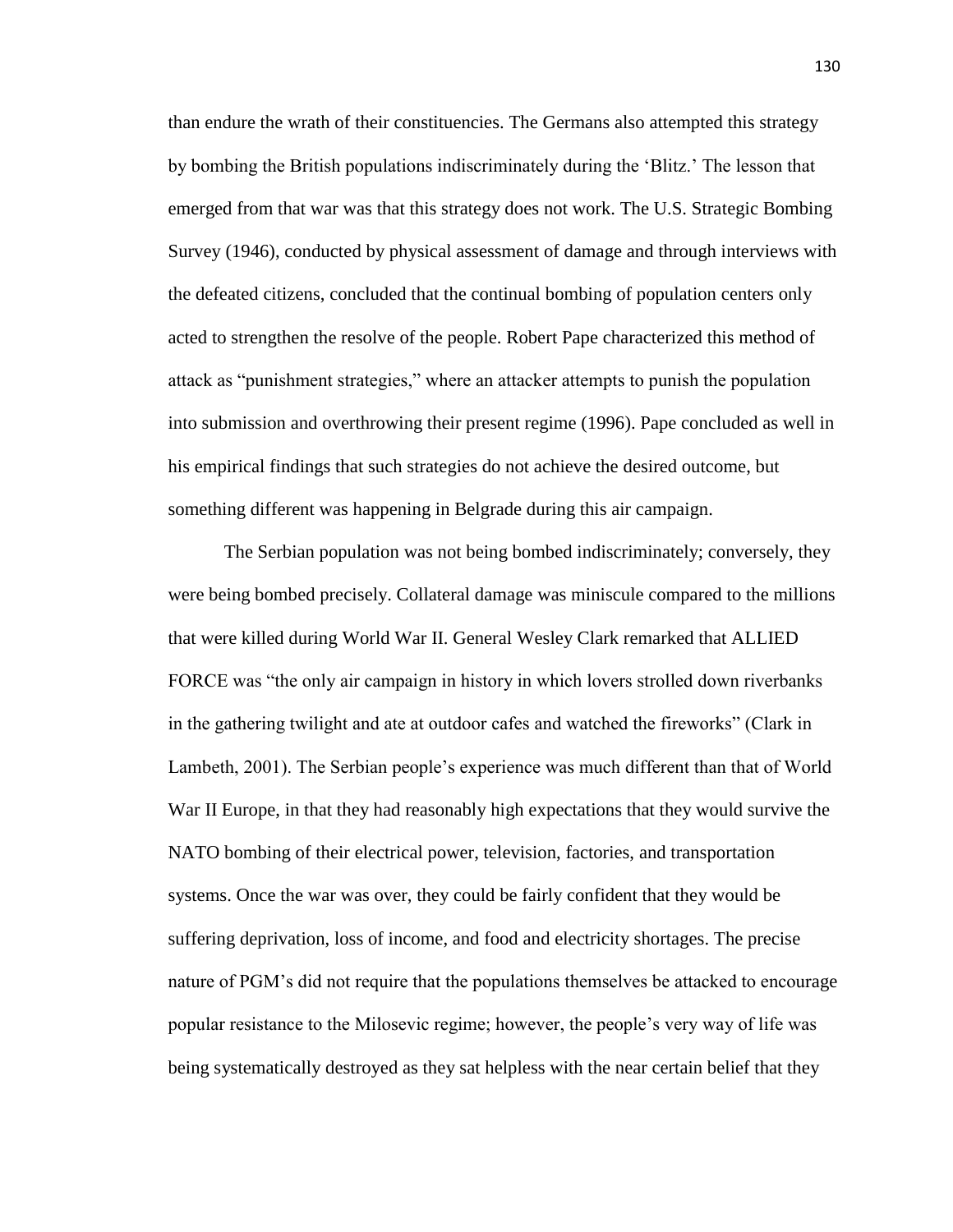would survive and have to rebuild it all. While this 'psychological' argument is not conclusive, it is indicative that something may have changed in regards to the effects of strategic bombing that targets civilian populations indirectly. After all, many credit this loss of popular support for the regime as one of the main causes of success. Why exactly Milosevic surrendered when he did is evaluated next, but in the context of the effects of PGM's on the air campaign and how the bombing turned his political support against him.

# **5.5 Milosevic Capitulates**

On June 3rd, Milosevic accepted NATO's terms and began the process of bringing the conflict to a close. The questions arise as to why Milosevic surrendered when he and not earlier. Conversely, why did Milosevic not hold out longer for more favorable terms? These questions will be examined in the context of the effectiveness of the air campaign to lead Milosevic to the conclusion that continued resistance was futile. Specifically, what role did PGM's play in each of the explanations for his surrender. I argue that PGM's only had a positive impact when their usage was wedded to the correct air strategy. Particularly, PGM's were critical when employed to attack his base of political and popular support. They provided the military capability to destroy the means of survival of his elite support without decimating the country and killing thousands of innocent civilians. Conversely, the early phases of the war saw a less influential role for PGM's, as the campaign struck only the dispersed military targets conducting the ethnic violence. Milosevic was capable of waiting out such a campaign, and he demonstrated the ability to continue production of replacement arms as well as sending in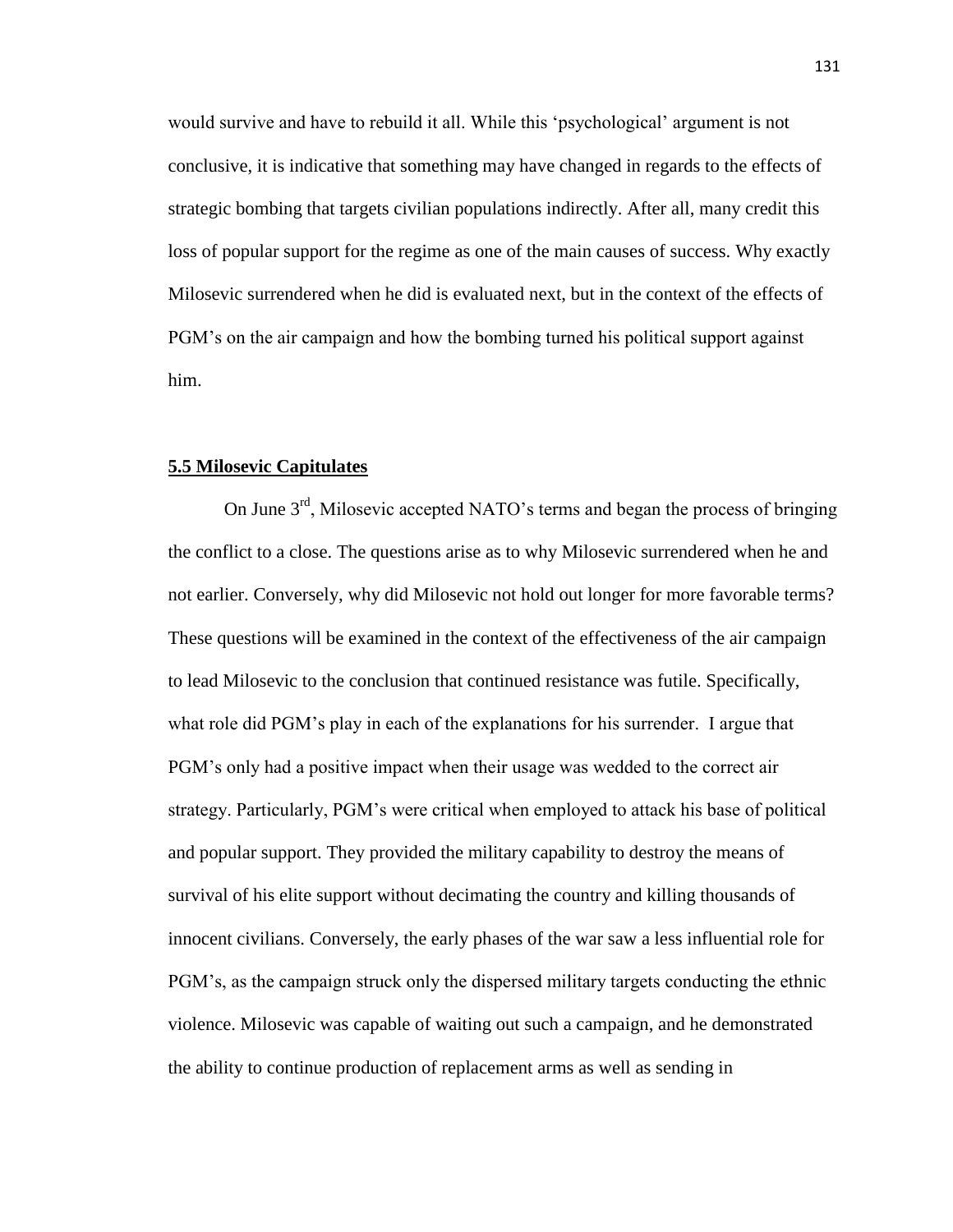reinforcements to compensate for troop losses. The means of production were still intact, and as long as NATO focused on military targets, Milosevic reasonably believed NATO's resolve would weaken first. While PGM's were capable of destroying these military targets, their use did not contribute to the overall success of the NATO strategy.

### **5.6 Limited Bombing Protects Milosevic**

As demonstrated above, the initial campaign employed a strategy of gradual escalation. NATO planners believed that Milosevic would accept their demands after a brief 48-hour period of bombing. Milosevic assumed that any air campaign would be of limited duration and severity (Hosmer, 2001). Additionally, he believed that the increase in ethnic cleansing after the bombing had begun would discredit NATO, as the international community would view the bombing as exacerbating the refugee crisis instead of solving it (Hosmer, 2001). The initial phases of the campaign seemed to bear these assumptions out; indeed Operation Horseshoe did step up the violence on the Albanians and create a refugee crisis that placed a lot of pressure on NATO. In response, the air strategy in Phases I and II was largely aimed at preventing Serb para-military forces from inflicting violence within Kosovo, but these attacks proved ineffectual in stemming the capabilities of Serb forces. The lack of a ground threat (which Milosevic understood) allowed Serb forces to disperse and conceal themselves to avoid detection and wholesale destruction when they were found. The precision of NATO weaponry was well known to Milosevic and Serb commanders, and the lack of a ground invasion threat played into Serbian hands. They simply denied NATO targets to attack, and they never presented a massed concentration of troops that PGM's could engage. Serb forces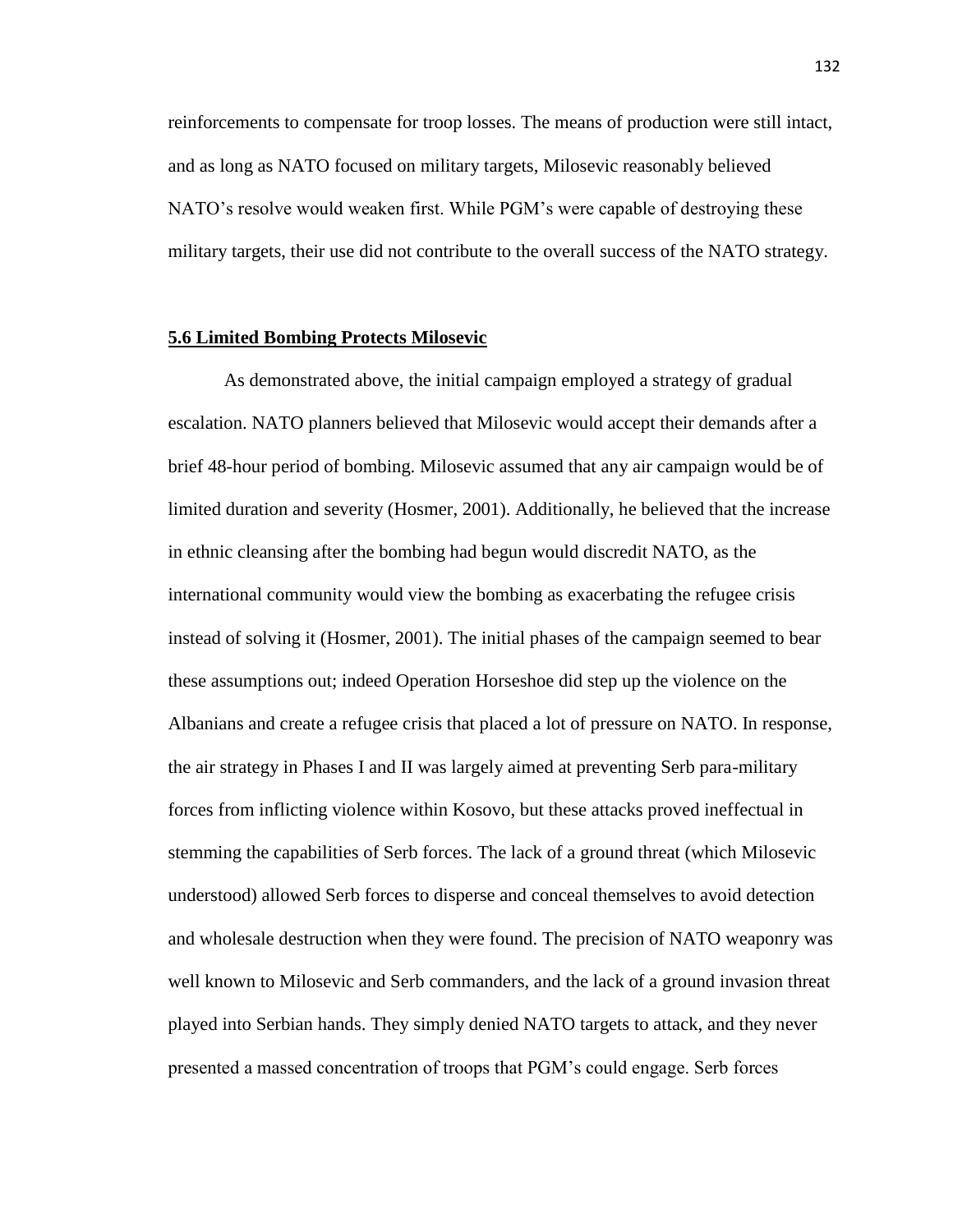operated in small groups, ransacking and pillaging villages at will under the cover of weather and difficult terrain. Concerned with the political implications of collateral damage, NATO leaders required allied pilots to return home with their weapons if they could not positively identify targets.

Additionally, NATO and the international community's resolve proved to be stronger than Milosevic anticipated. Instead of the refugee crisis forcing NATO to cease bombing, the international outrage only intensified. NATO, NGO's and humanitarian agencies began to airlift supplies and food rations to mitigate the hardships of the refugees (Hosmer, 2001), thus giving a glimpse to the outside world the atrocities Milosevic was inflicting upon the Albanians. In fact, it was the international pressure over the refugee crisis that justified the increase in intensity and the shift to infrastructure targets of the air campaign. As a result, NATO escalated to the point that Milosevic could no longer rely on a limited campaign against him, and thus threatening his regime's survival. Milosevic's assumptions at the beginning of the campaign turned against him, as he escalated ethnic violence hoping for the collapse of NATO resolve, NATO in turn escalated as a result of the humanitarian crisis and strengthened its resolve. The shift in air strategy was necessitated by Milosevic's actions, and thus was able to maximize the true power of PGM technology on the battlefield.

### **5.7 Widened Bombing Threatens Milosevic**

After a month of bombing, the Serbian public's attitudes began to change as they began to suffer the consequences and deprivations of the attacks (Hosmer, 2001). The population still expressed defiance towards NATO, but they were becoming war-weary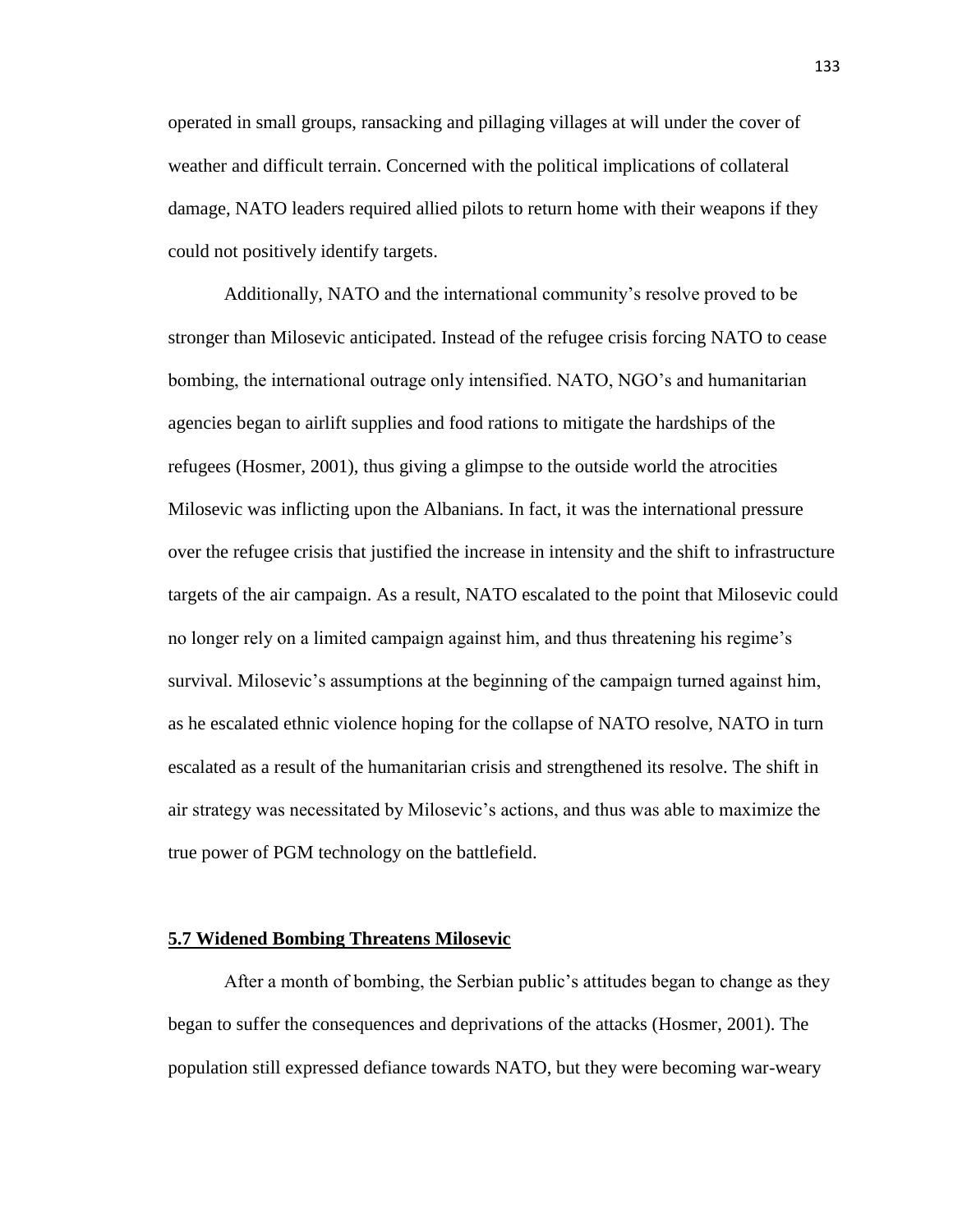as their hospitals, bridges and power stations were destroyed (Erlanger, 1999). Once the air strategy shifted to infrastructure targets, PGM's became crucial. Not only were such targets fixed and difficult to conceal, but they were often nestled within the tight confines of urban environments. The ability to destroy a factory with minimal collateral damage would not exist without the technology PGM's brought to the fight. Often such targets were attacked at night when there would be minimal workers present or bustling crowds outside the facility (suddenly, being a Serbian night janitor became one of the most hazardous occupations in Yugoslavia). PGM's allowed these attacks to be conducted at night or in bad weather, each weapon could be specifically targeted to only strike a portion of the building, and could minimize damage to surrounding structures by detonating at a predetermined impact angle.

Five weeks into the campaign, Serbs were reporting suffering hardship as a result of the bombing, in fact, a public opinion poll in May revealed that 71% of Serb citizens reported suffering some form of privation resulting from shortages of goods (Hosmer, 2001). Additionally, 42% of adults reported having to move from their homes to find safer locations (Hosmer, 2001). The hardships of the citizens were beginning to turn against the regime, as one Serb was quoted, that people were dying "...for the reputations of politicians on both sides" (Erlanger, p. A-1, 1999). Finally, concerns about casualties started to prompt anti-war protests from Serbian citizens (Hosmer, 2001). Since Milosevic's escalation into Kosovo, many Serbian men had been conscripted and reservists had been called up for service in Kosovo; there was widespread fear and uncertainty regarding future casualties in the region (Hosmer, 2001).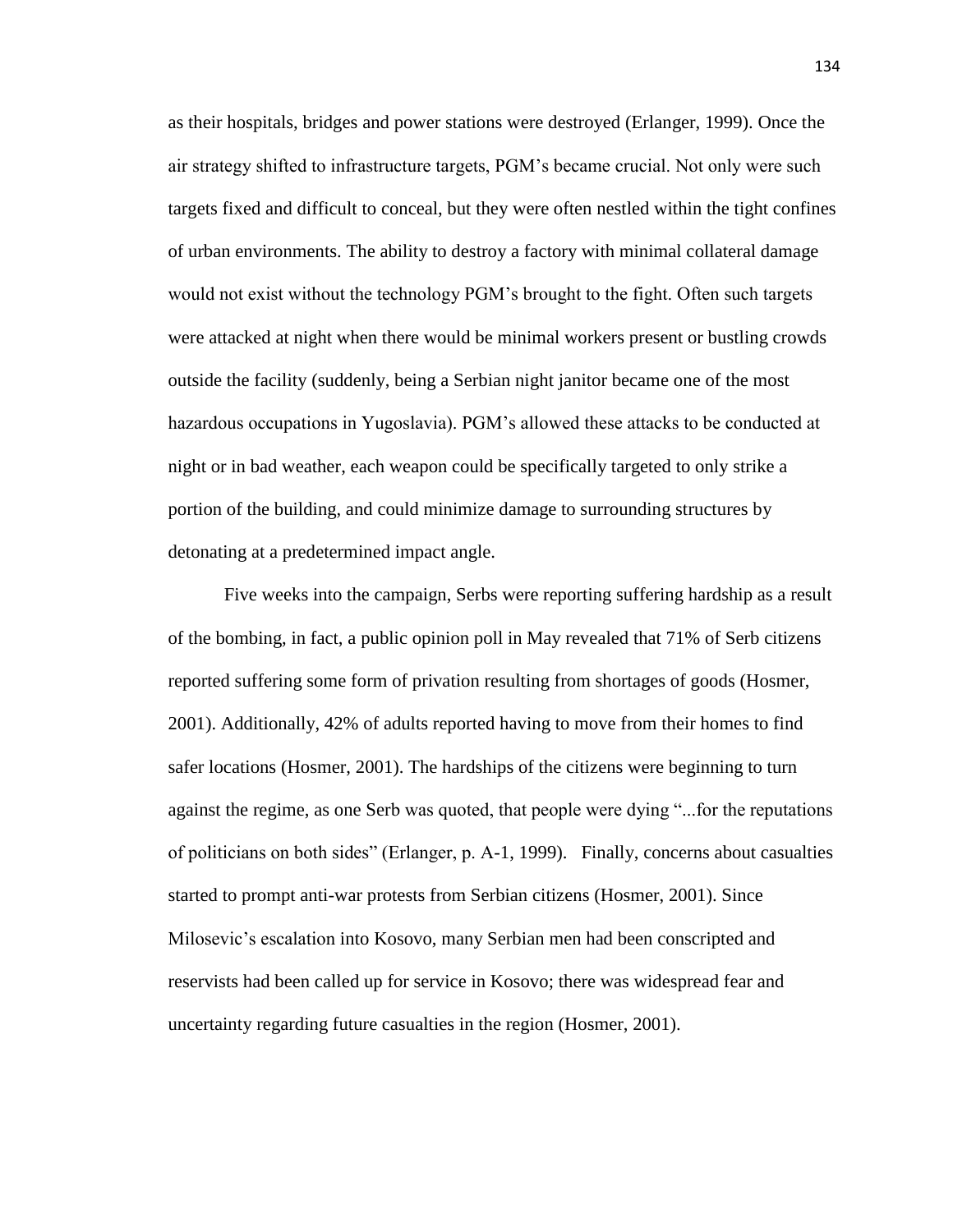From an airpower theorist's perspective, it appears from the Serbian public reaction that air campaigns against population centers may prove effective at increasing discontent towards the ruling elite. At first glance, this may overturn empirical evidence to the contrary, namely that "punishment" campaigns are ineffective at terminating an air war. This conclusion is premature, however, in light of the contributions of PGM technology. Previous air campaigns targeting population centers were typically indiscriminate and waged with the sole intention of terrorizing citizens. The PGM attacks were anything but indiscriminate, and the population had reason to believe that they were likely to survive only to suffer another day. PGM's minimized collateral damage to such an extent that comparing this punishment strategy with those of the past may be inappropriate. A psychological study would be required to verify this premise, but it is logically sound to assume the intentions behind violent action would mitigate the responses of the victims of air war.

In addition to Milosevic's increasing loss of support from the public, the political and economic elite began to suffer the losses of their livelihoods. Initially, members of the opposition parties rallied around the flag to support Milosevic's bid to hold onto the historical significance Kosovo province (Hosmer, 2001), but as the war progressed and popular dissent increased, this support waned. On April  $25<sup>th</sup>$ , Deputy Prime Minister Draskovic publicly urged a compromise with NATO allowing an armed U.N. force, and some NATO troops, to police a peace settlement (Hosmer, 2001). Even though Milosevic fired Draskovic, the sentiment spread to city mayorships and leaders of opposition parties; calls for a settlement ensuring international monitoring and continued Serb control over Kosovo grew stronger (Hosmer, 2001).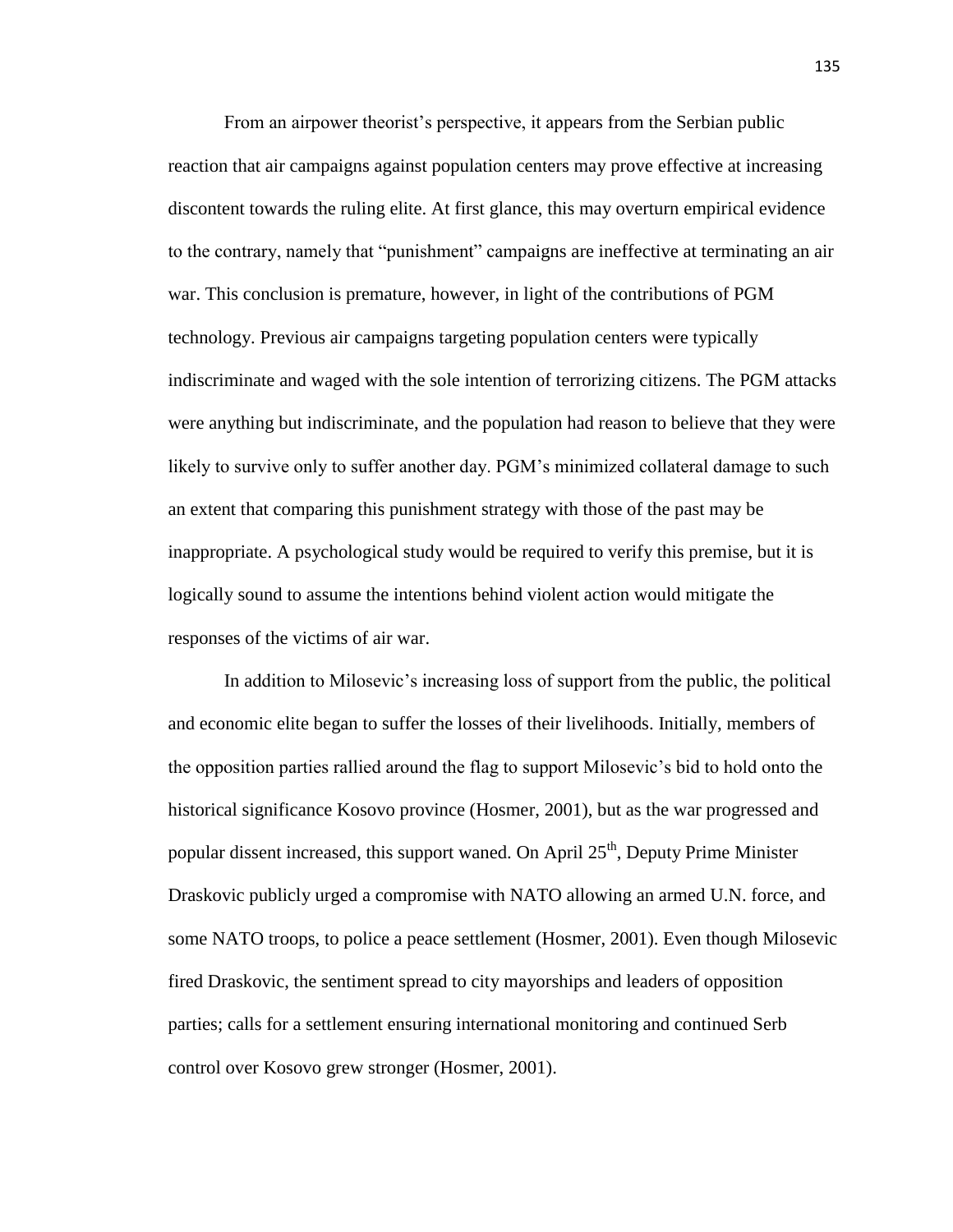The economic elite also began to pressure Milosevic to attain a settlement. An antiwar faction emerged in Milosevic's inner circle, supposedly including even his wife, Mira (Hosmer, 2001). The cause of this pressure appears to have stemmed from the aerial bombing of six types of infrastructure targets: 1) command, control and communication; 2) electrical power production; 3) industrial plants and manufacturing; 4) leadership; 5) Lines-of-communication; and 6) Petroleum, oil and lubricants production (Hosmer, 2001). These targets represented about 55% of the 420 targets attacked during the course of the air campaign, with the expected result of bringing popular pressure on the regime to concede (Hosmer, 2001). By June  $2<sup>nd</sup>$ , NATO bombing had destroyed 50 highway and railroad bridges, 2 oil refineries and a substantial portion of petroleum reserves, 14 industrial facilities, and 9 electric power generating facilities (Hosmer, 2001). According to some estimates, it would take 15 years and require tens of billions of dollars to repair the damage in a country that began the war in financial distress (Hosmer, 2001). The government could no longer pay its troops and pensions, the agricultural harvest was endangered, and unemployment skyrocketed as the bombing had cost some 600,000 Serbians their jobs (Hosmer, 2001).

The air attacks successfully weakened the Milosevic's mechanisms of control over the country, and especially impacted the economic elite he relied upon for political support. Coupled with the popular discontent that was emerging late in the war, it was evident that Milosevic had to find a face-saving compromise with NATO. This situation is unlikely to have occurred had it not been for the escalation of the conflict to include those targets that directly impacted Milosevic's ability to maintain power. Once the strategy shifted away from attacking the fielded Serbian military forces, PGM technology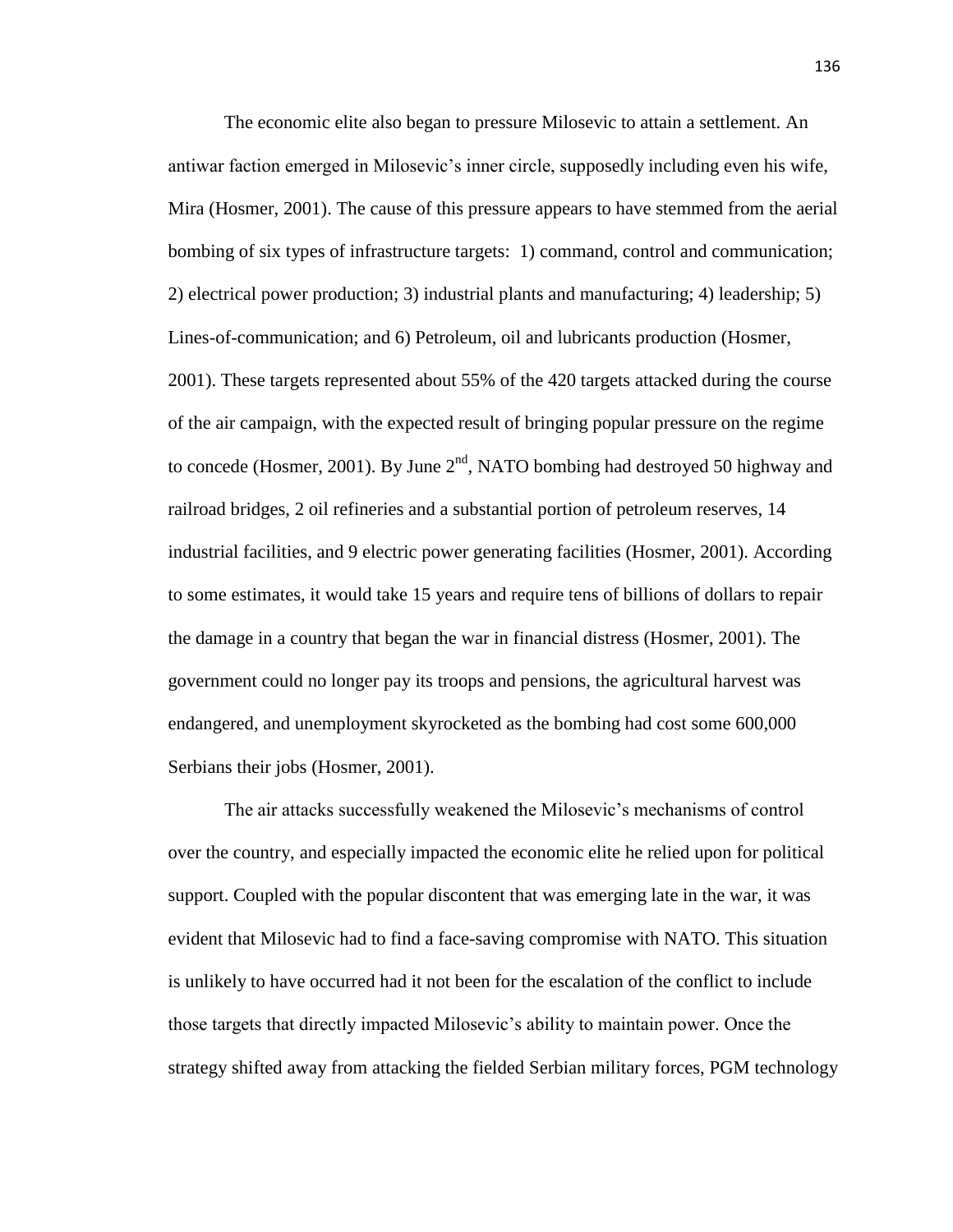realized its full potential. Not only were infrastructure targets easier to identify, "fix," and destroy, but NATO's ability to assess the damage improved over the experiences in attacking highly mobile and dispersed military units. It is much easier to determine if a bridge or power grid is damaged than small military squads and vehicles. Furthermore, the destruction of a munitions factory virtually cuts off the supply to the troops needed to wage ethnic violence.

## **5.8 Conclusion**

This indirect approach to degrading the enemy's ability to wage war is often called "interdiction" in military parlance, and the concept has been around since World War II. Air planners during that war advocated the theory of the "Industrial Web," thus driving targeting against ball-bearing and manufacturing plants in Germany. If the key ingredients needed to wage war are denied the enemy, then one does not have to destroy tanks and armored personnel carriers, rather you attack the oil supplies and allow them to run out of gas on the battlefield. Analysis from the Strategic Bombing Survey following World War II refuted the effectiveness of such a strategy. The report found that industrial targeting had little effect on Germany's ability to wage war. What the report overlooks is that the theory itself may still be sound, after all the report also concluded that allied forces were unable to appreciably destroy those critical infrastructure targets. A prerequisite to judging the Industrial interdiction campaign in the 1940's is the degree to which the targets were destroyed. PGM technology finally caught up with the theory. Operation ALLIED FORCE demonstrated that interdicting an adversary's ability to wage war can exert pressure to capitulate, given that the critical targets can be effectively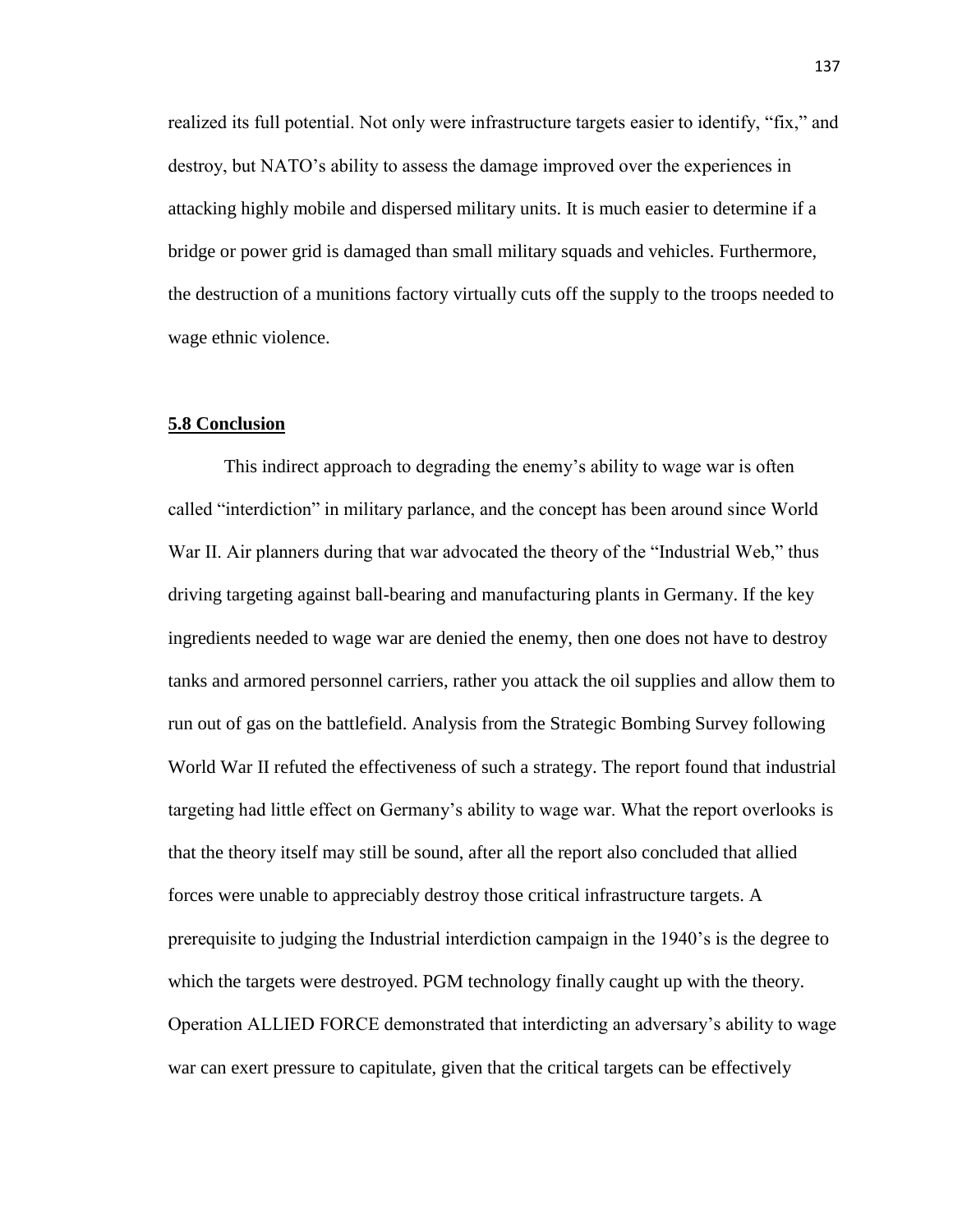destroyed. The lessons of World War II are only as valid as the precision technology available to the attacker.

 Milosevic capitulated because NATO eventually identified his critical centers of weakness, namely the support of his own population, political elites and economic backers. Had NATO maintained a strategy of merely stopping the ethnic violence, Milosevic would have been better suited to waiting out the ineffective bombing campaign. The minimal suffering he endured from the diminishing of his armed forces in Kosovo would unlikely have pressured him to sue for peace. He demonstrated throughout the campaign his ability to resupply and reinforce Serb forces in Kosovo, despite NATO's efforts at destroying his military capabilities through direct attacks on troops, tanks and artillery. NATO essentially shifted from military "denial" strategy to one of "punishment" with the intent of weakening Milosevic's power base. It is one of the rare cases in the history of air campaigns where such a strategy has proved successful. Empirical research has highlighted the opposite case to be true, but one must remember that every war is different, every adversary motivated by different aims, and different coalitions possess varying levels of resolve.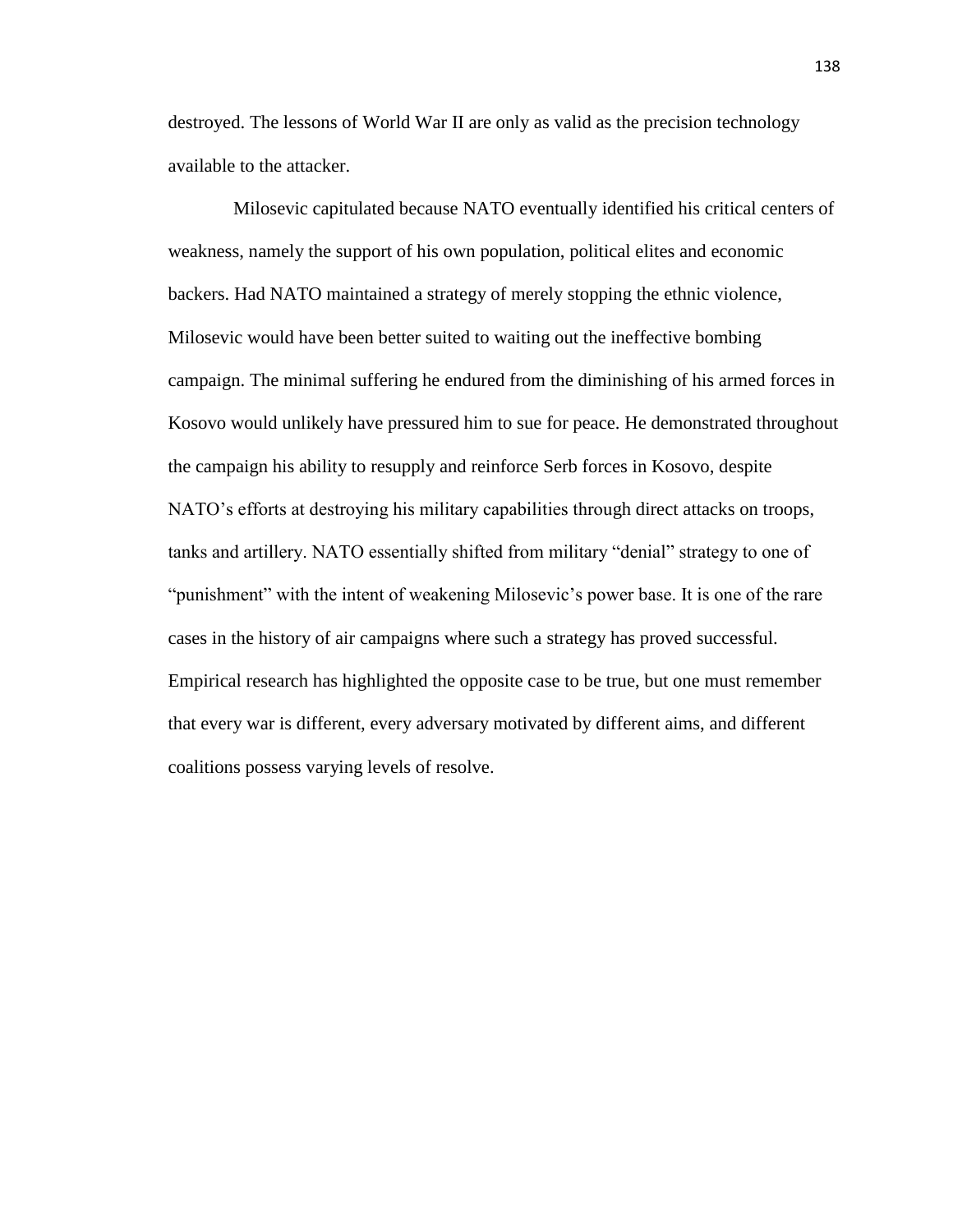#### **Chapter 6**

## **Conclusion**

Since the dawn of military airpower in the early twentieth century, theorists have attempted to harness an alternative means to wage and win conflicts. The horrors of World War I and the tremendous casualties in that "war to end all wars" stimulated debate on how to apply emerging technologies to engage in war while reducing the human and material costs. Douhet (1932) argued that targeting civilian populations would destroy a target state's will to fight; Mitchell (1922) argued that targeting a state's industrial infrastructure would destroy its ability to wage the fight; the Air Corps Tactical School of the inter-war years (Meilinger, 2000) applied Mitchell's theory in the Combined Bomber Offensive over Europe with little success; and Warden (1989) argued that targeting an adversary's leadership would destroy its ability to fight. All sought to achieve victory with a focus on airpower, yet only when the technology caught up with the theories was the goal realized. Warden's (1989) plan benefitted from technology where prior theories were left hamstrung by poor accuracy; namely, air forces now possessed the capability to deliver pin-point accurate aerial weapons anywhere in the world, stealth technology minimized detection of friendly air forces, and aerial-refueling and global-strike capable bombers mitigated the diplomatic constraints on over-seas basing.

Recent scholarship has evaluated many causal factors relating to decisions to go to war, domestic support once the war begins, and the duration of wars that end in success or failure. Some argue that opportunity and willingness of a state determines conflict initiation (Most and Starr, 1989; Fordham, 2004). Others posit that rational costs-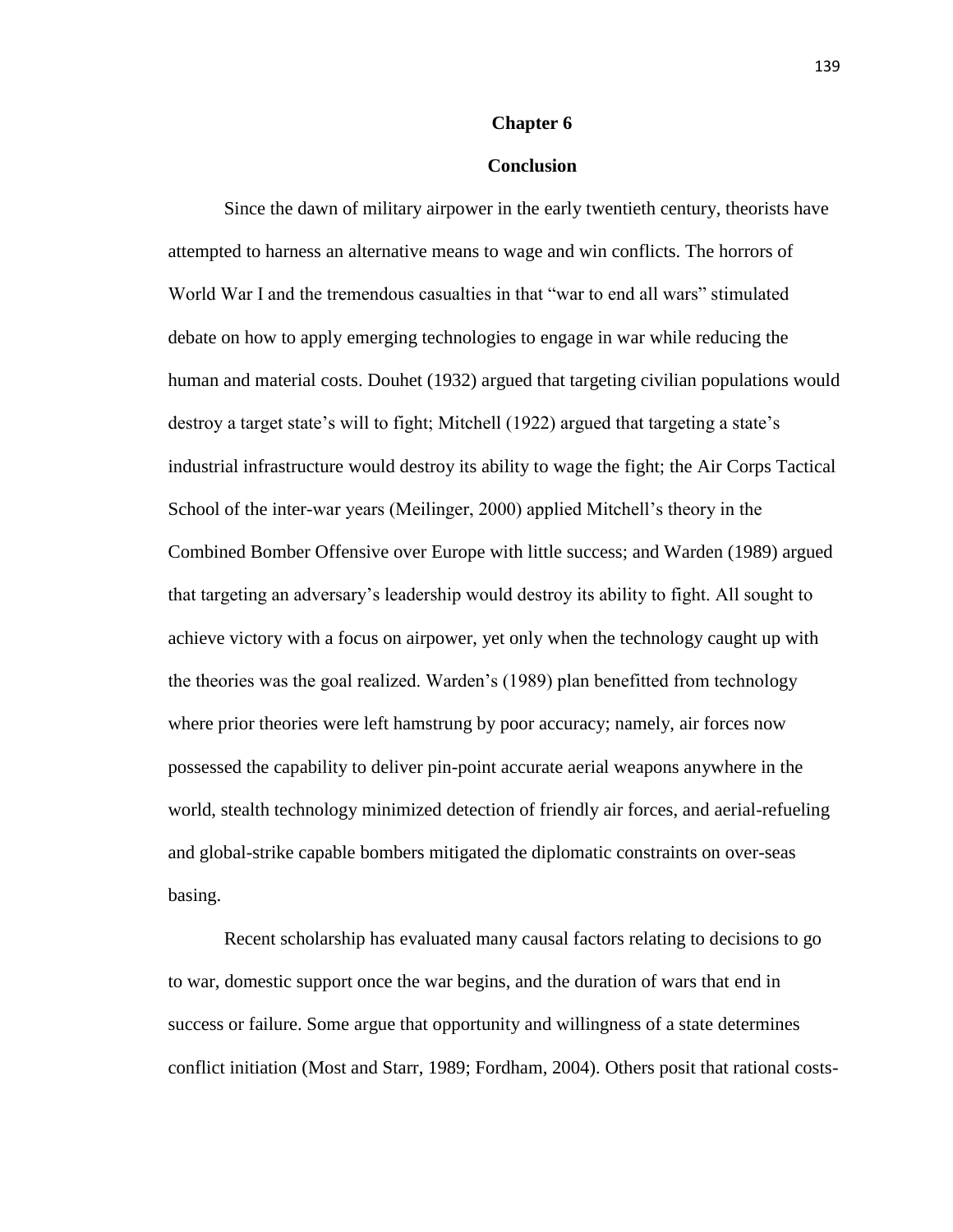benefits analyses can tip the decision towards or away from war (Bueno de Mesquita, 1989); that military/civilian composition of governments affect war decisions (Betts, 1977; Vasquez, 1993; Gelpi and Fever, 2002); or that advanced military capabilities increase the propensity to opt for war (Ignatieff, 2000; Cohen, 1994). The results in this research validate many prior findings as PGM technology acts to mitigate the traditional costs of war, thus enabling the sanitized application of surgical airstrikes anywhere in the world. Collateral damage has been drastically minimized since the days of area bombing over Germany and Japan; the accuracy of laser- and GPS-guided munitions virtually assures the destruction of any target in just one mission; and the risk to the aircrews has reduced friendly losses from the tens-of-thousands in World War II to the tens or zeroes of the Gulf War (1991) or Kosovo (1999). The costs of war have been so reduced that aerial bombardment with manned-aircraft, cruise missiles, or drones has become an easy solution to a foreign policy crisis. Civilian leaders may be more tempted to use military force, where military veterans may still have a grasp of just how deadly war can be, at least to the recipients of an air campaign. The decision calculus has changed as lower risks place actual warfare far from the civilian populations' awareness (Ignatieff, 2000). Empirically measuring these arguments is a daunting task as they must accurately discern the decision-maker's mind, delve into the morality of warfare (a normative proposition) and just how connected constituencies are to the privations (or lack thereof), or have a precise picture of military capabilities or public opinion regarding a conflict. While the above issues are beyond the scope of this dissertation, the analysis of precision and conflict duration can at least provide a small glimpse into the efficacy of technology on successful (or failed) conflicts. Surgical air campaigns can actually lead to shorter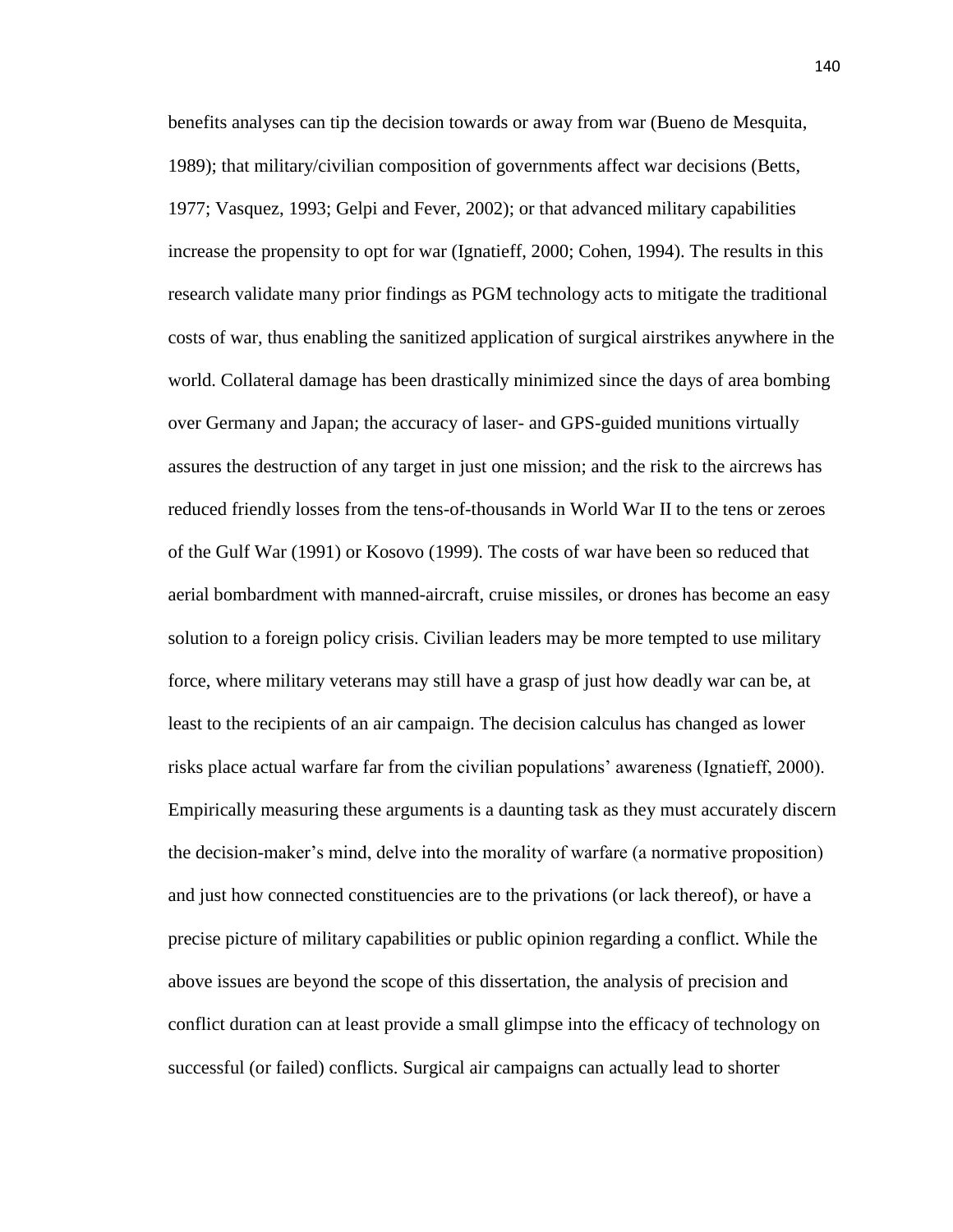conflicts, thus tangentially validating previous findings. This analysis may provide a starting point for measuring willingness and opportunities, cost benefit analyses, or resolve amongst competing states.

This research asked whether PGM technology actually reduces the duration of aerial bombing campaigns. In a larger theoretical sense, it sought to explain how technology affects the decision-making of states when deciding whether or not to engage in an air campaign, how best to wage that campaign, and the additive effects of technology to power. The capabilities PGM technology provides act as a powermultiplier, as only relatively resolved states will opt into the conflict (Fearon, 1994). Weaker, unresolved states may opt out of the threatened conflict and concede to the more powerful state; the threat of a state with PGM capabilities is powerful enough to allow successful and peaceful coercion. The empirical results support the hypothesis that higher bombing-precision states tend to endure shorter campaigns. While accuracy was insignificant in Models 1 and 2, the post-1970 competing risks model (where PGM's were most prevalent) showed significance overall and in successful campaigns. In regards to duration, these results lend support to existing theories, namely Allen (2007), Horrowitz and Reiter, (2001), Pape (1996), and Byman, Waxman, and Larsen (1999).

#### **6.1 Empirical Findings**

When all cases were analyzed without the competing risks model, the accuracy coefficient was positive but not significant; however, it became very significant after the competing risks model was run for both "all-cases" and "post-1970" cases. I conclude that the insignificance in the first model is due to the absence of PGM's prior to 1970.

141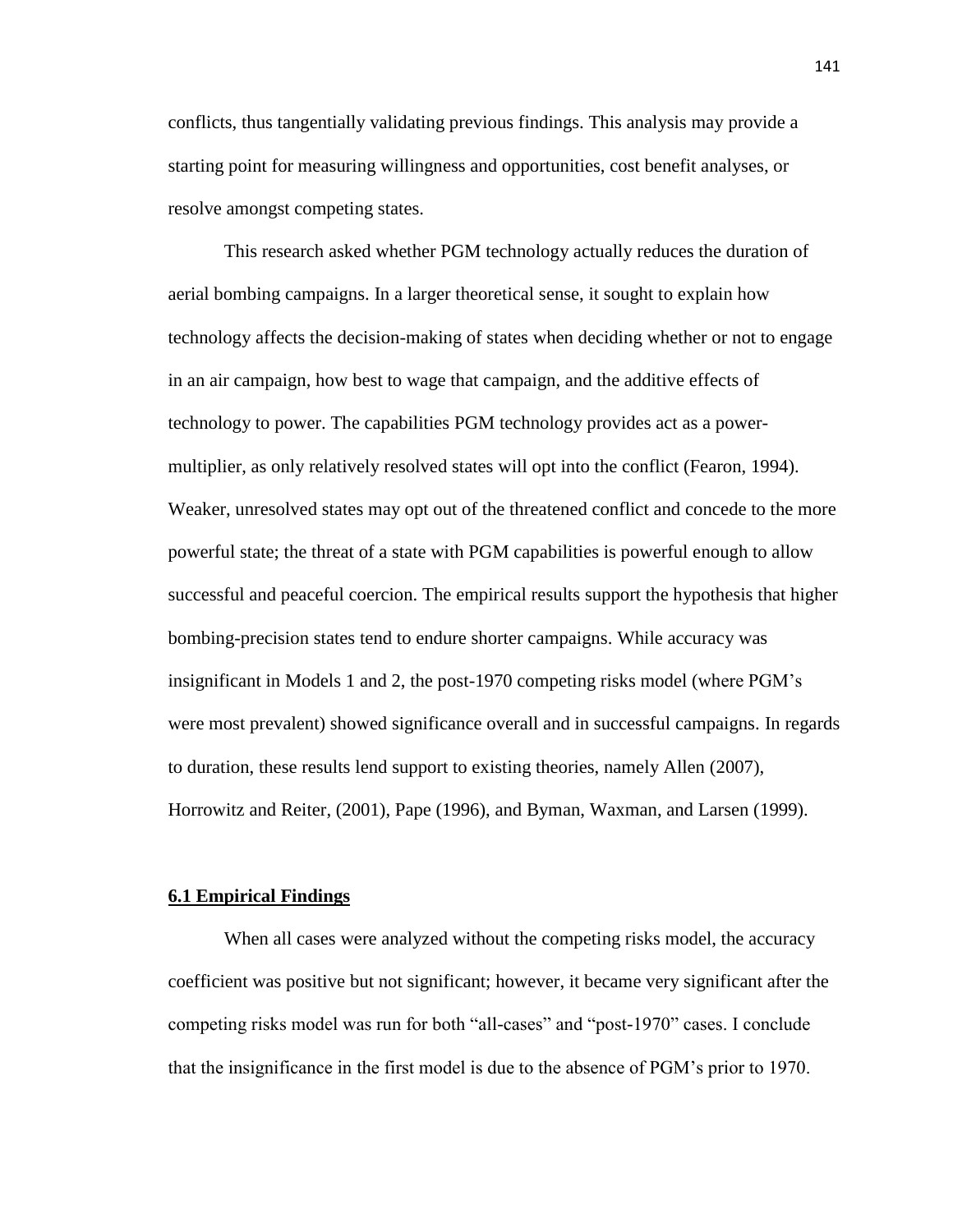The larger sample from 1917-2003 simply absorbs the effects of PGM weapons. While Allen (2007) found that air campaigns tend to be shorter when one of the parties is a democracy, the addition of the accuracy variable yielded some interesting results. 1) If the target state was a democracy, this factor contributed slightly less to terminating an air campaign but it increased in significance (p  $0.10$  to  $0.05$ ). 2) Pape's (1996) finding that vulnerability to denial shortens duration is bolstered here after adding accuracy. The coefficient increases and remains significant  $(p=0.05)$ . This is consistent with the technological capabilities PGM's provide by assuring target destruction. The ability to precisely destroy the target state's ability to continue to wage war or negate its ability to counter-escalate (Byman, Waxman, and Larsen, 1999) is enhanced by this technology. Finally, 3) when other forces in addition to airpower are added, accuracy increases the duration of the campaign and becomes more significant (p 0.10 to 0.05). This lends support to the idea that when ground/naval forces are introduced the costs of war increase, thus increasing the resolve of the involved states and possibly lengthening the campaign. Model 1's results, however, do not support the hypothesis that precision reduces air campaigns. A more detailed competing-risks analysis is required to discern the effects PGM's have on air campaign duration.

In Model 2, accuracy was again insignificant, but if the attacking state was a democracy, both the coefficient and significance increased (p 0.1 to 0.001). Vulnerability to denial remained positive and increased in significance during successful campaigns, again highlighting the salience of the target's states reliance on conventional military forces or industrial infrastructure. The other-forces variable remained negative and increased in significance during failed campaigns, showing that increased resolve due to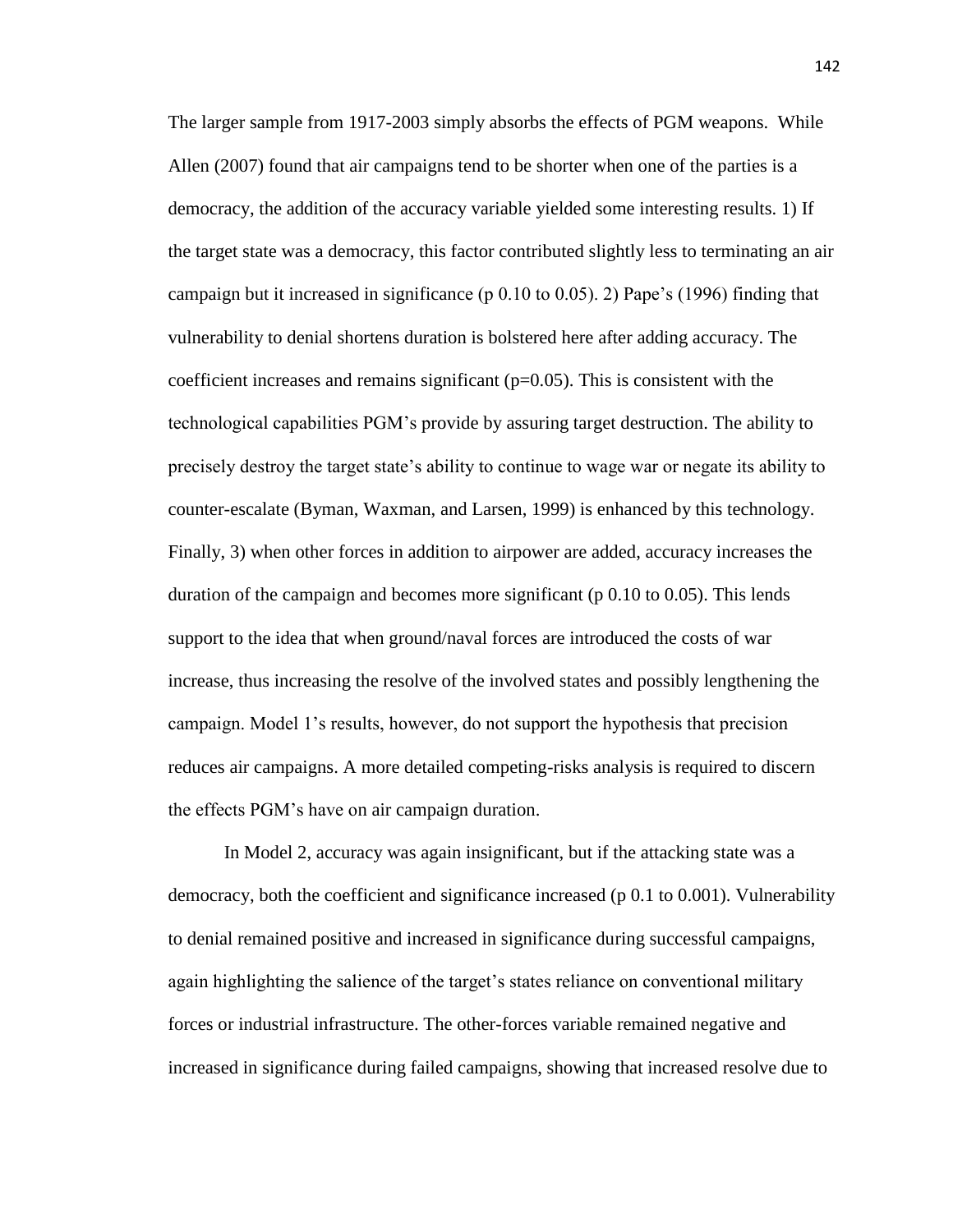the commitments of ground/naval forces tend to increase campaign duration when accounting for precision.

An analysis of the cases after 1970 showed the most significance of PGM's on air campaign duration. One would expect to see the most significance here as PGM's had first been introduced during the 1972 bombing of Vietnam. Accuracy affected campaign duration both overall as well as in the success model with a positive coefficient and a significance at the 0.001 level. Over all cases, if the target state was a democracy, duration *increased* and became significant (p=0.001), and conversely if the attacking state was a democracy, the duration *decreased* and was significant at the 0.001 level. Regime type had no effect when disaggregated in the success or failure models, which differs from the original Allen findings.

The empirical findings suggest that PGM's reduce duration of air campaigns in those cases where they were employed, yet the sample size  $(N=24)$  may be too small to generalize. Should comprehensive data on CEP and the proportional use of PGM's in all air campaigns become available, a more robust measure of precision could refine these estimates. Additionally, precision no longer resides in just aircraft, but armored tanks and naval vessels also apply various degrees of precision weaponry. Integrating precision measures into conflicts involving ground/naval forces could also refine these results. This is an area of future research into operationalizing the military capabilities of states into a more robust measure of individual state-power or power-distribution amongst states.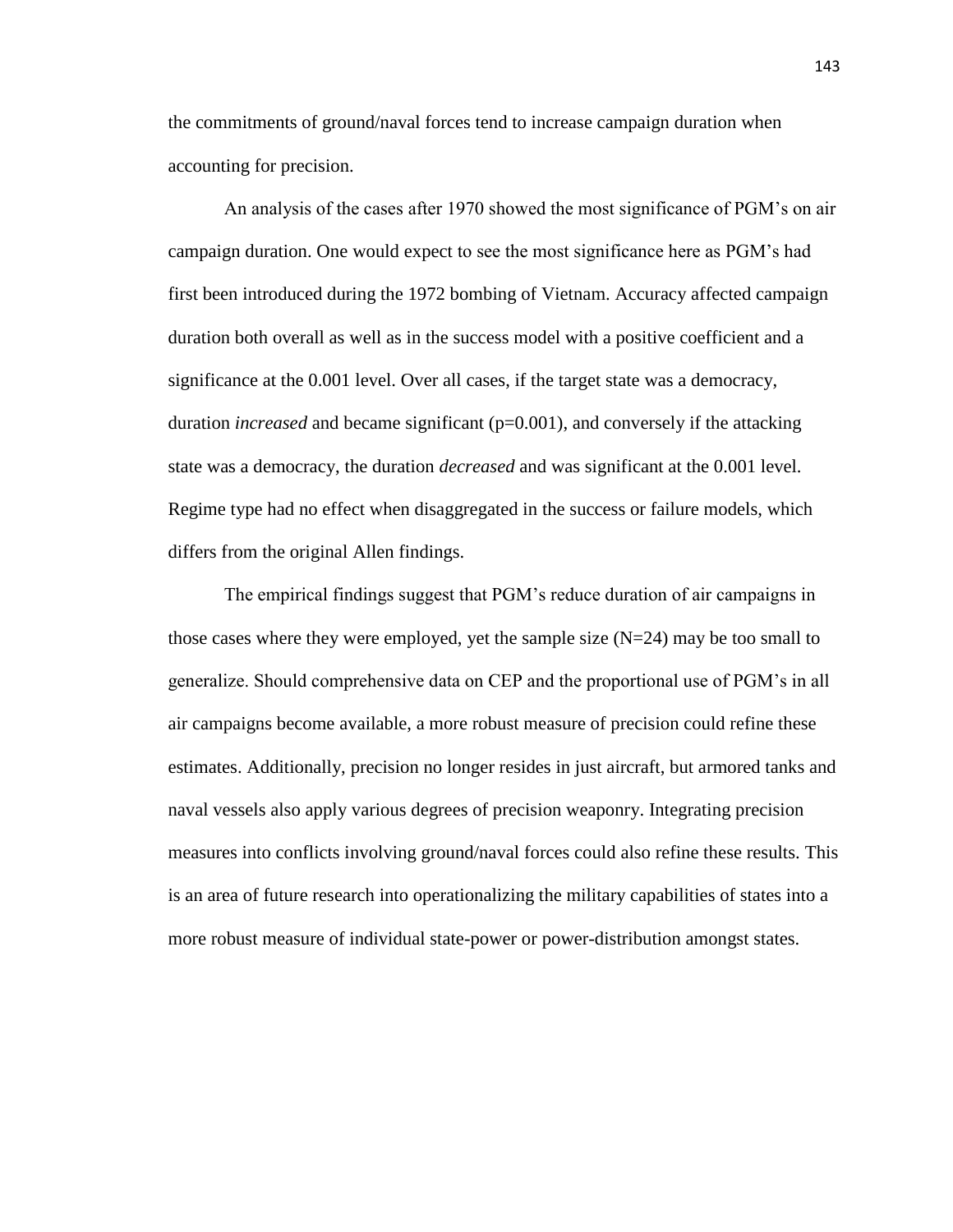### **6.2 Case Studies**

The case studies in this research highlight the importance of not generalizing too much regarding the empirical findings. Every conflict brings with it specific military, political, and social contexts. The overall conclusion of the case studies is that PGM's are only as effective as the strategy with which they are employed. The technology enables states to successfully destroy any target it deems necessary for ultimate victory; however, successfully destroying the wrong targets can contribute to defeat.

The Vietnam campaigns of Rolling Thunder and Linebacker I/II were different in two main aspects. First, Johnson waged the air war in Rolling Thunder using a strategy of gradual escalation without precision technology. The advice from his military leaders vacillated between attacking the industrial infrastructure of North Vietnam and the fielded Viet Cong insurgent forces operating in the South. The goal was to bring the Hanoi government to the negotiating table in order to broker a peace with the conditions of keeping South Vietnam a stable democracy and eliminating the insurgent guerilla forces. His fear of inadvertently involving the Chinese or Soviets prevented the intense bombing of Hanoi industry, especially the port facilities at Haiphong. One issue with this strategy was that North Vietnam did not possess a critical industrial infrastructure to attack, and the main threat to South Vietnam, the Viet Cong, did not rely on large quantities of logistics to sustain their operations. Even had PGM's been available, Johnson was using a conventional air strategy against an unconventional force. The effectiveness that precision brought to U.S. capabilities would have been mitigated by the North Vietnamese government simply finding ways to replace the infrastructure they lost and to smuggle in small quantities of arms and food to the guerilla forces.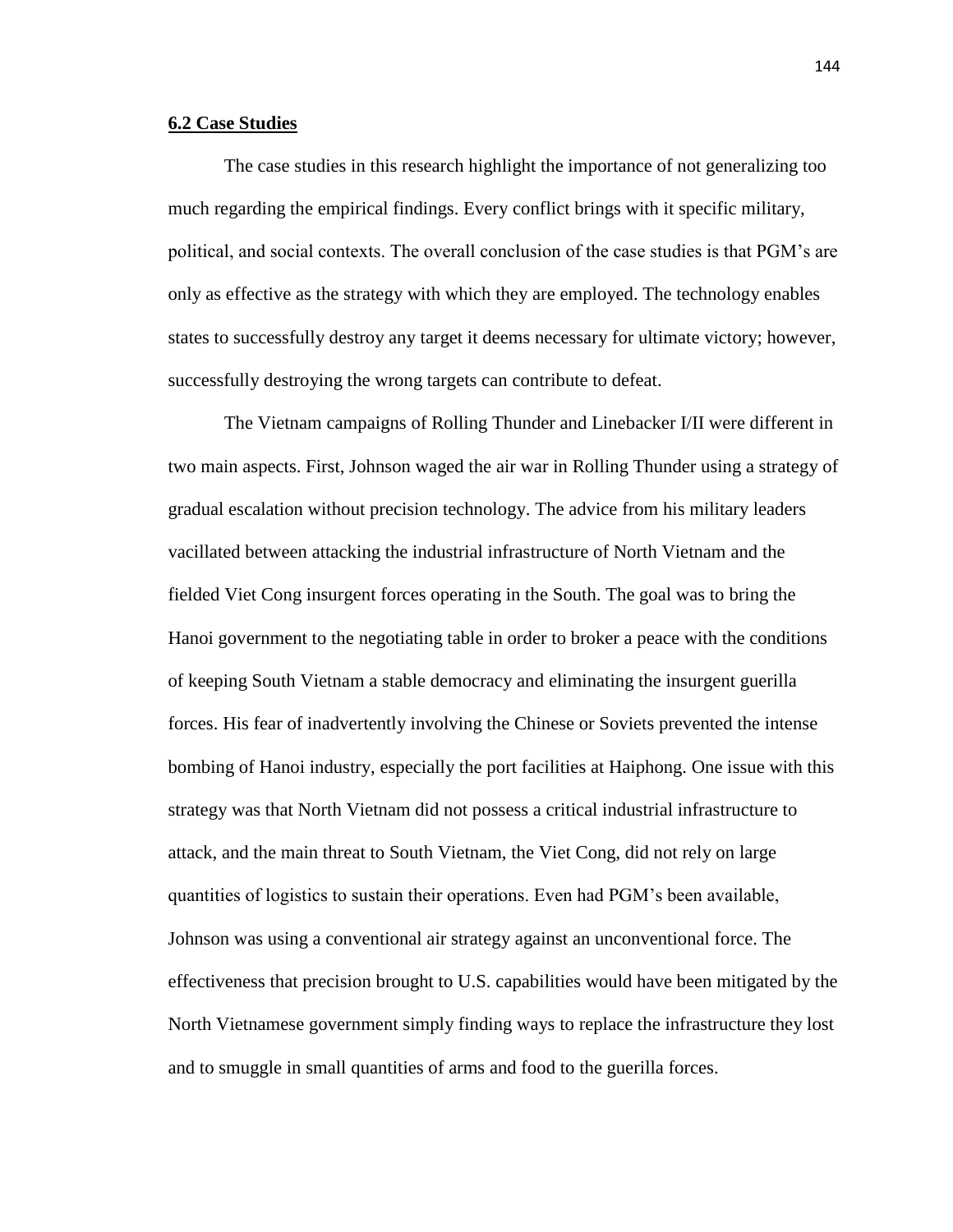Secondly, Johnson was facing increased political opposition to the war from the American public at home. The Vietnam War was one of the first conflicts to be televised and reported in near real-time, thus bringing the horrors of war home to the American public. As opposition to casualties increased, coupled with a poor articulation of national interests in the region, Johnson lost the domestic commitment required to intensify the air campaign. The U.S. was also in the midst of a domestic upheaval in race relations and social issues, so Johnson's ability to intensify an already unpopular war was severely curtailed.

By the time Nixon assumed the U.S. presidency several aspects of the war in Vietnam had changed. The American public wanted an exit strategy from the conflict, and Nixon obliged with the policy of turning over the defense of South Vietnam to its own inhabitants. "Vietnamization," as the policy was called, began the removal of ground troops and air forces. As Hanoi saw the withdrawal building, they eventually launched a conventional invasion of South Vietnam in 1972 with the goal unifying both halves of the country. Nixon's response was swift, overwhelming, and precise. The first PGM munitions had become available in large numbers, and Nixon used them to great effect in an intense bombing campaign of both military forces and infrastructure. In contrast to Johnson, the conventional operation launched by Hanoi now became vulnerable to airpower, and Nixon had the precise weapons available to destroy not only the armed forces, but their supply trains as well. Nixon applied the right tool at the right time and succeeded in bringing Hanoi back to negotiate a peace settlement.

The Vietnam air campaigns represented the value of marrying the right strategy with the right weaponry. In these cases, the latter campaign only lasted approximately six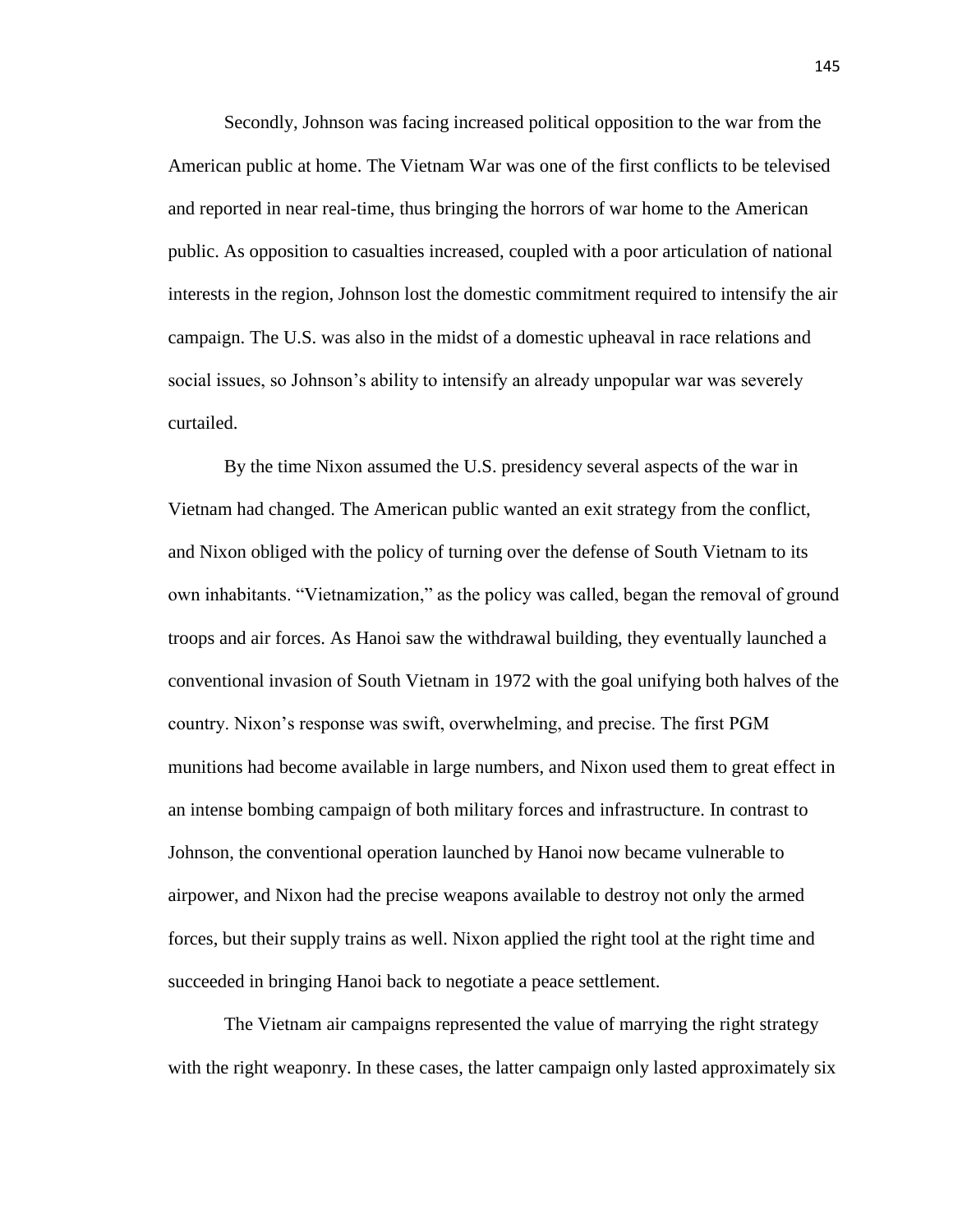months and succeeded in its objectives, versus three years of prior bombing failures. PGM's would likely not have altered the course of Rolling Thunder, and it is instructive to use this case to evaluate the potential limitations of future air campaigns. Many of the lessons of Vietnam were applied to the Gulf War (1991), and that war was so successful mostly due to the air campaign preparing the battlefield for eventual ground troops. PGM's were married with stealth technology to fight a conventional war in an overwhelming and intense bombing campaign. Gradual escalation was abandoned in favor of a "shock and awe" type campaign. Indicative of the anti-Vietnam strategy mindset, the Gulf War campaign was named *Instant* Thunder (as opposed to Rolling), a direct refutation of the strategies followed during Vietnam.

By 1999, the lessons of Vietnam had been forgotten as the U.S. and its NATO allies waged an air campaign against Serbia over the small province of Kosovo. This conflict was unique in two characteristics: 1) PGM usage had increased 4-fold since Vietnam, but it lasted longer than Linebacker II and Instant Thunder combined; also 2) it employed another gradually escalating campaign. The Clinton administration attempted to halt the ethnic cleansing of the Kosovar Albanian population through a gradual air campaign to increasingly apply pressure on Milosevic. Complicating this strategy was the 19-member NATO alliance which was involved in the strategic targeting and decision making of the campaign. The consensus required to rapidly shift targeting strategies curtailed the flexibility of the air forces to respond to emerging threats. Additionally, the U.S. made public that it would not introduce ground troops, this war would be fought by airpower alone. This strategy allowed Milosevic to disperse and hide his military forces in mountainous terrain that provided exceptional concealment. The precision capabilities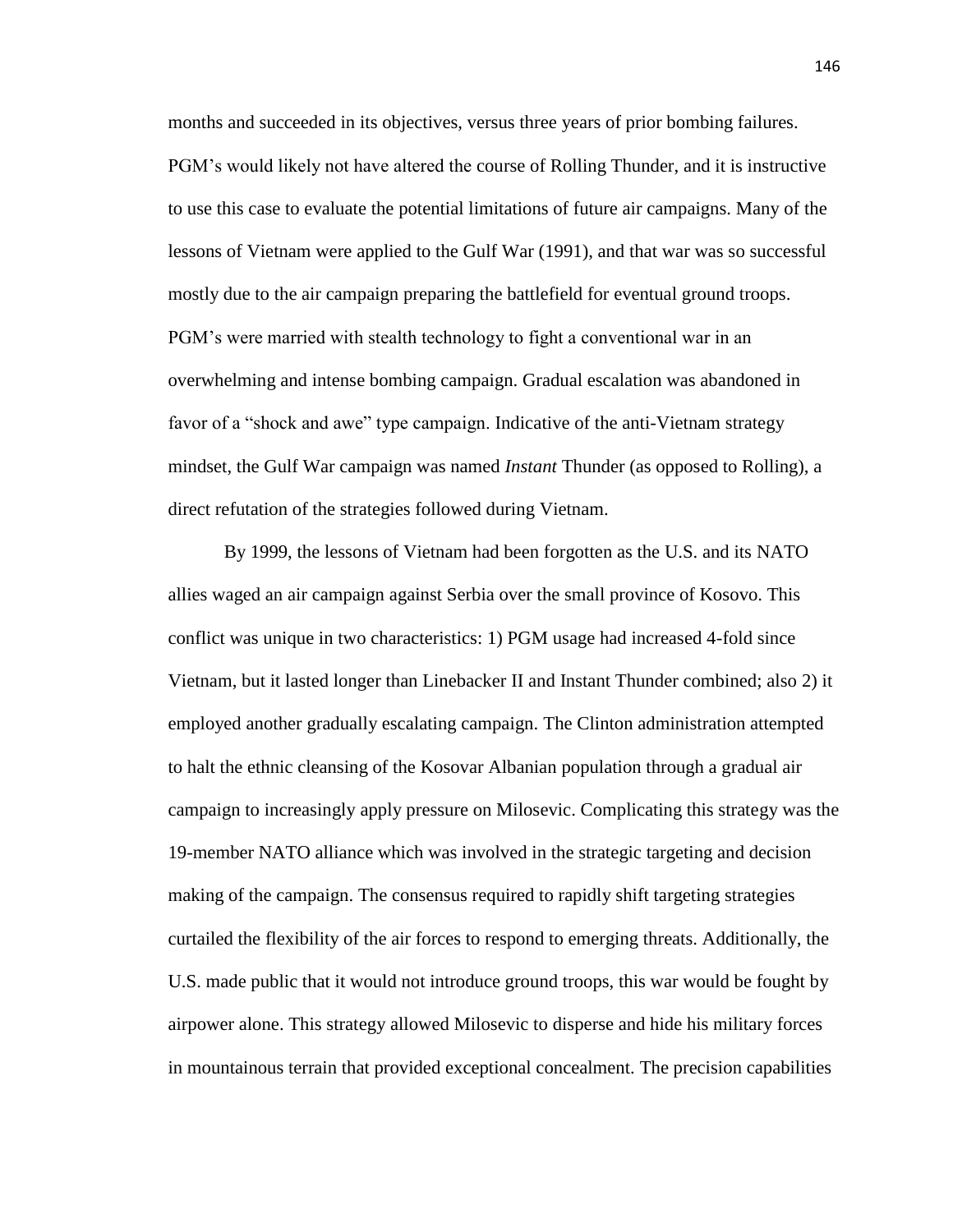of PGM's were rendered ineffective, as targets were unable to be located and destroyed fast enough to prevent their use to slaughter Albanians. This strategy resembled the Johnson strategy of 1965-1968; attempting to destroy the equipment and supplies of dispersed forces operating in small numbers amongst a civilian populations. Precision may have reduced the collateral damage reminiscent of Vietnam, but it was ineffective at halting the ethnic cleansing.

The tide turned to success once NATO shifted its strategy to destroying Milosevic's political support. An intense bombing campaign began after it became apparent that the gradual escalation was failing. The focus shifted to destroying Serbia's industrial infrastructure and economy, the main well-spring for the oligarchic financial and political backers of the regime. Here, the advantages of PGM's can be fully realized as identifiable and critical targets can be successfully identified and destroyed. Once this support eroded, Milosevic would have faced the three typical outcomes for a deposed dictator: exile, imprisonment or death. He chose to concede, as scholars believe, with the hope of retaining power and negotiating a settlement. Had he held out longer than he did, he may have not had this opportunity.

The Kosovo air campaign was an example of an air campaign that began by applying the wrong strategy to the political crisis. Fortunately, it was corrected early enough to intensify the bombing, identify the critical targets, and maintain support of NATO and its member-states' constituencies. PGM's contributed to destroying every target assigned to them, but the shortcoming rested on an ineffective strategy against ineffective targets.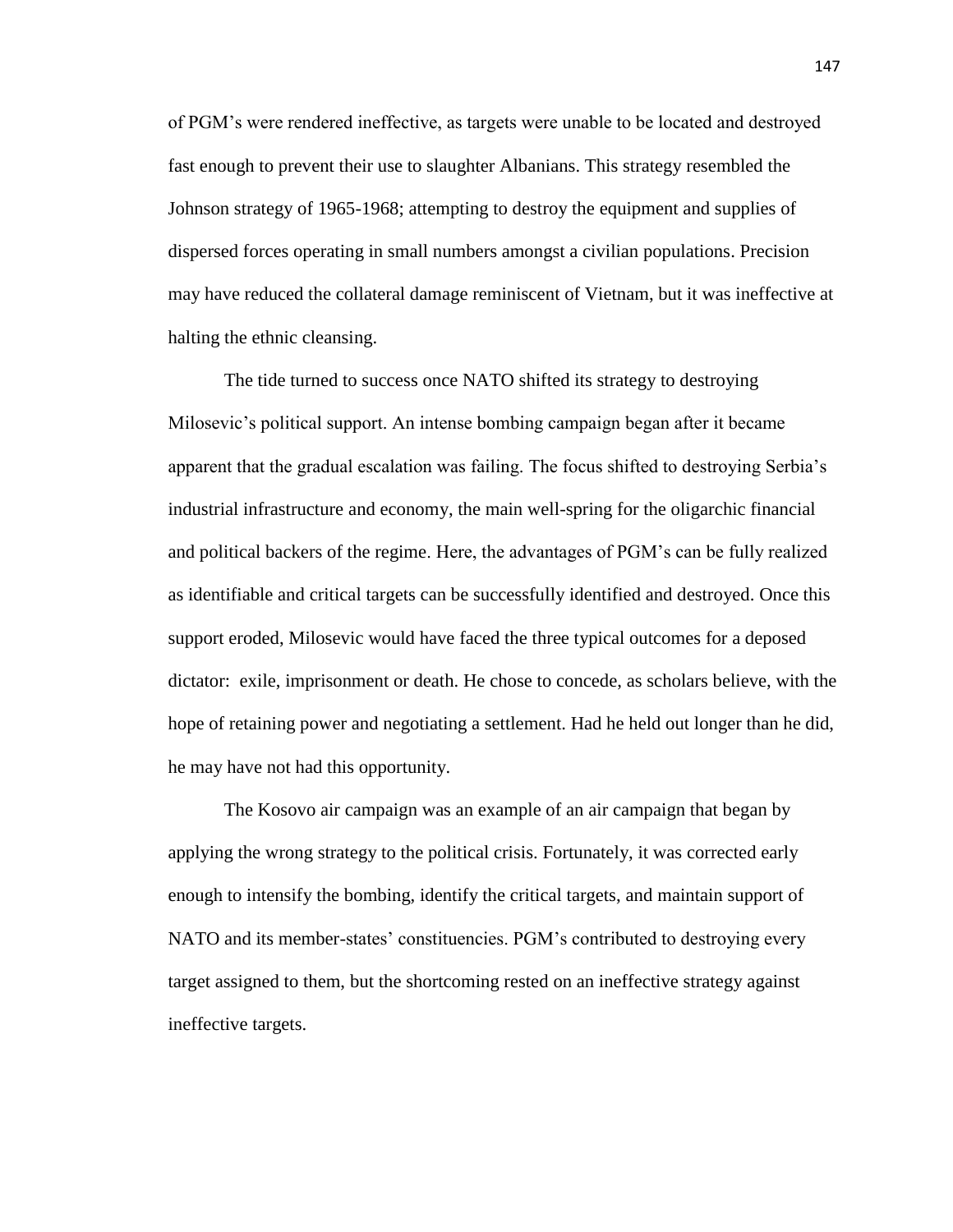### **6.3 Future Research Directions**

PGM's seem to have provided a way to quickly and cheaply wage and win conflicts with adversaries, but these weapons also provide challenges to policy-makers as well as military leaders; constituent support, costs in lives and material, identifying the correct strategy to maximize capabilities, and the international responses that either help or hinder coercive objectives. While this research proved significant and added to the overall literature on air campaign duration and measurement of state power, the accuracy needs to be further refined to capture the true military capabilities of states that possess them. Capturing the proportional impact of PGM's, for example, in conjunction with older-generation "dumb-bombs" can help get a sense of the preponderance of their effects.

Secondly, the case studies highlighted an aspect of air campaigns that I had not considered when beginning the study: campaign intensity. Both Vietnam and Kosovo lacked intensity in some aspects of their execution, and a means by which to measure this factor should be developed. Data exists on the numbers of sorties per day, tonnage of bombs dropped, and the types of targets attacked, but operationalizing this variable could better gauge the effectiveness of precision via intensity. Another challenge would be to assemble data from non-western states that may not keep accurate or openly-accessible figures on their past air campaigns.

Finally, from a qualitative approach, there is a unique moral aspect to waging surgically-precise air campaigns that could have an impact on public support for decision makers. An analysis of public attitudes towards air campaigns over time could shed light on how the general population supports or rejects the use of air power. Since democracies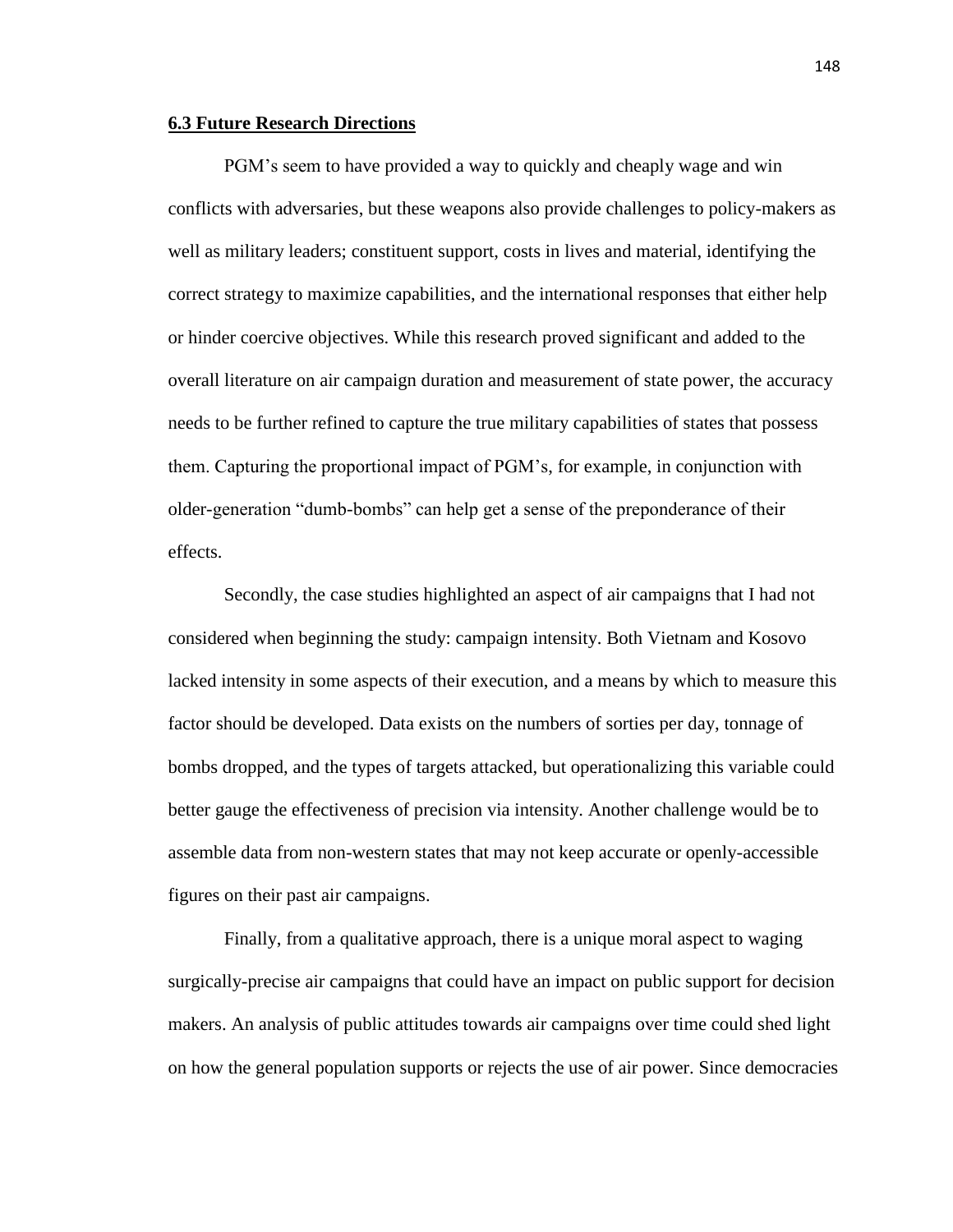are beholden to constituencies, do leaders decide to employ force even in the face of domestic opposition? Do domestic forces support air operations for only certain types of crises, such as humanitarian, genocidal, etc.? Does support change when the air campaign is conducted by unmanned drones or with the purpose to oust a regime or rebuild a state? With manned aircraft, at least there is some risk to those waging the conflict, as opposed to drone strikes where no pilot is under threat of the same destruction being rained down upon the adversary. There appears to be a consensus of assumption in political science literature that Americans are casualty-averse, but do these attitudes only apply to ground troop casualties, airmen or both?

In Virtual War, Michael Ignatieff (2000) argues that the increased lethality, precision, and survivability of aerial warfare removes the public from the horrors and impact of war, so much so that they typically provide their virtual consent to political leaders to employ air power as an expedient in any given crisis. This dissertation argues that PGM's reduce casualties in the attacking state's forces, thus mitigating the lethality and public backlash associated with warfare by democracies. I believe the data support this claim, but there is a larger question, does it matter? Since the War Powers Act (an act that sought to limit executive war-making), the use of Presidentially-directed military operations appear prolific. Grenada (1983), Libya (1986, 2011) Honduras (1980's), Panama (1989), Gulf War (1991), Somalia (1993), Haiti (1994), Bosnia-Herzegovina (1995), Kosovo (1999), Afghanistan (2001), Iraq (2003), and drone strikes throughout the Middle East and Africa (present) are all examples of U.S. conflicts where a declaration of war was never issued by Congress. In addition, no president standing for re-election has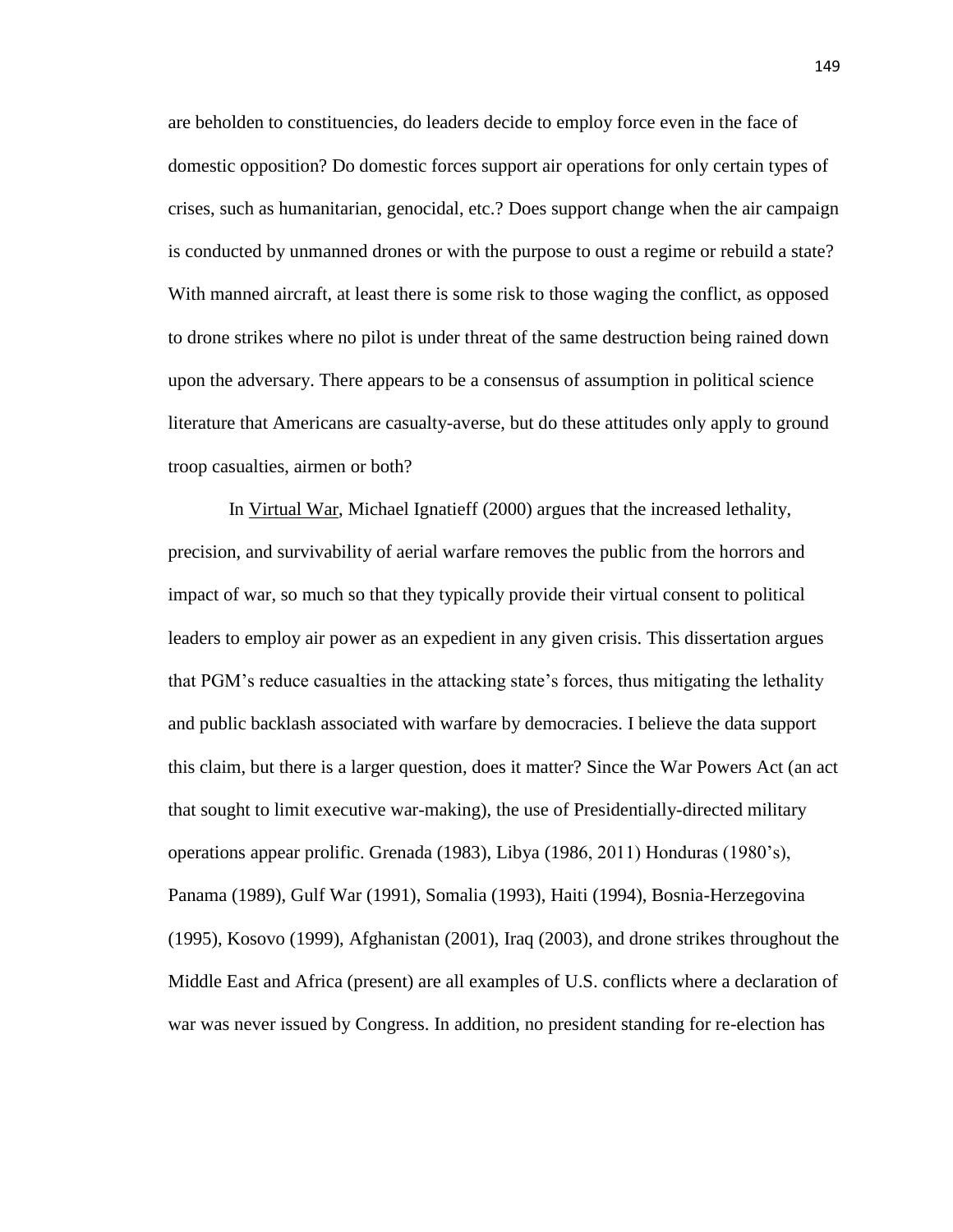ever been voted out of office or impeached for initiating a conflict without a Congressional declaration of war.

Scholars have produced prolific literature on constituent support for decisionmaking in democracies, but there appears to be less on political accountability from the constituents once the decision for war has been made. Specifically, how do constituencies in democracies respond to air campaigns once they begin, and are the perceived threats of casualty-averseness associated with air campaigns valid? "Gun-boat" diplomacy has been steadily supplanted by "drone-float" diplomacy, and I am interested in international attitudes regarding this newest form of airpower. With drone aircraft so closely linked to satellite surveillance, I would expect an increasing negative attitude toward both; not because the technology is too lethal to enemies, but because it is so easily adaptable for domestic purposes.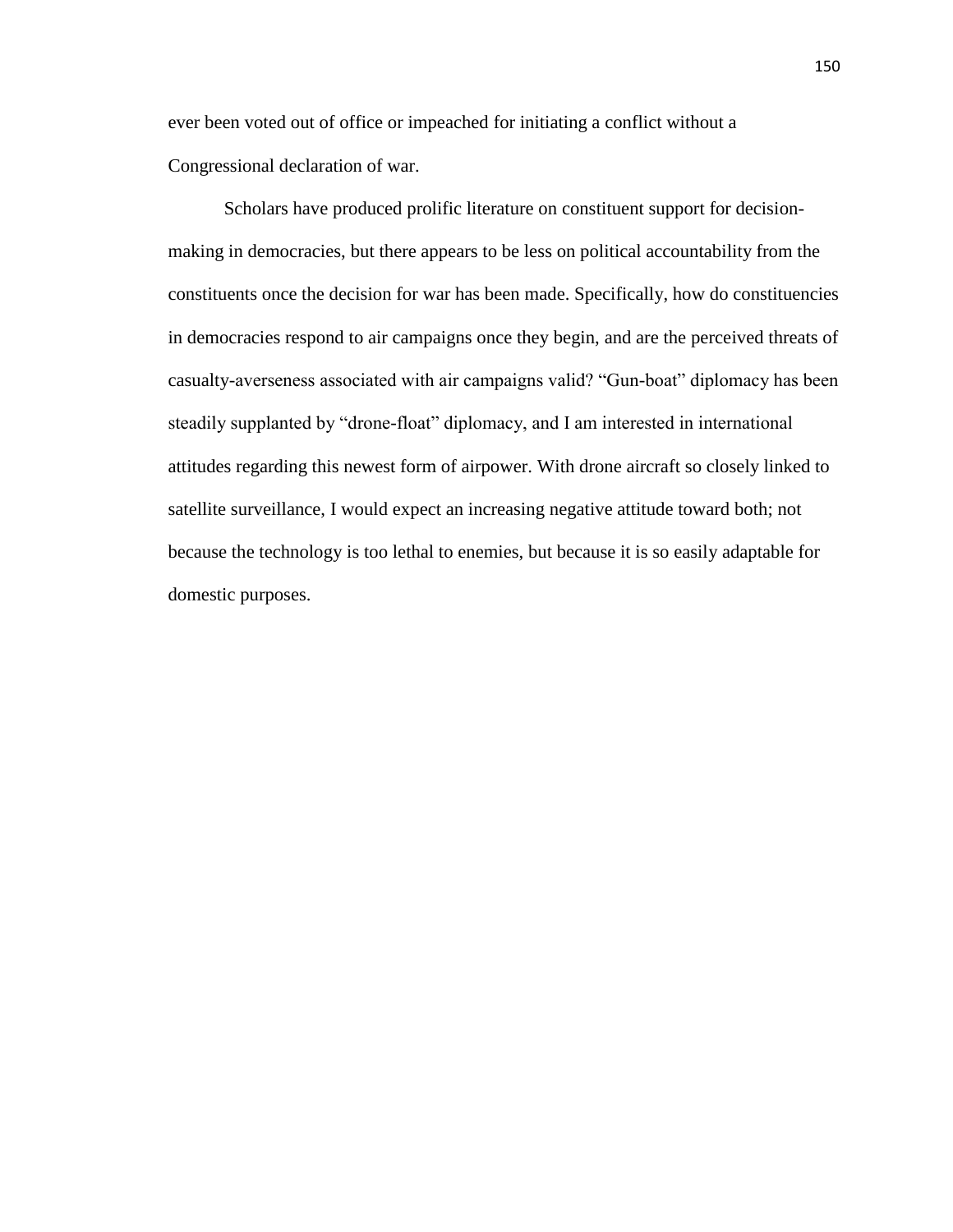# **References**

- Allen, Susan Hannah. 2007. Time Bombs: Estimating the Duration of Coercive Bombing Campaigns. Journal of Conflict Resolution 51 (1): 112-33.
- Babington, Charles and Helen Dewar. "Clinton Pleads for Support," *Washington Post,* 24 March, 1999. http://www.washingtonpost.com/wp-srv/national/daily/march99/clinton24.htm
- Bennett, Scott D., and Alan C. Stam III. 1998. "The Declining Advantages of Democracy: A Combined Model of War Outcomes and Duration." *Journal of Conflict Resolution* 42 (June): 344-66.
- Betts, Richard K. 1977. Soldiers, statesmen, and cold war crises. Cambridge, MA: Harvard University Press.
- Biddle, Stephen, and Stephen Long. Democracy and Military Effectiveness: A Deeper Look. Journal of Conflict Resolution August 2004 vol. 48 no. 4 525-546
- Boehmke, Frederick J. 2005. DURSEL: A Program for Duration Models with Sample Selection (Stata version). Version 2.0. Iowa City, IA: University of Iowa. http://myweb.uiowa.edu/fboehmke/methods.
- Boehmke, Frederick J., Daniel Morey and Meghan Shannon. 2006. "Selection Bias and Continuous-Time Duration Models: Consequences and a Proposed Solution." American Journal of Political Science 50 (1): 192-207.
- Bueno de Mesquita, Bruce. 1989. The contribution of expected utility theory to the study of international conflict. *The Handbook of War Studies*, ed., 143-69. Ann Arbor: University of Michigan Press.
- Byman, Daniel, and Matthew Waxman. The Dynamics of Coercion. 2002. Cambridge University Press: Cambridge, U.K. 281pp.
- Byman, Daniel L., Matthew C. Waxman, and Eric Larson. 1999. Air Power as a Coercive Instrument. RAND Publications, Washington D.C.
- Cederman, Lars-Erik. 2003. Modeling the size of wars: From billiard balls to sand piles. American Political Science Review 97 (1): 135-50
- Clausewitz, Carl Von. On War. 1832. Michael Howard and Peter Paret, ed. 1976. University of Princeton, NJ.
- Clodfelter, Mark. The Limits of Airpower: The American Bombing of North Vietnam. 1989. University of Nebraska Press: Lincoln, NE. 311pp.

Cohen, Eliot A., The Mystique of U.S. Airpower. Foreign Affairs 73(1): 109-24.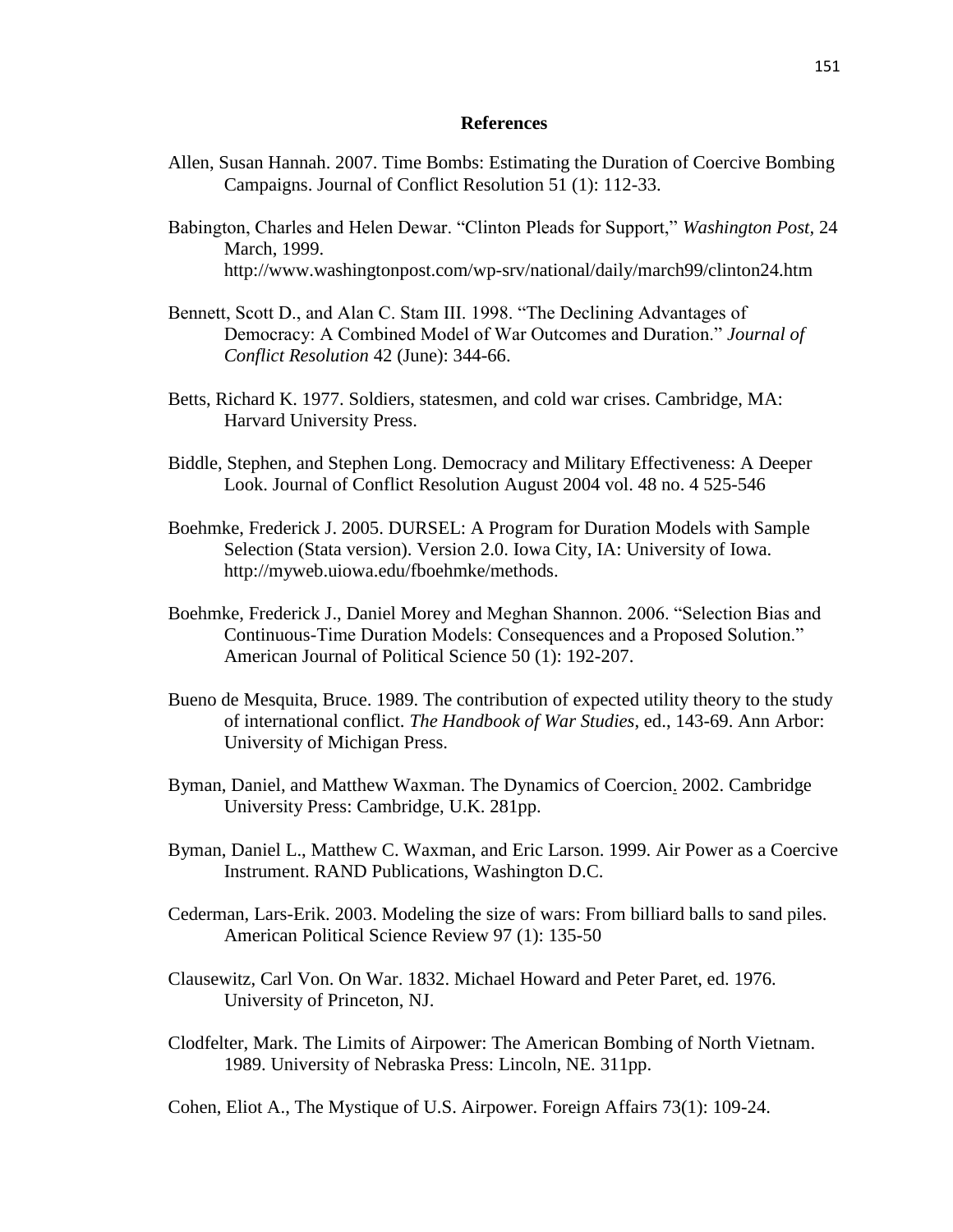Correll, John T. "Assumptions Fall in Kosovo," *Air Force Magazine,* June, 1999.

- Corum, Delbert, Colonel USAF (et. al) in Air War Vietnam. 1978. Arno Press: New York, NY.
- Department of Defense, U.S. "Report to Congress: Kosovo/Operation Allied Force, After-Action Report," 31 January, 2000. http://www.dod.mil/pubs/kaar02072000.pdf
- Douhet, Giulio. The Command of the Air. 2009. University of Alabama Press. Tuscaloosa, AL.
- Dugdale-Pointon, T. (3 May 2008), *Concept; CEP Circular Error Probability*, http://www.historyofwar.org/articles/concepts\_circular\_error\_probability.html
- Erlanger, Steven. "Economists Find Bombing Cuts Yugoslavia's Production in Half," *New York Times,* April 30, 1999. https://www.nytimes.com/learning/students/pop/articles/043099kosovoserbia.html
- Fearon, James D. 1994. Signaling versus the balance of power and interests: An empirical test of a crisis bar-gaining model. Journal of Conflict Resolution 38 (2): 236-69.
- Fordham, Benjamin O. A Very Sharp Sword: The Influence of Military Capabilities on American Decisions to Use Force. 2004. Journal of Conflict Resolution 48 (5): 632-656.
- Gartner and Siverson 1996; Gartner, Scott Sigmund, and Randolph M . Siverson. 1996. War expansion and war outcome. Journal of Conflict Resolution 40 (1): 4-15.
- Gelpi, Christopher, and Peter D. Feaver.2 002. Speak softly and carry a big stick? Veteransi n the political elite and the American use of force. American Political Science Review 96 (4): 779-93.
- Gillespie, Paul G. Weapons of Choice: The Development of Precision Guided Munitions. 2006. University of Alabama Press: Tuscaloosa, AL.
- Gilpin, Robert. 1981. War and change in world politics. New York: Cambridge University Press.
- Gordon A., and Alexander L. George. 1995. Force and statecraft. 3rd ed. New York: Oxford University Press.

Graham, Bradley and William Drozdiak. "Allied Action Fails to Stop Serb Brutality,"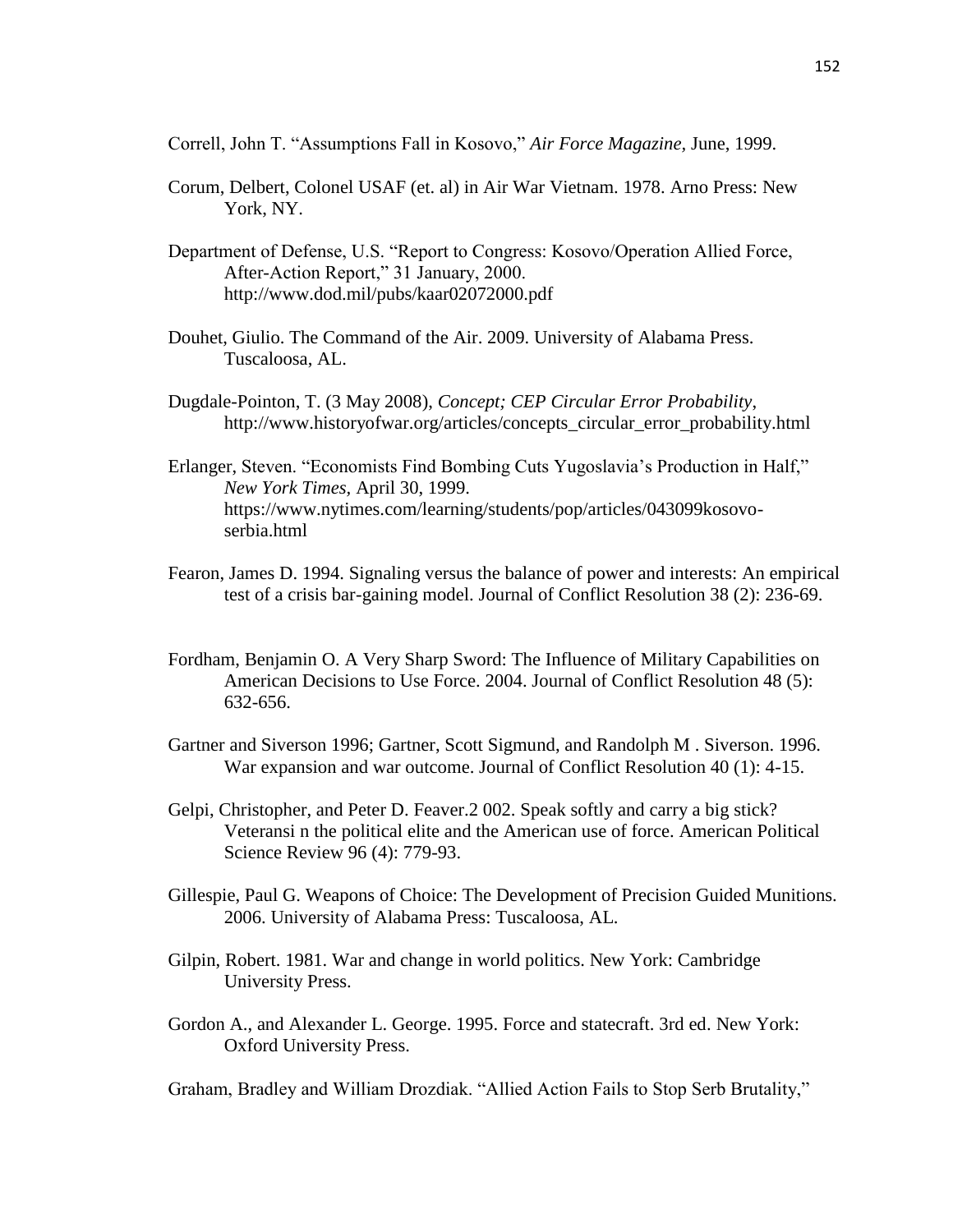*Washington Post*, March 31, 1999. http://www.washingtonpost.com/wp-srv/inatl/longterm/balkans/stories/military033199.htm

Hallion, Richard P. *Precision Guided Munitions and the New Era of Warfare*. 1995. Air Power Studies Center, RAAF Fairbairn, Australia. http://www.fas.org/man/dod-101/sys/smart/docs/paper53.htm

Headrick, Daniel M. 1981. The tools of empire. New York: Oxford University Press.

- Horrowitz, Michael, and Dan Reiter. "When Does Aerial Bombing Work?: Quantitative Empirical Tests, 1917-1999. The Journal of Conflict Resolution, 2001. Vol 45 (2) 147-173.
- Hosmer, Stephen T. The Conflict Over Kosovo: Why Milosevic Decided to Settle When He Did. 2001. Project Air Force: RAND. Santa Monica: CA.
- Huntington, Samuel P. The Clash of Civilizations: Remaking of World Order. 1996. Simon & Schuster: New York, NY.
- Ignatieff, Michael. "To Fight but Not to Die." The World Today, Vol. 56, No. 2 (Feb., 2000), pp. 20-22.
- Ignatieff, Michael. *Virtual War*. 2000.New York: Henry Holt and Company.
- James, Patrick and John R. O'Neal. The Influence of Domestic and International Politics on the President's Use of Force. The Journal of Conflict Resolution, Vol. 35, No. 2, Democracy and Foreign Policy: Community and Constraint (Jun., 1991), pp. 307-332
- Karnow, Stanley. *Vietnam: A History, The First Complete Account of the Vietnam War.*  Viking Press: New York, NY. 1983.
- Keohane, R. and Joseph Nye. 2001. *Power and Interdependence.* New York: Longman.
- Lake, David A. 1992. "Powerful Pacifists: Democratic States and War." *American Political Science Review* 86 (March) 24-37.
- Lambeth, Benjamin S. *The Transformation of American Airpower.* Cornell University Press. 2000.
- Lambeth, Benjamin S. NATO's Air War for Kosovo: A Strategic and Operational Assessment. 2001. Project Air Force: RAND. Santa Monica: CA.
- Leonard, Raymond W. Learning from History: Linebacker II and U.S. Air Force Doctrine. The Journal of Military History. 58 (April 1994) 267-303.

Maoz, Zeev, and Nazrin Abdolali. 1989. "Regime Types and International Conflict,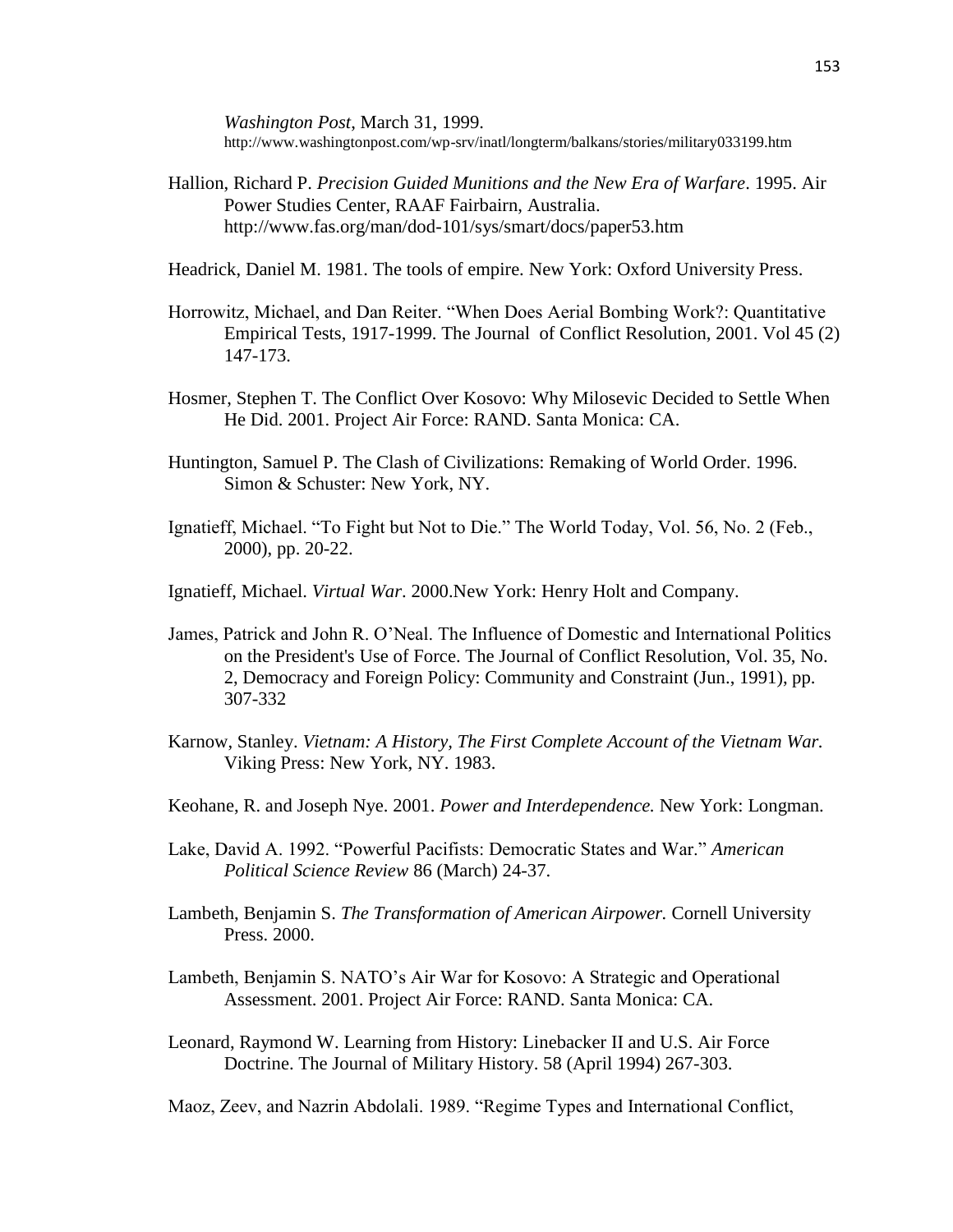1816-1976." *Journal of Conflict Resolution* 33 (March): 3-36.

Mearsheimer, John J. 2001. The tragedy of great power politics. New York: Norton

- Meilinger, Phillip S. A History of Effects Based Air Operations. The Journal of Military History, Vol 71, (Jan 2007), pp. 139-68.
- Milosevic, Slobodan. St. Vitus Day Speech. 28 June, 1989. http://cmes.arizona.edu/sites/cmes.arizona.edu/files/SLOBODAN%20MILOSEVI C\_speech\_6\_28\_89.pdf
- Mitchell, William. Winged Defense: The Development and Possibilities of Modern Airpower-Economic and Military. 1925. G.P. Putnam's Sons: New York, NY.
- Morgan, T. Clifton, and Sally Campbell. 1991. Domestic structure, decisional constraints and war: So why Kant democracies fight? *Journal of Conflict Resolution* 35: 187- 211.
- Morgenthau, Hans. 1948. *Politics Among Nations: The Struggle for Power and Peace.*  New York: McGraw Hill.
- Most, Benjamin A., and Harvey Starr. 1989. *Inquiry, logic and international politics*. Columbia: University of South Carolina Press
- Nye, Joseph S. 2004. *Soft Power: The Means to Succes in World Politics.* Public Affairs.
- Nye, Joseph S., and William A. Owens. America's Information Edge. *Foreign Affairs*, Vol. 75, No. 2 (Mar. - Apr., 1996), pp. 20-36
- Overy, R. J. The Air War: 1939-1945. 1991. Scarborough House Publishers: Chelsea, MI.
- Paarlberg, Robert L. Knowledge as Power: Science, Military Dominance, and U.S. Security. International Security,Vol. 29, No. 1 (Summer 2004), pp. 122–151
- Pape, Robert A., Coercive Airpower in Vietnam. 1990. *International Security* 15 (2):103- 46.
- Pape, Robert A., Bombing to Win: Air Power and Coercion in War. 1996. Cornell University Press: Ithaca, NY. 366pp.
- Rasler and Thompson 1999 Rasler, Karen, and William R. Thompson. 1999. Predatory initiators and changing landscapes for warfare. *Journal of Conflict Resolution* 43 (4): 411-33.

Reiter, Dan, and Allan C. Stam III. 2002. Democracies at war. Princeton, NJ: Princeton